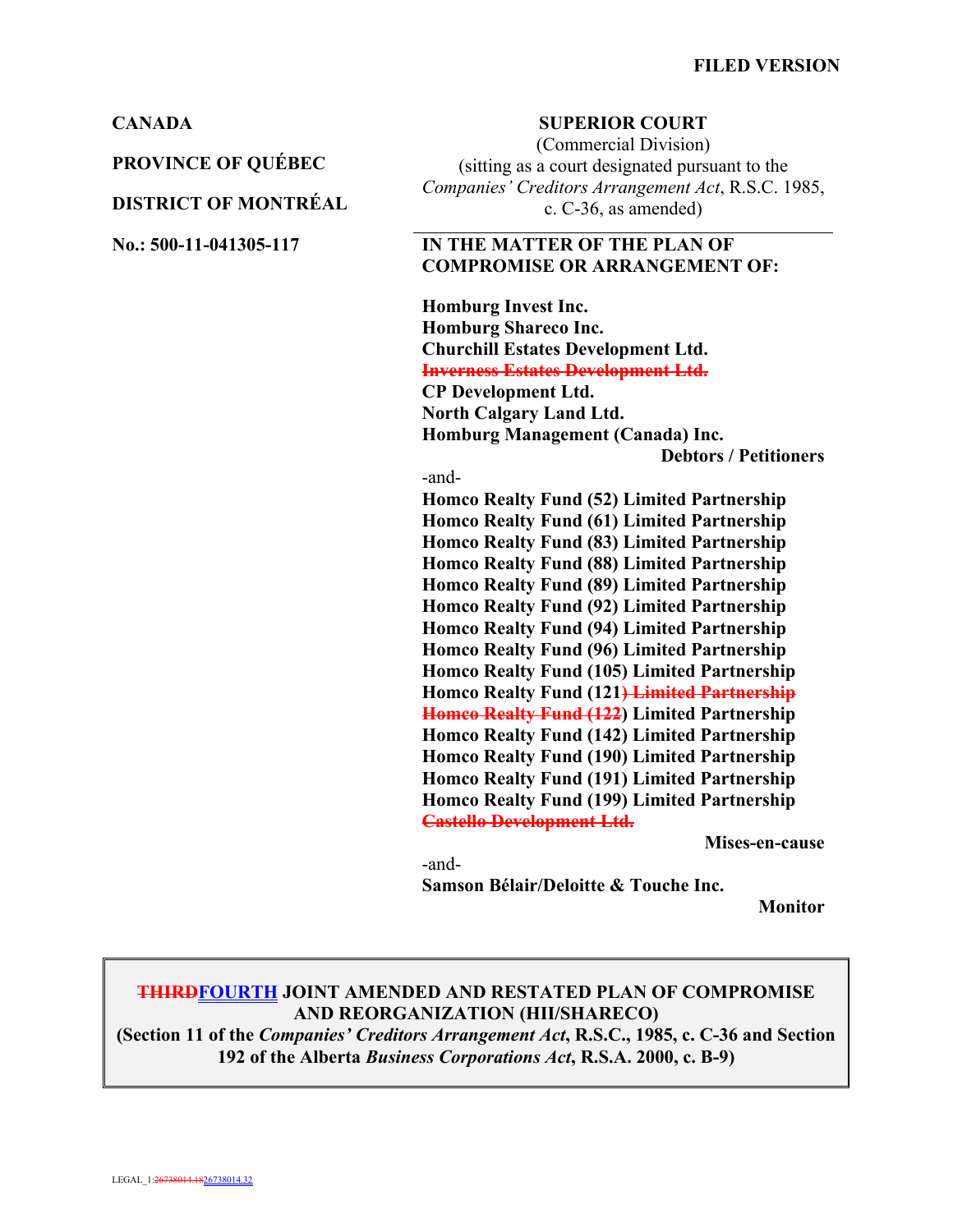# **TABLE OF CONTENTS**

# Page

| <b>ARTICLE 1</b> |                                                                     |  |
|------------------|---------------------------------------------------------------------|--|
|                  |                                                                     |  |
| 1.1              |                                                                     |  |
| 1.2              |                                                                     |  |
| 1.3              |                                                                     |  |
| 1.4              |                                                                     |  |
| 1.5              |                                                                     |  |
| 1.6              |                                                                     |  |
| 1.7              |                                                                     |  |
| 1.8              | Identification of Core Business Assets as at Plan Filing Date 41    |  |
| 1.9              |                                                                     |  |
| <b>ARTICLE 2</b> |                                                                     |  |
|                  |                                                                     |  |
| 2.1              |                                                                     |  |
| 2.2              |                                                                     |  |
| 2.3              |                                                                     |  |
| 2.4              |                                                                     |  |
| 2.5              |                                                                     |  |
| 2.6              |                                                                     |  |
| 2.7              |                                                                     |  |
| 2.8              | Homco 61 LP and Homco 61 Affected Creditors (including Bond 6 Claim |  |
| <b>ARTICLE 3</b> |                                                                     |  |
|                  | CLASSIFICATION OF CREDITORS, VOTING CLAIMS AND RELATED              |  |
| <b>MATTERS</b>   |                                                                     |  |
| 3.1              |                                                                     |  |
| 3.2              |                                                                     |  |
| 3.3              |                                                                     |  |
| 3.4              |                                                                     |  |
| 3.5              |                                                                     |  |
| 3.6              |                                                                     |  |
| 3.7              |                                                                     |  |
| 3.8              |                                                                     |  |
| 3.9              |                                                                     |  |
| 3.10             |                                                                     |  |
| <b>ARTICLE 4</b> |                                                                     |  |
|                  |                                                                     |  |
| 4.1              |                                                                     |  |
| 4.2              |                                                                     |  |
|                  |                                                                     |  |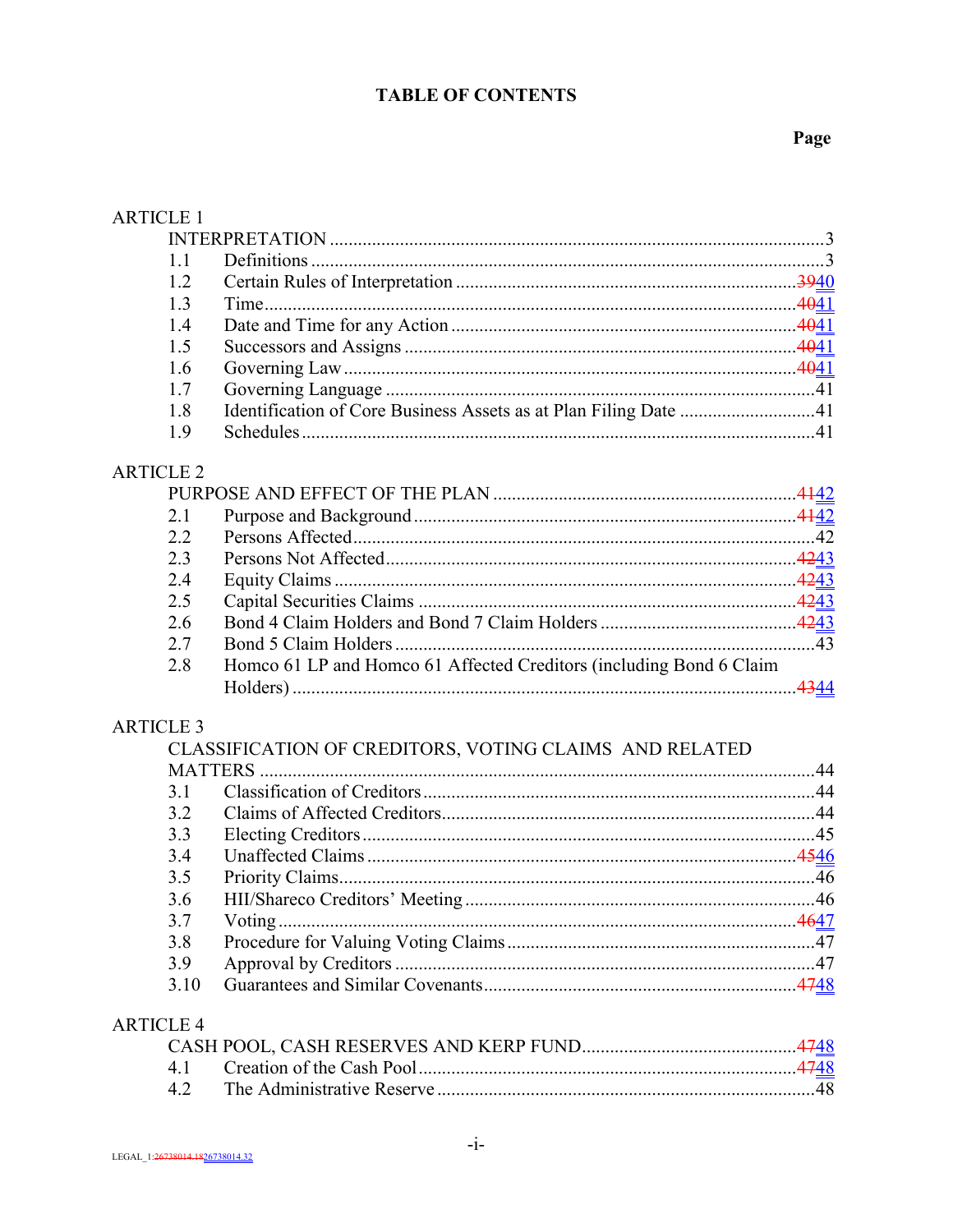# TABLE OF CONTENTS (continued)

# **Page**

| 4.4<br>4.5<br><b>ARTICLE 5</b><br>CASH-OUT POOL, DISPUTED CLAIMS (CASH-OUT) RESERVE 49<br>5.1<br>5.2<br><b>ARTICLE 6</b><br>6.1<br>6.2 |  |
|----------------------------------------------------------------------------------------------------------------------------------------|--|
|                                                                                                                                        |  |
|                                                                                                                                        |  |
|                                                                                                                                        |  |
|                                                                                                                                        |  |
|                                                                                                                                        |  |
|                                                                                                                                        |  |
|                                                                                                                                        |  |
|                                                                                                                                        |  |
|                                                                                                                                        |  |
|                                                                                                                                        |  |
| <b>ARTICLE 7</b>                                                                                                                       |  |
|                                                                                                                                        |  |
| 7.1                                                                                                                                    |  |
| 7.2                                                                                                                                    |  |
| 7.3                                                                                                                                    |  |
| 7.4                                                                                                                                    |  |
| 7.5                                                                                                                                    |  |
| 7.6                                                                                                                                    |  |
| <b>ARTICLE 8</b>                                                                                                                       |  |
|                                                                                                                                        |  |
| 8.1                                                                                                                                    |  |
| Liquidation of Non-Core Business Entities' Assets and Realization of<br>8.2                                                            |  |
|                                                                                                                                        |  |
| 8.3                                                                                                                                    |  |
| 8.4                                                                                                                                    |  |
|                                                                                                                                        |  |
| <b>ARTICLE 9</b>                                                                                                                       |  |
| PROVISIONS REGARDING DISTRIBUTIONS AND PAYMENTS5455                                                                                    |  |
| 9.1                                                                                                                                    |  |
| 9.2                                                                                                                                    |  |
| 9.3                                                                                                                                    |  |
| 9.4<br>Distribution Mechanics - Asset Realization Cash Pool and Non-Core                                                               |  |
| 9.5                                                                                                                                    |  |
| 9.6                                                                                                                                    |  |
| 9.7                                                                                                                                    |  |
| 9.8                                                                                                                                    |  |
| 9.9                                                                                                                                    |  |
| 9.10                                                                                                                                   |  |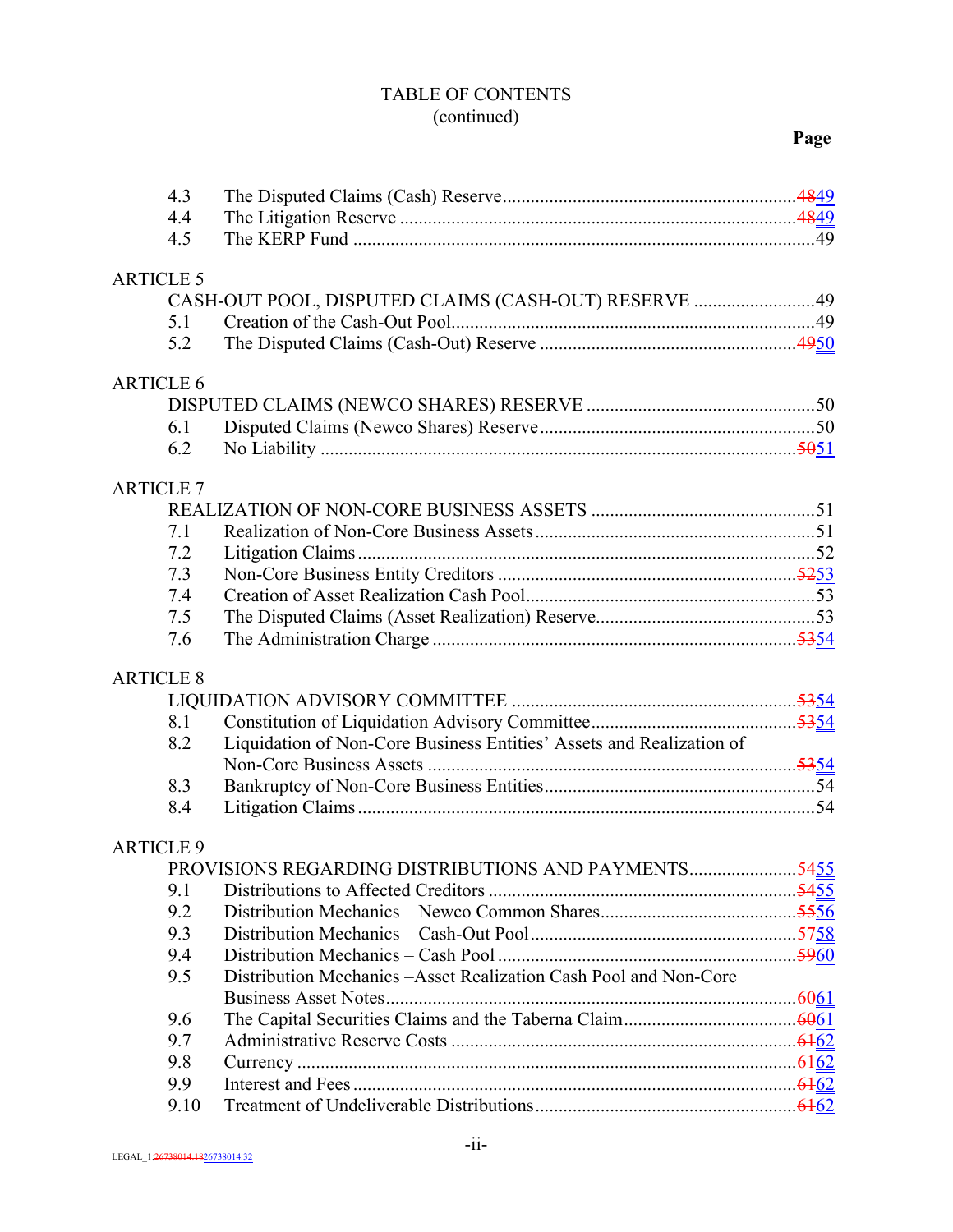### TABLE OF CONTENTS (continued)

| 9.11              | Assignment of Claims for Voting and Distribution Purposes - Prior to the     |  |
|-------------------|------------------------------------------------------------------------------|--|
| 9.12              | Assignment of Claims for Distribution Purposes After the HII/Shareco         |  |
| 9.13              |                                                                              |  |
| <b>ARTICLE 10</b> |                                                                              |  |
|                   | PROCEDURE FOR DISTRIBUTIONS REGARDING DISPUTED CLAIMS                        |  |
|                   |                                                                              |  |
| 10.1              |                                                                              |  |
| 10.2              | Distributions After Disputed Claims Resolved - Interim Distribution Dates    |  |
|                   |                                                                              |  |
| 10.3              | Distributions After Disputed Claims Resolved – Final Distribution Date  6465 |  |
| <b>ARTICLE 11</b> |                                                                              |  |
|                   | CATALYST INVESTMENT: STANDSTILL, PUT RIGHTS, TAG ALONG                       |  |
|                   |                                                                              |  |
| 11.1              |                                                                              |  |
| 11.2              |                                                                              |  |
| <b>ARTICLE 12</b> |                                                                              |  |
|                   |                                                                              |  |
| 12.1              |                                                                              |  |
| 12.2              |                                                                              |  |
| 12.3              |                                                                              |  |
| 12.4              |                                                                              |  |
| <b>ARTICLE 13</b> |                                                                              |  |
|                   |                                                                              |  |
| 13.1              |                                                                              |  |
| <b>ARTICLE 14</b> |                                                                              |  |
|                   | COURT SANCTION, CONDITIONS PRECEDENT AND IMPLEMENTATION  8990                |  |
| 14.1              |                                                                              |  |
| 14.2              |                                                                              |  |
| 14.3              |                                                                              |  |
| 14.4              |                                                                              |  |
| 14.5              |                                                                              |  |
| <b>ARTICLE 15</b> |                                                                              |  |
| <b>GENERAL</b>    |                                                                              |  |
| 15.1              |                                                                              |  |
| 15.2              |                                                                              |  |
| 15.3              |                                                                              |  |
|                   |                                                                              |  |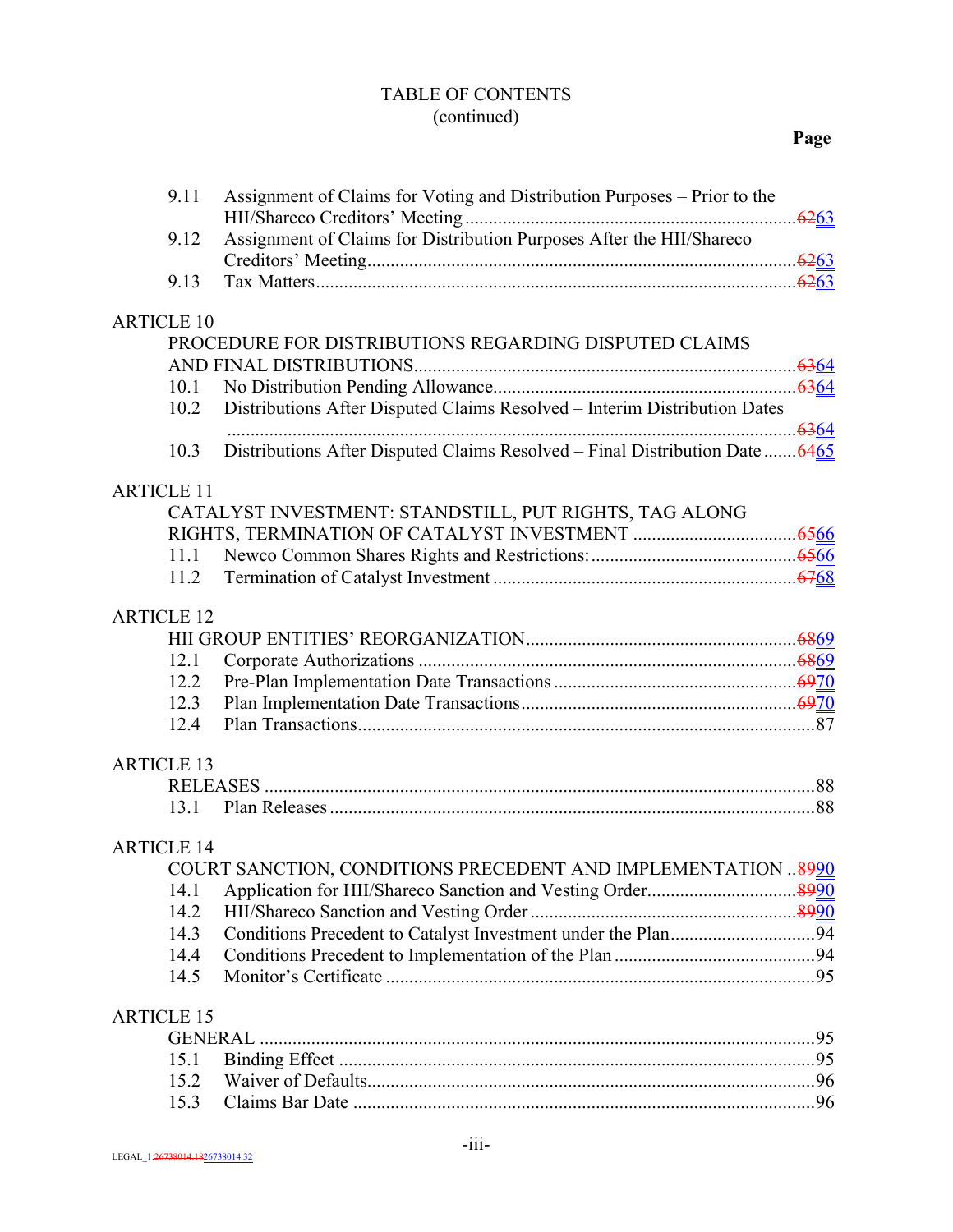# TABLE OF CONTENTS (continued)

# Page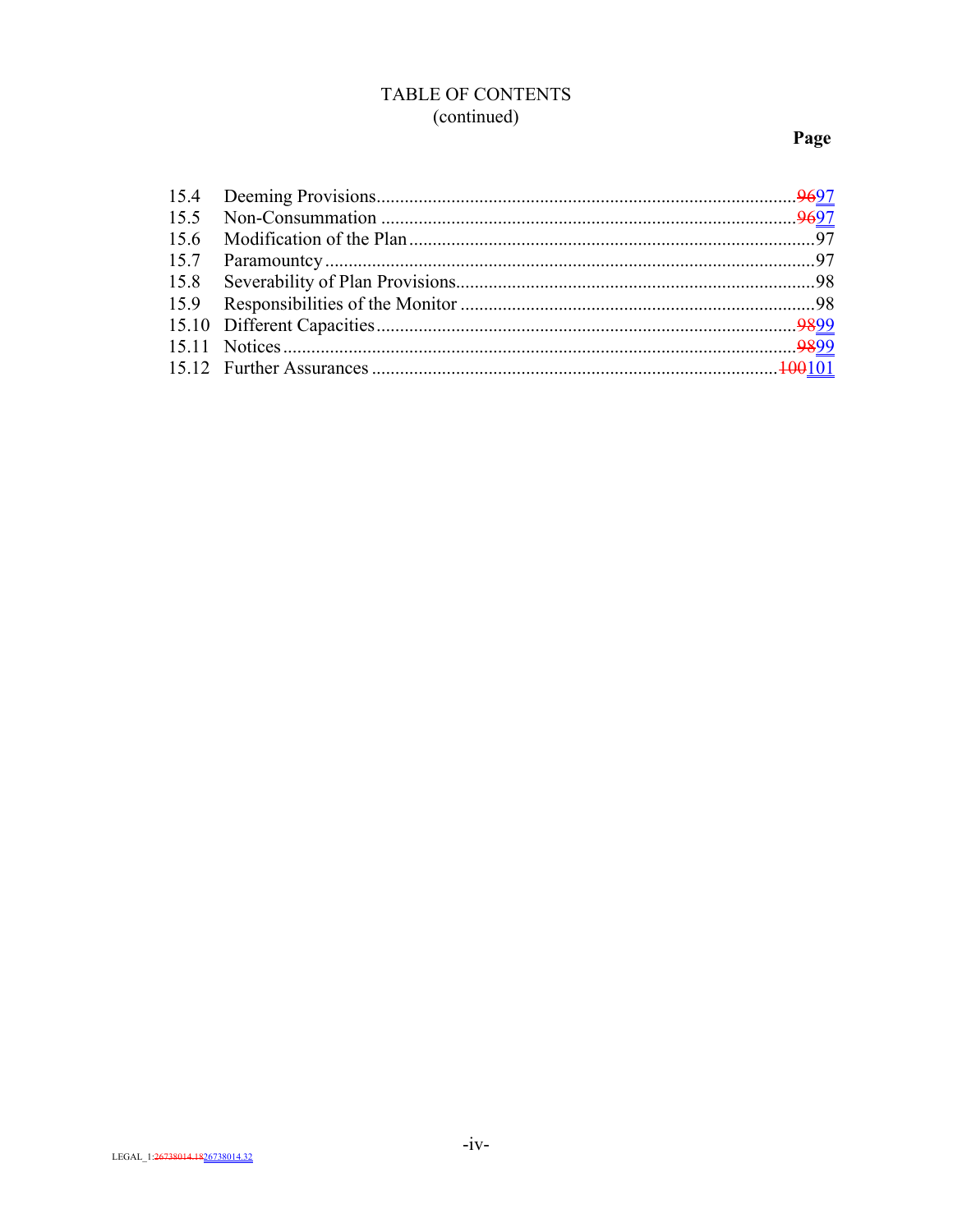### **THIRDFOURTH JOINT AMENDED AND RESTATED PLAN OF COMPROMISE AND REORGANIZATION (HII/SHARECO)**

#### **WHEREAS:**

- A. Homburg Invest Inc, Homburg Shareco Inc., Churchill Estates Development Ltd., Inverness Estates Development Ltd., CP Development Ltd., North Calgary Land Ltd. and Homburg Management (Canada) Inc. (collectively, the "**Petitioners**") are insolvent;
- B. The Petitioners filed and obtained protection under the *Companies' Creditors Arrangement Act*, R.S.C. 1985, c. C-36, as amended (the "**CCAA**");
- C. The Petitioners, excluding North Calgary Land Ltd. and Homburg Management (Canada) Inc., obtained an Order of the Superior Court of Quebec (Commercial Division) (the "**Court**") under the CCAA on September 9, 2011, as amended pursuant to further orders of the Court (and as same may be further amended, restated or varied from time to time, the "**Initial Order**");
- D. The Initial Order originally declared that, although not a Petitioner, each of *mis-en-cause* Homco Realty Fund (52) Limited Partnership, Homco Realty Fund (88) Limited Partnership, Homco Realty Fund (89) Limited Partnership, Homco Realty Fund (92) Limited Partnership, Homco Realty Fund (94) Limited Partnership, Homco Realty Fund (105) Limited Partnership, Homco Realty Fund (121) Limited Partnership, Homco Realty Fund (122) Limited Partnership, Homco Realty Fund (142) Limited Partnership and Homco Realty Fund (199) Limited Partnership shall enjoy the protections and authorizations provided by the Initial Order (such partnerships collectively referred to in the Initial Order as the "**Applicant Partnerships**");
- E. By Order dated May 31, 2012, the Initial Order was amended to add North Calgary Land Ltd. as a Petitioner and *mis-en-cause* Homco Realty Fund (96) Limited Partnership as an Applicant Partnership thereunder (hereinafter included as an "**Applicant Partnership**");
- F. By Order of the Court made on December 14, 2012, *mis-en-cause* Homco Realty Fund (190) Limited Partnership and Homco Realty Fund (191) Limited Partnership were each added as additional Applicant Partnerships (hereinafter included as "**Applicant Partnerships**");
- G. Pursuant to the Initial Order the Petitioners and the Applicant Partnerships have the authority to file with the Court and to submit to their creditors one or more plans of compromise or arrangement under the CCAA, which plan will provide, among other things, certain recoveries to stakeholders;
- H. On February 6, 2013, Homburg Invest Inc. and Homburg Shareco Inc. filed a joint Plan of Compromise and Reorganization under and pursuant to the CCAA and the Alberta *Business Corporations Act,* R.S.A. 2000, c. B-9, as amended (the "**ABCA**") dated February 5, 2013 with the Court (the "**Original Plan**");
- I. By Order of the Court made February 6, 2013, the Initial Order was amended to add *mis-en-cause* Homco Realty Fund (61) Limited Partnership as an additional Applicant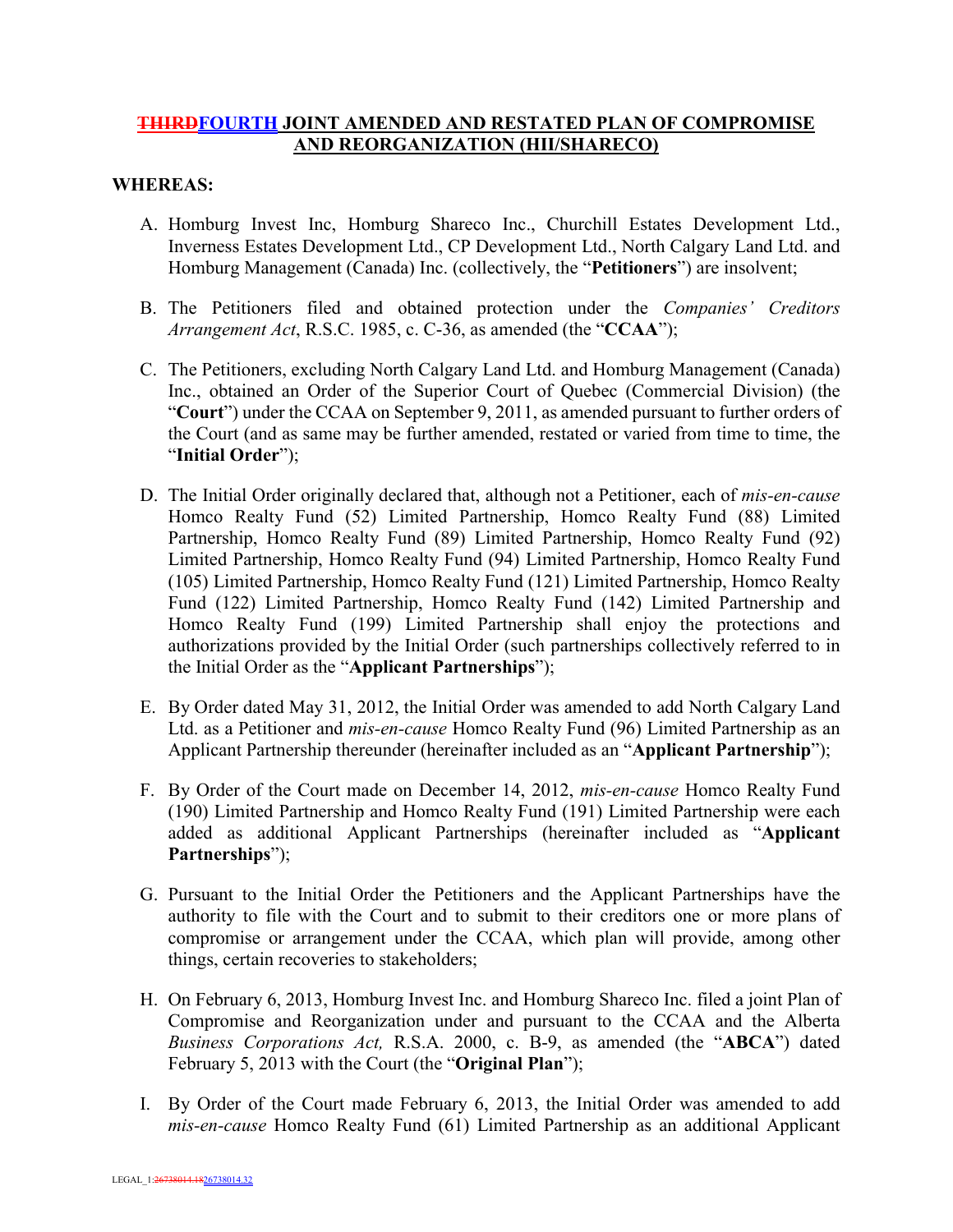Partnership (hereinafter **"Homco 61 LP"** and included as an "**Applicant Partnership**") and Castello Development Ltd. as a *mis-en-cause*;

- J. By Order of the Court made on March 1, 2013, and amended by further Order of the Court made on March 14, 2013, an investment proposal process was approved providing for the terms and conditions governing the delivery of investment proposals to HII and the Monitor (the **"Investment Proposal Process"**);
- K. By Order of the Court made on March 14, 2013, the Initial Order was further amended to add Homburg Management (Canada) Inc. as an additional Petitioner;
- L. Under the Investment Proposal Process, The Catalyst Capital Group Inc., on behalf of funds managed by it ("**Catalyst**") submitted the Catalyst Final Offer (as herein defined) which was selected by HII as the "Selected Superior Offer" under the Investment Proposal Process and Catalyst was selected as the "Qualified Investor" under the Investment Proposal Process;
- M. As required under and in accordance with the Investment Proposal Process, HII, Shareco, Homco 61 LP and Catalyst entered into a support agreement dated April 15, 2013 (the "**Original Catalyst Support Agreement**"). The Original Catalyst Support Agreement was terminated by HII, Shareco and Homco 61 LP by written notice delivered to Catalyst on April 24, 2013;
- N. HII and Shareco accordingly filed an amended and restated Plan on April 25, 2013, amending and restating the Original Plan (the **"Amended and Restated Plan"**). Homco 61 LP has proposed its own plan of compromise to its creditors dated April 25, 2013 under and pursuant to the CCAA (the **"Homco 61 Original Plan"**), which plan was also filed with the Court on April 25, 2013 and forms an integrated and cohesive plan with the Amended and Restated Plan. Concurrently with the filing of the Amended and Restated Plan and the Homco 61 Original Plan, HII, Shareco and Homco 61 LP served motions for the convening and conduct of the HII/Shareco Creditors' Meeting and the Homco 61 Creditors' Meeting;
- O. By Order of the Court made on April 26, 2013 *mis en cause* Homco Realty Fund (83) Limited Partnership was added as an additional Applicant Partnership (and hereinafter included as an "**Applicant Partnership**");
- P. HII, Shareco and Homco 61 LP have entered into a restated support agreement with Catalyst dated April 26, 2013 (the **"Restated Catalyst Support Agreement"** governing the investment to be made by Catalyst as part of the restructuring of HII, Shareco and certain of the HII Group Entities together with the filing of further revised Plans by each of HII/Shareco and Homco 61 LP to reflect such investment (the "**Catalyst Investment**");
- Q. Accordingly, HII and Shareco desired to amend and restate the Amended and Restated Plan, among other things, to give effect to the Restated Catalyst Support Agreement and to reflect the terms of a restated Original Homco 61 Plan. HII and Shareco filed and presented the Second Joint Amended and Restated Plan of Compromise and Reorganization as of May 3, 2013 ("**Second Plan**");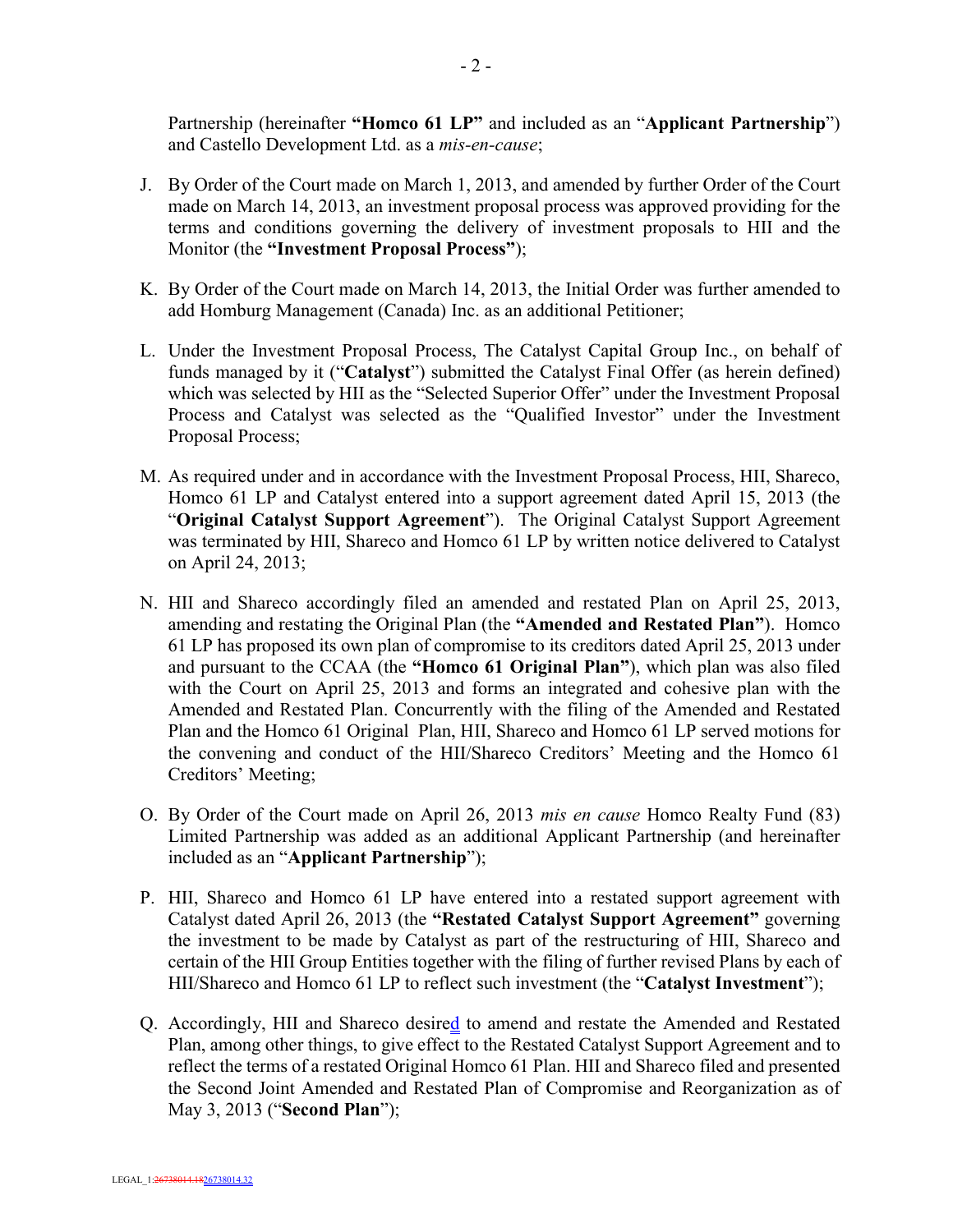- R. HII and Shareco filed and presented the Third Joint Amended and Restated Plan of Compromise and Reorganization as of June 5, 2013 (the "**Third Plan**").
- S. HII and Shareco now hereby propose and present this ThirdFourth Joint Amended and Restated Plan of Compromise and Reorganization under and pursuant to the CCAA and the ABCA, reflecting certain corrective amendments and clarifications to the SecondThird Plan.

### **ARTICLE 1 INTERPRETATION**

#### **1.1 Definitions**

In the Plan, unless otherwise stated or unless the subject matter or context otherwise requires:

**"ABCA"** means the Alberta *Business Corporations Act*, R.S.A. 2000, c. B-9, as amended;

**"Additional Incorporation Foundation Loan"** means the non-interest bearing loans in the aggregate amount of EUR137,000 made by HII to the Incorporation Foundation to be used to make a voluntary contribution to the share premium account maintained in respect of the Newco preference shares;

**"Additional Incorporation Foundation Loan Note"** means collectively the promissory notes delivered by the Incorporation Foundation to HII to evidence the Additional Incorporation Foundation Loan dated December 3, 2013 and January 29, 2014;

**"Administration Charge"** means the charge created by paragraph 42 of the Initial Order in favour of the Monitor (including in its capacity as a Trustee in Bankruptcy), the Monitor's legal counsel, the Petitioners' legal counsel and other advisors over the Charged Property, and having the priority provided in paragraphs 43 and 44 of the Initial Order, and as confirmed, amended and continued for the benefit of the Monitor and its legal counsel and other advisors pursuant to the HII/Shareco Sanction and Vesting Order;

**"Administrative Reserve"** means a Cash reserve approved by the Court pursuant to the HII/Shareco Sanction and Vesting Order, in an amount to be agreed by the Monitor and HII prior to the Plan Implementation Date, to be deposited by the Monitor into the Administrative Reserve Account for the purpose of paying the Administrative Reserve Costs, which Administrative Reserve shall be subject to the Reserve Adjustment;

**"Administrative Reserve Account"** means a segregated trust account established by the Monitor to hold the Administrative Reserve;

**"Administrative Reserve Costs"** means amounts outstanding on the Plan Implementation Date (or to the extent provided below, arising thereafter), including in respect of Excluded Claims, Employee Priority Claims and the Government Priority Claims, together with (i) Newco's costs, including legal fees and disbursements, relating to the issuance of the Newco Common Shares; (ii) the Monitor's fees and disbursements (including of its legal counsel and other advisors) in connection with the performance of its duties under the Plan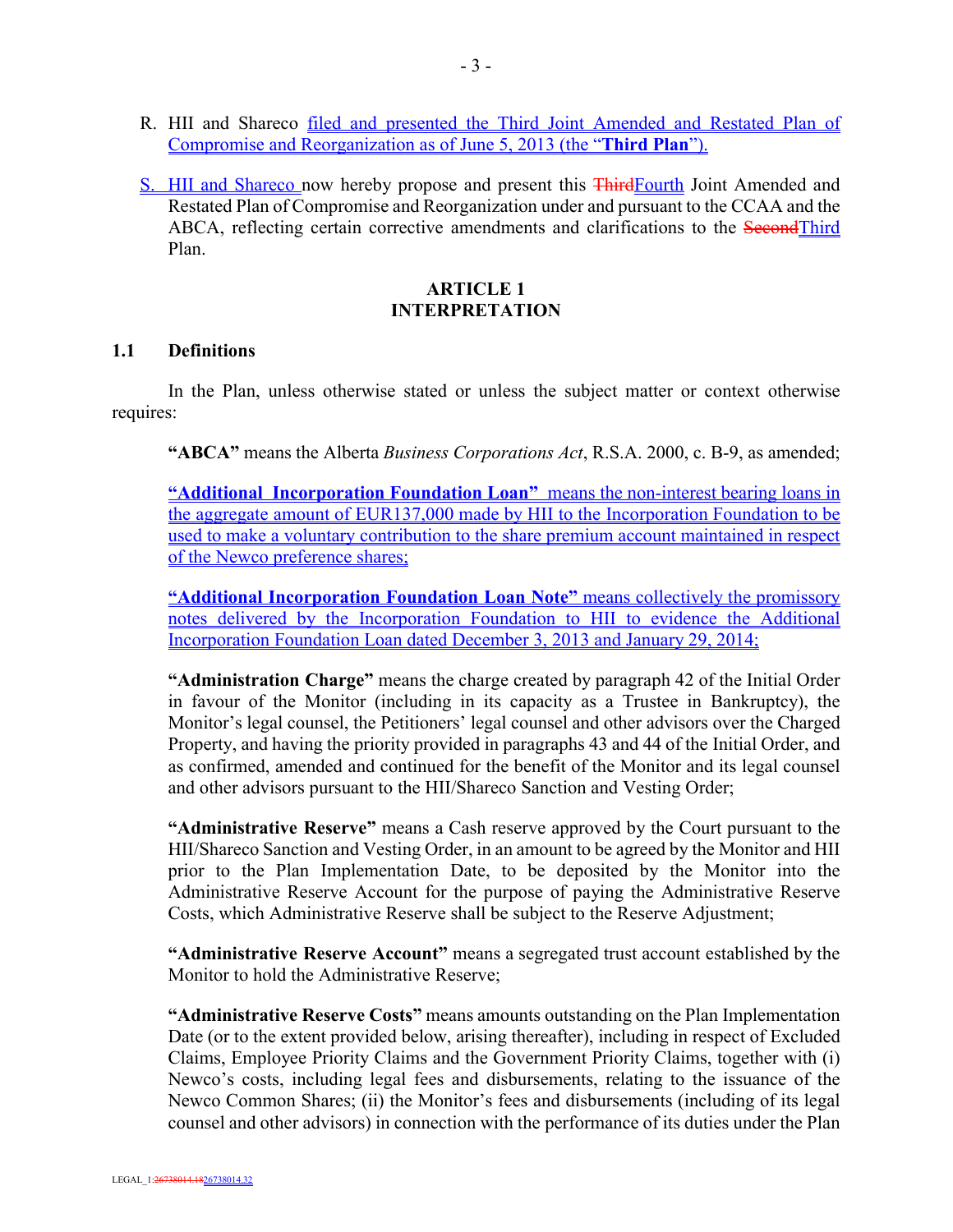and in the CCAA Proceedings (both before and after the Plan Implementation Date); (iii) Bankruptcy Trustee Fees; (iv) the Bond 5 Secured Claim Cash Payment; (v) Post-Filing Trade Payables; (vi) the HSBC Secured Claim; (vii) the reasonable fees and disbursements of the members of the Liquidation Advisory Committee, in an amount to be agreed upon by such members and the Monitor; (viii) the reasonable winding-up costs and expenses of Stichting Homburg Bonds, such amounts not to exceed Cdn \$35,000; (ix) the Cash Management Lender Claim; (x) payments to be made to Core Business Creditors in connection with the transfer of Core Business Assets; (xi) the costs of administration of the Homco 61 Plan; (xii) an amount equal to the Catalyst Break Fee (including in circumstances where there is any dispute as to whether such Catalyst Break Fee is payable); (xiii) the reasonable fees and disbursements of the Continuing Directors in an amount to be agreed upon by such Continuing Directors and the Monitor; and (xiv) legal fees, consultant and advisor fees and disbursements of HII and Shareco; and (xv) any other reasonable amounts in respect of any other determinable contingency as the Monitor may determine in its sole discretion;

**"Affected Claim"** means any Claim against HII, Shareco, Homco 190 LP, Homco 191 LP and Homco 199 LP and includes any Intercompany Claim only against HII and Shareco (but excluding the Homco 190 Loan, the Homco 191 Loan and the Homco 199 Loan) but excludes the Unaffected Claims and the Equity Claims;

**"Affected Creditor"** means a Corporate Creditor, Non-Corporate Creditor or Convenience Class Creditor holding an Affected Claim;

**"Affected Creditors' Charge"** means the charge against the Cash Pool, the Non-Core Business Assets, the Asset Realization Cash Pool and any surplus remaining in the Cash Reserves after payment of the Administrative Reserve Costs to be created under the HII/Shareco Sanction and Vesting Order in favour of the Affected Creditors as security for any and all obligations of HII and Shareco under the Plan, including for greater certainty the obligations to distribute the Newco Common Shares, the Cash Pool and the Asset Realization Cash Pool and to reimburse the Non-Core Business Asset Notes;

**"Affected Creditors' Entitlement"** means the full entitlement of Affected Creditors (other than Convenience Class Creditors) under the Plan, including without limitation the entitlement of such Affected Creditors to receive Newco Common Shares and/or distributions of Cash from the Cash Pool and the Asset Realization Cash Pool;

**"AFM"** means the Netherlands Authority for the Financial Markets (Autoriteit Financiële Markten);

**"Aggregate Newco Common Shares Final Cash-Out Amount"** means an amount equal to the number of Newco Common Shares to which Electing Creditors are entitled in respect of all Affected Claims that have become Proven Claims in whole or in part within twelve (12) months following the Plan Implementation Date, multiplied by the Newco Common Shares Cash-Out Price;

**"Amalgamating Canco"** means Castello, an Alberta corporation, Holland Garden, an Alberta corporation, Homburg Invest USA, a Nova Scotia company to be continued as an Alberta corporation, and Swiss Bondco, a Nova Scotia company to be continued as an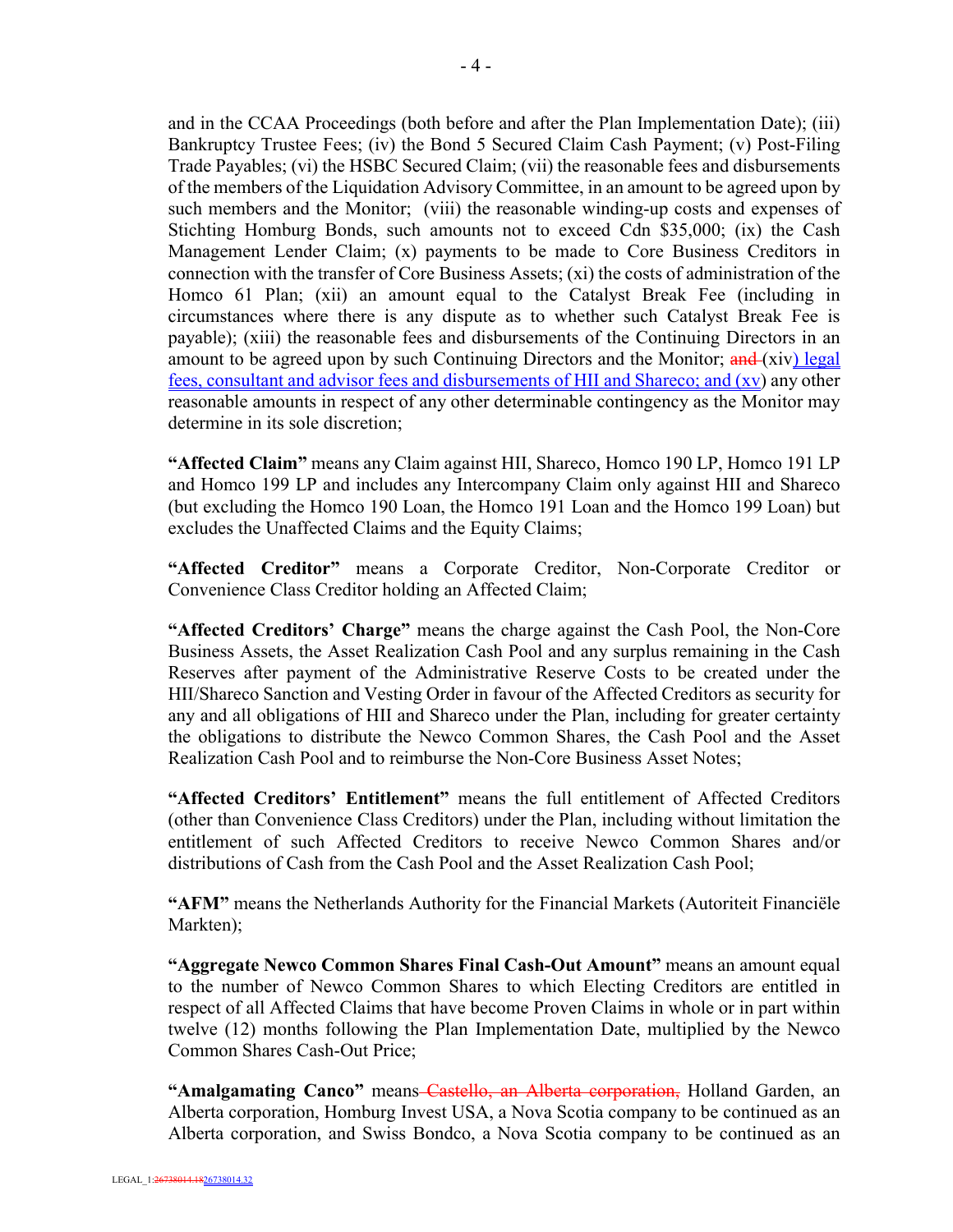Alberta corporation, with such additions to the foregoing group as HII may determine up to the Plan Implementation Date from time to time in consultation with the Monitor, each of which is not an Insolvent Person;

**"Amalgamating Canco Creditor"** means any Person having an Amalgamating Canco Creditor Claim, which shall be an Unaffected Creditor;

**"Amalgamating Canco Creditor Claim"** means any Claim against an Amalgamating Canco, which shall be an Unaffected Claim;

**"Amended and Restated Newco Note"** means the Newco Note as issued by Newco in favour of HII as amended and restated by increasing the principal amount of the Newco Note by an amount equal to the fair market value of the HII Transferred Assets B less the Newco Bond 5 Guarantee Value\*, the principal amount of which shall be deemed to be equal to the Final Adjusted Newco Note Amount\*;

**"Amended and Restated Plan"** has the meaning ascribed thereto in the Recitals;

**"Applicable Law"** means, in respect of any Person, property, transaction, event or other matter, any law, statute, regulation, code, ordinance, principle of common law or equity, municipal by-law, treaty or Order, domestic or foreign, applicable to that Person, property, transaction, event or other matter and all applicable requirements, requests, official directives, rules, consents, approvals, authorizations, guidelines, and policies, in each case, having the force of law, of any Governmental Authority having or purporting to have authority over that Person, property, transaction, event or other matter and regarded by such Governmental Authority as requiring compliance;

**"Applicant Partnerships"** means Homco 52 LP, Homco 61 LP, Homco 83 LP, Homco 88 LP, Homco 89 LP, Homco 92 LP, Homco 94 LP, Homco 96 LP, Homco 105 LP, Homco 121 LP, Homco 122 LP, Homco 142 LP, Homco 190 LP, Homco 191 LP, and Homco 199 LP;

**"Articles of Reorganization"** means the Articles of Reorganization to be filed by HII pursuant to Section 192 of the ABCA substantially in the form set out in Schedule "A" to the Plan;

**"Asset Realization Cash Pool"** means the pool of Cash created by the Monitor from Non-Core Business Asset Net Proceeds, which pool of Cash net of the Disputed Claims (Asset Realization) Reserve,shall be contributed by the Monitor to the Cash Pool Account;

**"Asset Realization Costs"** means, collectively, Liquidation Costs and the Non-Core Business Entity Creditor Claims (excluding Non-Core Bankrupt Business Entity Creditor Claims);

**"Assumption Agreement"** means the agreement between Newco and HII pursuant to which Newco becomes co-obligor with HII for the amount equal to the Newco Assumed Portion of Proven Claims and the Newco Assumed Portion of Disputed Claims, which amount shall be deemed to be equal to the Final Adjusted Newco Note Amount (and, for greater certainty, which Newco Assumed Portion of Proven Claims and the Newco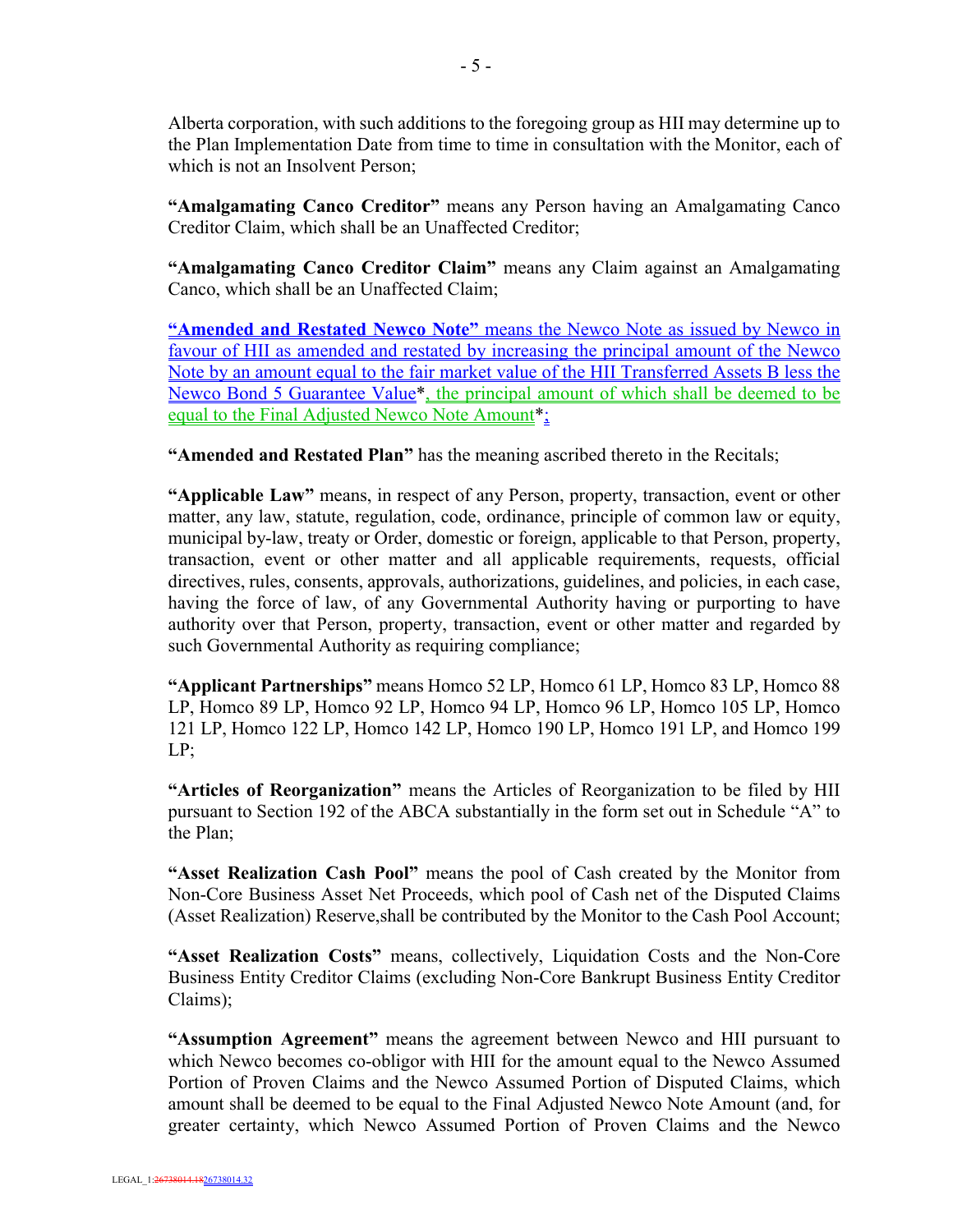Assumed Portion of Disputed Claims will be satisfied in full by the setting off contemplated in Section 12.3), which agreement shall be in form and substance satisfactory to HII, Newco, Stichting Homburg Bonds and Catalyst, each acting reasonably, and the Monitor;

**"Bankruptcy Claim"** means any proof of claim filed or to be filed in a bankruptcy estate of a Non-Core Business Entity by HII (or, as the case may be, by the Monitor on behalf of HII) in respect of an Intercompany Claim and any distributions or dividends arising therefrom;

**"Bankruptcy Trustee Fees"** means the fees and disbursements (including legal fees and disbursements) of Deloitte acting as Trustee in Bankruptcy of any Non-Core Business Entity incorporated or formed under Canadian federal or provincial law;

**"BIA"** means the *Bankruptcy and Insolvency Act*, R.S.C. 1985, c. B-3, as amended;

**"Bond 4 Claim Holders"** means collectively the holders of Series 4 bonds issued under the Bond 4 Indenture and **"Bond 4 Claim Holder**" means any one of them;

**"Bond 4 Indenture"** means the Second Supplemental Indenture dated as of November 30, 2004 between Shareco and Stichting Homburg Mortgage Bonds as supplemented or amended by, *inter alia*, the Special Supplemental Indenture to the Second Supplement Indenture dated as of August 2005 between Shareco and Stichting Homburg Bonds and the Special Supplemental Indenture between Shareco and Stichting Homburg Bonds dated November 5, 2012;

**"Bond 5 Claim"** means, collectively, the Bond 5 Secured Claim and the Bond 5 Unsecured Claim;

**"Bond 5 Claim Holders"** means, collectively, the holders of Series 5 bonds issued under the Bond 5 Indenture and "**Bond 5 Claim Holder**" means any one of them;

**"Bond 5 Indenture"** means the Third Supplemental Indenture to the Trust Indenture dated as of December 31, 2004, between Shareco and Stichting Homburg Bonds, as supplemented or amended by, *inter alia*, the Special Supplemental Indenture to the Third Supplement dated as of August, 2005, between Shareco and Stichting Homburg Bonds, and the Special Supplemental Indenture between Shareco and Stichting Homburg Bonds dated November 5, 2012;

**"Bond 5 Secured Claim"** means the secured portion of the Claim of the Bond 5 Claim Holders as provided under the Bond 5 Secured Claim Settlement Agreement, which shall be an Unaffected Claim;

**"Bond 5 Secured Claim Cash Payment"** means the sum of EUR2,250,000 to be distributed from the Administrative Reserve on a *pro rata* basis to each Bond 5 Claim Holder by the Monitor pursuant to the Bond 5 Secured Claim Settlement Agreement;

**"Bond 5 Secured Claim Settlement Agreement"** means the terms of settlement among Shareco and Stichting Homburg Bonds, as more particularly set out in the Special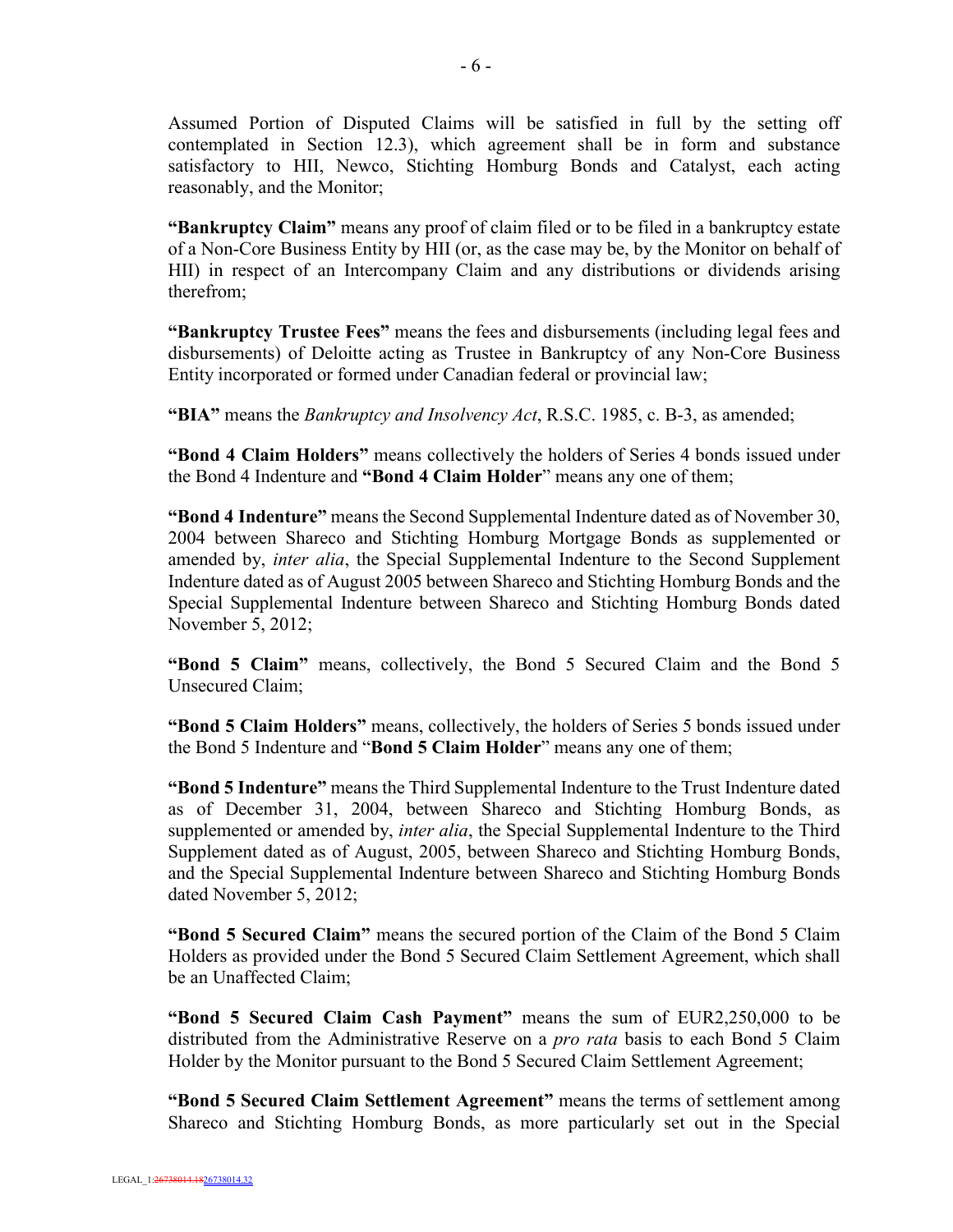Supplemental Indenture forming part of the Bond 5 Indenture made on November 5, 2012, pursuant to which, on Plan Implementation Date, the Bond 5 Claim Holders shall receive as consideration for releasing the Bond 5 Secured Claim, the following: (i) the Bond 5 Secured Claim Cash Payment and (ii) the Newco Bond 5 Guarantee;

**"Bond 5 Unsecured Claim"** means the aggregate Proven Claim of the Bond 5 Claim Holders net of the Bond 5 Secured Claim Cash Payment;

**"Bond 6 Claim Holders"** means collectively, the holders of Series 6 bonds issued under the Bond 6 Indenture, and "**Bond 6 Claim Holder**" means any one of them;

**"Bond 6 HII Claim"** means the amount of the Bond 6 Loan plus interest and costs to the HII Filing Date;

**"Bond 6 HII Deficiency Claim"** means the aggregate Proven Claim for distribution purposes of the Bond 6 Claim Holders against HII under the Plan which shall be deemed to be an amount equal to the Bond 6 HII Claim net of the Bond 6 Homco 61 Recovered Amount;

**"Bond 6 Homco 61 Claim"** means the aggregate Proven Claim of the Bond 6 Claim Holders against Homco 61 LP arising under the Homco 61 Guarantee for voting and distribution purposes under the Homco 61 Plan, which shall be deemed to be in the amount of Cdn\$47,146,111 (being principal plus interest accrued as at the Homco 61 Filing Date);

**"Bond 6 Homco 61 Recovered Amount"** means the aggregate of all Bond 6 Claim Holders' *pro rata* shares of the HII Homco 61 Distribution recovered by such Bond 6 Claim Holders under the Homco 61 Plan on account of the Bond 6 Homco 61 Claim;

**"Bond 6 Indenture"** means the Fourth Supplemental Indenture dated July 1, 2005 to the Trust Indenture dated December 15, 2002, between Shareco and Stichting Homburg Bonds, as amended by the Special Supplemental Indenture to the Fourth Supplemental dated August, 2005, between Shareco and Stichting Homburg Bonds, and the Second Special Supplemental Indenture to the Fourth Supplemental dated November 30, 2007, between Shareco and Stichting Homburg Bonds;

**"Bond 6 Loan"** means the bonds issued by Shareco under the Bond 6 Indenture in the aggregate principal amount of EUR31,230,000 together with interest at the rate of 7.5% per annum;

**"Bond 7 Claim Holders"** means collectively the holders of Series 7 bonds issued under the Bond 7 Indenture and **"Bond 7 Claim Holder"** means any one of them;

**"Bond 7 Indenture"** means the Fifth Supplemental Indenture dated July 1, 2005 between Shareco and Stichting Homburg Mortgage Bonds, as supplemented or amended by inter alia the Special Supplemental Indenture to the Fifth Supplement dated as of August, 2005, between Shareco and Stichting Homburg Bonds and the Special Supplemental Indenture between Shareco and Stichting Homburg Bonds dated November 5, 2012;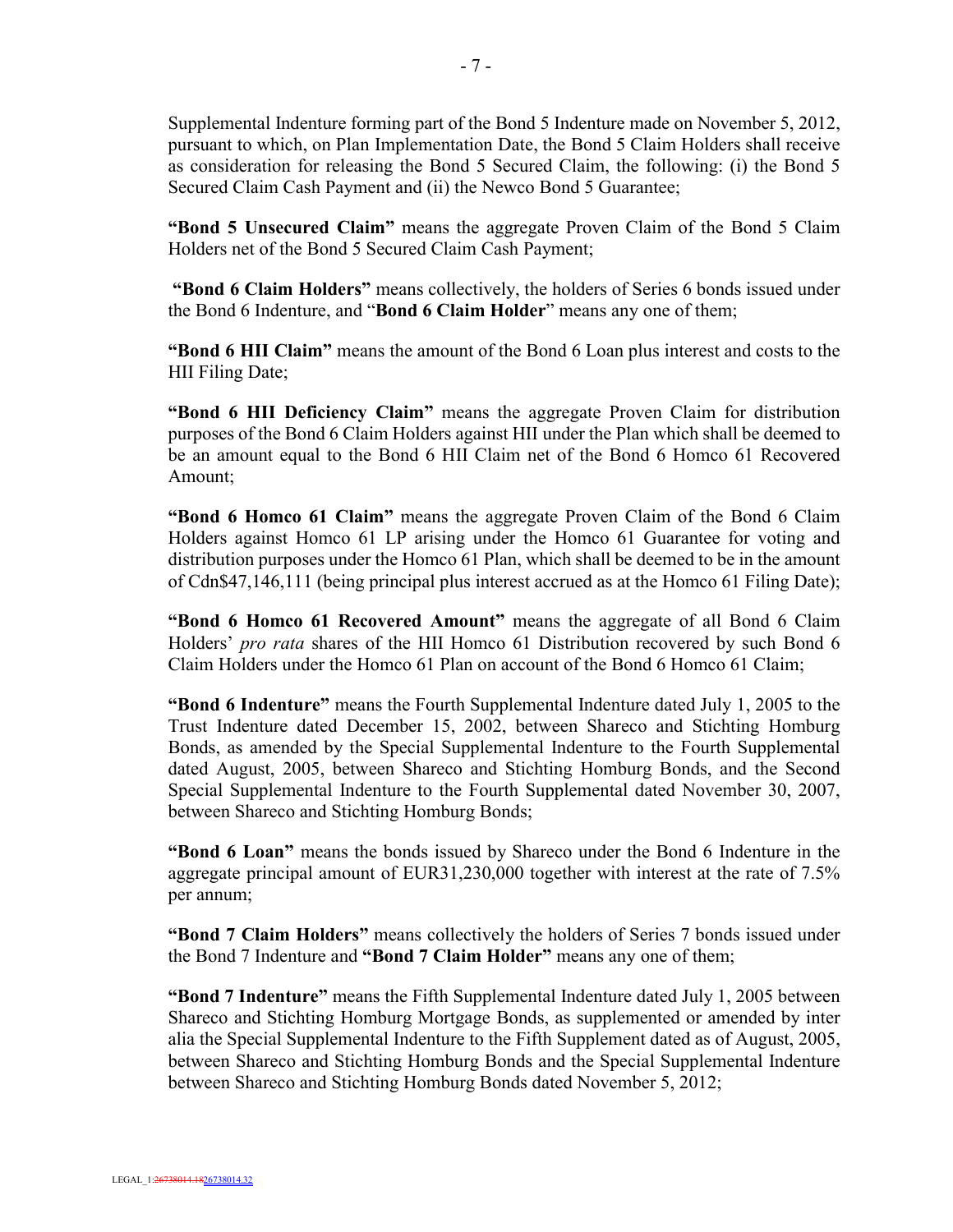**"Business"** means the direct and indirect operations and activities of HII carried on in Canada, the United States and Europe;

**"Business Day"** means a day on which banks are open for business in the City of Montreal, Province of Quebec, but does not include a Saturday, Sunday or a statutory holiday in the Province of Quebec;

**"BV"** means a Homburg Group Member that is a private limited liability company (*besloten vennootschap met beperkte aansprakelijkheid)* incorporated under the laws of the Netherlands;

**"BV Preferred Shareholder"** means any body corporate or limited partnership holding preferred shares of a BV;

**"Cancelled Newco Common Shares"** has the meaning given to such term in Section 6.1;

**"Canco"** means a Subsidiary of HII incorporated under Canadian federal or provincial law;

**"Capital Securities Claim"** means any Claim of a debenture holder or Stichting Homburg Capital Securities arising under or in connection with the debentures issued under the Capital Securities Trust Indenture;

**"Capital Securities Trust Indenture"** means the subordinated Trust Indenture dated as of February 29, 2009 between HII and Stichting Homburg Capital Securities as trustee;

**"Cash"** means cash, certificates of deposits, bank deposits, commercial paper, treasury bills and other cash equivalents;

**"Cash Elected Amount"** means, in respect of an Affected Creditor for which a valid Convenience Class Claim Election has been made or deemed to have been made pursuant to and in accordance with the Plan, the Canadian dollar amount that is equal to 35 per cent of such Affected Creditor's Convenience Class Claim that is a Proven Claim;

**"Cash Management Lender Claim"** means any Claim of HSBC arising under or pursuant to any agreement or other arrangements relating to the provision of cash management services to any of the HII Group Members (including ordinary course spot foreign exchange transactions), but for greater certainty shall exclude the HSBC Secured Claim;

**"Cash-Out Election Form"** means the portion of the Proxy pursuant to which an Affected Creditor can elect the Newco Common Shares Cash-Out Option under and in accordance with the Plan;

**"Cash-Out Pool"** means the Catalyst Funds delivered by Catalyst to the Monitor on the fifth  $(5<sup>th</sup>)$  Business Day prior to the Plan Implementation Date pursuant to the Restated Catalyst Support Agreement together with the Catalyst Deposit held by the Monitor, net of the Disputed Claims (Cash-Out) Reserve, such funds to be held by the Monitor in the Cash-Out Pool Account and to be distributed by the Monitor in accordance with the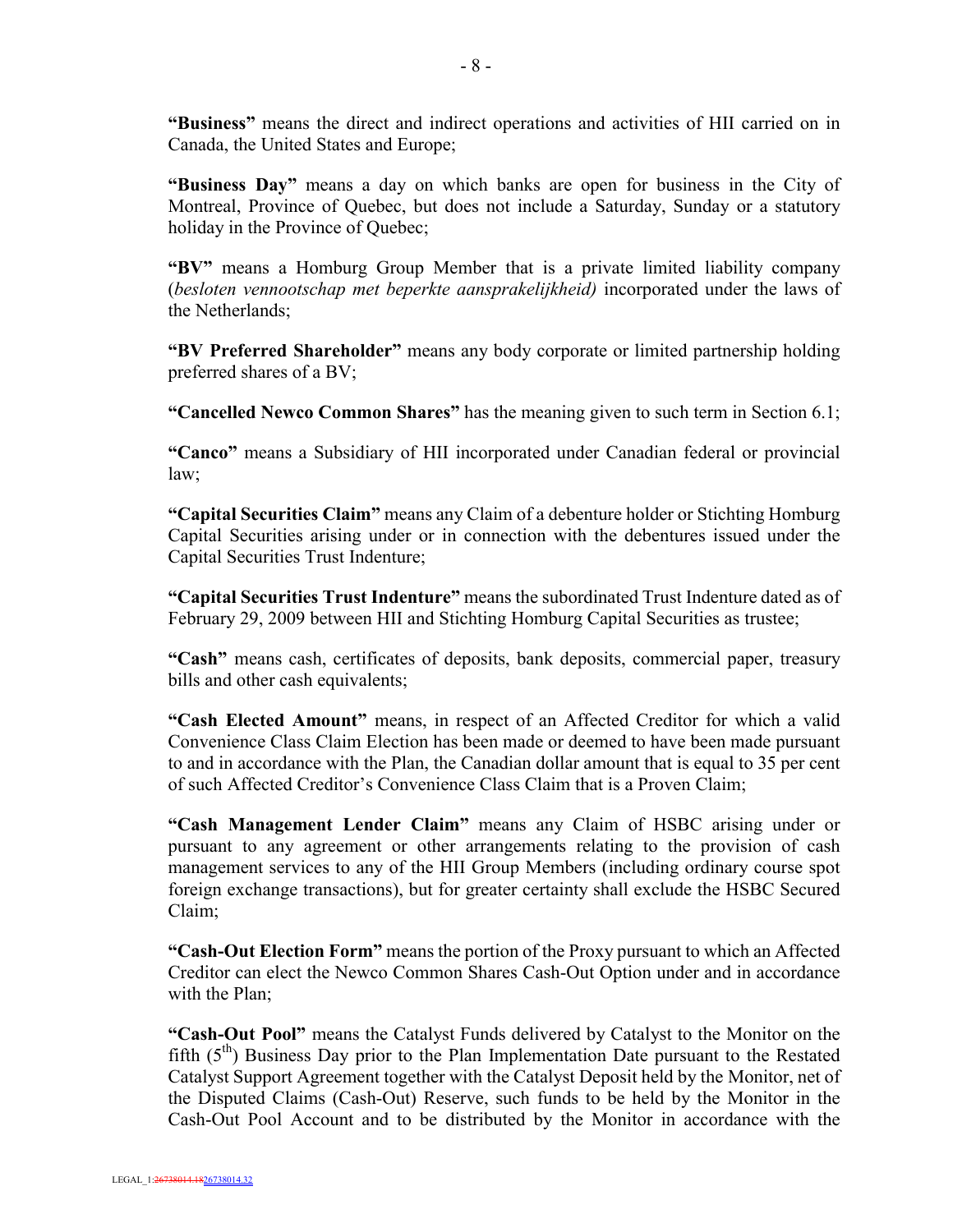Restated Catalyst Support Agreement, the Plan and the HII/Shareco Sanction and Vesting Order;

**"Cash-Out Pool Account"** means a segregated interest-bearing trust account established by the Monitor to hold the Cash-Out Pool;

**"Cash Pool"** means the amount of Cash delivered by HII and Shareco to the Monitor on the Plan Implementation Date, net of the Cash Reserves, to be held in the Cash Pool Account and distributed by the Monitor in accordance with the Plan and the HII/Shareco Sanction and Vesting Order;

**"Cash Pool Account"** means a segregated interest-bearing trust account established by the Monitor to hold the Cash Pool and the Asset Realization Cash Pool;

**"Cash Reserves"** means the Administrative Reserve, the Disputed Claims (Cash) Reserve, the Litigation Reserve, and the Disputed Claims (Asset Realization) Reserve, but does not include the Disputed Claims (Cash-Out) Reserve;

**"Castello"** means Castello Development Ltd., a corporation incorporated under the ABCA;

**"Catalyst"** has the meaning ascribed thereto in the Recitals;

**"Catalyst Affected Claims"** means any Affected Claims acquired by Catalyst prior to the commencement of the Newco Common Shares Standstill Period as permitted under the provisions of the Catalyst Confidentiality Agreement;

**"Catalyst Break Fee"** means the break fee payable by the HII Group Entities to Catalyst under the Restated Catalyst Support Agreement upon termination of such agreement following acceptance by HII of a Superior Offer within the meaning of such agreement, in an amount equal to EUR2,137,500;

**"Catalyst Conditions Precedent"** has the meaning ascribed thereto in Section 4(b) of the Restated Catalyst Support Agreement;

**"Catalyst Confidentiality Agreement"** means the agreement between HII, Shareco and Catalyst dated February 28, 2013 as further amended March 28, 2013 and April 12, 2013;

**"Catalyst Deposit"** means a deposit in the amount of EUR 10,000,000 provided by Catalyst to the Monitor pursuant to and in accordance with the Restated Catalyst Support Agreement;

**"Catalyst Final Offer"** means the final investment proposal submitted by Catalyst by letter dated March 24, 2013 under the Investment Proposal Process and attaching as Schedule "A" thereto a term sheet setting out certain of the terms and conditions of the Catalyst Investment, which offer was selected by HII as the "Selected Superior Offer" as defined in the Investment Proposal Process;

**"Catalyst Funds"** means the amount of Cash equal to the Catalyst Investment Initial Funding Amount, less the amount of the Catalyst Deposit;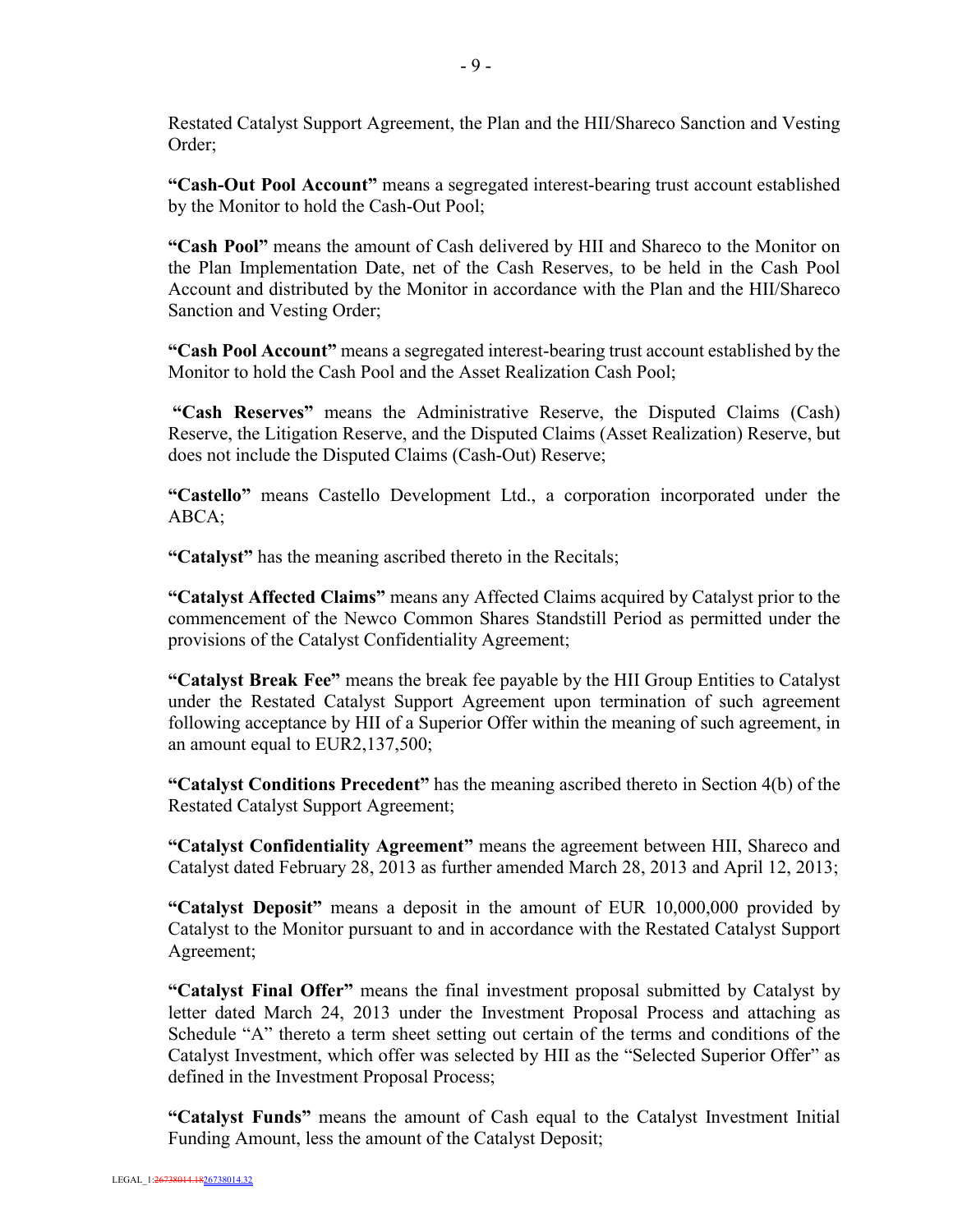**"Catalyst Investment"** has the meaning ascribed thereto in the Recitals;

**"Catalyst Investment Adjustment Amount"** means the amount, if any, that is equal to the Catalyst Investment Initial Funding Amount less the Aggregate Newco Common Shares Final Cash-Out Amount;

**"Catalyst Investment Initial Funding Amount"** means an amount equal to the aggregate value of all Proven Claims of Electing Creditors plus the aggregate face amount of all Disputed Claims of Electing Creditors, divided by the aggregate value of the Proven Claims of all Affected Creditors (including for greater certainty, Electing Creditors) plus the aggregate face amount of all Disputed Claims of Electing Creditors, calculated on the fifteenth (15th) day immediately prior to the Plan Implementation Date, multiplied by EUR95,000,000;

**"Catalyst Representations and Warranties"** means those representations and warranties of Catalyst set forth in Section 5(b) of the Restated Catalyst Support Agreement;

**"Catalyst Support Agreement"** has the meaning ascribed thereto in the Recitals;

**"CCAA"** means the *Companies' Creditors Arrangement Act*, R.S.C. 1985, c. C-36, as amended;

**"CCAA Charges"** means the Administration Charge and the Directors' Charge;

**"CCAA Proceedings"** means the proceedings under the CCAA in respect of the HII Group Entities commenced pursuant to the Initial Order;

**"Charged Property"** means the present and future assets, rights, undertakings and properties of every nature and kind whatsoever and wherever situated, including all proceeds thereof, of the Petitioners;

**"Churchill"** means Churchill Estates Development Ltd., a corporation incorporated under the ABCA and a Petitioner;

**"Claim"** means any right or claim of any Person, whether or not asserted, in connection with any Indebtedness, liability or obligation of any kind whatsoever, whether reduced to judgment, liquidated, unliquidated, fixed, contingent, matured, unmatured, disputed, undisputed, legal, equitable, secured, unsecured, perfected, unperfected, present, future, known, unknown, by Guarantee, by surety, by warranty or otherwise, and whether or not such right is executory or anticipatory in nature, including without limitation, any claim arising from or caused by the termination, disclaimer, resiliation, assignment or repudiation of any contract, lease or other agreement, whether written or oral, the commission of a tort (intentional or unintentional), any breach of duty (including without limitation, any legal, statutory, equitable or fiduciary duty), any right of ownership of or title to property, employment, contract, a trust or deemed trust, howsoever created or any right or ability of any Person to advance a claim for contribution or indemnity or otherwise with respect to any grievance, matter, action, cause or chose in action, whether existing at present or commenced in the future, based in whole or in part on facts which existed on the HII Filing Date (including a Claim which relates to any time period prior to the HII Filing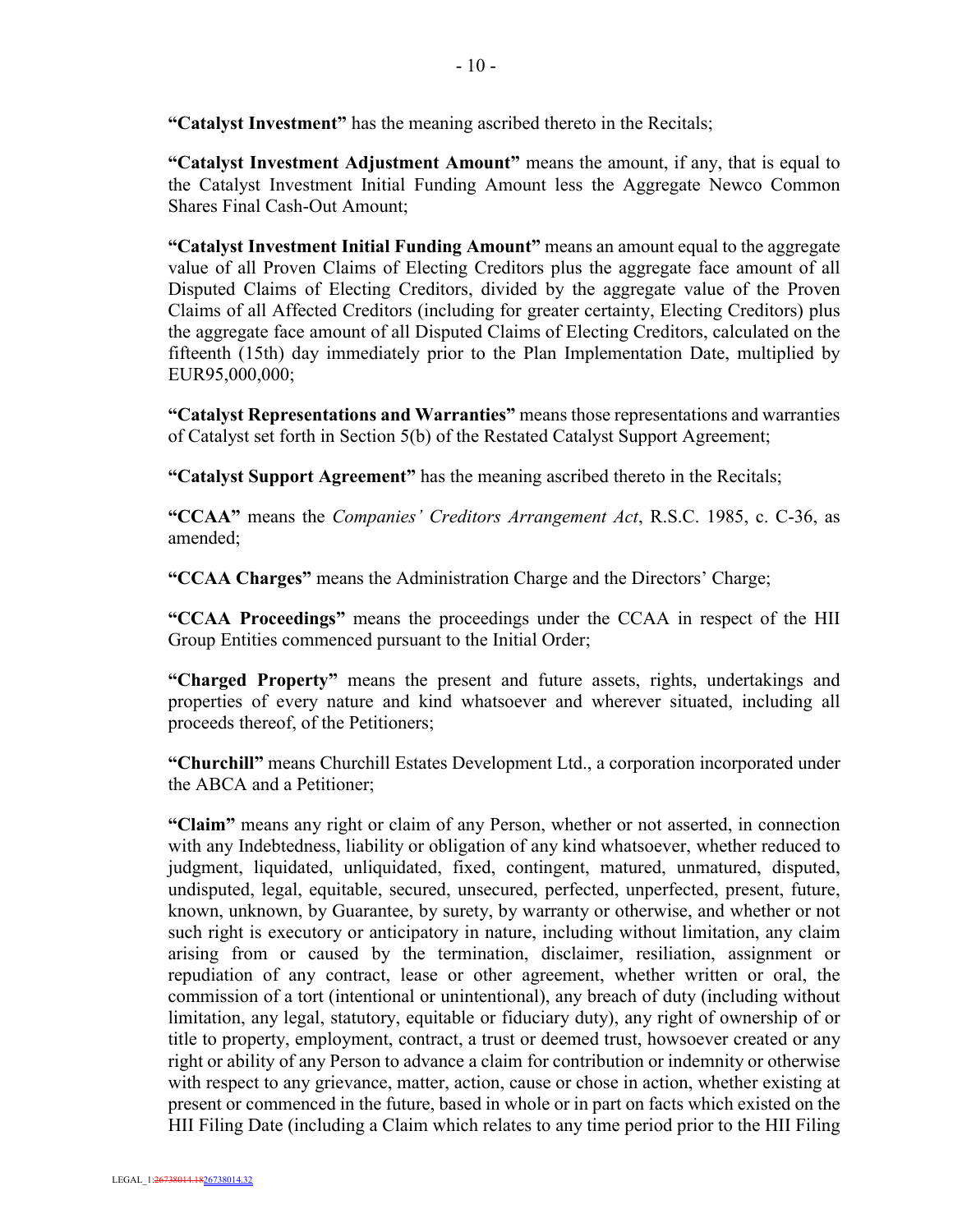Date), together with any other claims of any kind that, if unsecured, would constitute a debt provable in bankruptcy within the meaning of the BIA, and for greater certainty, a "Claim" shall include any Equity Claim, Intercompany Claim, Restructuring Claim and Subsequent Restructuring Claim, the Corporate Bond Claims, the Capital Securities Claims, the Mortgage Bond Claims, the Taberna Claim, the Shareco Creditor Claims, any Core Business Creditor Claim and any Non-Core Business Entity Creditor Claim;

**"Claims Bar Date"** has the meaning ascribed to it in the Claims Process Order;

**"Claims Process Order"** means the Order of the Court made April 30, 2012 approving and implementing the claims process in respect of the HII Group Entities as further amended, restated or varied from time to time;

**"Cominar Claim"** means the Claim of the Cominar Group against Homco 190 LP, Homco 191 LP, and/or Homco 199 LP, relating to certain funds currently held in trust by Osler, Hoskin & Harcourt LLP, pursuant to a letter dated April 25, 2013 from counsel to the Cominar Group to counsel to the HII Group Entities and the Monitor;

**"Cominar Group"** means Cominar Real Estate Investment Trust and/or its related entities;

**"Conditions Precedent"** means the conditions precedent to Plan implementation set out in Section 14.4 of the Plan;

**"Continuing Directors"** means all of the directors of HII, and following their resignation upon the Effective Time as provided for under the Plan, any replacement director(s);

**"Control Transfer"** has the meaning ascribed thereto in Section 11.1(c)(i) of the Plan;

**"Convenience Class Claim"** means one or more Affected Claims of an Affected Creditor that were less than or equal to Cdn\$10,000 in the aggregate as at the Claims Bar Date in respect of which the relevant Affected Creditor has made or been deemed to have made a Convenience Class Claim Election, pursuant to and in accordance with the Plan;

**"Convenience Class Claim Declaration"** means an election form, substantially in the form attached as Schedule "C" to the HII/Shareco Meeting Order, pursuant to which an Affected Creditor with one or more Affected Claims that were less than or equal to Cdn\$10,000 in the aggregate as at the Claims Bar Date, may (i) make a Convenience Class Claim Election, (ii) make a Newco Common Shares Cash-Out Option Election, or (iii) make an election to be treated as an Affected Creditor (other than a Convenience Class Creditor or an Electing Creditor) under the Plan and thereby be entitled to vote their Voting Claims at the HII/Shareco Creditors' Meeting in respect of the Plan and to receive the rights and distributions provided for under and pursuant to the Plan;

**"Convenience Class Claim Election"** means an election or deemed election pursuant to which an Affected Creditor with one or more Affected Claims that were less than or equal to Cdn\$10,000 in the aggregate as at the Claims Bar Date has elected by the Election/Proxy Deadline or been deemed to elect to receive only the Cash Elected Amount and is thereby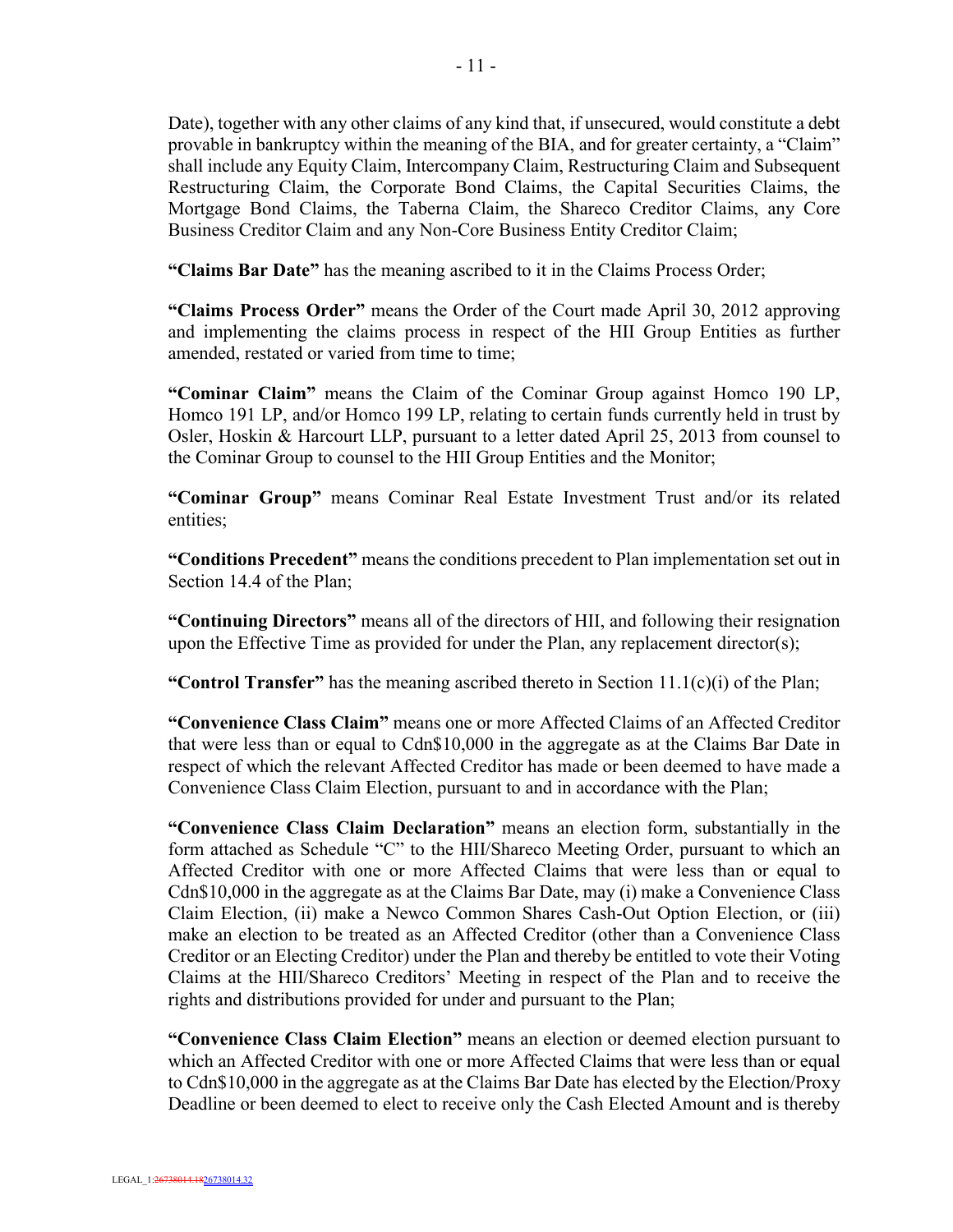deemed to vote in favour of the Plan in respect of such Affected Claims and to receive no other entitlements under the Plan;

**"Convenience Class Creditor"** means a Person having a Convenience Class Claim;

**"Core Business Assets"** means the (i) the Core Homco Assets, (ii) HII's limited partnership interest in Homco 86 LP and Homco 87 LP, (iii\*) property acquired by HII from or on the dissolution of \*a Core Homco, (iv) the Core GP Assets, (v) the shares of Homburg Baltic held by HII, and (vi) the Homburg Baltic Intercompany Loan;collectively the HII Transferred Assets A and the HII Transferred Assets B;

**"Core Business Creditor Claim"** means any Core Homco Creditor Claim, Core BV Creditor Claim, Core GmbH Creditor Claim and Homburg Baltic Creditor Claim, which for greater certainty shall not include any Claim of such Creditor against HII or Shareco;

**"Core Business Creditors"** means collectively the Core Homco Creditors, the Core BV Creditors, the Core GmbH Creditors and the Homburg Baltic Creditors;

**"Core Business Entity"** means any Core BV, Core Homco GP, Core GmbH and Core Homco;

**"Core BV"** means Valbonne 2 BV, Coët BV, Homco 86 BV, Homco 87 BV, and Valbonne 5 BV, with such additions of any BV to the foregoing group as HII may determine up to the Plan Implementation Date from time to time in consultation with the Monitor:

**"Core BV Creditor"** means a Person having a Core BV Creditor Claim, which shall be an Unaffected Creditor;

**"Core BV Creditor Claim"** means any Claim against a Core BV which shall be an Unaffected Claim;

**"Core GP Assets"** means each of HII 86 GP's and HII 87 GP's interests in its respective Core Homcos;

**"Core GmbH"** means a GmbH that HII may determine up to the Plan Implementation Date from time to time in consultation with the Monitor is a Core Business Entity;

**"Core GmbH Creditor"** means a Person having a Core GmbH Creditor Claim, which shall be an Unaffected Creditor;

**"Core GmbH Creditor Claim"** means any Claim against Core GmbH, which shall be an Unaffected Claim;

**"Core Homco"** means Homco 69 LP, Homco 70 LP, Homco 86 LP, Homco 87 LP, and Homco 110 LP, with such additions to the foregoing group as HII may determine up to the Plan Implementation Date from time to time in consultation with the Monitor and subject to the consent of Catalyst, acting reasonably;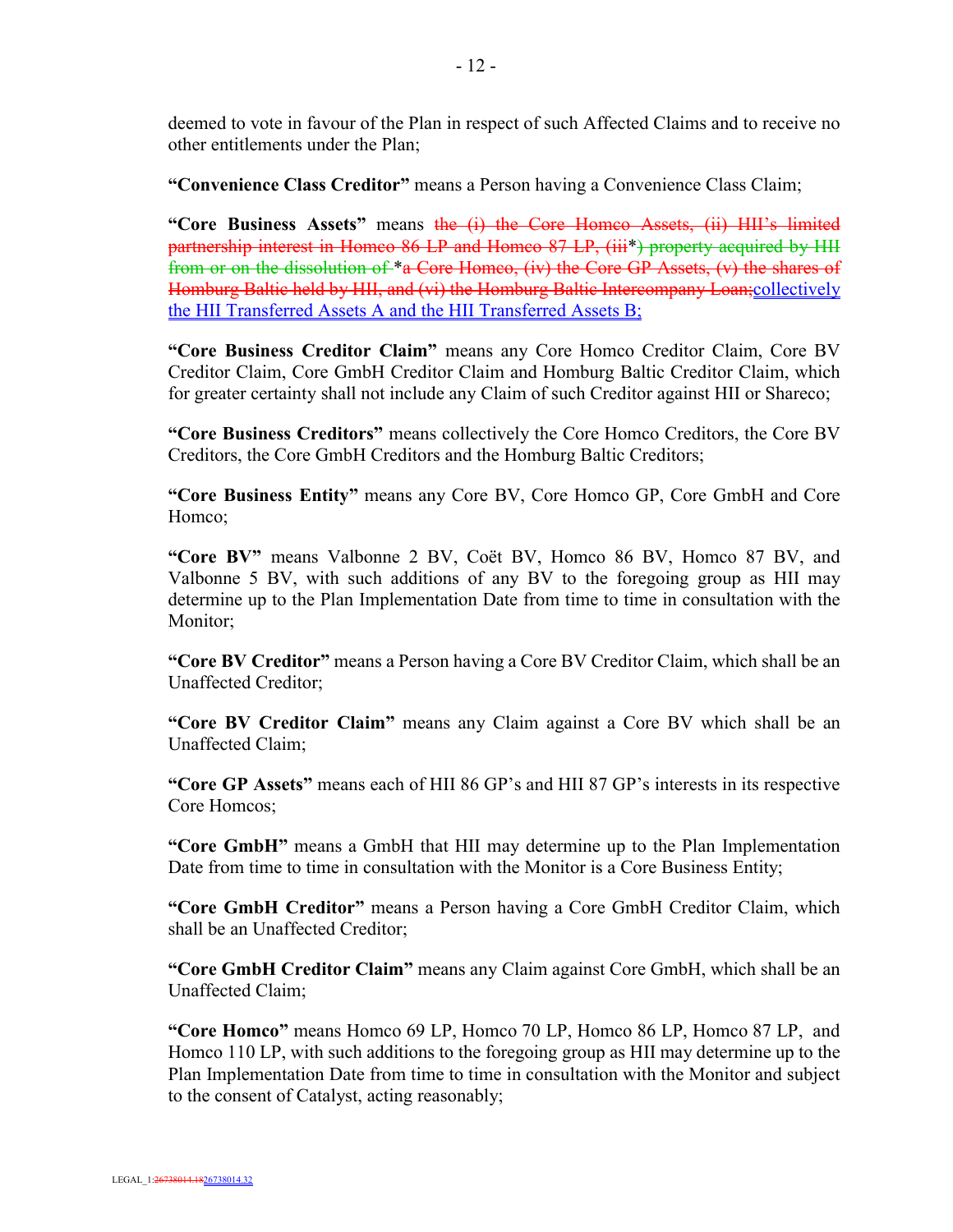**"Core Homco Assets"** means the Property of a Core Homco, including shares of Core BVs and Core GmbHs;

**"Core Homco Creditor"** means a Person having a Core Homco Creditor Claim, which shall be an Unaffected Creditor;

**"Core Homco Creditor Claim"** means any Claim against a Core Homco (but for greater certainty excludes the Bond 5 Claim), which shall be an Unaffected Claim;

**"Core Homco GP"** means the corporate general partner of a Core Homco other than HII 69 GP Inc., HII 70 GP Inc. and HII 110 GP Inc. and for greater certainty excludes Homburg Limited Partnership Management Inc.;

**"Core Homco Liabilities"** means all secured and unsecured obligations and liabilities of a Core Homco as at the Plan Implementation Date but excluding amounts owing to the Bond 65 Claim Holders;

**"Corporate Bond Claim"** means any Claim of a debenture holder or Stichting Homburg Bonds arising under or in connection with the debentures issued under the Corporate Bond Trust Indenture;

**"Corporate Bond Proven Claim"** means a Corporate Bond Claim that is a Proven Claim;

**"Corporate Bond Trust Indenture"** means collectively, a Trust Indenture dated as of May 31, 2006, between HII and Stichting Homburg Bonds, a Supplemental Indenture dated as of October 31, 2006, between HII and Stichting Homburg Bonds, a Second Supplemental Indenture dated as of December 21, 2006 between HII and Stichting Homburg Bonds, a Third Supplemental Indenture dated as of February 15, 2007 between HII and Stichting Homburg Bonds, and a Fourth Supplemental Indenture dated as of January 15, 2008 between HII and Stichting Homburg Bonds;

**"Corporate Creditor"** means a Person having a Corporate Creditor Claim, other than a Convenience Class Creditor;

**"Corporate Creditor Claim"** means the Bond 5 Unsecured Claim, the Bond 6 HII Deficiency Claim, the Corporate Bond Claims, the Mortgage Bond Trust Indenture Unsecured Claim, the Taberna Claim, the Capital Securities Claims, and such other Claim against HII and Shareco that HII and Shareco in consultation with the Monitor shall determine from time to time should be categorized as a Corporate Creditor Claim up to and including the Plan Implementation Date;

**"Corporate Creditor Disputed Claim"** means the face amount of a Disputed Claim of a Corporate Creditor;

**"Corporate Creditor Proven Claim"** means a Proven Claim of a Corporate Creditor;

**"Corporate Indenture Trustees"** means, collectively, Stichting Homburg Capital Securities, Stichting Homburg Bonds and Wells Fargo in their respective capacities as trustees under the Corporate Indentures;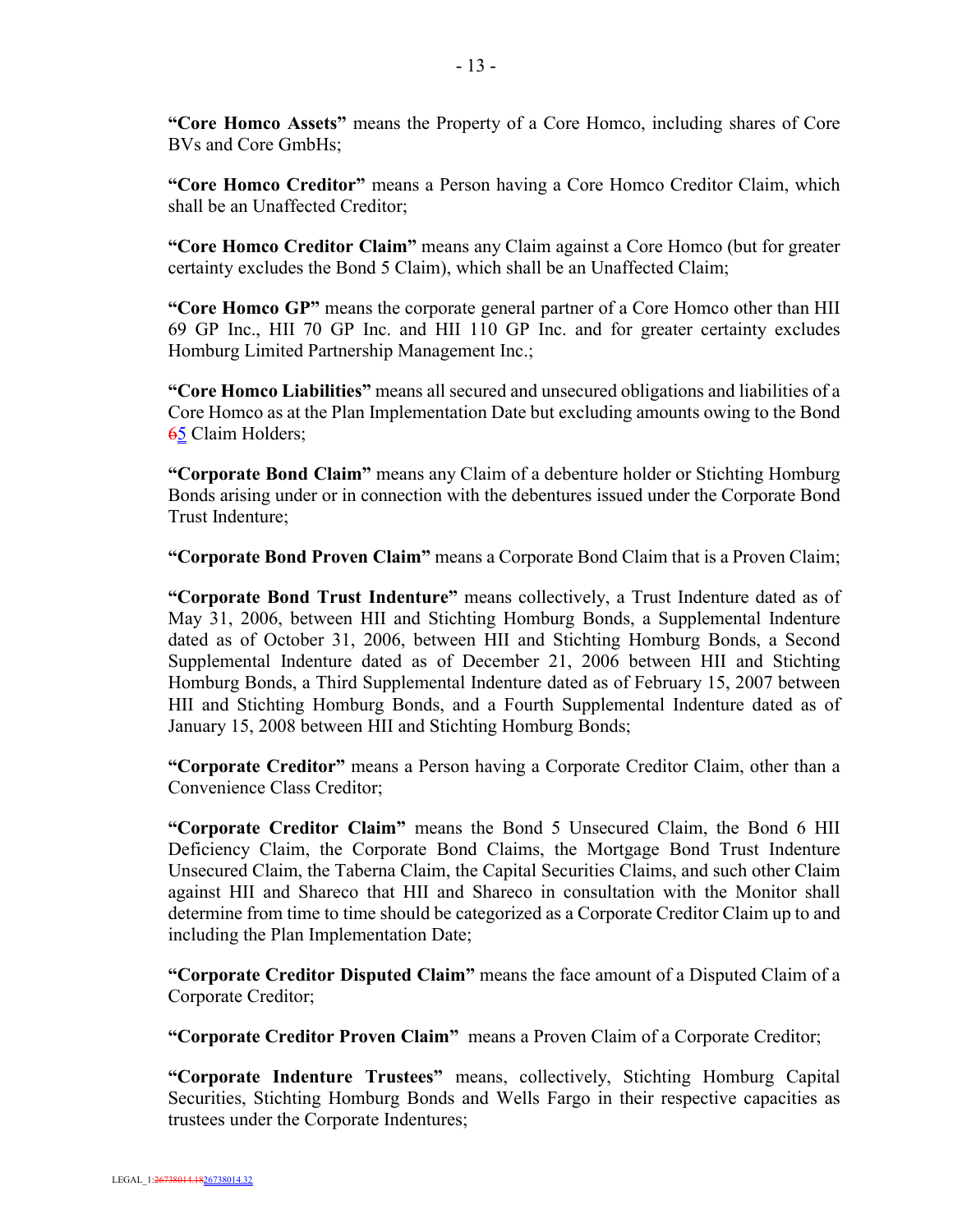**"Corporate Indentures"** means, collectively, the Mortgage Bond Trust Indenture, the Corporate Bond Trust Indenture, the Taberna Indentures and the Capital Securities Trust Indenture;

**"Court"** means the Quebec Superior Court (Commercial Division) or any appellate court seized with jurisdiction in the CCAA Proceedings, as the case may be;

**"CP Development"** means CP Development Ltd., a corporation incorporated under the ABCA and a Petitioner;

**"Creditor"** means any Person asserting an Affected Claim or an Unaffected Claim and may, where the context requires, include the assignee of such Claim or a personal representative, agent, mandatary, trustee, interim receiver, receiver, receiver and manager, liquidator or other Person acting on behalf of such Person;

**"Creditor Cause of Action"** means any and all claims, actions, causes of action, demands, suits, rights, entitlements, litigation, arbitration, proceeding, hearing or complaint, whether known or unknown, reduced to judgment or not reduced to judgment, liquidated or unliquidated, contingent or non-contingent, matured or unmatured, disputed or undisputed, secured or unsecured, assertable directly or derivatively, in law, equity or otherwise, based in whole or in part on any act or omission or other event occurring at any time, whether before, on or after the HII Filing Date which may be asserted by or on behalf of the Creditors or any representative thereof (including Stichting Homburg Bonds); provided however that in no event shall a Creditor Cause of Action include a Claim being released by the Plan;

**"Deloitte"** means Samson Bélair/Deloitte & Touche Inc.;

**"Director"** means any former, present or future director or officer (or any individual serving in a similar capacity) of a body corporate (or similar entity) and any Person deemed to be a director or officer of a body corporate under section 11.03(3) of the CCAA;

**"Directors' Charge"** means the charge granted pursuant to paragraph 26 of the Initial Order in favour of the Directors as such term is therein defined, in the Charged Property to the extent of the aggregate amount of Cdn\$2,000,000 as security for the indemnity provided in paragraph 25 of the Initial Order, having the priority set out in paragraphs 43 and 44 of such Order which shall be amended in accordance with the terms hereof and the HII/Shareco Sanction and Vesting Order;

**"Disposition Notice"** has the meaning ascribed thereto in Section 11.1(c)(ii) of the Plan;

"Disputed Claim" means (i) that portion of an Affected Claim of an Affected Creditor in respect of which a Proof of Claim has been filed in accordance with the Claims Process Order, and any motion appealing any disallowance thereof has been made within the period required under the Claims Process Order, and which is the subject of negotiation with the Monitor or adjudication before the Court, and that at any particular time, has not been finally determined to be a Proven Claim in whole or in part *(including for greater)* certainty, such portion of the Bond 6 HII Deficiency Claim and such portion of the Mortgage Bond Trust Indenture Unsecured Claims of the Bond 4 Claim Holders and the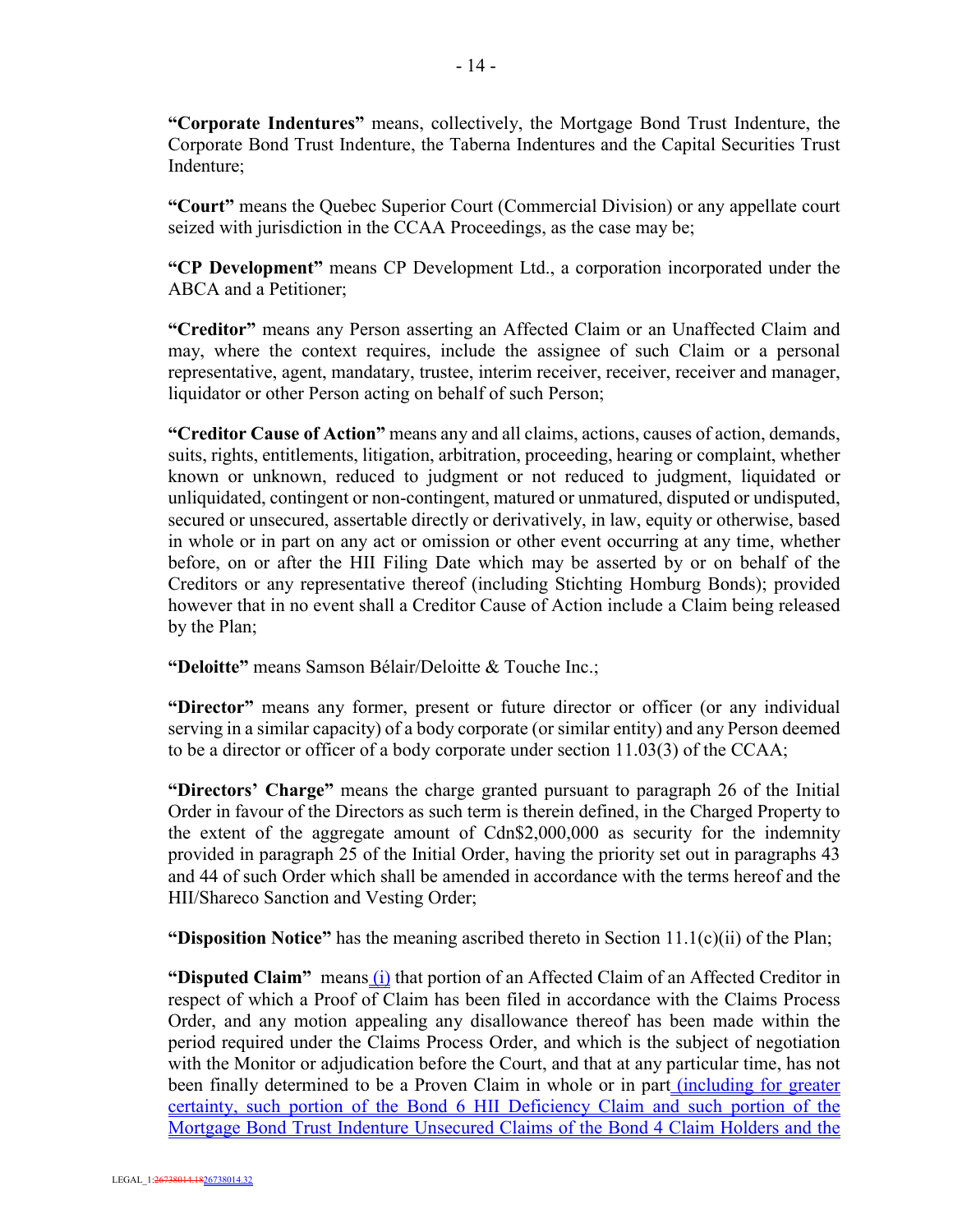Bond 7 Claim Holders respectively, as may be estimated by the Monitor, in its sole discretion, until such Affected Claims have been finally determined for distribution purposes), or is subject to a revision or disallowance that is contested in accordance with the Claims Process Order, the HII/Shareco Meeting Order, or other Order made in the CCAA Proceedings and as such is not a Proven Claim in whole or in part, and in the case of Disputed Claims of Electing Creditors, the face amount of any Disputed Claim of such Electing Creditor shall be deemed to be no greater than the face amount of such Claim on the date this Plan was filed, and (ii) the Taberna Claim, until same is finally determined pursuant to the Taberna Order;

**"Disputed Claims (Asset Realization) Reserve"** means the Cash reserve to be established by the Monitor from and after the Plan Implementation Date from the Non-Core Business Asset Net Proceeds, in an amount equal to the aggregate of each Pro Rata Share of such Non-Core Business Assets Net Proceeds of any remaining Affected Creditor (other than a Convenience Class Creditor) holding a Disputed Claim, to be held by the Monitor in the Disputed Claims Reserve Account pending resolution of the Disputed Claims for distribution in accordance with the Plan, which Disputed Claims (Asset Realization) Reserve shall be subject to the Reserve Adjustment;

**"Disputed Claims (Cash) Reserve"** means the Cash reserve to be established on the Plan Implementation Date by the Monitor in an amount equal to the aggregate of each Pro Rata Share of the Cash Pool (prior to making any deduction or reserve in respect of any Disputed Claims) of any remaining Affected Creditor holding a Disputed Claim, and as approved by the Court under the HII/Shareco Sanction and Vesting Order, which Cash reserve shall be held by the Monitor in the Disputed Claims Reserve Account for distribution in accordance with the Plan, which Disputed Claims (Cash) Reserve shall be subject to the Reserve Adjustment;

**"Disputed Claims (Cash-Out) Reserve"** means the Cash reserve to be established on the Plan Implementation Date by the Monitor from the Catalyst Funds and the Catalyst Deposit in an amount equal to the aggregate face amount of the Disputed Claims of the Electing Creditors, divided by an amount equal to the aggregate of all Proven Claims of Affected Creditors plus the face amount of the aggregate of the Disputed Claims of the Electing Creditors, multiplied by the Catalyst Investment Initial Funding Amount, and as approved by the Court under the HII/Shareco Sanction and Vesting Order, which Disputed Claims (Cash-Out) Reserve shall be held by the Monitor in the Disputed Claims (Cash-Out) Reserve Account for distribution in accordance with the Plan;

**"Disputed Claims (Newco Shares) Reserve"** means the reserve of Newco Common Shares held by the Monitor established pursuant to Section 6.1 of the Plan on the Plan Implementation Date, consisting of that number of Newco Common Shares in an amount equal to the aggregate of the Pro Rata Share of the Newco Equity Pool of each Affected Creditor (other than a Convenience Class Creditor) holding a Disputed Claim, for distribution or cancellation in accordance with the Plan;

**"Disputed Claims Reserve Account"** means a segregated interest bearing trust account established by the Monitor to hold the Disputed Claims (Asset Realization) Reserve and the Disputed Claims (Cash) Reserve;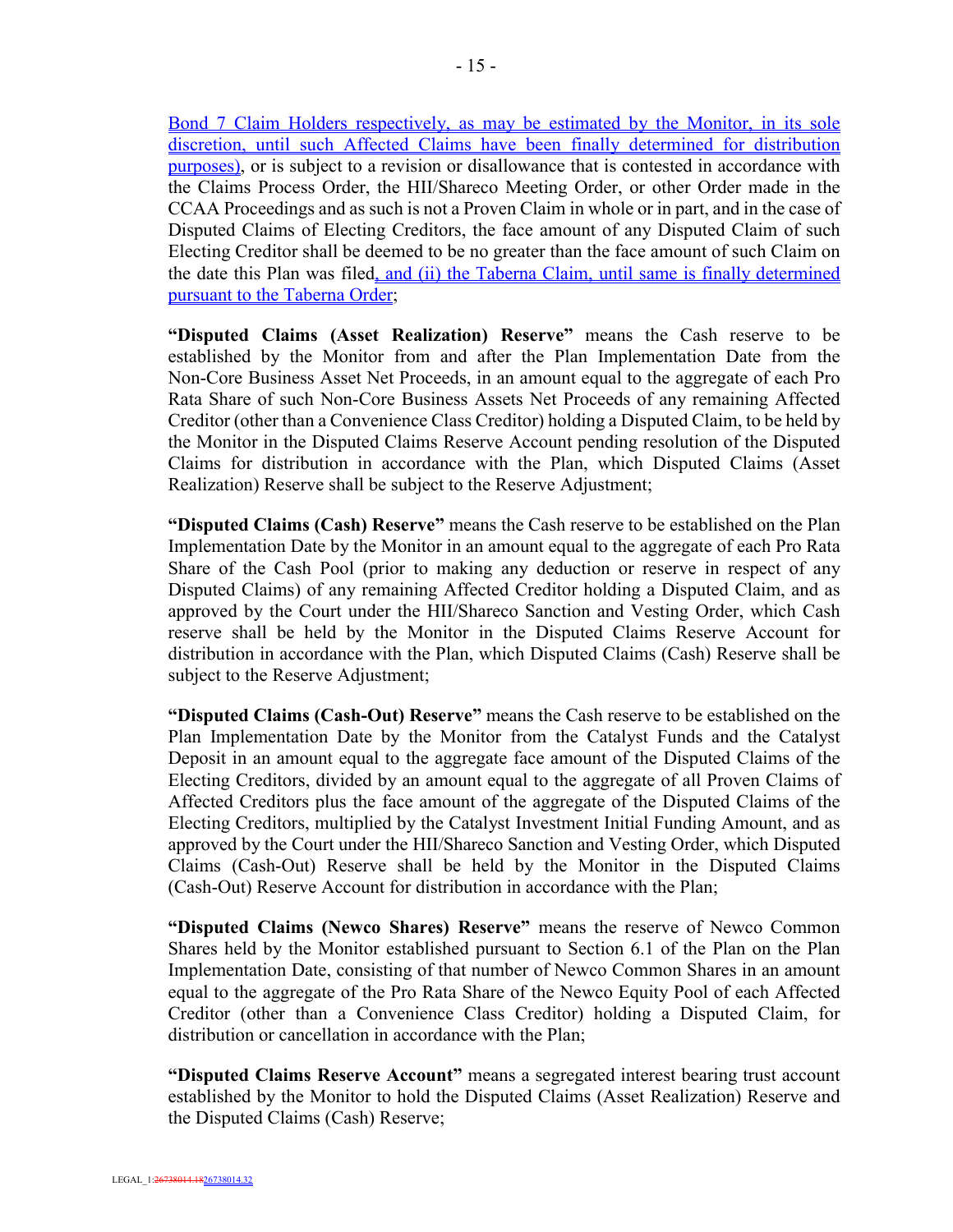**"Disputed Claims (Cash-Out) Reserve Account"** means a segregated interest bearing trust account established by the Monitor to hold the Disputed Claims (Cash-Out) Reserve;

**"Distribution Date"** means the date or dates from time to time set in accordance with the provisions of the Plan at the sole and absolute discretion of the Monitor to effect distributions in respect of the Proven Claims of Affected Creditors, including the Final Distribution Date but excluding the Initial Distribution Date;

**"Distribution Materials Record Date"** means a date to be determined by HII and the Monitor which date shall be posted on the Website and shall be not less than twenty-one (21) days prior to the Plan Implementation Date;

**"DNB"** means the Netherlands Central Bank (*De Nederlandsche Bank*);

**"DRS Account"** means the account of an Affected Creditor (other than a Convenience Class Creditor) or the Monitor or its designate in the name of HII in respect of the Disputed Claims (Newco Shares) Reserve) administered by the Trading Platform or (as the case may be) a bank or broker, who qualifies directly or indirectly as an admitted institution to the book entry system maintained by or connected to the Trading Platform in which such Affected Creditor is entitled to receive Newco Common Shares pursuant to and in accordance with the Plan in book-entry form;

**"DRS Transaction Advice"** means a statement delivered by Newco or its agent, as applicable, (the cost of which shall be treated as an Administrative Reserve Cost) on the Initial Distribution Date and each subsequent Distribution Date, as applicable, to or as directed by an Affected Creditor (other than a Convenience Class Creditor), or the Monitor or its designate, as applicable, indicating the number of Newco Common Shares registered or to be registered in the name of such Affected Creditor, or the Monitor or its designate, as applicable, as directed by such Affected Creditor or the Monitor or its designate, as applicable, in book-entry form in a DRS Account;

**"Effective Time"** means 12:01 a.m. on the Plan Implementation Date (and for greater certainty on 12:01 a.m. on the first day of the Plan Implementation Date in the event such date occurs over more than one day) or such other time on such date as HII and the Monitor shall determine or as otherwise ordered by the Court but in any event such Effective Time shall occur prior to the Homco 61 Effective Time as defined under the Homco 61 Plan;

**"Electing Creditor"** means an Affected Creditor who has validly elected the Newco Common Shares Cash-Out Option in its Cash-Out Election Form or the Convenience Class Claim Declaration;

**"Election/Proxy Deadline"** means the deadline for making any of a Convenience Class Claim Election, a Newco Common Shares Cash-Out Option Election, and for submitting Proxies in accordance with the HII/Shareco Meeting Order;

**"Election Period"** means the period from the date of the mailing of the HII/Shareco Meeting Materials to Affected Creditors to the Election/Proxy Deadline;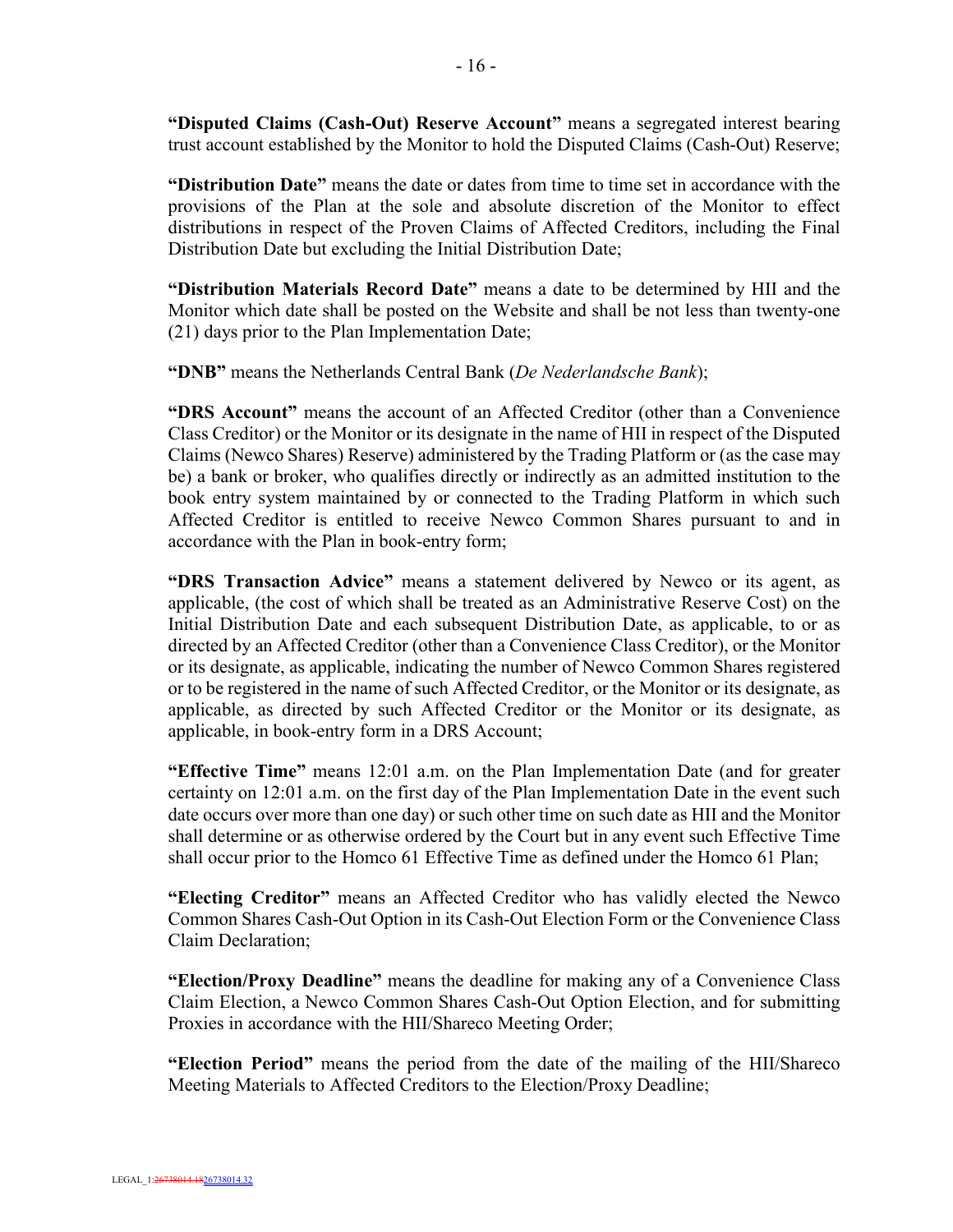**"Employee Priority Claim"** means of the following Claims of Employees and former or inactive employees of HII and Shareco:

- (a) Claims equal to the amounts that such Employees and former or inactive employees would have been qualified to receive under paragraph 136(1)(d) of the BIA if HII and Shareco had become bankrupt on the HII Filing Date; and
- (b) Claims for wages, salaries, commissions or compensation for services rendered by them after the HII Filing Date and on or before the Plan Implementation Date together with, in the case of travelling salespersons, disbursements properly incurred by them in and about the Business during the same period;

**"Employees"** means any and all (i) employees of the HII Group Entities who are actively at work (including full-time, part-time or temporary employees), and (ii) employees of the HII Group Entities who are on approved leaves of absence (including maternity leave, parental leave, short-term disability leave, workers' compensation and other statutory leaves);

**"Encumbrance"** means any charge, mortgage, lien, pledge, claim, restriction, security interest, security agreement, hypothecation, assignment, deposit arrangement, hypothec, lease, rights of others including without limitation Transfer Restrictions, deed of trust, trust or deemed trust, lien, financing statement, preferential arrangement of any kind or nature whatsoever, including any title retention agreement, or any other arrangement or condition which in substance secures payment or performance of any obligations, action, claim, demand or equity of any nature whatsoever, execution, levy, charge or other financial or monetary claim, whether or not they have attached or been perfected, registered or filed and whether secured, unsecured or otherwise, or other encumbrance, whether created or arising by agreement, statute or otherwise at law, attaching to property, interests or rights and shall be construed in the widest possible terms and principles known under the law applicable to such property, interests or rights and whether or not they constitute specific or floating charges as those terms are understood under Applicable Laws, including, without limiting the generality of the foregoing: (i) the CCAA Charges and (ii) the Plan Charges;

**"Equity Claim"** shall have the meaning ascribed thereto in Section 2 of the CCAA;

**"Excluded Claim"** means (i) any Claim secured by the CCAA Charges; (ii) the KERP Claims; (iii) Claims in respect of Administrative Reserve Costs; and (iv) any other Claim ordered by the Court to be treated as an Excluded Claim;

**"Expiry Date"** has the meaning ascribed thereto in Section 11.1(c)(ii) of the Plan;

**"Final Adjusted Newco Note Amount"** means the amount equal to the final fair market value of the Core Business Assets other than the Core GP Assets, less the Newco Bond 5 Guarantee Value, finally determined to be owing from Newco to HII under the Newco Note, which Final Adjusted Newco Note Amount shall not be less than €75,000,000 and shall not exceed EUR225,000,000;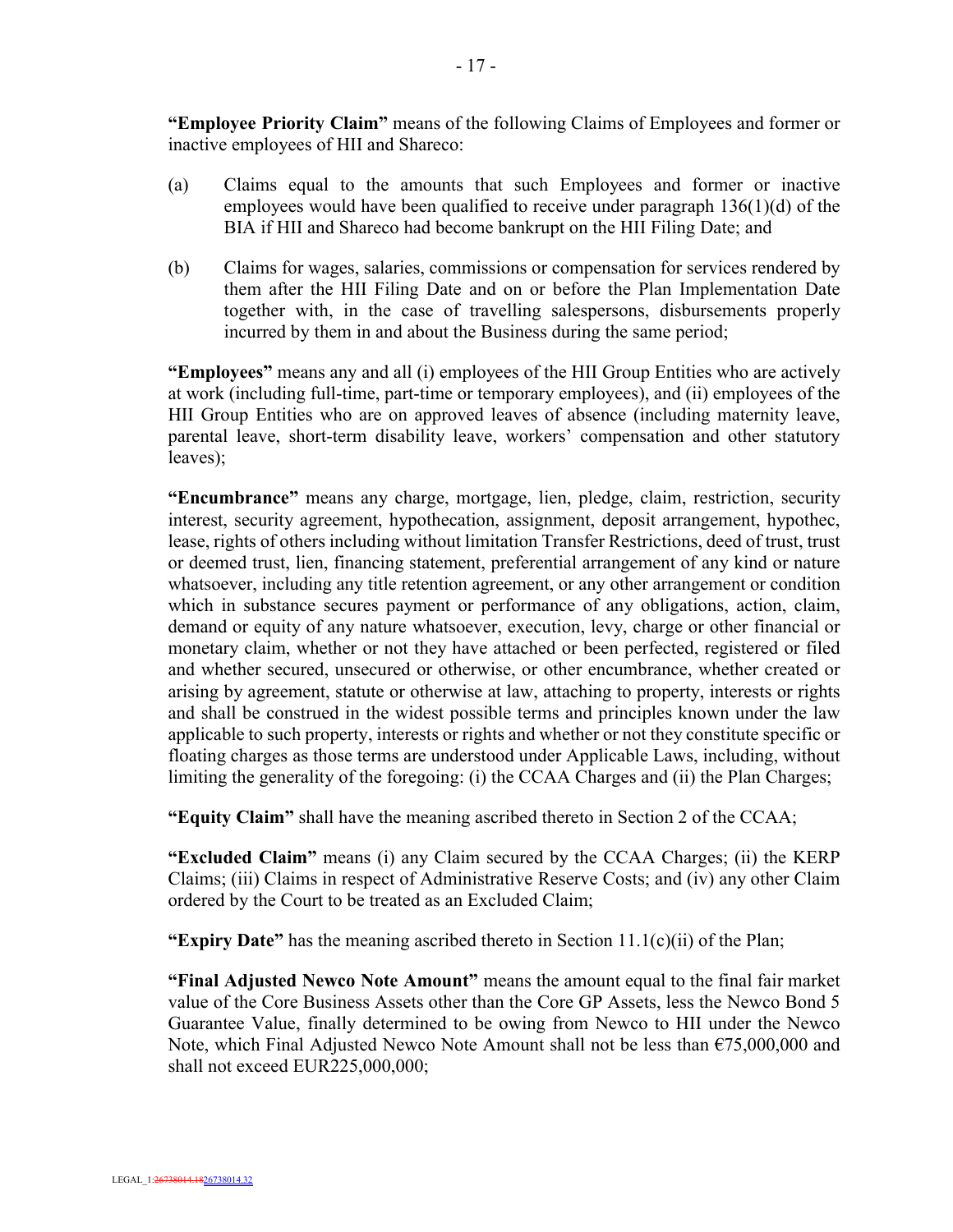**"Final Distribution Date"** means such date after all of the Non-Core Business Assets have been realized and all of the Disputed Claims finally resolved, that the Monitor shall determine in its sole and absolute discretion or the Court shall otherwise order;

**"Final Order"** means a final Order of the Court, the implementation, operation or effect of which shall not have been stayed, varied, vacated or subject to pending appeal and as to which Order any appeal periods relating thereto shall have expired;

**"Foundation Entities"** has the meaning ascribed thereto in Section 13.1;

**"Funding Order"** means collectively the Orders of the Court made January 15, 2012,2012 and February 7, 2014, in the CCAA Proceedings with respect to the Stichting Advances;

**"GmbH"** means any Homburg Group Member that is a private limited liability company (*Geselllschaft mit beschränkter Haftung*) incorporated under the laws of Germany;

**"Governmental Authority"** means any domestic or foreign government, including any federal, provincial, state, territorial or municipal government, and any government department, body, ministry, agency, tribunal, commission, board, court, bureau or other authority exercising or purporting to exercise executive, legislative, judicial, regulatory or administrative functions of, or pertaining to, government including without limitation any Taxing Authority, the AFM and DNB;

**"Government Priority Claims"** means all Claims of Governmental Authorities in respect of amounts that are outstanding and that are of a kind that could be subject to a demand on or before the Final Distribution Date under:

- (a) subsections  $224(1.2)$  and  $224(1.3)$  of the ITA;
- (b) any provision of the *Canada Pension Plan* or the *Employment Insurance Act* (Canada) that refers to subsection 224(1.2) of the ITA and provides for the collection of a contribution, as defined in the *Canada Pension Plan*, or employee's premium or employer's premium as defined in the *Employment Insurance Act*  (Canada), or a premium under Part VII.1 of that Act, and of any related interest, penalties or other amounts; or
- (c) any provision of provincial legislation that has a similar purpose to subsection 224(1.2) of the ITA, or that refers to that subsection, to the extent that it provides for the collection of a sum, and of any related interest, penalties or other amounts, where the sum:
	- (i) has been withheld or deducted by a person from a payment to another person and is in respect of a tax similar in nature to the income tax imposed on individuals under the ITA; or
	- (ii) is of the same nature as a contribution under the *Canada Pension Plan* if the province is a "province providing a comprehensive pension plan" as defined in subsection 3(1) of the *Canada Pension Plan* and the provincial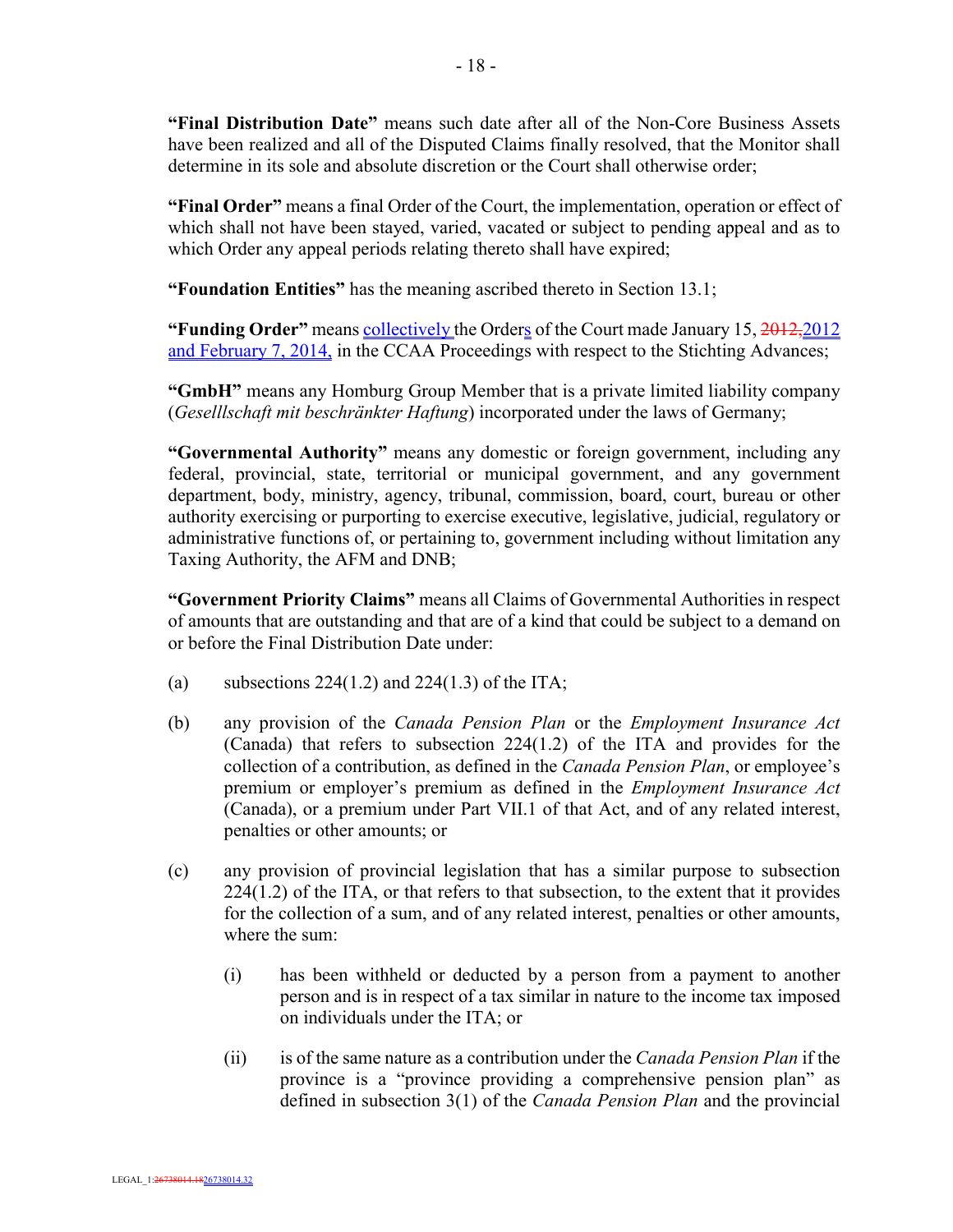legislation establishes a "provincial pension plan" as defined in that subsection;

**"Guarantee"** of a Person means any Liability of that Person under any guarantee, agreement, endorsement (other than for collection or deposit in the ordinary course of business of that Person), discount with recourse or other obligation to pay, purchase, repurchase or otherwise be or become liable or obligated upon or in respect of any Indebtedness of any other Person to indemnify or hold harmless any Person from or against any losses, liabilities or damages, in circumstances intended to enable the Person to incur or pay any Indebtedness or to comply with any agreement relating thereto or otherwise to assure or protect Creditors against loss in respect of the Indebtedness;

**"Hearing"** means the Court hearing of HII's and Shareco's motion for the HII/Shareco Sanction and Vesting Order;

**"HII"** means Homburg Invest Inc., a corporation incorporated under the ABCA including any successors by amalgamation;

**"HII 69 GP"** means HII (69) GP Inc.;

**"HII 70 GP"** means HII (70) GP Inc.;

**"HII 86 GP"** means HII (86) GP Inc.;

**"HII 86 GP Liabilities"** means all secured and unsecured obligations and liabilities of HII 86 GP as at the Plan Implementation Date;

**"HII 87 GP"** means HII (87) GP Inc.;

**"HII 87 GP Liabilities"** all secured and unsecured obligations and liabilities of HII 87 GP as at the Plan Implementation Date;

**"HII 110 GP"** means HII (110) GP Inc.;

**"HII Assets"** means all Property of HII;

**"HII Baltic Subco"** means a company incorporated under the NSCA, all of the shares of which are held by HII;

**"HII Class A Preferred Shares"** means the authorized but not issued Class A preferred shares of HII;

**"HII Class A Shares"** means the issued and outstanding Class A subordinate voting shares of HII;

**"HII Class B Preferred Shares"** means the authorized but not issued Class B preferred shares of HII;

**"HII Class B Shares"** means the issued and outstanding Class B multiple voting shares of HII;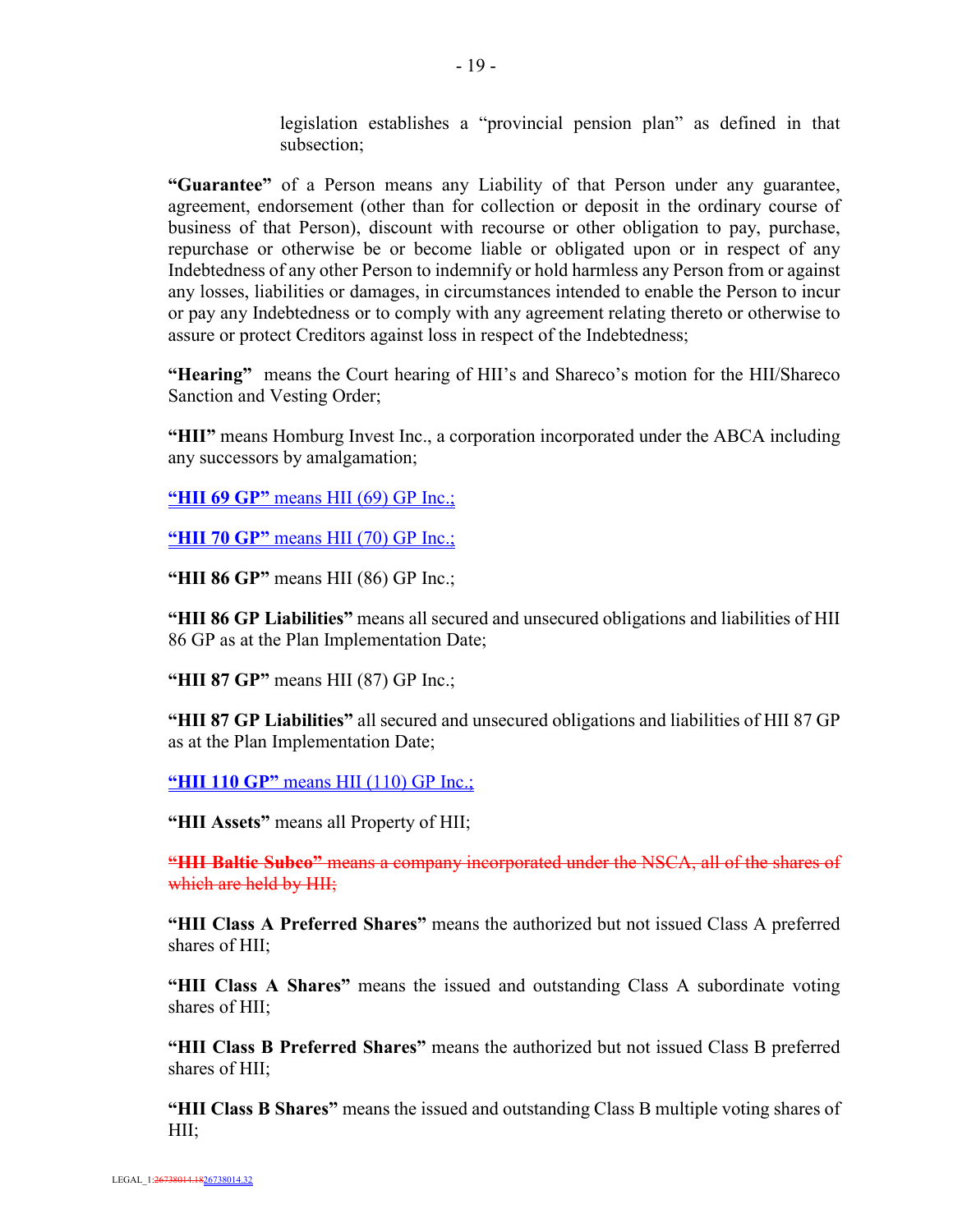**"HII Co-obligation Note"** means the demand, adjustable, non-interest bearing promissory note issued by HII to Newco, the principal amount of which shall be deemed to be equal to the Final Adjusted Newco Note Amount, and such HII Co-obligation Note shall be secured by the Newco Co-obligation Charge;

**"HII's Existing Authorized Capital"** means, collectively, the HII Class A Preferred Shares, the HII Class A Shares, the HII Class B Preferred Shares, and the HII Class B Shares;

**"HII Filing Date"** means September 9, 2011;

"HII Group" means the Petitioners, and the Applicant Partnerships and Castello Development Ltd.;

**"HII Group Entity"** means any member of the HII Group;

"**HII Homco 61 Distribution**" means the aggregate value of all non-Cash and Cash distributions made to Homco 61 LP under the Plan on account of the Homco 61 Net Intercompany Claim (for greater certainty being its Pro Rata Share of Newco Common Shares (based on the value of the Newco Common Shares included in the Newco Prospectus), the Cash Pool and the Asset Realization Cash Pool);

"**HII Loan**" means the loan by HII to Homco 61 LP evidenced by the Homco 61 Note, in the amount of Cdn\$65,197,177 as at the HII Filing Date (and as at the Homco 61 Filing Date was Cdn\$71,597,837.15);

**"HII New Common Shares"** means the new class of common shares of HII to be authorized and issued to Newco pursuant to Section  $12.3(j)(ii)$  of the Plan;

**"HII Transferred Assets A"** means Property acquired by HII from or on the dissolution of Homco 69 LP, Homco 70 LP and Homco 110 LP;

**"HII Transferred Assets B"** means (i) HII's limited partnership interest in Homco 86 LP and Homco 87 LP; (ii<sup>\*</sup>) property acquired by HII from or on the dissolution of <sup>\*</sup>HII 69 GP, HII 70 GP and HII 110 GP, (iii) the shares of Homburg Baltic held by HII (including for greater certainty any shares subscribed for by HII in Homburg Baltic hereunder); and (iv) the Homburg Baltic Intercompany Loan;

**"HII US Subco"** means a company incorporated under the NSCA, all the shares of which are held by HII;

**"HII/Shareco Creditors' Meeting"** means the meeting or meetings of Affected Creditors to be called and held pursuant to the HII/Shareco Meeting Order for the purpose of considering and voting upon the Plan, and includes any adjournment, postponement or rescheduling of such meeting or meetings;

**"HII/Shareco Meeting Materials"** has the meaning ascribed thereto in paragraph 12 of the HII/Shareco Meeting Order;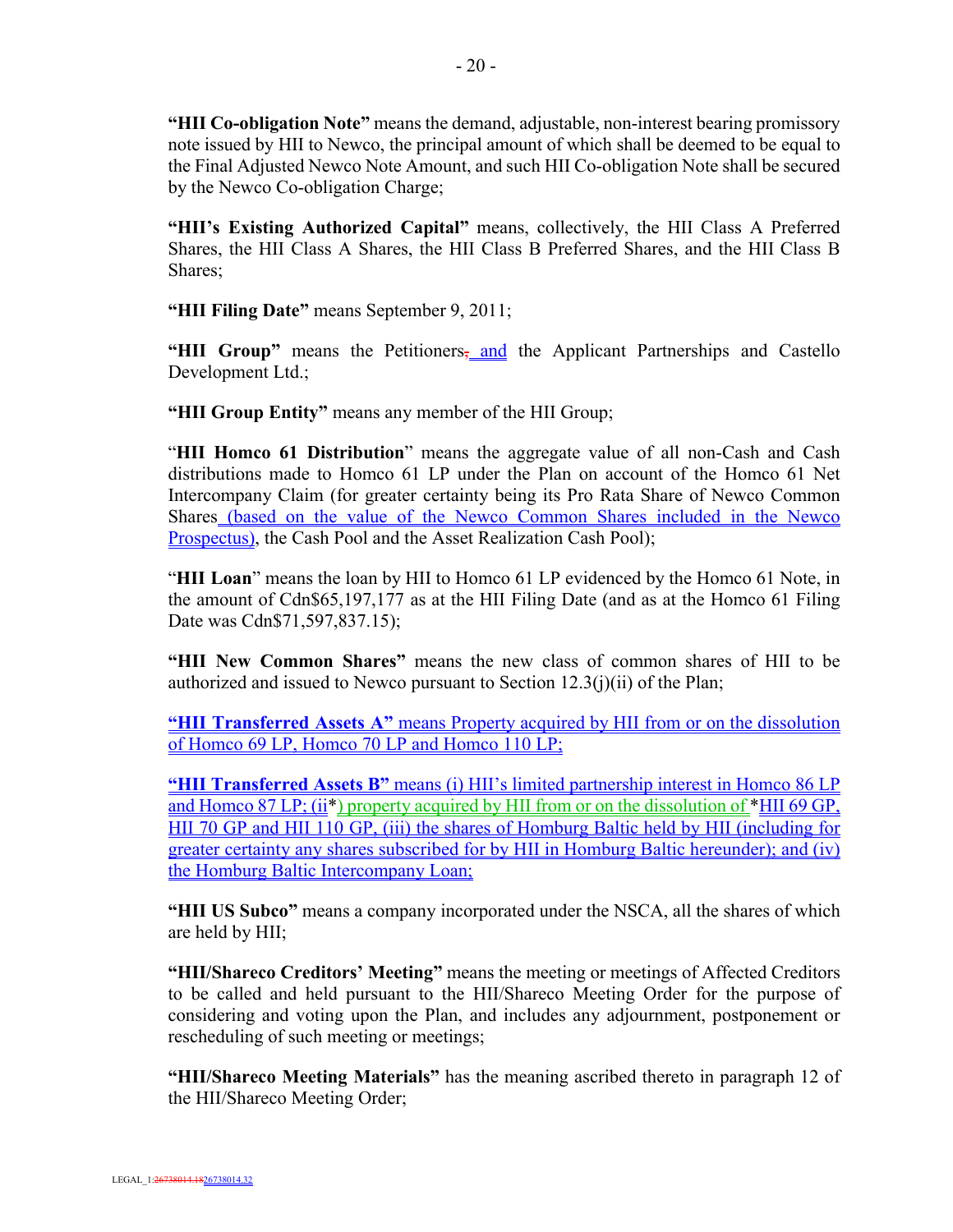**"HII/Shareco Meeting Order"** means the Order, substantially in the form set out in Schedule "C" to the Plan, to be made by the Court under the CCAA that, among other things, sets the date for the HII/Shareco Creditors' Meeting, approves the HII/Shareco Meeting Materials, and contains the Restated Catalyst Support Agreement Approval, as same may be amended, restated or varied from time to time;

**"HII/Shareco Sanction and Vesting Order"** means the Order to be granted by the Court as contemplated under the Plan which, *inter alia*, approves and sanctions the Plan and the transactions contemplated thereunder, vests title in and to the Core Business Assets (other than the Core GP Assets) in Newco and the Core GP Assets in the Newco Subsidiaries respectively, free and clear of all Encumbrances other than the Core Business Asset Creditor Claims and grants the Plan Charges, which shall be a Final Order;

**"HII/Shareco Record Date"** has the meaning ascribed thereto in the HII/Shareco Meeting Order;

**"HLPM"** means Homburg L.P. Management Incorporated, a corporation incorporated under the NSCA;

**"HMCI"** means Homburg Management (Canada) Inc., a corporation incorporated under the *Canada Business Corporations Act*, R.S.C. 1985, c. C-44, as amended, and a Petitioner;

**"Holland Garden"** means Holland Garden Development Ltd., a corporation incorporated under the ABCA;

**"Homburg Baltic"** means Homburg Baltic LP Inc., a corporation incorporated under the NSCA;

**"Homburg Baltic Creditor"** means a Person having a Homburg Baltic Creditor Claim, which shall be an Unaffected Creditor;

**"Homburg Baltic Creditor Claim"** means any Claim against Homburg Baltic, which shall be an Unaffected Claim;

**"Homburg Baltic General Partners"** means the general partners of the Homburg Baltic Limited Partnerships;

**"Homburg Baltic Intercompany Loan"** means the receivable obligations owing from Homburg Baltic to HII as at the HII Filing Date;

**"Homburg Baltic Limited Partnership Creditor"** means a secured or unsecured Creditor of any of the Homburg Baltic Limited Partnerships, which shall be an Unaffected Creditor;

**"Homburg Baltic Limited Partnership Creditor Claim"** means any Claim of a Homburg Baltic Limited Partnership Creditor against a Homburg Baltic Limited Partnership, which shall be an Unaffected Claim;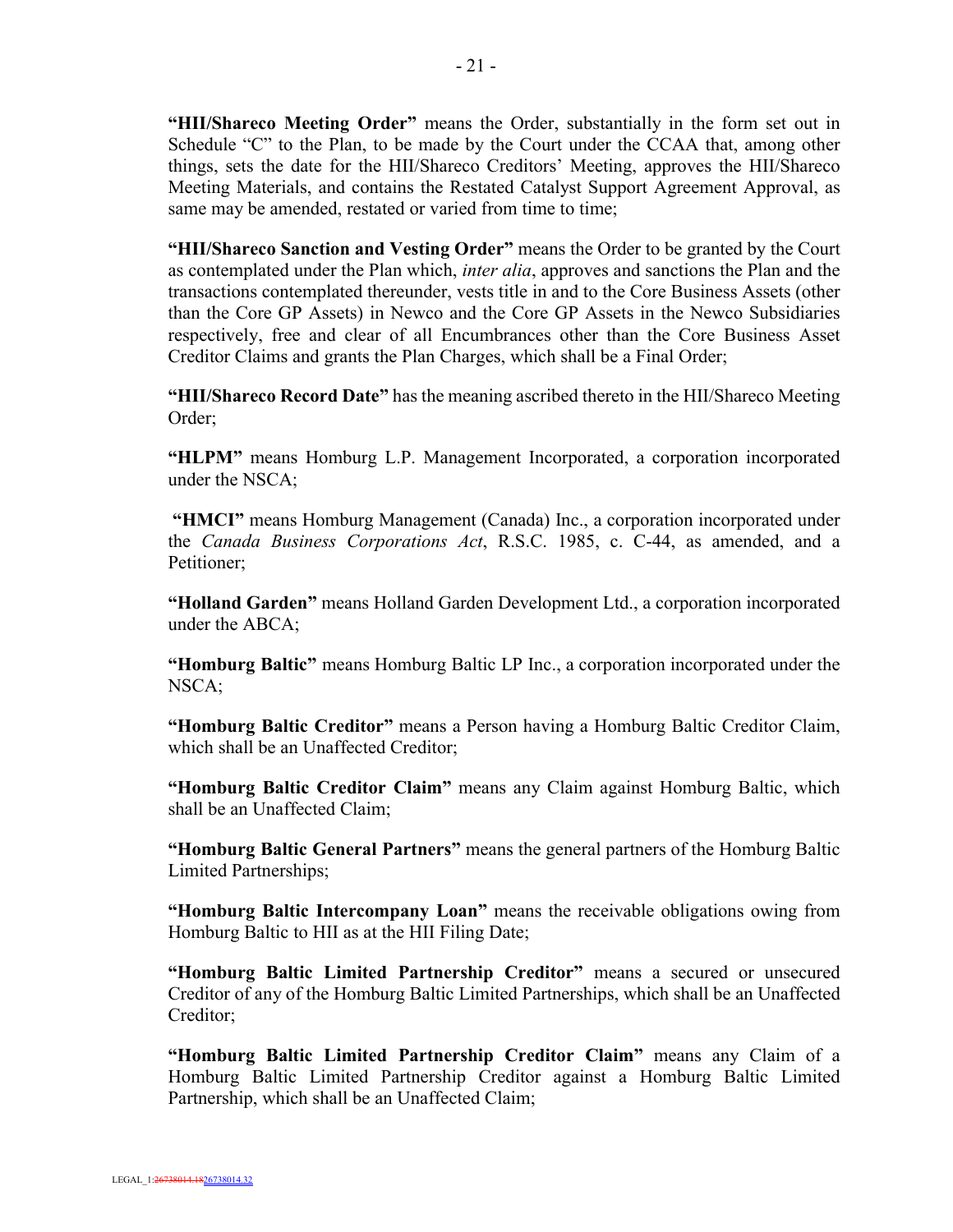**"Homburg Baltic Limited Partnerships"** means the following limited partnerships formed under the laws of the Baltic States: Kub Homburg NT, Kub Homburg LT Baltijos Investicijos, Kub Homburg LT Baltijos Investicijos 2, Homburg LV Investments KS, Homburg Baltic (ES) Investments UU, and Homburg Baltic (ES) AST Investments UU;

**"Homburg Group Member"** means any body corporate or limited partnership directly or indirectly owned by HII wherever incorporated or formed;

**"Homburg Invest USA"** means Homburg Invest (USA) Limited, a company incorporated under the NSCA and to be continued as an Alberta corporation;

**"Homburg US"** means Homburg (US) Incorporated, a company incorporated under the NSCA;

**"Homburg US Intercompany Loan"** means all amounts loaned or advanced by HII to the receivable obligations owing from Homburg US on the Plan Implementation Date;

**"Homburg US Intercompany Loan (No Value)"** means an amount equal to the difference between the Homburg US Intercompany Loan and the fair market value of such loan, as at the Plan Implementation Date;

**"Homburg US Intercompany Loan Note (Value)"** means a priority promissory note having a principal amount equal to the difference between the Homburg US Intercompany Loan and the Homburg US Intercompany Loan (No Value);

**"Homco"** means a Homburg Group Member limited partnership formed under the NSLPA and as more particularly set out on and defined in Schedule "D" to the Plan;

**"Homco 61 Affected Claim"** means any Claim against Homco 61 LP, including for greater certainty, the Bond 6 Homco 61 Claim, but excluding the Homco 61 LP Unaffected Claims and Homco 61 Equity Claims;

**"Homco 61 Affected Creditor"** means a Creditor with a Homco 61 Affected Claim, including for greater certainty a Bond 6 Claim Holder;

**"Homco 61 Affected Creditor HII Claim"** means an Affected Claim against HII pertaining to the same obligation as a Homco 61 Affected Claim whether by Guarantee or otherwise, including for greater certainty the Bond 6 HII Claim;

**"Homco 61 Affected Creditor HII Deficiency Claim"** means the aggregate Proven Claim of any holder of a Homco 61 Affected Creditor HII Claim for distribution purposes under the Plan, which shall be deemed to be an amount equal to each such holder's Homco 61 Affected Creditor HII Claim less its Homco 61 Recovered Amount, including for greater certainty the Bond 6 HII Deficiency Claim;

**"Homco 61 Recovered Amount"** means the *pro rata* share of the HII Homco 61 Distribution recovered by a holder of a Homco 61 Affected Creditor HII Claim under the Homco 61 Plan on account of its Homco 61 Proven Claim, including for greater certainty the Bond 6 Homco 61 Recovered Amount;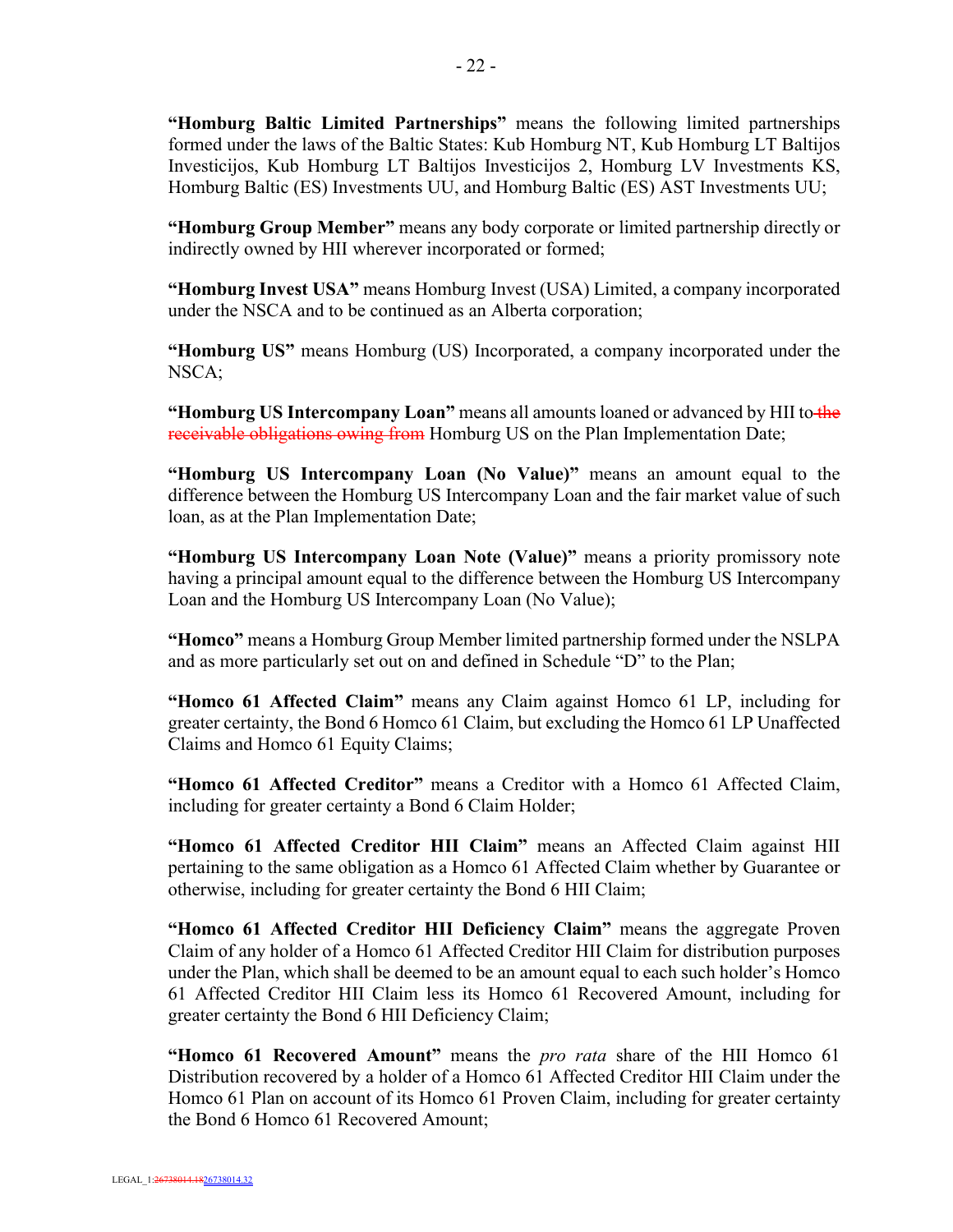**"Homco 61 Creditors' Meeting"** means the meeting or meetings of Homco 61 Affected Creditors (as defined under the Homco 61 Plan) to be called and held concurrently with the HII/Shareco Creditors' Meeting pursuant to the Homco 61 Meeting Order for the purpose of considering and voting upon the Homco 61 Plan, and includes any adjournment, postponement or rescheduling of such meeting or meetings;

**"Homco 61 Guarantee"** means the guarantee of Shareco's obligations under the Bond 6 Indenture granted by Homco 61 LP in favour of Stichting Homburg Bonds dated July 1, 2005;

**"Homco 61 Intercompany Claim"** means the aggregate gross amount owing by HII to Homco 61 LP as reflected in the books and records of HII in the amount of Cdn\$127,593,683 as at the HII Filing Date;

**"Homco 61 LP"** means Homco Realty Fund (61) Limited Partnership, a limited partnership formed under the NSLPA;

**"Homco 61 Net Intercompany Claim"** means the amount of Cdn\$62,396,506 being the amount of the Homco 61 Intercompany Claim, after reduction pursuant to set-off effected under the Plan by the amount of the HII Loan, and which amount shall be Homco 61 LP's deemed Proven Claim against HII under the Plan;

**"Homco 61 Note"** means the demand promissory note dated July 4, 2005 evidencing the HII Loan, issued by Homco 61 LP to HII and pledged by HII to Shareco as security for the Shareco Loan and subsequently assigned by Shareco to Stichting Homburg Bonds;

**"Homco 69 LP Valbonne 2 BV Intercompany Loan"** means all amounts loaned or advanced by Valbonne 2 BV to Homco 69 LP as at the Plan Implementation Date;

**"Homco 61 Original Plan"** has the meaning ascribed thereto in the Recitals;

**"Homco 61 Plan"** means the Homco 61 Original Plan, as amended by the Homco 61 Restated Plan, and as may be amended, restated, modified and/or supplemented from time to time in accordance with its terms;

**"Homco 61 Restated Plan"** means the restated plan of compromise of Homco 61 LP filed by Homco 61 LP under the CCAA dated April 26, 2013;

**"Homco 70 LP Coët BV Intercompany Loan"** means all amounts loaned or advanced by Coët BV to Homco 70 LP as at the Plan Implementation Date;

**"Homco 86 LP HII Intercompany Loan"** means all amounts loaned or advanced by HII to Homco 86 LP as at the Plan Implementation Date;

**"Homco 86 LP Homco 86 BV Intercompany Loan"** means all amounts loaned or advanced by Homco 86 BV to Homco 86 LP as at the Plan Implementation Date;

**"Homco 87 LP HII Intercompany Loan"** means all amounts loaned or advanced by HII to Homco 87 LP as at the Plan Implementation Date;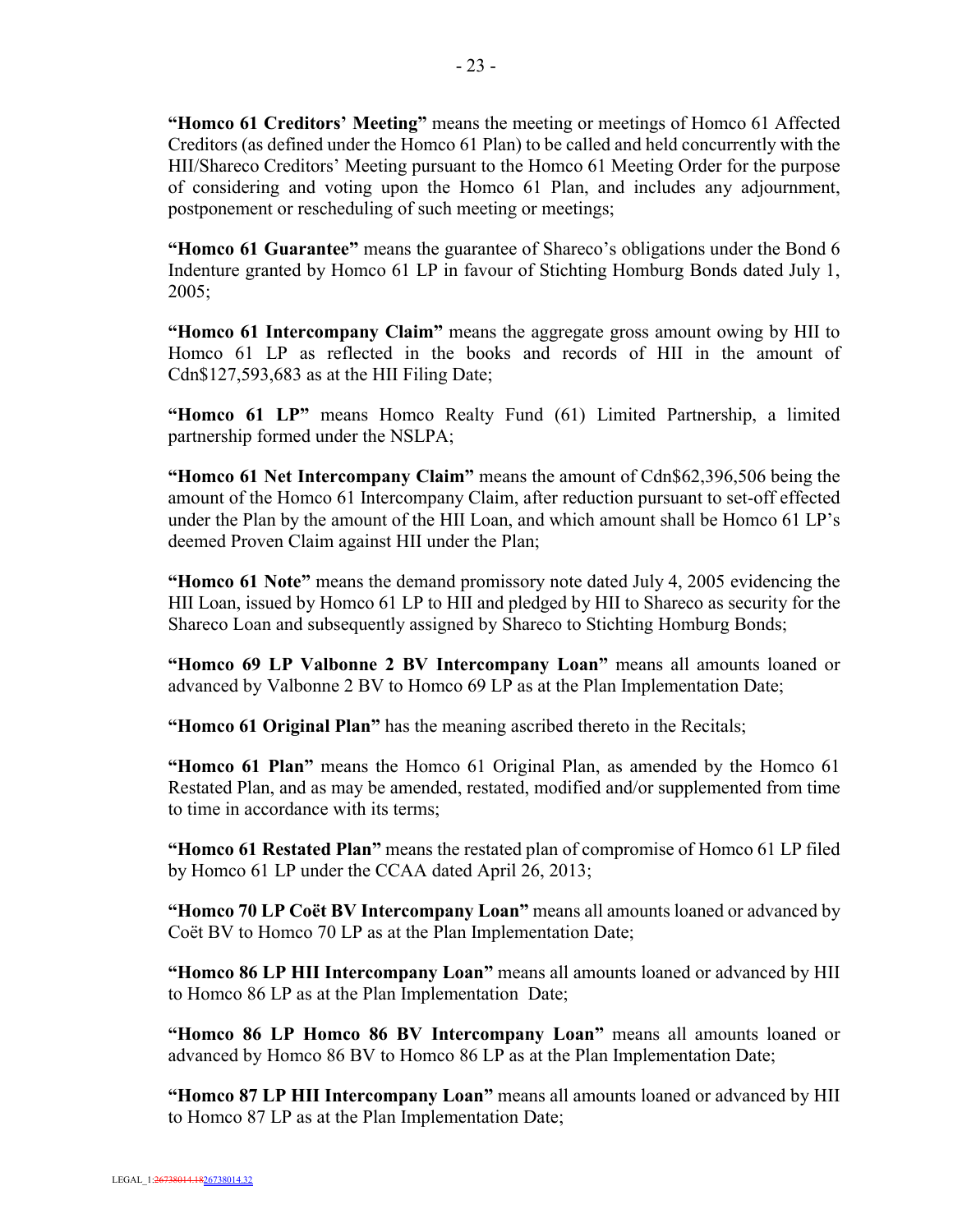**"Homco 87 LP Homco 87 BV Intercompany Loan"** means all amounts loaned or advanced by Homco 87 BV to Homco 87 LP as at the Plan Implementation Date;

**"Homco 110 LP HII Intercompany Loan"** means all amounts loaned or advanced by HII to Homco 110 LP as at the Plan Implementation Date;

**"Homco 110 LP Valbonne 5 BV Intercompany Loan"** means all amounts loaned or advanced by Valbonne 5 BV to Homco 110 LP as at the Plan Implementation Date;

**"Homco 190 Loan"** means the intercompany loan from Homco 190 LP to Homco 199 LP as evidenced by the Homco 190 Loan Promissory Note;

**"Homco 190 Loan Promissory Note"** means the promissory note dated May 25, 2010, delivered by Homco 199 LP to Homco 190 LP;

**"Homco 190 LP"** means Homco Realty Fund (190) Limited Partnership, a limited partnership formed under the NSLPA;

**"Homco 191 Loan"** means the intercompany loan from Homco 191 LP to Homco 199 LP as evidenced by the Homco 191 Loan Promissory Note;

**"Homco 191 Loan Promissory Note"** means the promissory note dated May 25, 2010, delivered by Homco 199 LP to Homco 191 LP;

**"Homco 191 LP"** means Homco Realty Fund (191) Limited Partnership, a limited partnership formed under the NSLPA;

**"Homco 199 Cash Amount"** means the amount of Cash held by Homco 199 LP on the Plan Implementation Date;

**"Homco 199 Loan"** means all amounts loaned or advanced by Homco 199 LP to HII and outstanding as at the Plan Implementation Date;

**"Homco 199 LP"** means Homco Realty Fund (199) Limited Partnership, a limited partnership formed under the NSLPA;

**"Homco GP"** means the corporate general partner of a Homco other than a Core Homco and for greater certainty excluding HLPM;

**"HSBC"** means HSBC Bank Canada;

**"HSBC Secured Claim"** means the claim of HSBC against HII secured by HII's personal and movable property pursuant to a general security agreement dated July 5, 2001 and a hypothec on movable property dated December 16, 2010, to the extent of the amount of such security, subject to such security being valid and enforceable;

**"Incorporation Foundation"** means Stichting Oprichting Geneba Properties, a Dutch foundation (*Stichting*) incorporated solely for the purposes of incorporating Newco and acting as initial shareholder of Newco preference shares in accordance with the Pre-Plan Implementation Date Transactions;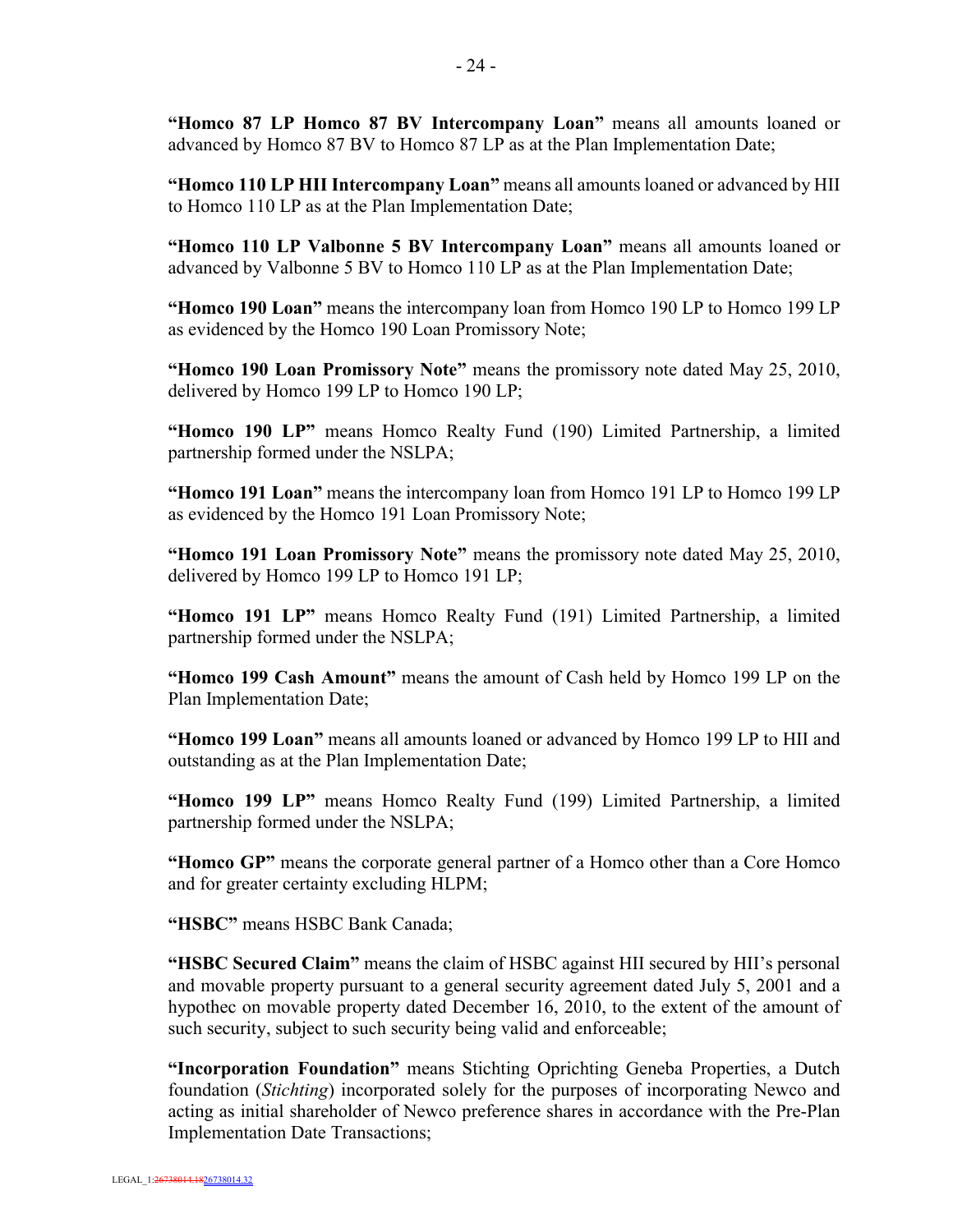"**Indebtedness**" of a Person means, without duplication:

- (a) all debts and liabilities of that Person for borrowed money;
- (b) all debts and liabilities of that Person representing the deferred acquisition cost of property and services; and
- (c) all Guarantees given by that Person;

**"Information Circular"** means the information circular prepared by HII on behalf of HII, Shareco and Homco 61 LP and any schedules or appendices thereto (including the Plan and the Homco 61 Plan), as may be amended, restated or varied from time to time, together with any other documents required by the Court in connection with the calling and holding of the HII/Shareco Creditors' Meeting and the Homco 61 Creditors' Meeting to consider and approve the Plan and the Homco 61 Plan respectively;

**"Initial Distribution Date"** means a date on or after the Plan Implementation Date as the Monitor shall have determined in its sole discretion, or such other date as specified in the HII/Shareco Sanction and Vesting Order;

**"Initial Order"** means the Order of the Court under the CCAA obtained by the Petitioners on September 9, 2011 and as same may be amended, restated or varied from time to time;

**"Insolvent Person"** means a Person the aggregate of whose property is not, at a fair valuation, sufficient, or, if disposed of at a fairly conducted sale under legal process, would not be sufficient, to enable payment of all its obligations, due and accruing due, or who is unable to meet its obligations generally as they become due;

**"Intercompany Claims"** means any Claim of HII or any Homburg Group Member against HII or any other Homburg Group Member, whether or not recorded in the usual and ordinary course in the books and records of the applicable Person;

**"Inverness"** means Inverness Estates Development Ltd., a corporation incorporated under the ABCA and a Petitioner;

**"Investment Proposal Process"** means the process approved by Order of the Court made on March 1, 2013, as amended by further Order of the Court made on March 14, 2013, providing for standard terms and conditions governing the delivery of investment proposals to HII and the Monitor;

**"ITA"** means the *Income Tax Act* (Canada), R.S.C. 1985, c. 1 (5<sup>th</sup> Supp.), as amended and any regulations thereunder;

**"KERP Claim"** means a claim of any Person under the KERPS;

**"KERP Fund"** means the monies held by the Monitor to pay the KERP Claims;

**"KERPS"** means the Key Employee Retention Plans approved by paragraph 32 of the Initial Order as amended and extended from time to time: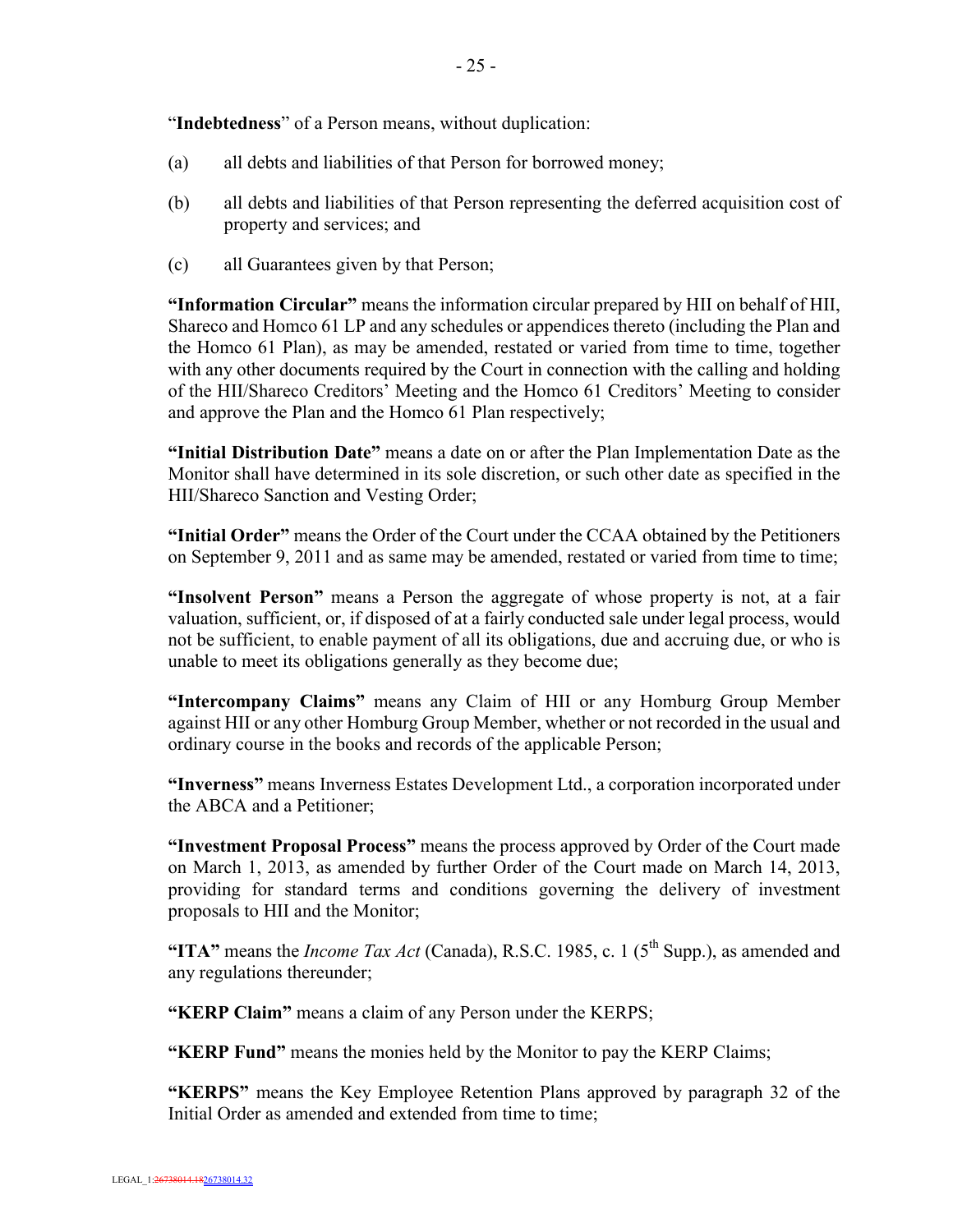**"Letter of Instruction"** means a form to be completed by Affected Creditors (other than Convenience Class Creditors) that is to be delivered by such Affected Creditors to the Monitor in accordance with the Plan, which form shall set out (i) the registration details for the issuance of the Newco Common Shares to such Affected Creditors required for the Trading Platform; (ii) the address to which such Affected Creditors' DRS Transaction Advices (or similar notices for the Trading Platform) and other notices are to be mailed, and (if applicable) to which cash distributions in cheque form are to be delivered; and (iii) the IBAN number and other details for the account of such Affected Creditors to which cash distributions in wire transfer form are to be delivered;

**"Liabilities"** of a Person means all Indebtedness, obligations and other liabilities of that Person whether absolute, accrued, contingent, fixed or otherwise, or whether due or to become due;

**"Limited Partnership Agreement"** means an agreement between HII, as sole limited partner, and the relevant general partner or general partners of a Homco;

**"Liquidation Advisory Committee"** means the committee to be created under the HII/Shareco Sanction and Vesting Order, comprised of three individual members, one of whom shall be nominated by Stichting Homburg Bonds, one of whom shall be nominated by Catalyst, and one of whom shall be nominated by HII, with the powers, entitlements and duties set out therein and in the Plan;

**"Liquidation Charge"** means a prior ranking Charge created pursuant to the HII/Shareco Sanction and Vesting Order against the Non-Core Business Assets in favour of the Monitor as security for the Liquidation Costs;

**"Liquidation Costs"** means the costs of liquidation of the Non-Core Business Entities' Assets and of realization of the Non-Core Business Assets, including professional fees and disbursements;

**"Litigation Claim"** means any and all claims, actions, causes of action, demands, suits, rights, entitlements, litigation, arbitration, proceeding, hearing or complaint, whether known or unknown, reduced to judgment or not reduced to judgment, liquidated or unliquidated, contingent or non-contingent, matured or unmatured, disputed or undisputed, secured or unsecured, assertable directly or derivatively, in law, equity or otherwise, based in whole or in part on any act or omission or other event occurring at any time, whether before, on or after the HII Filing Date which may be asserted by or on behalf of (i) HII, Shareco, Homco 190 LP, Homco 191 LP and Homco 199 LP against any and all third parties; or (ii) the Monitor, pursuant to section 36.1 of the CCAA, or sections 95 to 101 of the BIA; provided however that in no event shall a Litigation Claim be a Claim being released by the Plan;

**"Litigation Proceeds"** any proceeds or settlement or judgment arising from the Litigation Claims, net of any Litigation Reserve Costs;

**"Litigation Reserve"** means a Cash reserve in the amount of Five Hundred Thousand (\$500,000) dollars, approved by the Court in the HII/Shareco Sanction and Vesting Order,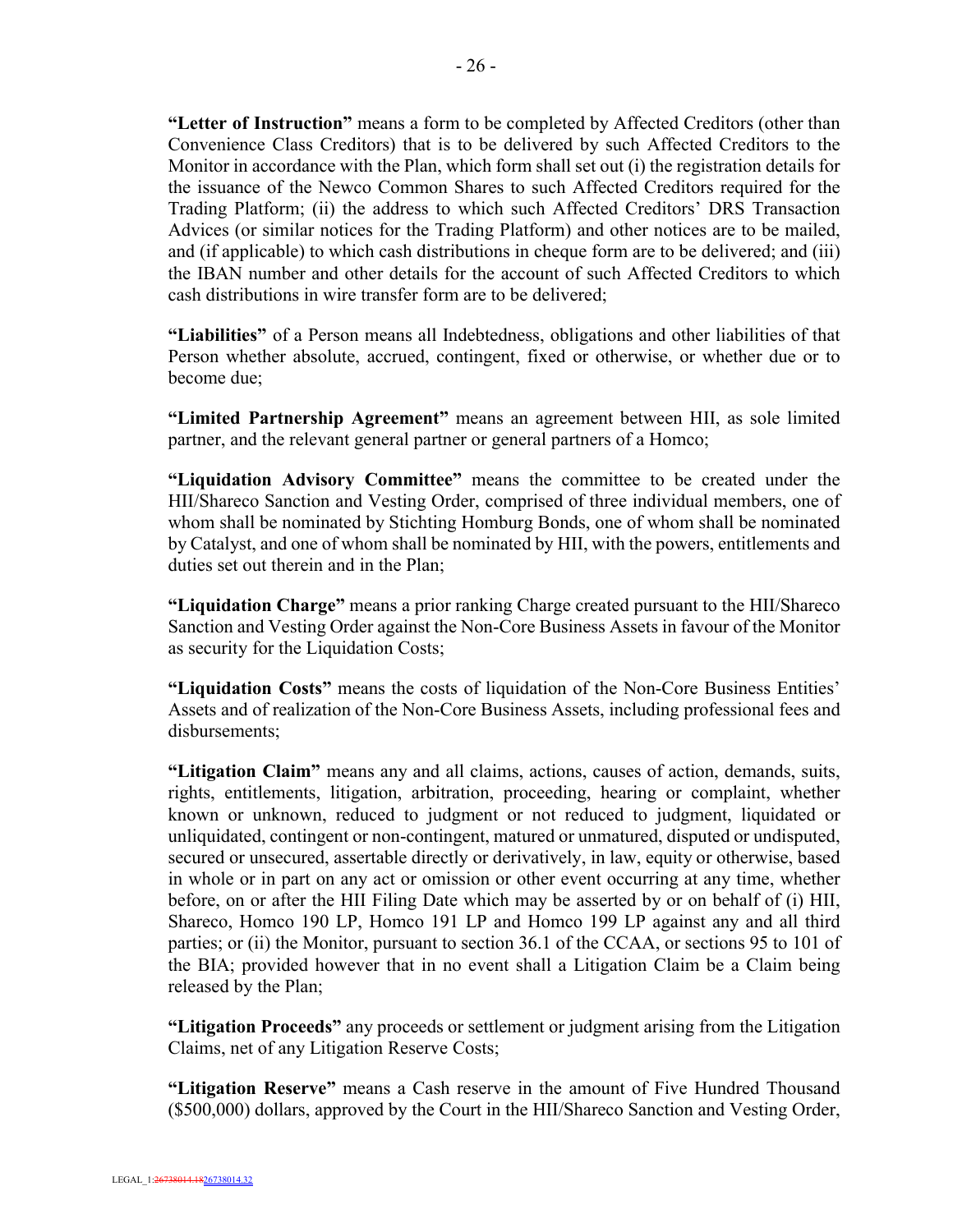which reserve shall be established and deposited by the Monitor into the Litigation Reserve Account for the purpose of paying the Litigation Reserve Costs;

**"Litigation Reserve Account"** means a segregated interest bearing trust account established by the Monitor to hold the Litigation Reserve;

**"Litigation Reserve Costs"** means professional fees, disbursements, judicial or extrajudicial costs or solicitor client costs of the Monitor (including of its legal counsel and other advisors) relating to the investigation and assessment of Creditor Causes of Action or Litigation Claims and the litigation or settlement of Litigation Claims;

**"Material Adverse Change"** means any event, circumstance, occurrence, fact, condition, change or effect that would be materially adverse to the Core Business Assets, the Non-Core Business Assets, the security affecting the Core Business Assets and Non-Core Business Assets or any third party secured claims affecting same, or the results of operations or conditions (financial or otherwise) of the Core Business Entities (taken as a whole), provided however, that any event, circumstances, occurrence, fact, condition, change or effect:

- (a) relating to, or arising from, general economic conditions;
- (b) relating to, or arising from, any change in the global, national or regional political conditions (including the outbreak of hostilities or acts of terrorism) or any change in Applicable Laws;
- (c) relating to, or arising from, any emergency in the geographic area where the HII Group Entities operate (including a power outage);
- (d) relating to fluctuations in the earnings or liabilities of the HII Group Entities, taken as a whole, during the period commencing on January 1, 2013 and ending on the Plan Implementation Date; and
- (e) relating to, or arising from, any litigation matters relating to Disputed Claims;

shall be deemed not to constitute a "Material Adverse Change" and shall not be considered in determining whether a "Material Adverse Change" has occurred;

**"Monitor"** means Deloitte in its capacity as Court-appointed Monitor pursuant to the Initial Order;

**"Monitor's Plan Completion Certificate"** means the certificate substantially in the form attached as Schedule "D" to the HII/Shareco Sanction and Vesting Order to be filed by the Monitor with the Court;

**"Monitor's Plan Implementation Date Certificate"** means a certificate substantially in the form appended as Schedule "A" to the HII/Shareco Sanction and Vesting Order to be filed by the Monitor with the Court and declaring that all of the Conditions Precedent to implementation of the Plan have been satisfied or waived and that all right, title and interest in and to the Core Business Assets (other than the Core GP Assets) and the Core GP Assets have vested absolutely in Newco and the Newco Subsidiaries respectively, free and clear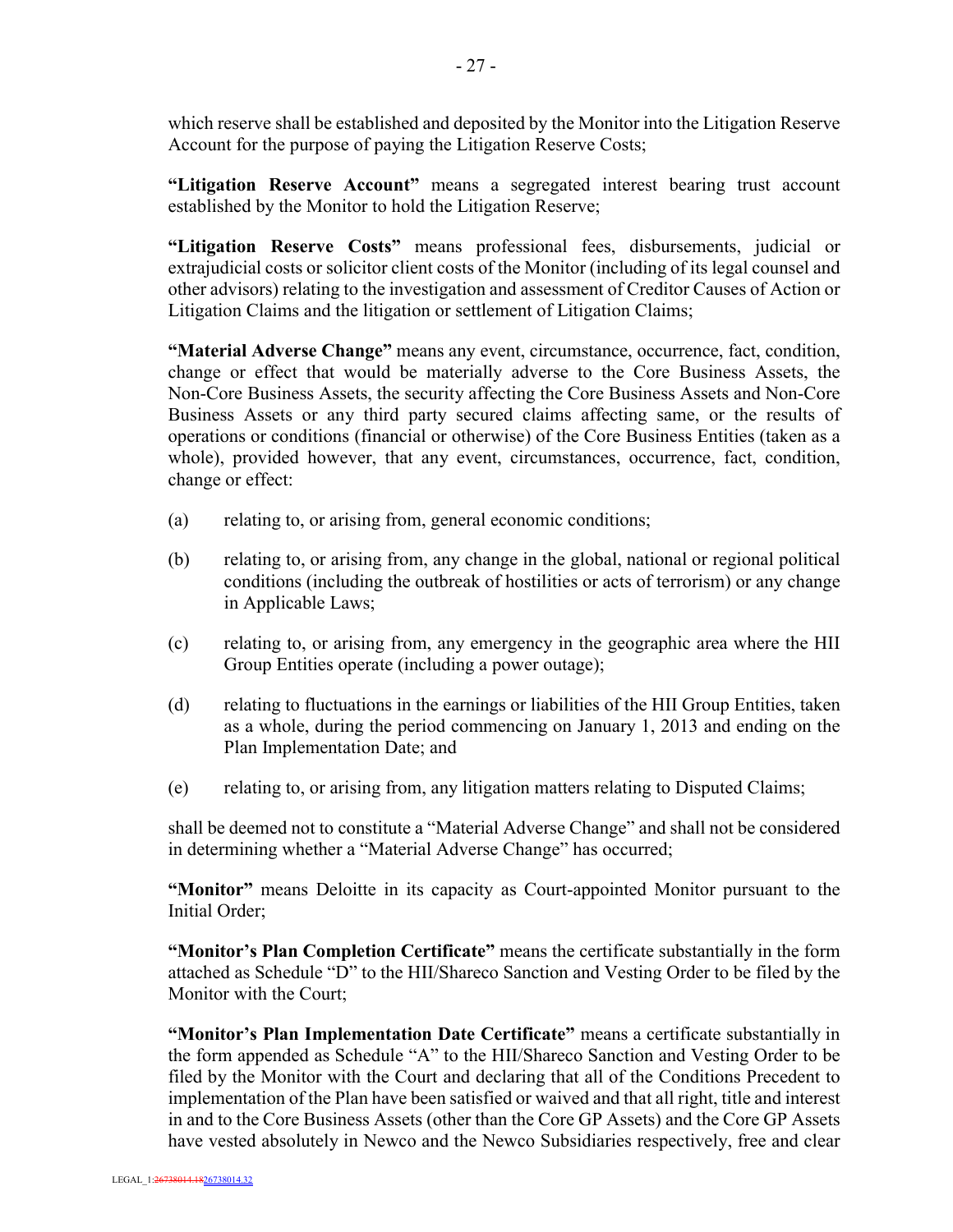of all Encumbrances, other than Core Business Creditor Claims, in accordance with the HII/Shareco Sanction and Vesting Order;

**"Mortgage Bond Claim"** means any Claim of a debenture holder or Stichting Homburg Bonds arising under or in connection with the debentures issued under the Mortgage Bond Trust Indenture;

**"Mortgage Bond Proven Claim"** means a Mortgage Bond Claim that is a Proven Claim;

**"Mortgage Bond Trust Indenture"** means, collectively, a Trust Indenture dated as of December 15, 2002, between Shareco and Stichting Homburg Bonds, a Second Supplemental Indenture dated as of November 30, 2004, between Shareco and Stichting Homburg Bonds, a Third Supplemental Indenture dated as of December 31, 2004, between Shareco and Stichting Homburg Bonds, Fourth Supplemental Indenture dated as of July 4, 2005, between Shareco and Stichting Homburg Bonds, a Fifth Supplemental Indenture dated as of July 1, 2005, between Shareco and Stichting Homburg Bonds, a Special Supplemental Indenture to the Second Supplement dated as of November 5, 2012, between Shareco and Stichting Homburg Bonds, a Special Supplemental Indenture to the Third Supplement dated as of August, 2005, between Shareco and Stichting Homburg Bonds, a Special Supplemental Indenture to the Third Supplement dated as of November 5, 2012, between Shareco and Stichting Homburg Bonds, a Special Supplemental Indenture to the Fourth Supplemental dated August, 2005, between Shareco and Stichting Homburg Bonds, a Second Special Supplemental Indenture to the Fourth Supplemental dated November 30, 2007, between Shareco and Stichting Homburg Bonds, and a Special Supplemental Indenture to the Fifth Supplement dated as of November 5, 2012, between Shareco and Stichting Homburg Bonds, all of which are governed by the laws of the Province of Nova Scotia, the obligations under which are secured by the Mortgage Bond Trust Indenture Security;

**"Mortgage Bond Trust Indenture Security"** means the security and Guarantees, if any, granted by HII, Shareco and/or any Homburg Group Member, to the holders of notes issued under different series of the Mortgage Bond Trust Indenture, determined by the Monitor or the Court to be valid and opposable;

**"Mortgage Bond Trust Indenture Unsecured Claim"** means the aggregate amount outstanding as at the HII Filing Date in respect of each series of bonds issued under the Mortgage Bond Trust Indenture (including interest only accrued to the HII Filing Date) after realization of the Mortgage Bond Trust Indenture Security, as applicable, but excluding with respect to the Bond 5 Claim Holders and the Bond 6 Claim Holders, respectively, the Bond 5 Unsecured Claim and the Bond 6 HII Deficiency Claim;

**"Named Director"** means the following present and former directors and officers of the HII Group Entities: Jan Schöningh, James F. Miles, Walter Fitzgerald, Hartmut Fromm, Philip O'Brien, Edward Ovsenny, Jan Hielke Lamsma, Jan-Willem Wattel, Stephen Rosenhek, Jelle Martens, Peter van Jaarsveld and Rico Tel;

**"Named Officers"** means Jan Schöningh and James F. Miles;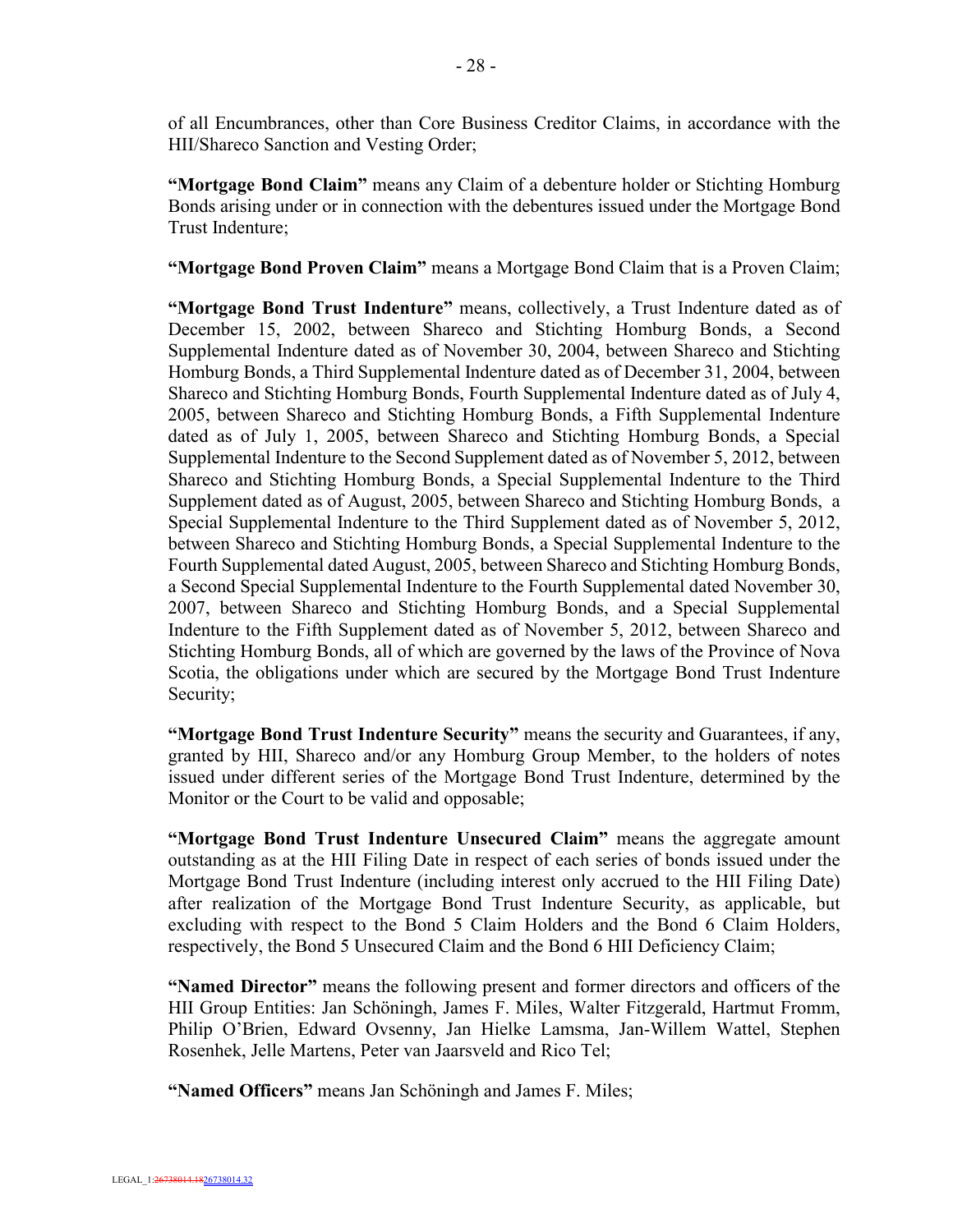**"Newco"** means a closed end property investment company without a separate manager (*beleggingsmaatschappij zonder aparte beheerder*) to be formed under the laws of the Netherlands in the Pre-Plan Implementation Date Transactions for purposes of the Plan, including its subsidiaries if the context so requires;

**"Newco Assumed Portion of Corporate Creditor Disputed Claims"** means that portion of all Corporate Creditor Disputed Claims in respect of which Newco becomes a co-obligor with HII, the amount of which shall be deemed to be that percentage of the Final Adjusted Newco Note Amount equal to the amount that the aggregate of each Corporate Creditor's pro rata share of the Newco Assumed Portion of Disputed Claims is of the Newco Assumed Portion of Disputed Claims;

**"Newco Assumed Portion of Corporate Creditor Proven Claims"** means that portion of all Corporate Creditor Proven Claims in respect of which Newco becomes a co-obligor with HII, the amount of which shall be deemed to be that percentage of the Final Adjusted Newco Note Amount equal to the amount that the aggregate of each Corporate Creditor's pro rata share of the Newco Assumed Portion of Proven Claims is of the Newco Assumed Portion of Proven Claims;

**"Newco Assumed Portion of Disputed Claims"** means an amount equal to the Newco Assumed Portion of Non-Corporate Creditor Disputed Claims and the Newco Assumed Portion of Corporate Creditor Disputed Claims, which amount shall be subsequently adjusted to equal the finally determined value, if any, of such Creditors' Proven Claims;

**"Newco Assumed Portion of Non-Corporate Creditor Disputed Claims"** means that portion of all Non-Corporate Creditor Disputed Claims in respect of which Newco becomes a co-obligor with HII, the amount of which shall be deemed to be that percentage of the Final Adjusted Newco Note Amount equal to the amount that the aggregate of each Non-Corporate Corporate Creditor's pro rata share of the Newco Assumed Portion of Disputed Claims is of the Newco Assumed Portion of Disputed Claims;

**"Newco Assumed Portion of Non-Corporate Creditor Proven Claims"** means that portion of all Non-Corporate Creditor Proven Claims in respect of which Newco becomes a co-obligor with HII, the amount of which shall be deemed to be that percentage of the Final Adjusted Newco Note Amount equal to the amount that the aggregate of each Non-Corporate Creditor's pro rata share of the Newco Assumed Portion of Proven Claims is of the Newco Assumed Portion of Proven Claims;

**"Newco Assumed Portion of Proven Claims"** means an amount equal to the Newco Assumed Portion of Non-Corporate Creditor Proven Claims and the Newco Assumed Portion of Corporate Creditor Proven Claims;

**"Newco Bond 5 Guarantee"** means the unsecured guarantee given by HII to Stichting Homburg Bonds for the benefit of the Bond 5 Claim Holders (including Electing Creditors) guaranteeing that all such Bond 5 Claim Holders shall receive under the Plan or otherwise, distributions of Cash (including the Bond 5 Secured Claim Cash Payment) and Newco Common Shares, all of which such consideration shall have an aggregate minimum value equal to 50 per cent of the Bond 5 Unsecured Claim, such value to be calculated in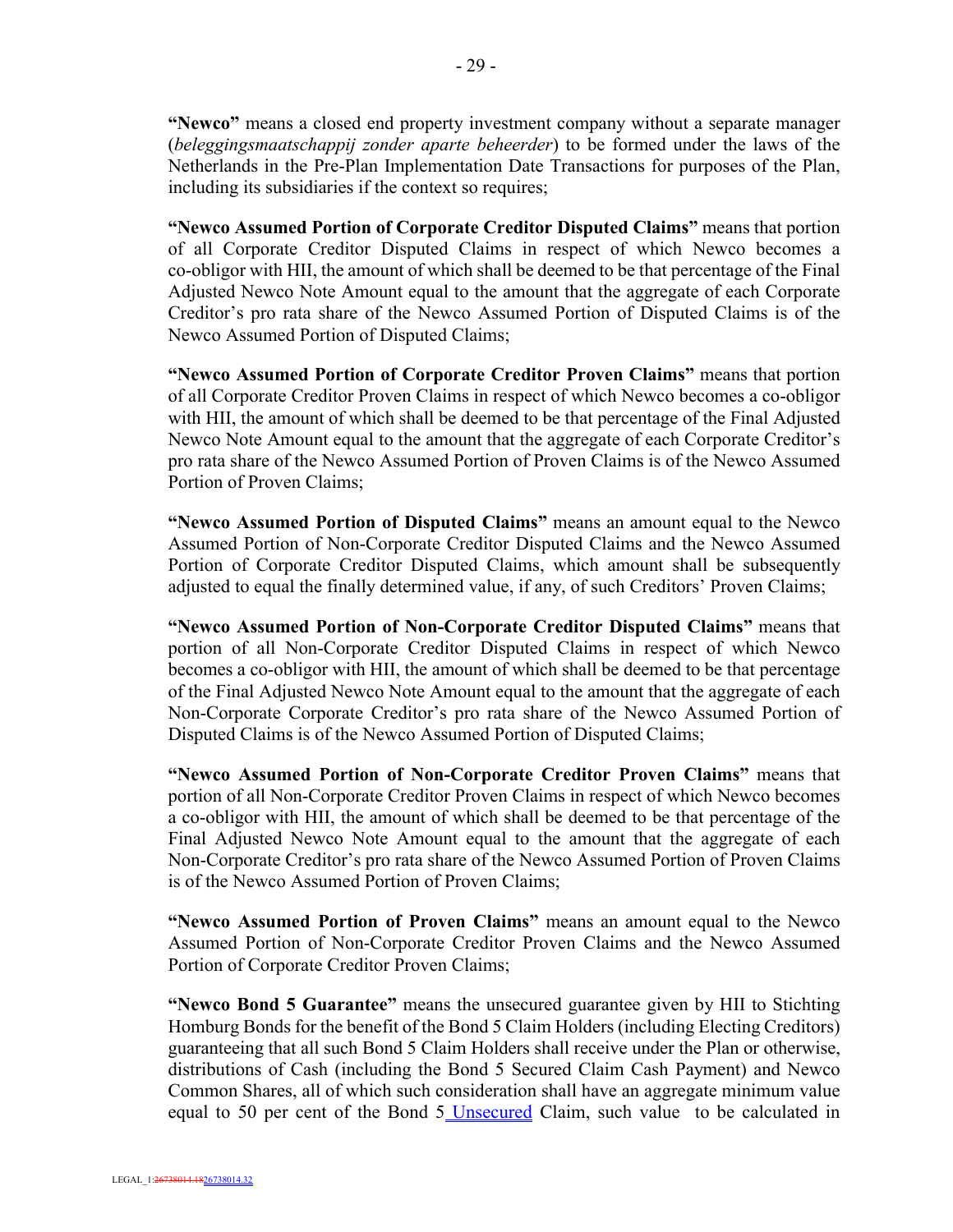accordance with the Bond 5 Secured Claim Settlement Agreement (including for greater certainty, all Bond 5 Claim Holders whether or not they are Electing Creditors);

**"Newco Bond 5 Guarantee Value"** means the fair market value of the Newco Bond 5 Guarantee on the Plan Implementation Date;

**"Newco Common Shares"** means the common shares issued by Newco pursuant to the Plan, which will be voting and participating rateably, the monetary value of which for distribution purposes shall be determined as at Plan Implementation Date;

**"Newco Common Shares Cash-Out Option"** means the option available for Affected Creditors (other than Convenience Class Creditors who have made a Convenience Class Claim Election) to receive, instead of all of the Newco Common Shares which would otherwise be issued to them for their Proven Claims (for distribution purposes) under the Plan, an amount equal to such Affected Creditor's *pro rata* share of the Aggregate Newco Common Shares Final Cash-Out Amount;

**"Newco Common Shares Cash-Out Option Election"** means an election pursuant to which an Affected Creditor (other than a Convenience Class Creditor who has made a Convenience Class Claim Election) has validly elected by the Election/Proxy Deadline the Newco Common Shares Cash-Out Option in respect of all of its Pro Rata Share of the Newco Common Shares pursuant to its Cash-Out Election Form and is thereby deemed to vote in favour of the Plan in respect of such Electing Creditor's Voting Claim;

**"Newco Common Shares Cash-Out Price"** means the finally determined price per Newco Common Share, for the benefit of Electing Creditors who validly make the Newco Common Shares Cash-Out Option Election (including for greater certainty Affected Creditors with Disputed Claims that become Proven Claims under the Plan who validly make such election), based on an aggregate maximum price of EUR95,000,000 for 100% of the total Newco Common Shares to which Affected Creditors with Proven Claims (for distribution purposes) after final resolution of all Disputed Claims (including for greater certainty Disputed Claims of Electing Creditors) become entitled;

**"Newco Common Shares Put Right Period"** means the period from and after the date which is ninety one (91) calendar days following the Plan Implementation Date up to and including the date that is ninety (90) calendar days following such date;

**"Newco Common Shares Tag Along Period"** means the period from and after the date which is ninety-one (91) calendar days following the Plan Implementation Date up to and including the date that is one hundred and eighty (180) calendar days following such date;

**"Newco Common Shares Standstill Period"** means the period beginning on the Initial Distribution Date to and including the date that is ninety (90) calendar days following the Plan Implementation Date;

**"Newco Co-obligation Charge"** means a priority charge against the Core Business Assets (other than the Core GP Assets), and any proceeds arising therefrom, which charge shall secure the obligations of HII to Newco under the HII Co-obligation Note;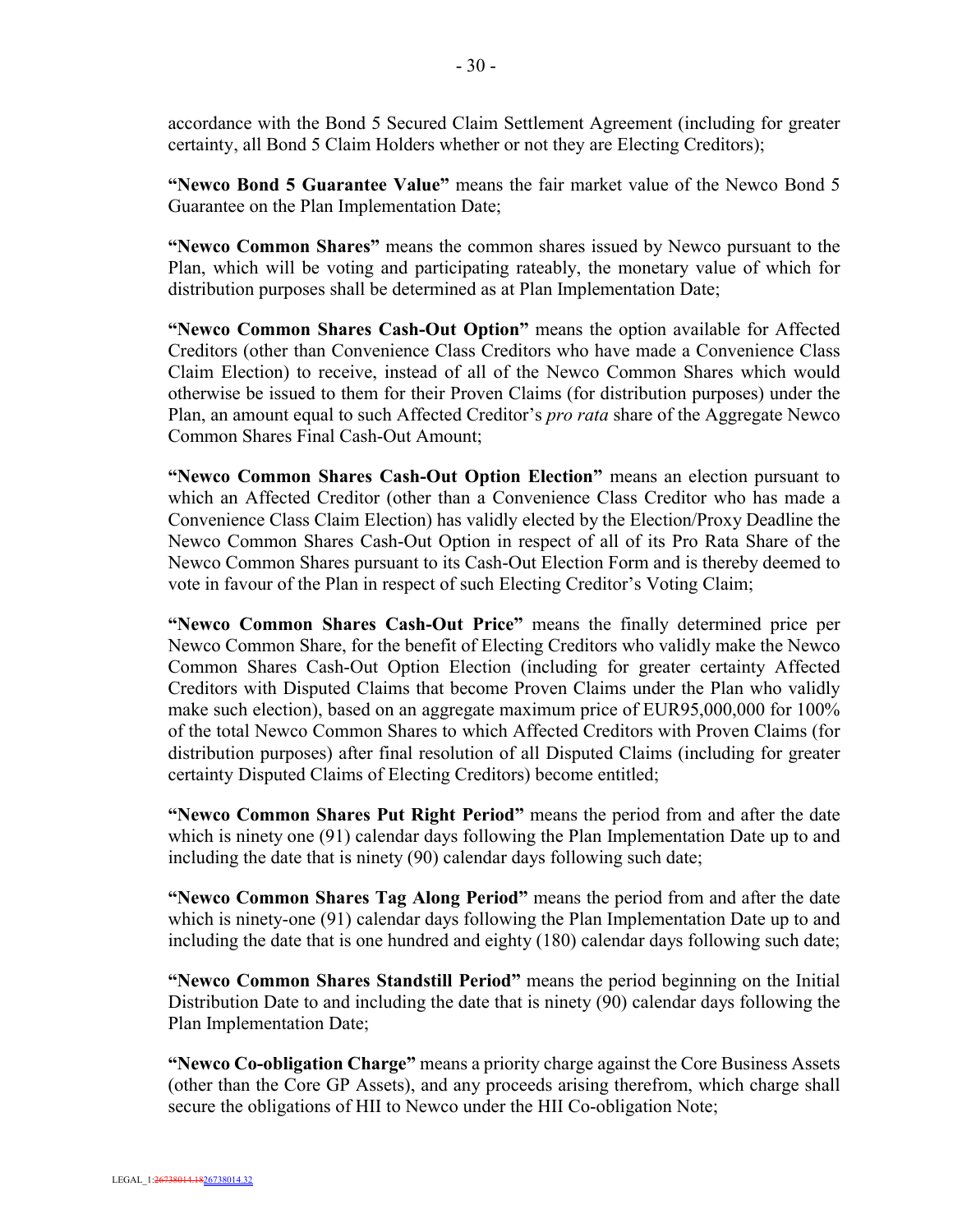"**Newco Equity Pool**" means all of the Newco Common Shares to be issued by Newco on the Plan Implementation Date pursuant to the Plan. The number of Newco Common Shares to be issued on the Plan Implementation Date shall be agreed by Newco and the Monitor prior to the Plan Implementation Date;

**"Newco Equity Pool (Final)"** means immediately following the final resolution of all Disputed Claims, the number of Newco Common Shares issued pursuant to the Plan which shall be equal to the Newco Equity Pool less the number of Cancelled Newco Common Shares as at such time;

**"Newco Equity Pool (Interim)"** means, at the time of determination, the number of Newco Common Shares issued pursuant to the Plan which shall be equal to the Newco Equity Pool less the number of Cancelled Newco Common Shares as at such time;

**"Newco Incorporation Loan"** means the non-interest-bearing loan in the amount of EUR225,000 lent by HII from its Cash to the Incorporation Foundation for the purposes of incorporating Newco prior to the Plan Implementation Date pursuant to the Plan Transactions under the Plan;

**"Newco Incorporation Loan Note"** means the promissory note delivered by the Incorporation Foundation to HII to evidence the Newco Incorporation Loan;

**"Newco Initial Supervisory Board"** means the initial supervisory board of Newco, which shall be composed pursuant to the terms of the Restated Catalyst Support Agreement;

**"Newco Management Board"** means the management board of Newco, constituted in accordance with the Restated Catalyst Support Agreement by no later than May 31, 2013;

**"Newco Note"** means the demand adjustable non-interest bearing unsecured promissory note to be issued by Newco in favour of HII as **partial** consideration for the transfer of Core Business Assets (other than Core GP Assets) by HII to Newco\*, the principal amount of which shall be deemed to be equal to the Final Adjusted Newco Note Amount\*the HII Transferred Assets A with a principal amount equal to the fair market value of such HII Transferred Assets A;

**"Newco Prospectus"** means a prospectus filed by or on behalf of Newco as required (whether by Applicable Law or by the relevant regulations of the Trading Platform) for the purposes of listing the Newco Common Shares on the Trading Platform;

**"Newco Shareholder Rights Agreement"** means an agreement between Newco on behalf of the holders of Newco Common Shares and Catalyst, granting and implementing the Put Right and the Tag Along Right, in form satisfactory to HII, Catalyst, Stichting Homburg Bonds, acting reasonably, and the Monitor;

**"Newco Subsidiaries"** means the private limited liability companies (*besloten vennootschap met beperkte aansprakelijkheid*) incorporated under the laws of the Netherlands to receive the interests of Homco 86 GP and Homco 87 GP in each of their respective Core Homcos;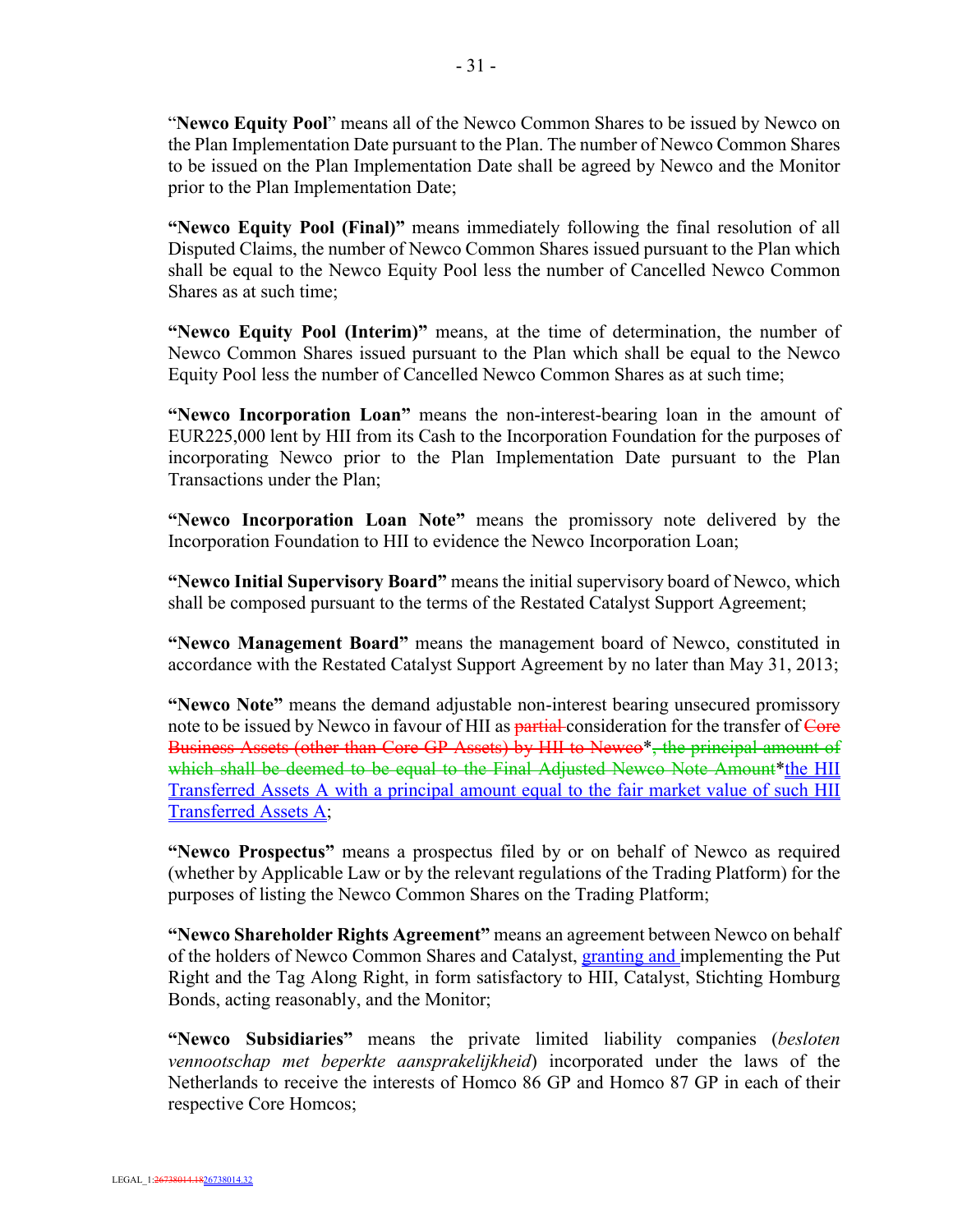**"Newco Un-Assumed Portion of Corporate Creditor Proven Claims"** means that portion of all Corporate Creditor Proven Claims less the Newco Assumed Portion of Corporate Creditor Proven Claims;

**"Newco Un-Assumed Portion of Non-Corporate Creditor Proven Claims"** means that portion of all Non-Corporate Creditor Proven Claims less the Newco Assumed Portion of Non-Corporate Creditor Proven Claims;

**"Newco Un-Assumed Portion of Proven Claims"** means the Newco Un-Assumed Portion of Non-Corporate Creditor Proven Claims and the Newco Un-Assumed Portion of Corporate Creditor Proven Claims;

**"Non-Core Bankrupt Business Entity Creditor Claim"** means a Non-Core Business Entity Creditor Claim against a Non-Core Business Entity that has been assigned or petitioned into bankruptcy;

**"Non-Core Business Asset Gross Proceeds"** means the proceeds realized from the liquidation or realization of Non-Core Business Assets;

**"Non-Core Business Asset Net Proceeds"** means the Non-Core Business Asset Gross Proceeds, net of the Asset Realization Costs;

**"Non-Core Business Asset Notes"** means, collectively, Note A (Non-Corporate Creditor) and Note B (Corporate Creditor);

**"Non-Core Business Assets"** means the HII Assets that are not Core Business Assets, including Bankruptcy Claims and Litigation Proceeds;

**"Non-Core Business Entity"** includes (i) any Cancos, other than any Amalgamating Canco and Homburg Baltic, and (ii) any Homco other than a Core Homco;

**"Non-Core Business Entity's Asset"** means any asset, including any Real Property, of a Non-Core Business Entity;

**"Non-Core Business Entity Creditor"** means a Person having a Non-Core Business Entity Creditor Claim, which shall be an Unaffected Creditor;

**"Non-Core Business Entity Creditor Claim"** means any Claim against a Non-Core Business Entity (which for greater certainty shall not include any Claim of a Non-Core Business Entity Creditor against HII or Shareco), which shall be an Unaffected Claim;

**"Non-Corporate Creditor"** means a Person having a Non-Corporate Creditor Claim, other than a Convenience Class Creditor;

**"Non-Corporate Creditor Claim"** means any unsecured Claim against HII and Shareco that is not a Corporate Creditor Claim;

**"Non-Corporate Creditor Disputed Claim"** means the face value of a Disputed Claim of a Non-Corporate Creditor;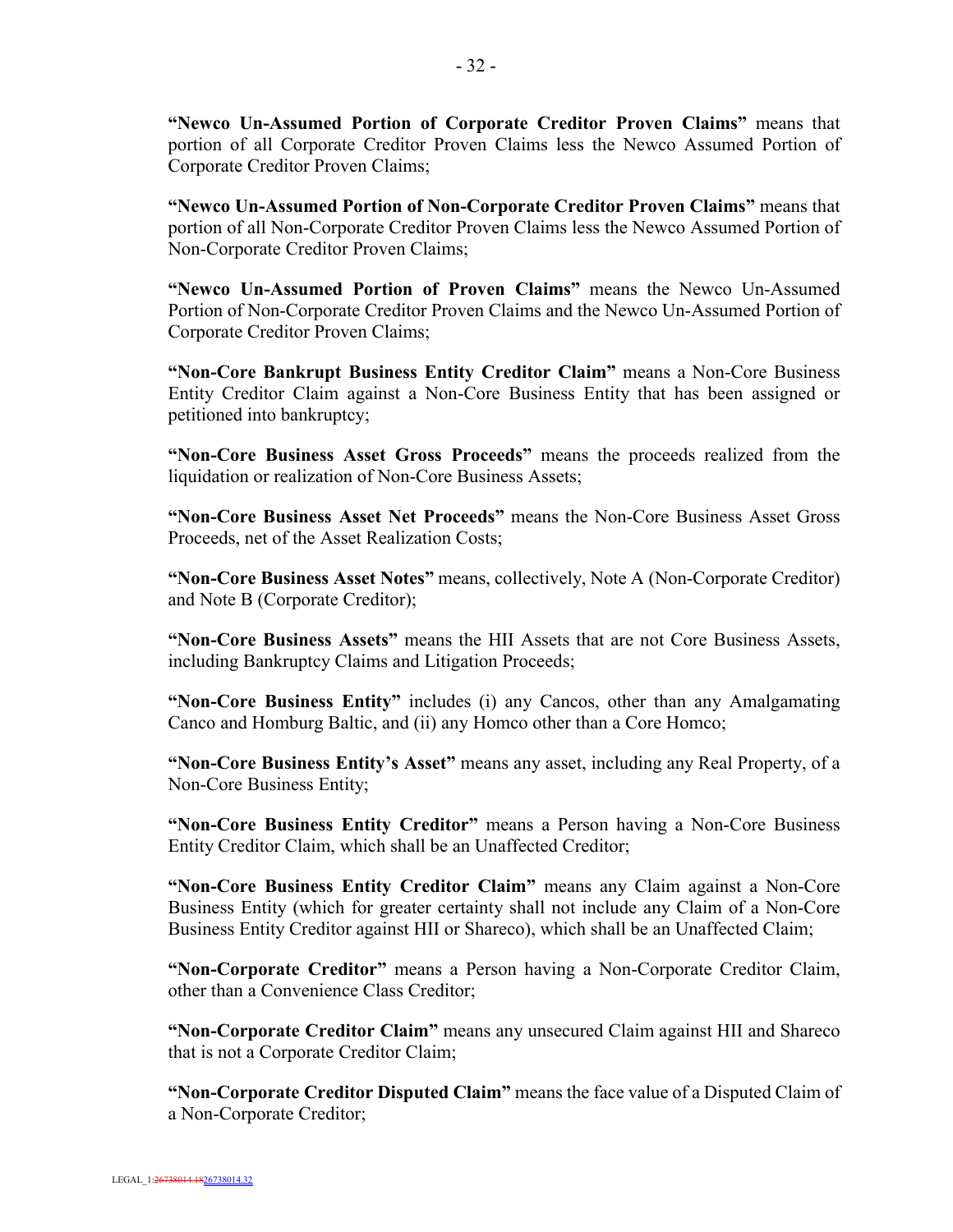**"Non-Corporate Creditor Proven Claim"** means a Proven Claim of a Non-Corporate Creditor;

**"North Calgary"** means North Calgary Land Ltd., a corporation incorporated under the ABCA and a Petitioner;

**"Note A (Non-Corporate Creditor)"** means the certificate of indebtedness being a global non-interest bearing variable note issued by HII and held by the Monitor on behalf of each holder of a Non-Corporate Creditor Proven Claim having a principal amount equal to the Non-Corporate Creditor's Pro Rata Share of the Asset Realization Cash Pool, which note shall be secured by the Affected Creditors' Charge;

**"Note B (Corporate Creditor)"** means the certificate of indebtedness being a global non-interest bearing variable note issued by HII and held by the Monitor on behalf of each holder of a Corporate Creditor Proven Claim having a principal amount equal to the Corporate Creditor's Pro Rata Share of the Asset Realization Cash Pool, which note shall be secured by the Affected Creditors' Charge;

**"Notice of Final Distribution"** means a notice to Affected Creditors to be published at least 30 days in advance of the Final Distribution Date in the Globe and Mail, the Calgary Herald and the Halifax Chronicle Herald (English version) and De Volkskrant, De Telegraaf, the NRC, and Het Financieele Dagblad (all published in the Netherlands) (Dutch version) notifying Affected Creditors of the Final Distribution Date, substantially in the form of Schedule "C" to the HII/Shareco Sanction and Vesting Order;

**"NPEX"** means Stichting NPEX Bewaarbedrijf, a foundation (*stichting*) existing under the laws of the Netherlands or if the context so requires, NPEX B.V.;

**"NSCA"** means the Nova Scotia *Companies Act*, R.S., c. 81, as amended;

**"NSLPA"** means Nova Scotia *Limited Partnerships Act*, R.S., c. 259, as amended;

**"Offer"** has the meaning ascribed thereto in Section 11.1(c)(ii) of the Plan;

**"Order"** means any order of the Court, or any order, directive, judgment, decree, injunction, decision, ruling, award or writ of any Governmental Authority;

**"Original Plan"** has the meaning ascribed thereto in the Recitals;

**"Person"** is to be broadly interpreted and includes an individual, a partnership, a corporation, a trust, a joint venture, any Governmental Authority, any trade union, any employee association or any incorporated or unincorporated entity or association of any nature and the executors, administrators, or other representatives of an individual in such capacity;

**"Petitioners"** means HII, Shareco, Churchill, Inverness, CP Development, North Calgary and HMCI, and each of them being a **"Petitioner"**;

**"Plan"** means the Original Plan, as amended by the Amended and Restated Plan, as further amended by the Second Joint Amended and Restated Plan of Compromise and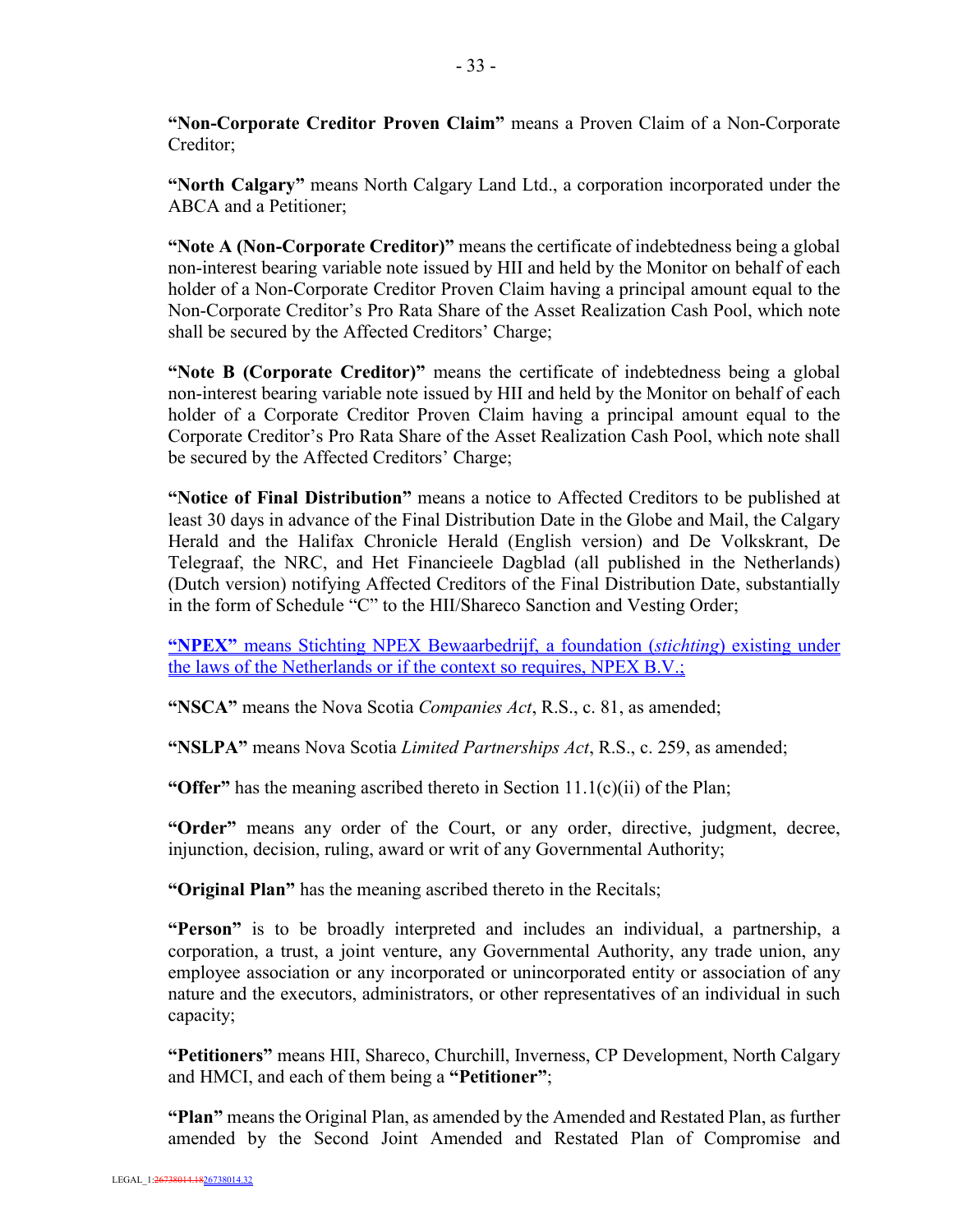Reorganization filed by HII and Shareco under the CCAA and the ABCA, dated April 25, 2013 and amended and filed as of May 3, 2013, and thisthe Third Joint Restated and Amended Plan of Compromised and Reorganization under the CCAA and the ABCA dated June 5, 2013, and this Fourth Joint Restated and Amended Plan of Compromise and Reorganization under the CCAA and the ABCA dated March 25, 2014, as such Plan may be amended, varied or supplemented from time to time by HII and Shareco and Catalyst acting reasonably, as approved by the Monitor, all in accordance with the terms hereof;

**"Plan Charges"** means the Administration Charge, the Directors' Charge, the Affected Creditors' Charge and the Liquidation Charge as continued and amended by and created by the HII/Shareco Sanction and Vesting Order and with the exception of the Directors' Charge, are intended to survive the Plan Implementation Date, but shall not include the Newco Co-obligation Charge;

**"Plan Filing Date"** means the date on which the Plan is filed with the Court;

**"Plan Implementation Date"** means the Business Day or Business Days on which all of the Conditions Precedent to the implementation of the Plan have been fulfilled or, to the extent permitted pursuant to the terms and conditions of the Plan, waived, as evidenced by the Monitor's Plan Implementation Date Certificate to be filed with the Court;

**"Plan Sanction Date"** means the date that the HII/Shareco Sanction and Vesting Order is made by the Court;

**"Plan Transactions"** means the steps or transactions considered necessary or desirable to give effect to the transactions contemplated in the Plan, including those set out in Section 12.3 hereof, which transactions may include one or more incorporations, mergers, amalgamations, consolidations, arrangements, continuations, restructurings, conversions, liquidations, winding ups, dissolutions, transfers, reorganizations, repayments, redemptions, exchanges, cancellations, offsets, compromises, releases and discharges or other transactions, and **"Plan Transaction"** means any individual transaction step;

**"Plan Transactions Notice"** means any notices setting out and detailing substantially all of the Plan Transactions to be posted on the Website on or before the Plan Transactions Notice Filing Date (highlighting any change to the Plan Transactions or the sequence thereof) with notice of such posting in each instance forthwith provided to the Service List (as such notice may thereafter be modified, amended, varied or supplemented in accordance with the Plan) provided that a final Plan Transactions Notice will be posted on the Website no later than the day immediately before the Plan Implementation Date with notice of such posting forthwith provided to the Service List;

**"Plan Transactions Notice Filing Date"** means the date which shall be at least ten (10) days prior to the date set forth in the HII/Shareco Meeting Order as the deadline for the return of proxies to the Monitor in connection with the HII/Shareco Creditors' Meeting, which date shall be confirmed by a notice posted on the Website and forthwith provided to the Service List;

**"Post-Filing Trade Payables"** means post-HII Filing Date trade payables excluding for greater certainty any Tax Claims that were incurred by the HII Group Entities (i) after the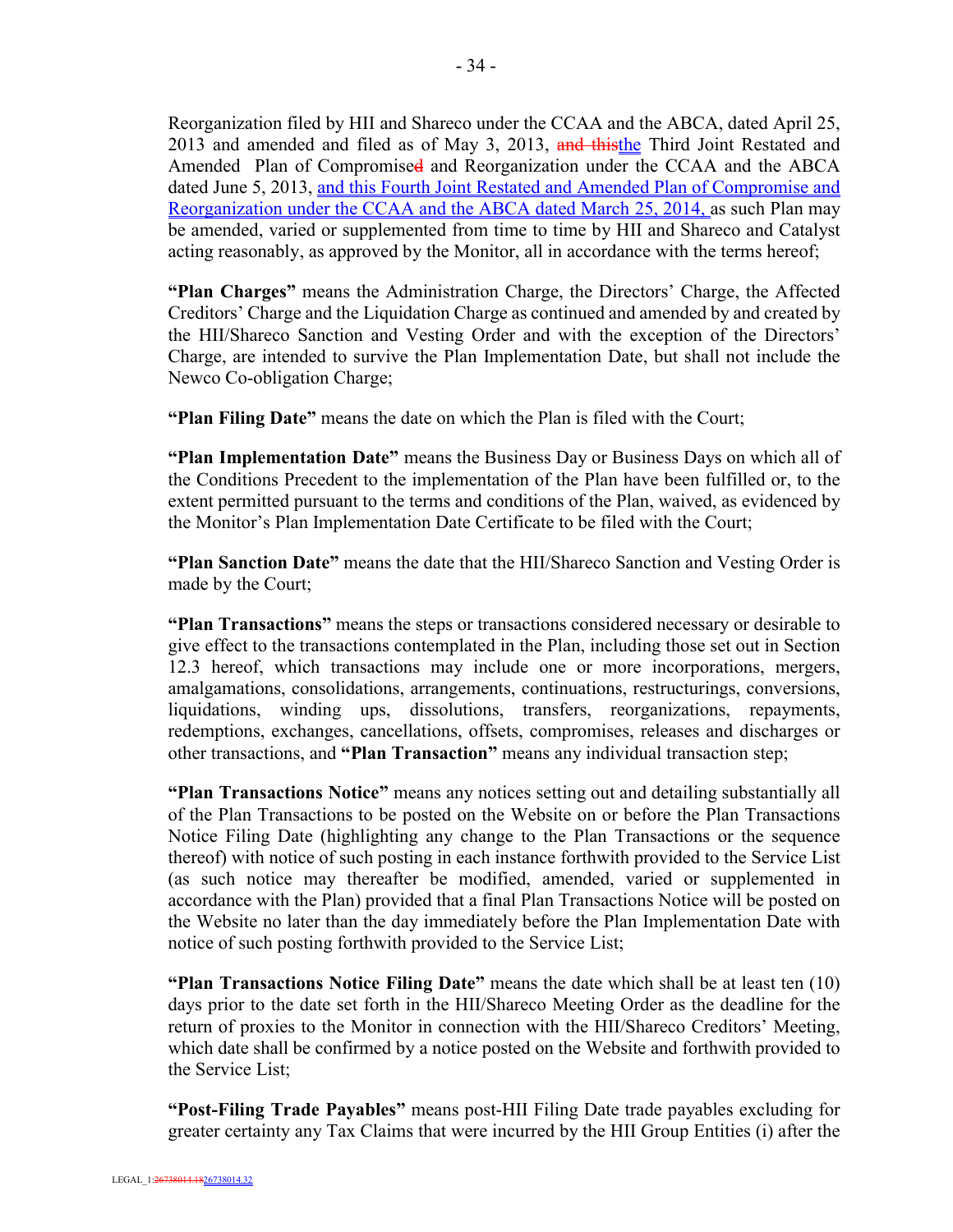HII Filing Date and before the Plan Implementation Date, (ii) in the ordinary course of business, and (iii) in compliance with the Initial Order and other Orders issued in connection with the CCAA Proceedings;

**"Pre-Plan Implementation Date Transactions"** means those transactions to be effected prior to the Plan Implementation Date, including, without limitation, the transactions that are more particularly described in Schedule "B";

**"Principal Claim"** has the meaning ascribed thereto in Section 3.10 of the Plan;

**"Proof of Claim"** means the form to be completed and filed by a Creditor, pursuant to the Claims Process Order, by the applicable Claims Bar Date setting forth its applicable Claim;

**"Property"** means all present and future assets, shares, units, rights, undertakings, and properties of any Person, whether Real Property or personal property, moveable or immovable, tangible or intangible, of any nature and kind whatsoever and wherever situated, and whether held directly or indirectly, and which for greater certainty shall include Real Property Interests, and including all proceeds thereof;

**"Pro Rata Share"** means at the applicable time:

with respect to the Newco Common Shares, the Cash Pool, the Asset Realization Cash Pool, the Disputed Claims (Cash) Reserve, and the Disputed Claims (Asset Realization) Reserve, that fraction that is equal to (i) the amount of the Affected Creditor's Proven Claim (or where appropriate, the face value of the Affected Creditor's Disputed Claim), divided by (ii) the sum of: (A) the aggregate amount of all Proven Claims held by Affected Creditors (other than Convenience Class Creditors); and (B) the aggregate amount of all Disputed Claims held by Affected Creditors (other than Convenience Class Creditors);

**"Proven Claim"** means a Claim of an Affected Creditor finally determined for voting and distribution purposes in accordance with the Claims Process Order, the Plan and the HII/Shareco Meeting Order;

**"Proxy"** means the proxy form enclosed with the Information Circular to be sent or otherwise made available to the Affected Creditors in accordance with the HII/Shareco Meeting Order;

**"Purchaser"** has the meaning ascribed thereto in Section  $11.1(c)(i)$  of the Plan;

**"Put Right"** has the meaning ascribed thereto in Section 11.1(b) of the Plan;

**"Real Property"** means lands, tenements and hereditaments excluding leases;

**"Real Property Interests"** means any direct or indirect legal, beneficial or equitable interest in Real Property wherever situate;

**"Released Party"** means a Person who is released pursuant to Section 13.1 of the Plan, including for greater certainty an HII Released Party (as defined therein) and a non-HII Released Party (as defined therein);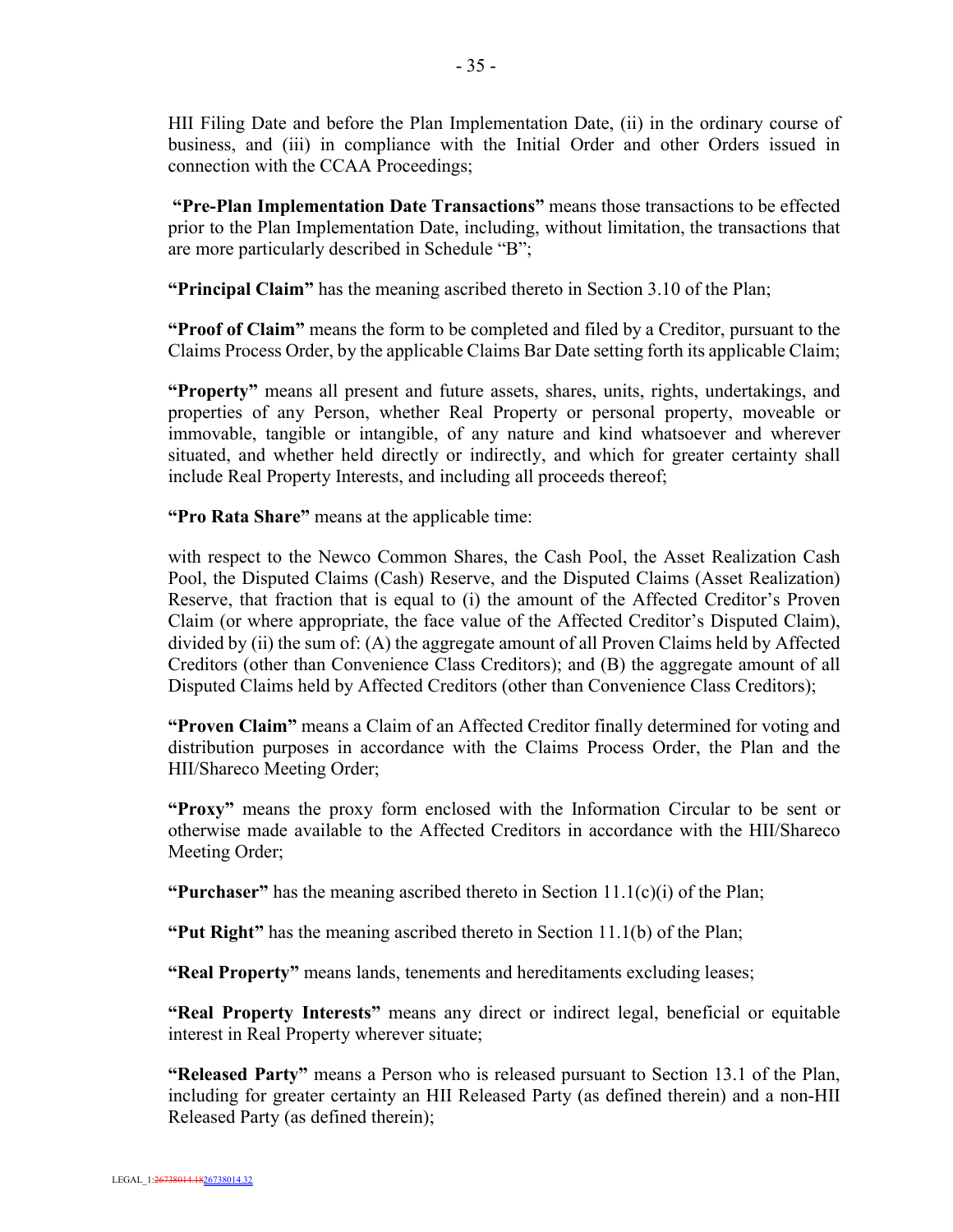**"Reorganization Transaction"** means the sequential steps to be effected on the Plan Implementation Date as set out in Section 12.3 of the Plan, as amended by any Plan Transactions Notice;

**"Required Majority"** means a majority in number of Affected Creditors who represent at least two-thirds in value of the Voting Claims of such Affected Creditors who actually vote on the Resolution (in person or by proxy) at the HII/Shareco Creditors' Meeting or were deemed to vote on the Resolution;

**"Reserve Adjustment"** means an increase in one or more Cash Reserves, as applicable, in such amount(s) as the Monitor may determine to be necessary or desirable, in its sole and unfettered discretion, which increase shall be funded from the Cash Pool Account on or after the Plan Implementation Date and allocated by the Monitor to the applicable Cash Reserve;

**"Resolution"** means the resolution approving the Plan presented to the Affected Creditors for consideration at the HII/Shareco Creditors' Meeting;

**"Restated Catalyst Support Agreement Approval"** means the Order of the Court approving the Restated Catalyst Support Agreement, including, *inter alia*, the Catalyst Break Fee;

**"Restructuring Claim"** means any Claim arising as a result of or in connection with the disclaimer, resiliation, repudiation, termination or restructuring by any HII Group Entity of any contract, lease or other agreement or obligation, including any employment agreement, after the HII Filing Date but on or before April 30, 2012; provided that "Restructuring Claim" shall not include an Excluded Claim or Subsequent Restructuring Claim;

**"RETT"** means "real estate transfer taxes" and includes any taxes, duties, fees, premiums, assessments, imposts, levies and other charges of any kind whatsoever imposed by any Governmental Authority, including all interest, penalties, fines, additions to tax or other additional amounts imposed by any Governmental Authority in respect thereof, levied on, or measured by, transfers of land and buildings and other structures, including component parts, as well as other property assimilated to real or immoveable property for these purposes;

**"Second Joint Amended and Restated Plan of Compromise and Reorganization"**  means this Plan as described in the Recitals;

**"Service List"** means the service list posted on the Website, as may be amended from time to time;

**"Shareco"** means Homburg Shareco Inc., a corporation incorporated under the NSCA and a Petitioner;

**"Shareco Creditor"** means a Person having a Shareco Creditor Claim;

**"Shareco Creditor Claim"** means any Claim against Shareco, and in the case of Stichting Homburg Bonds, means the Mortgage Bond Trust Indenture Unsecured Claim;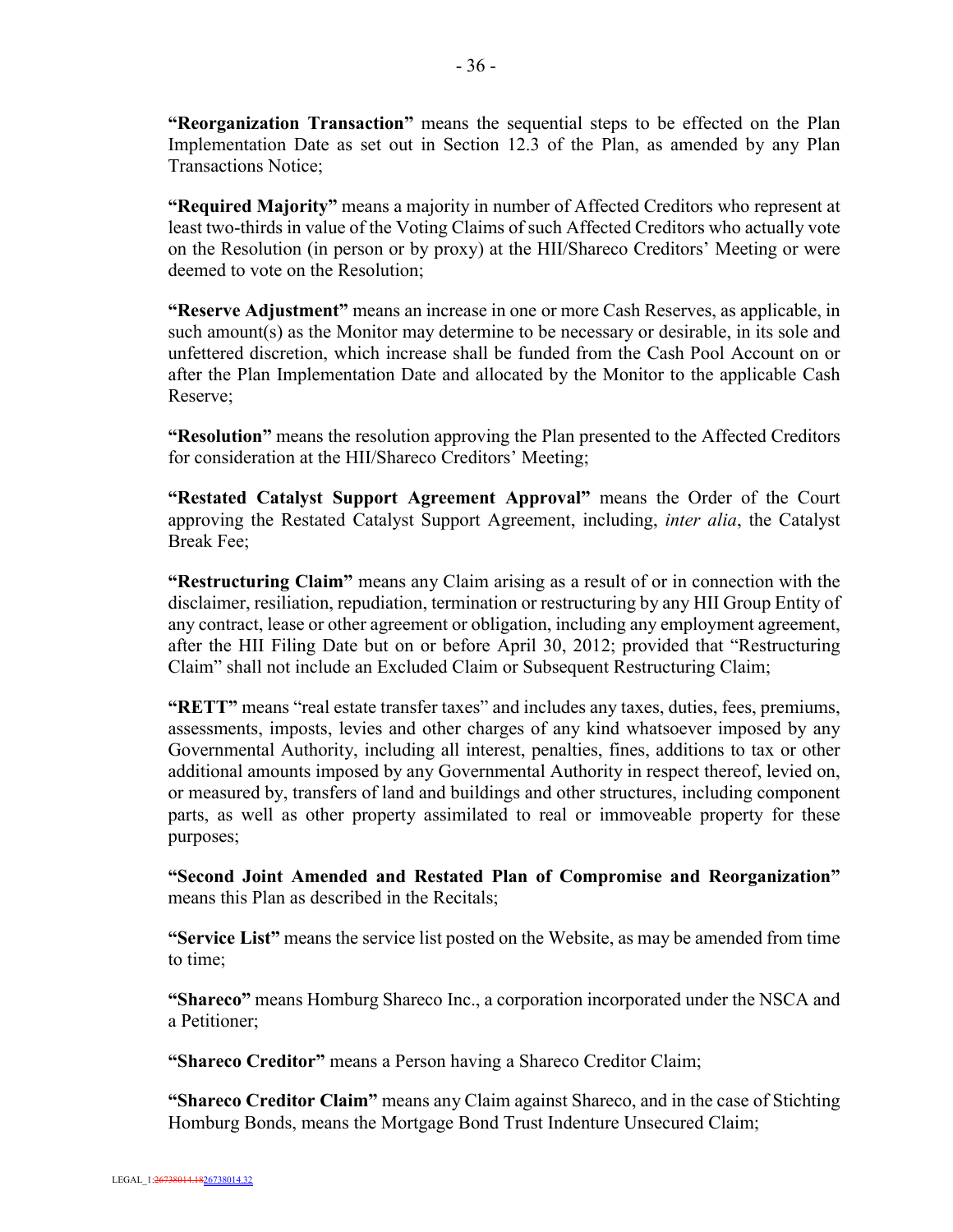**"Shareco Loan"** means the loan by Shareco to HII as evidenced by the demand promissory note dated July 4, 2005 issued by HII to Shareco;

**"Stay of Proceedings"** means the stay of proceedings created by the Initial Order as amended and extended by further Orders of the Court from time to time;

**"Stichting Advances"** means all amounts advanced by the Petitioners to counsel and advisors to the Corporate Indenture Trustees (other than Stichting Homburg Capital Securities) from time to time pursuant to the Funding Order;

**"Stichting Homburg Bonds"** means the trustee under the Corporate Bond Trust Indenture and the Mortgage Bond Trust Indenture (formerly Stichting Homburg Mortgage Bond);

**"Stichting Homburg Capital Securities"** means the trustee under the Capital Securities Trust Indenture;

**"Subsequent Restructuring Claim"** means any Claim arising as a result of or in connection with the disclaimer, resiliation, repudiation, termination or restructuring by any HII Group Entity of any contract, lease or other agreement, including any employment agreement, after April 30, 2012;

**"Subsidiary"** shall have the same meaning as such term is used in the ABCA;

**"Swiss Bondco"** means Swiss Bondco Inc., a company that is incorporated under the NSCA to be continued as an Alberta corporation;

**"Taberna Claim"** means the aggregate Claim as set out in the Proof of Claim filed by Wells Fargo (in respect of the Taberna Indentures) pursuant to the Claims Process Order;

**"Taberna Indentures"** means, collectively: (i) an Indenture dated July 26, 2006 for the issuance of US\$20,000,000 of notes due 2036 between HII and Wells Fargo, (ii) an Indenture dated July 26, 2006 for the issuance of EUR25,000,000 of notes due 2036 between HII and Wells Fargo, (iii) an Exchange Agreement dated February 28, 2011 among HII, Taberna Preferred Funding VIII, Ltd., Taberna Europe CDO I P.L.C and Taberna Europe CDO II P.L.C., (iv) an Amended and Restated Supplemental Indenture dated February 28, 2011 for the issuance of US\$12,000,000 due 2036 between HII and Wells Fargo on behalf of the Taberna VI noteholders; (v) an Indenture dated February 28, 2011 for the issuance of US\$8,000,000 of notes due 2036 between HII and Wells Fargo on behalf of the Taberna VIII noteholders; and (vi) an Indenture dated February 28, 2011 for the issuance of EUR25,000,000 of notes due 2036 between HII and Wells Fargo on behalf of the Taberna Europe I noteholders and the Taberna Europe II noteholders;

**"Taberna Order"** means a Final Order of the Court addressing the distribution entitlement of the holders of the Taberna Claim under the Plan in respect of the Taberna Claim and authorizing and directing HII and the Monitor to rely on such Order in connection with the Plan;

**"Tag Along Right"** means the right described in Section 11.1(c) of the Plan;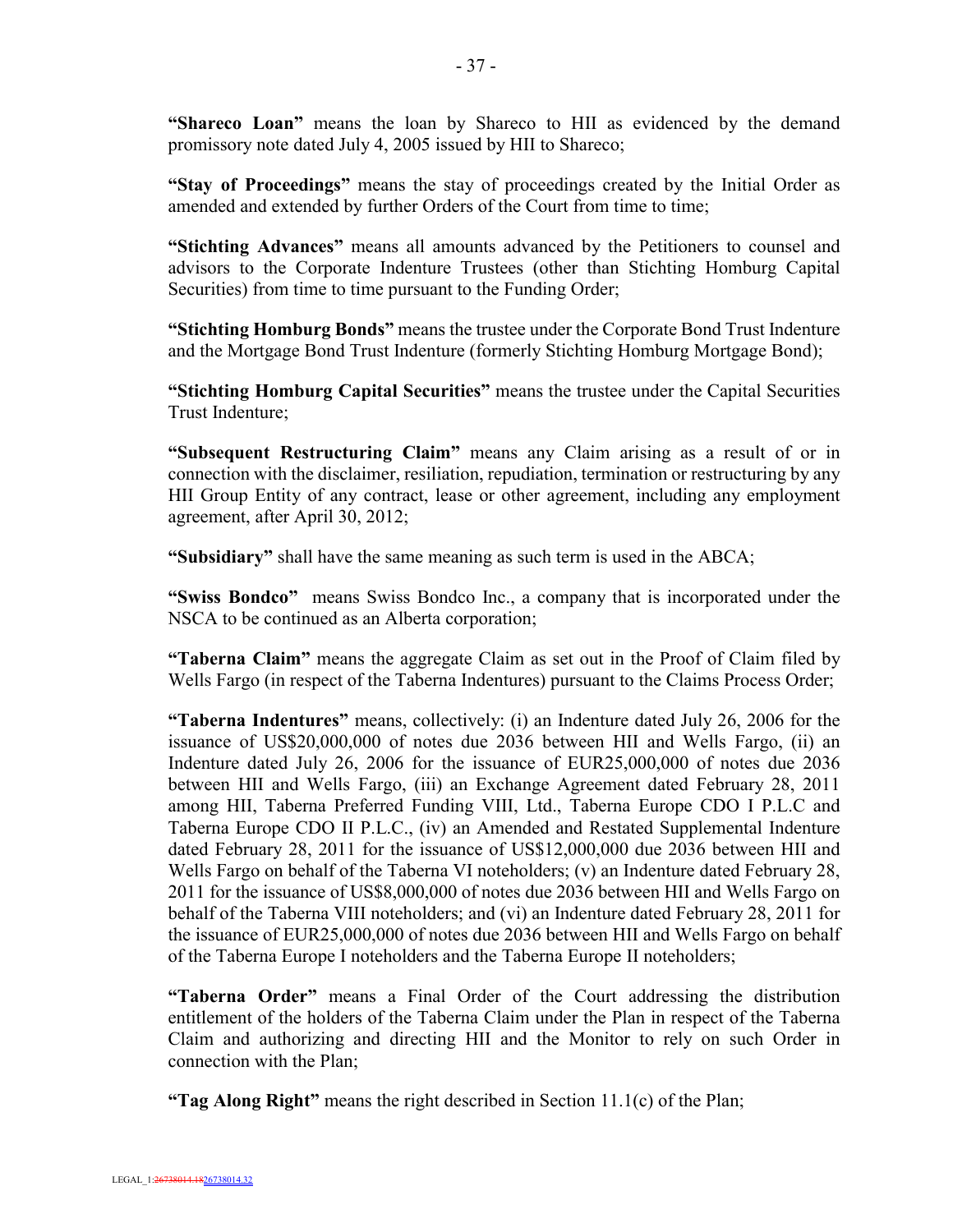**"Tax"** means any and all taxes including all income, sales, use, goods and services, harmonized sales, value added, capital gains, RETT, alternative, net worth, transfer, profits, withholding, payroll, employer health, excise, franchise, real property, and personal property taxes and other taxes, customs, duties, fees, levies, imposts and other assessments or similar charges in the nature of a tax including Canada Pension Plan and provincial pension plan contributions, employment insurance and unemployment insurance payments and workers' compensation premiums, together with any instalments with respect thereto, and any interest, penalties, fines, fees, other charges and additions with respect thereto;

**"Tax Claims"** means claims of any Taxing Authorities against HII and Shareco arising from and after the Plan Implementation Date;

**"Tax Obligation"** means any amount of Tax owing by a Person to a Taxing Authority including RETT;

**"Tax Statutes"** means the ITA, the *Excise Tax Act* (Canada) R.S.C. c.E-15 as amended and any regulations thereunder, the *Alberta Corporate Tax Act*, and the *Tax Administration Act* (Quebec), and any other similar, federal, provincial or territorial tax legislation;

**"Taxing Authorities"** means anyone of Her Majesty the Queen, Her Majesty the Queen in right of Canada, Her Majesty the Queen in right of any province or territory of Canada, the Canada Revenue Agency, any similar revenue or taxing authority of Canada and each and every province or territory of Canada and any political subdivision thereof and any Canadian or non-Canadian government, regulatory authority, government department, agency, commission, bureau, minister, court, tribunal or body or regulation making entity exercising taxing authority or power, and **"Taxing Authority"** means any one of the Taxing Authorities, as well as any corresponding taxing authorities of a foreign jurisdiction including Valsts Ieņēmumu Dienests (Latvia), Maksu- ja Tolliamet (Estonia), Valstybinė mokesčių inspekcija prie Lietuvos Respublikos finansų ministerijos (Lithuania), the Belastingdienst (Netherlands) and the Finanzamt (Germany);

**"Trading Platform"** means the online trading platform serviced by Nederlandsche Participatie Exchange B.V. or such other trading platform as agreed by Stichting Homburg Bonds, HII and Catalyst, acting reasonably, and the Monitor;

**"Transfer"** has the meaning ascribed thereto in subsection 11.1(c)(i) of the Plan;

**"Transfer Restrictions"** means any and all restrictions on the transfer of shares, limited partnership or other units or interests in Real Property including rights of first refusal, rights of first offer, shotgun rights, purchase options, change of control consent rights, puts or forced sales provisions or similar rights of shareholders or lenders in respect of such interests;

**"Trustee in Bankruptcy"** means any trustee in bankruptcy, interim receiver, receiver, receiver and manager, custodian, sequestrator, administrator, monitor or liquidator or any other Person with similar powers that is appointed in respect of any member of the HII Group Entities or of any Property;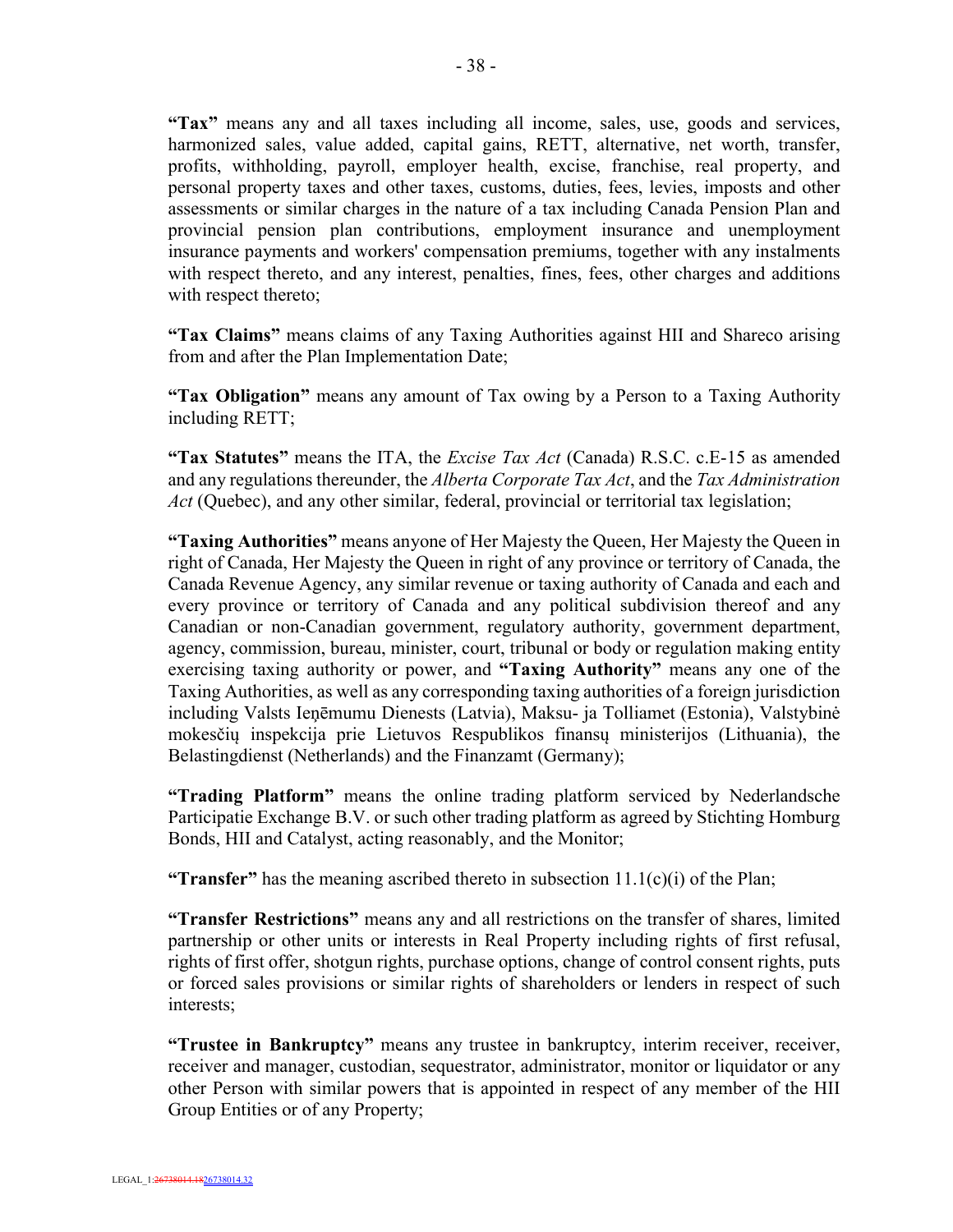**"Unaffected Claims"** means the Excluded Claims, the Employee Priority Claims, the Government Priority Claims, the Cash Management Lender Claims, the Bond 5 Secured Claim, the HSBC Secured Claim, the Cominar Claim, the Amalgamating Canco Creditor Claims, the Core Business Creditor Claims, the Non-Core Business Entity Creditor Claims, the Homburg Baltic Limited Partnership Creditor Claims, the Homco 190 Loan, the Homco 191 Loan, the Homco 199 Loan, and the Administrative Reserve Costs;

**"Unaffected Creditors"** means a Creditor who has an Unaffected Claim, but only in respect of and to the extent of such Unaffected Claim;

**"Un-assumed Portion of Corporate Creditor Proven Claim"** means that portion of each Corporate Creditor's Proven Claim in respect of which Newco does not become a co-obligor with HII;

**"Un-assumed Portion of Non-Corporate Creditor Proven Claim"** means that portion of each Non-Corporate Creditor's Proven Claim in respect of which Newco does not become a co-obligor with HII;

**"Un-assumed Portion of Proven Claims"** means the aggregate of the Un-assumed Portion of Non-Corporate Creditor Proven Claims and the Un-assumed Portion of Corporate Creditor Proven Claims;

**"Unsecured Creditors' Class"** means the sole class of Affected Creditors entitled to vote on the Plan at the HII/Shareco Creditors' Meeting;

**"Valbonne 2 BV"** means Valbonne Real Estate 2 BV;

**"Valbonne 5 BV"** means Valbonne Real Estate 5 BV;

**"Voting Claim"** means the amount of the Affected Claim of an Affected Creditor as finally determined for voting purposes in accordance with paragraph 30 of the Claims Process Order and the HII/Shareco Meeting Order entitling such Affected Creditor to vote at the HII/Shareco Creditors' Meeting in accordance with the provisions of the HII/Shareco Meeting Order, the Plan and the CCAA, and includes, for greater certainty, a Proven Claim;

**"Website"** means http://www.deloitte.com/ca/homburg-invest;

**"Wells Fargo"** means Wells Fargo Bank, N.A. the trustee under the Taberna Indentures; and

**"Withholding Obligation"** has the meaning ascribed thereto in Section 9.13(c) of the Plan.

#### **1.2 Certain Rules of Interpretation**

For the purposes of the Plan:

(a) any reference in the Plan to a contract, instrument, release, indenture, or other agreement or document being in a particular form or on particular terms and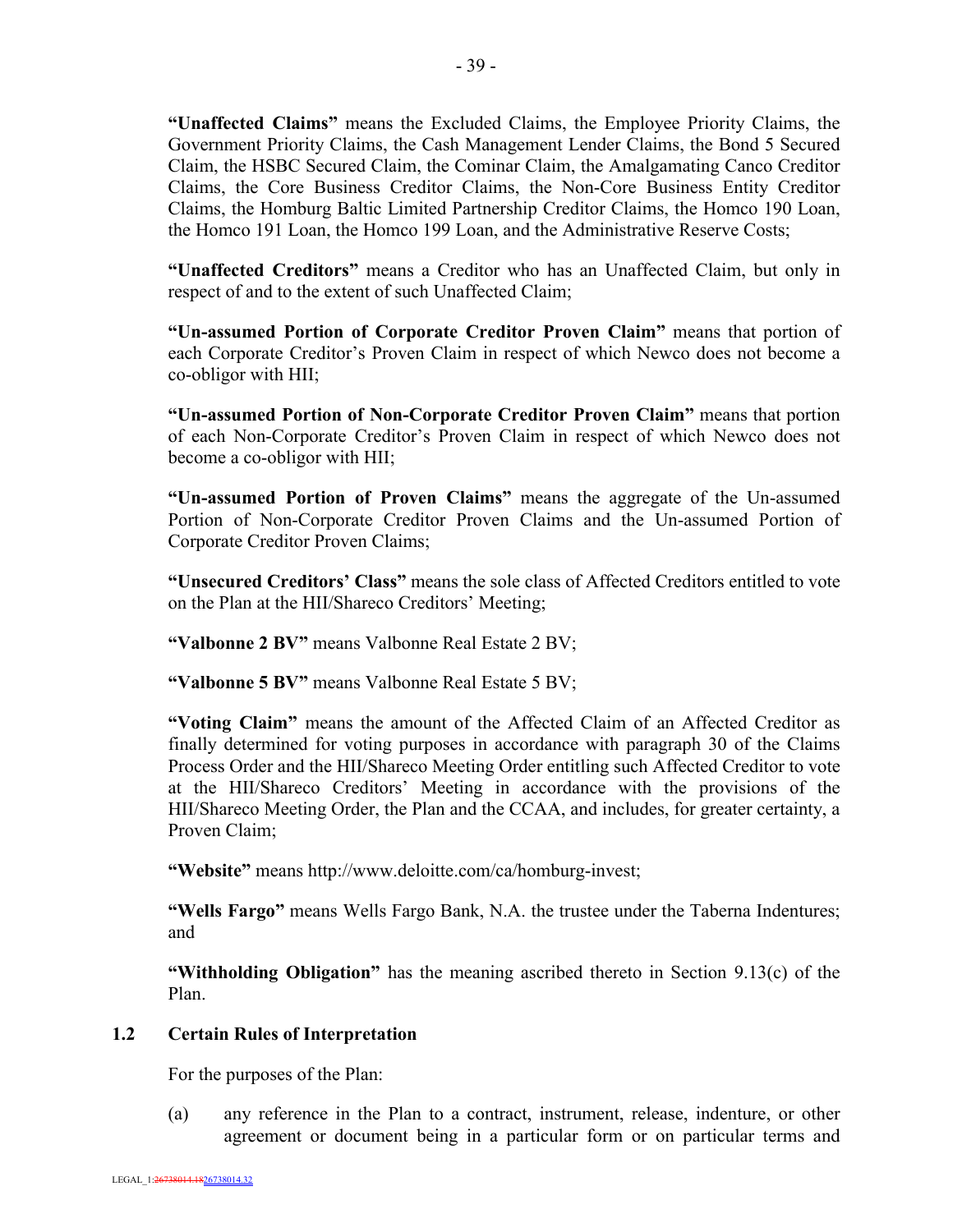conditions means that such document shall be substantially in such form or substantially on such terms and conditions;

- (b) any reference in the Plan to an Order or an existing document or exhibit filed or to be filed means such Order, document or exhibit as it may have been or may be amended, modified, or supplemented;
- (c) unless otherwise specified, all references to (i) currency and to "\$" or "Cdn\$" are to Canadian dollars; and (ii) "EUR" are to Euros, except as otherwise indicated;
- (d) the division of the Plan into "Articles" and "Sections" and the insertion of a Table of Contents are for convenience of reference only and do not affect the construction or interpretation of the Plan, nor are the descriptive headings of "Articles" and "Sections" or otherwise intended as complete or accurate descriptions of the content thereof;
- (e) references in the Plan to "Articles", "Sections", "Subsections" and "Schedules" are references to Articles, Sections, Subsections and Schedules of or to the Plan;
- (f) the use of words in the singular or plural, or with a particular gender, including a definition, shall not limit the scope or exclude the application of any provision of the Plan or a Schedule hereto to such Person (or Persons) or circumstances as the context otherwise permits;
- (g) the words "includes" and "including" and similar terms of inclusion shall not, unless expressly modified by the words "only" or "solely", be construed as terms of limitation, but rather shall mean "includes but is not limited to" and "including but not limited to", so that references to included matters shall be regarded as illustrative without being either characterizing or exhaustive;
- (h) unless otherwise provided, any reference to a statute or other enactment of parliament or a legislature includes all regulations made thereunder, all amendments to or re-enactments of such statute or regulations in force from time to time, and, if applicable, any statute or regulation that supplements or supersedes such statute or regulation;
- (i) the terms "the Plan", "hereof", "herein", "hereto", "hereunder" and similar expressions shall be deemed to refer generally to the Plan and not to any particular "article", "section" or other portion of the Plan and include any documents supplemental hereto; and
- (i) the word "or" is not exclusive.

### **1.3 Time**

For purposes of the Plan, unless otherwise specified, all references to time herein and in any document issued pursuant hereto mean prevailing local time in Montreal, Quebec, Canada, unless otherwise stipulated.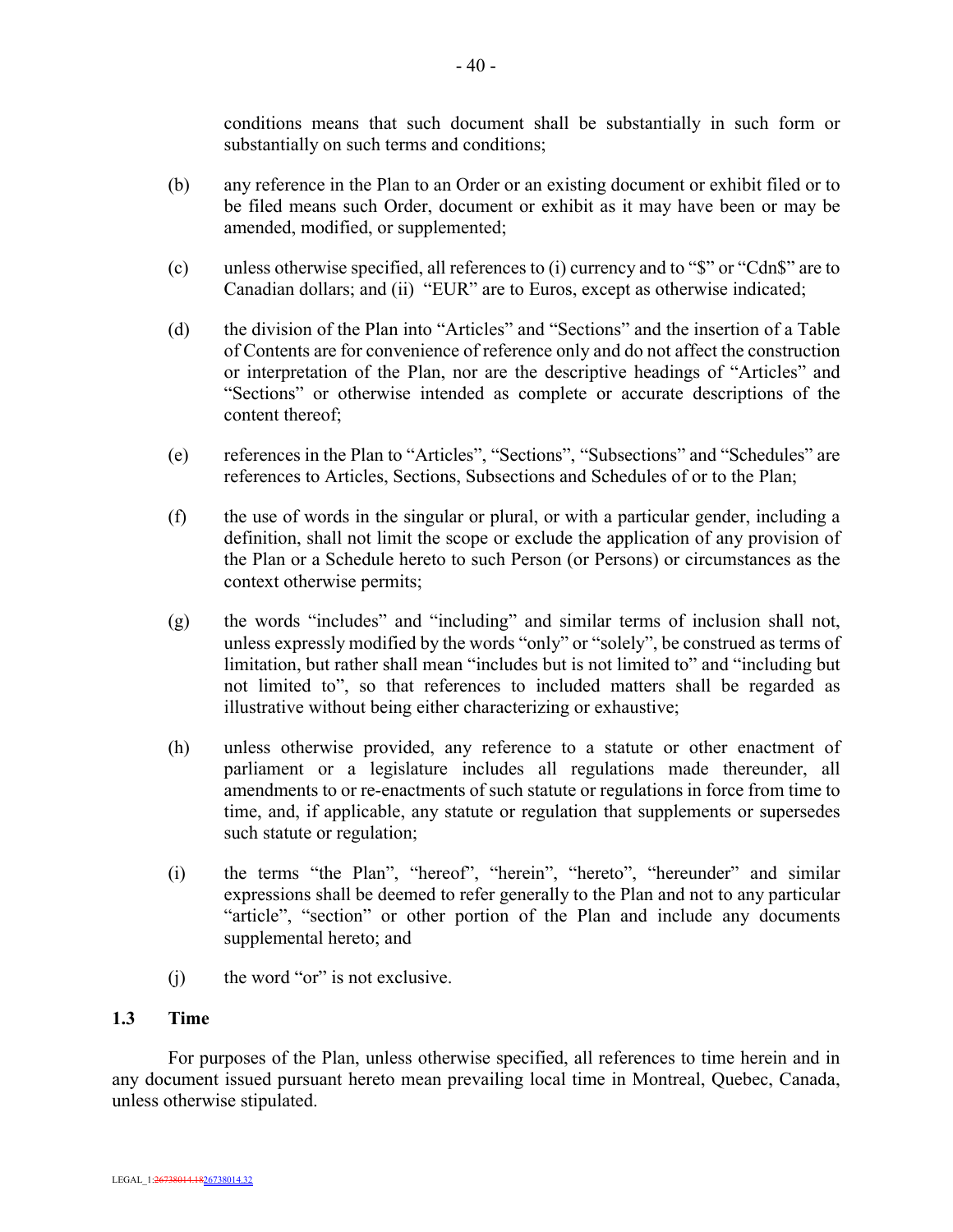### **1.4 Date and Time for any Action**

For purposes of the Plan:

- (a) In the event that any date on which any action is required to be taken under the Plan by any Person is not a Business Day, that action shall be required to be taken on the next succeeding day which is a Business Day, and any reference to an event occurring on a Business Day shall mean prior to 5:00 p.m. on such Business Day; and
- (b) Unless otherwise specified, time periods within or following which any payment is to be made or act is to be done shall be calculated by excluding the day on which the period commences and including the day on which the period ends and by extending the period to the next succeeding Business Day if the last day of the period is not a Business Day.

### **1.5 Successors and Assigns**

The Plan shall be binding upon and shall enure to the benefit of the heirs, administrators, executors, legal personal representatives, liquidators, receivers and trustees in bankruptcy, successors and assigns of any Person or party named or referred to in the Plan.

### **1.6 Governing Law**

The Plan shall be governed by and construed in accordance with the laws of the Province of Quebec and the federal laws of Canada applicable therein. All questions as to the interpretation of or application of the Plan and all proceedings taken in connection with the Plan and its provisions shall be subject to the exclusive jurisdiction of the Court.

### **1.7 Governing Language**

In the event of any conflict, inconsistency, ambiguity or difference between the English version of the Plan and any translations thereof, the English version shall govern and be paramount, and the applicable provision in the translation thereof shall be deemed to be amended to the extent necessary to eliminate any such conflict, inconsistency, ambiguity or difference.

### **1.8 Identification of Core Business Assets as at Plan Filing Date**

Schedule "**E**" identifies the Core Business Assets as at the Plan Filing Date.

#### **1.9 Schedules**

The following are the Schedules to the Plan, which are incorporated by reference into the Plan and form a part of it:

| Schedule "A" | Articles of Reorganization                |
|--------------|-------------------------------------------|
| Schedule "B" | Pre-Plan Implementation Date Transactions |
| Schedule "C" | HII/Shareco Meeting Order                 |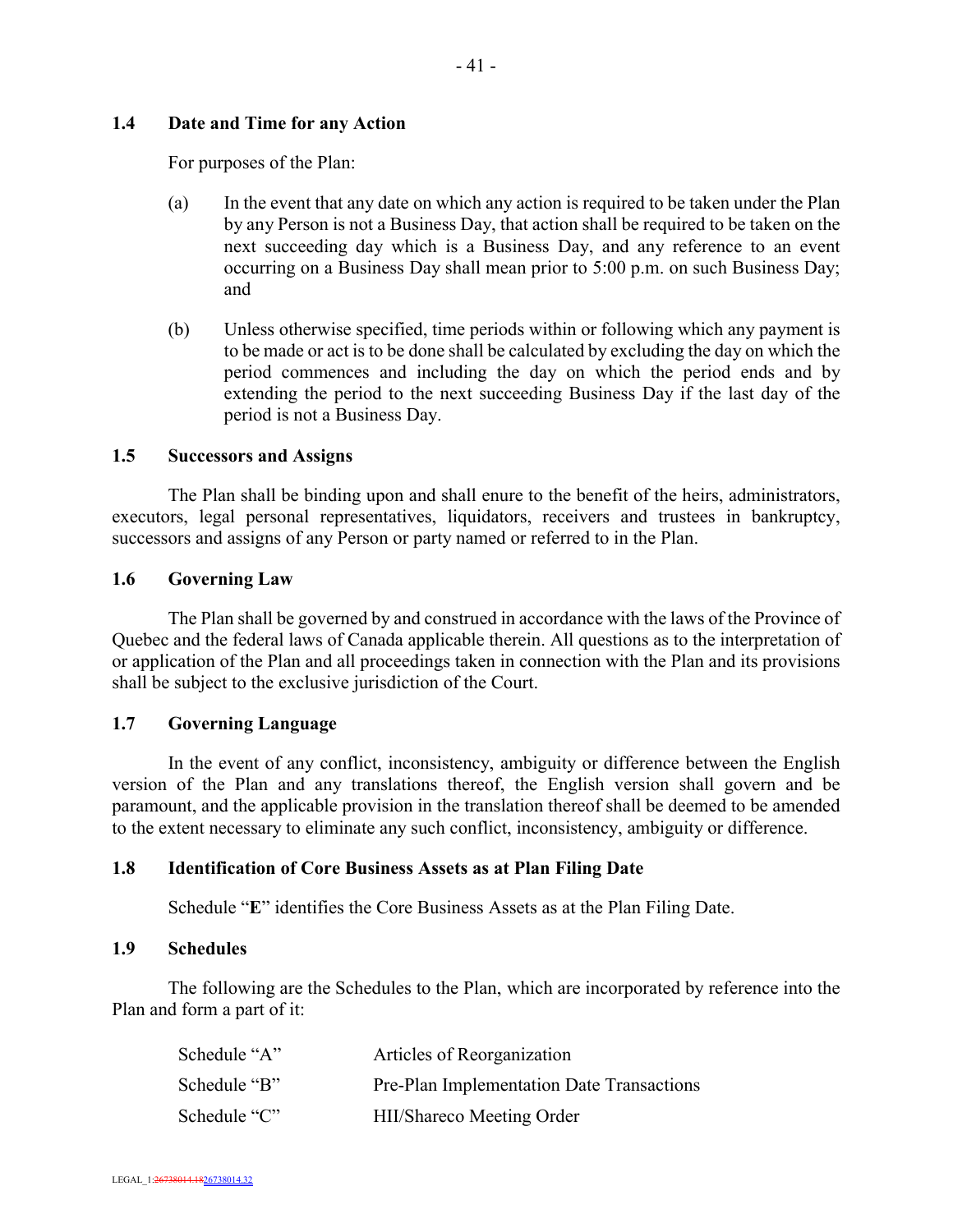| Schedule "D" | <b>Homcos</b>                                                          |
|--------------|------------------------------------------------------------------------|
| Schedule "E" | Core Business Assets as at the Plan Filing Date                        |
| Schedule "F" | Newco Articles                                                         |
| Schedule "G" | Restated Catalyst Support Agreement (without the<br>schedules thereto) |

### **ARTICLE 2 PURPOSE AND EFFECT OF THE PLAN**

#### **2.1 Purpose and Background**

- (a) The purpose of the Plan is to:
	- (i) effect a compromise, settlement and payment of all Affected Claims as finally determined for voting and distribution purposes pursuant to the Claims Process Order, the HII/Shareco Meeting Order and the Plan;
	- (ii) streamline the structure and operation of the Business to maintain the Core Business Assets as a core portfolio of profitable properties in Europe and to identify and assess monetization opportunities within a reasonable timeframe;
	- (iii) facilitate an orderly liquidation of Non-Core Business Entities'Assets and a realization of the Non-Core Business Assets over a reasonable period of time; and
	- (iv) to implement the Catalyst Investment,

all in the expectation that all Persons with an economic interest in HII's Business will derive a greater benefit from the implementation of the Plan than would result from a bankruptcy of the Business in its entirety.

(b) The circumstances and events leading up to the Plan are described in the Information Circular circulated to Affected Creditors prior to and in connection with the HII/Shareco Creditors' Meeting, in accordance with the HII/Shareco Meeting Order.

#### **2.2 Persons Affected**

The Plan provides for a coordinated reorganization of the Business and a compromise of the Affected Claims. The Plan will become effective at the Effective Time on the Plan Implementation Date. On the Plan Implementation Date, each Affected Claim will be fully and finally compromised, released, settled and discharged under the Plan. The Plan shall be binding on and enure to the benefit of HII, the Homburg Group Members, the Affected Creditors, the Released Parties and all other Persons named or referred to in, or subject to, the Plan.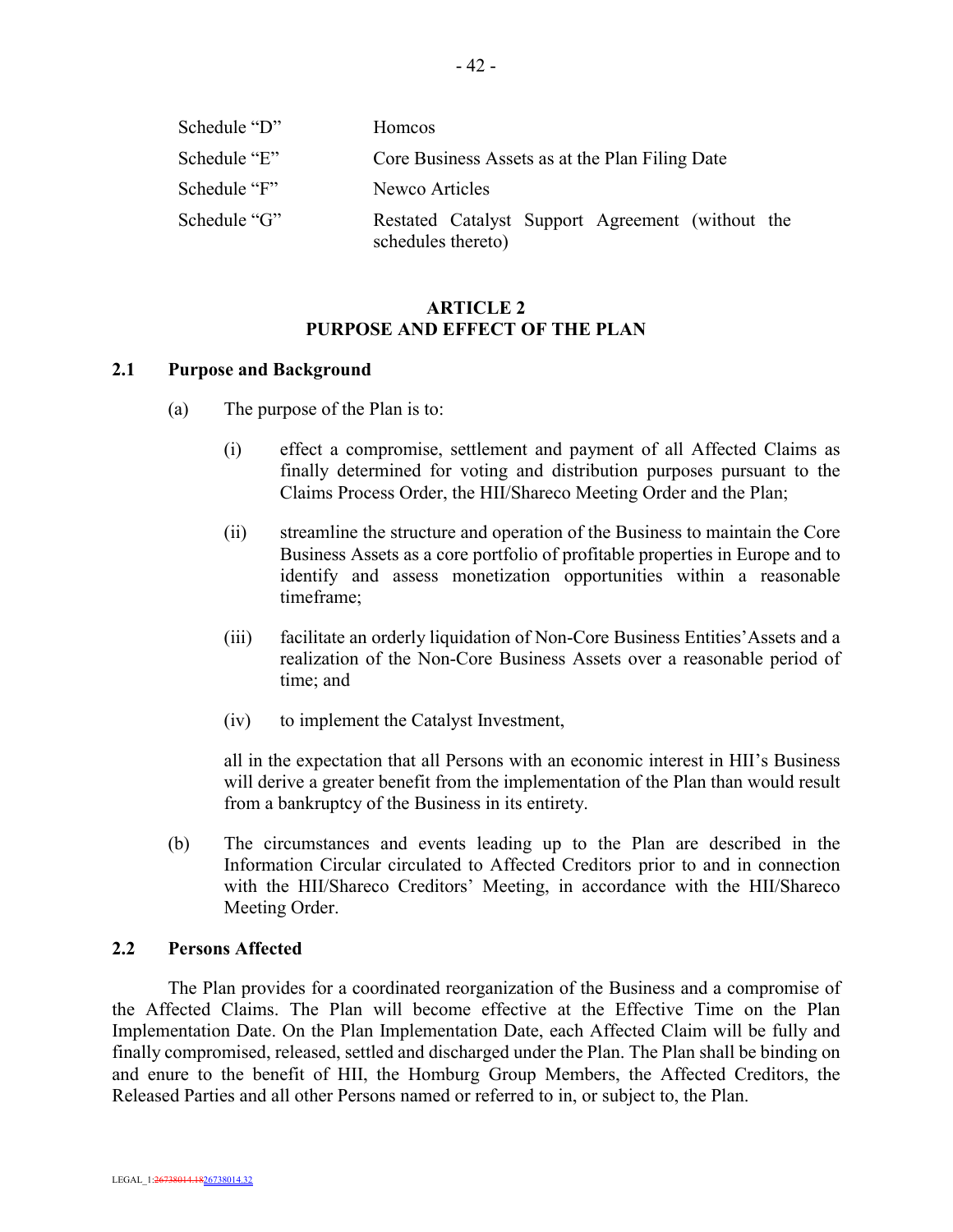For greater certainty, the Plan does not affect the Unaffected Creditors with respect to and to the extent of their Unaffected Claims. Nothing in the Plan shall affect the Homburg Group Members' rights and defences, both legal and equitable, with respect to any Unaffected Claims including, but not limited to, all rights with respect to legal and equitable defences or entitlements to set-offs or recoupments against such Unaffected Claims.

# **2.4 Equity Claims**

All Persons holding Equity Claims, including the Claims of holders of HII Class A Shares and holders of HII Class B Shares, shall not be entitled to vote at or attend the HII/Shareco Creditors' Meeting, and shall not receive a distribution under the Plan or otherwise receive anything in respect of their HII Class A Shares and/or HII Class B Shares. At the Effective Time on the Plan Implementation Date, all Equity Claims shall be fully, finally, irrevocably and forever compromised, released, discharged, cancelled and barred and all HII's Existing Authorized Capital shall be deemed to be surrendered for cancellation and shall be deemed to be cancelled without compensation as set forth in the Plan.

# **2.5 Capital Securities Claims**

None of Stichting Homburg Capital Securities or the holders of the Capital Securities Claims shall be entitled to vote at or attend the HII/Shareco Creditors' Meeting, and shall not receive any distribution under the Plan. At the Effective Time on the Plan Implementation Date, the Capital Securities Claims shall be fully, finally, irrevocably and forever compromised, released, discharged, cancelled and barred.

## **2.6 Bond 4 Claim Holders and Bond 7 Claim Holders**

The Bond 4 Claim Holders and the Bond 7 Claim Holders are Affected Creditors under the Plan and shall be entitled to vote and to receive distributions under the Plan in respect of their respective Mortgage Bond Trust Indenture Unsecured Claims once such claims become Proven Claims. For greater certainty, the entire Mortgage Bond Claims of the Bond 4 Claim Holders and of the Bond 7 Claim Holders against HII and Shareco are being compromised, released and discharged pursuant to the Plan, but the Claims of the Bond 4 Claim Holders and the Bond 7 Claim Holders against, respectively, Homco 52 LP and Homco 88 LP, are not affected by the Plan.

## **2.7 Bond 5 Claim Holders**

The Bond 5 Claim Holders are Affected Creditors and shall be entitled to vote and to receive distributions under the Plan in respect of the Bond 5 Unsecured Claim. For greater certainty, the Bond 5 Secured Claim is an Unaffected Claim under the Plan and the Bond 5 Secured Claim Holders shall receive the Bond 5 Secured Claim Cash Payment in accordance with the Bond 5 Secured Claim Settlement Agreement.

## **2.8 Homco 61 LP and Homco 61 Affected Creditors (including Bond 6 Claim Holders)**

(a) The treatment of Homco 61 LP and the Homco 61 Affected Creditors under the Plan is conditioned on and subject to approval of the Homco 61 Plan by the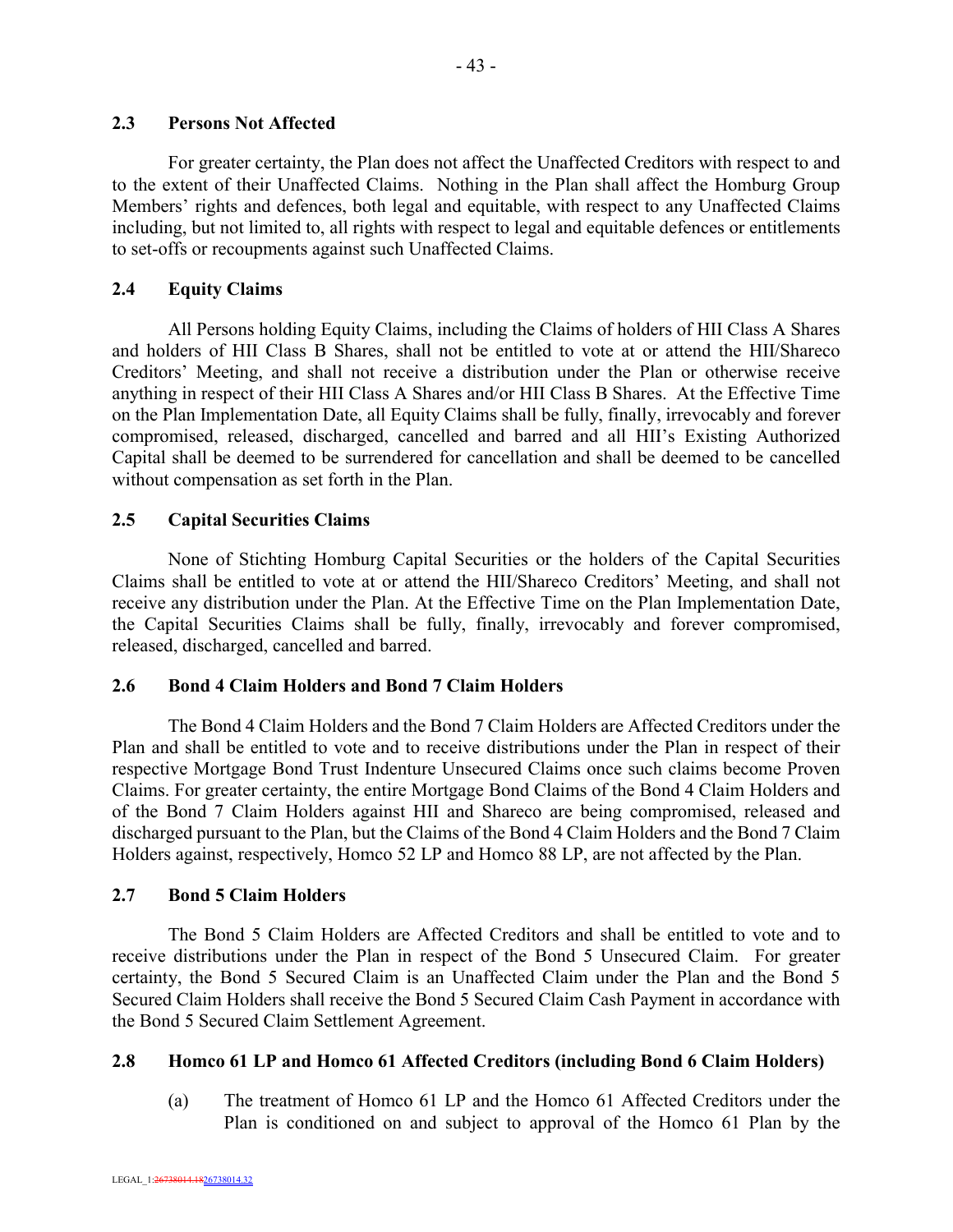Required Majority of the Homco 61 Affected Creditors (as each such term is defined in the Homco 61 Plan) and the Court.

- (b) In the event that the Homco 61 Plan is not approved by such Required Majority of Homco 61 Affected Creditors at the Homco 61 Creditors' Meeting, and the Court, then the aggregate Proven Claim of the Homco 61 Affected Creditors and Homco 61 LP for both voting and distribution purposes under this Plan shall be determined by the Monitor and/or the Court provided however that the Bond 6 Claim for voting purposes shall not be redetermined.
- (c) In the event that both the Plan is approved by the Required Majority of the Affected Creditors and the Court, and the Homco 61 Plan is approved by the Homco 61 Affected Creditors and the Court, then the aggregate Proven Claim of the Homco 61 Affected Creditors with a Homco 61 Affected Creditor HII Claim for voting purposes under this Plan shall be the full amount of their Claim in accordance with and as provided in the HII/Shareco Meeting Order and the Homco 61 Meeting Order. The aggregate Proven Claim of Homco 61 Affected Creditor with a Homco 61 Affected Creditor HII Claim for distribution purposes under the Plan shall be the Homco 61 Affected Creditor HII Deficiency Claim. At the Effective Time on the Plan Implementation Date the Homco 61 Affected Creditor HII Claims shall be fully, finally, irrevocably and forever compromised, released, discharged, cancelled and barred.

## **ARTICLE 3 CLASSIFICATION OF CREDITORS, VOTING CLAIMS AND RELATED MATTERS**

### **3.1 Classification of Creditors**

For the purposes of considering, voting on and receiving distributions under the Plan, the Affected Creditors shall constitute a single class, the "**Unsecured Creditors' Class**".

## **3.2 Claims of Affected Creditors**

- (a) Affected Creditors with Affected Claims that were less than or equal to Cdn\$10,000 in the aggregate as at the Claims Bar Date shall file a Convenience Class Claim Declaration with the Monitor on or before the deadline set out in the HII/Shareco Meeting Order. If any such Affected Creditor:
	- (i) makes a valid Convenience Class Claim Election in its Convenience Class Claim Declaration by the Election/Proxy Deadline, or does not return a Convenience Class Claim Declaration to the Monitor by the Election/Proxy Deadline, such Affected Creditor shall be deemed to vote in favour of the Plan and shall be entitled to receive only the Cash Elected Amount and no other Affected Creditors' Entitlement under the Plan; or
	- (ii) does not make a Convenience Class Claim Election in its Convenience Class Claim Declaration, such Affected Creditor shall be entitled to: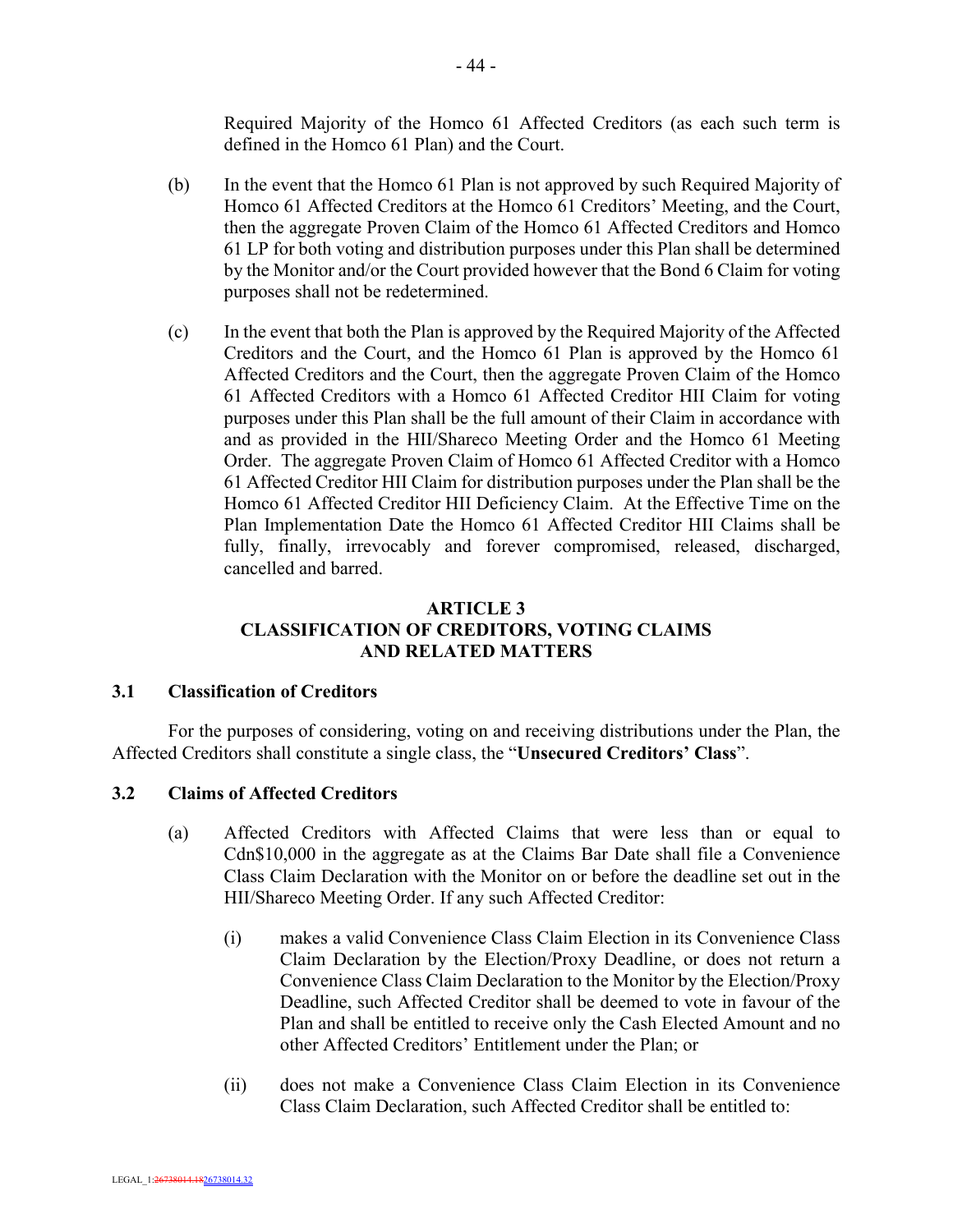- 45 -

- (A) make a valid Newco Common Shares Cash-Out Option Election on or before the Election/Proxy Deadline and thereby shall be an Electing Creditor under the Plan and shall be deemed to vote in favour of the Plan and shall be entitled to receive (i) such Electing Creditor's *pro rata* share of the Aggregate Newco Common Shares Final Cash-Out Amount, and (ii) such Electing Creditor's Pro Rata Share of the Cash Pool and the Asset Realization Cash Pool; or
- (B) vote its Voting Claim at the HII/Shareco Creditors' Meeting in respect of the Plan and shall be entitled to receive its respective Affected Creditors' Entitlement as provided for under and pursuant to the Plan;
- (b) Affected Creditors with Affected Claims that were greater than Cdn\$10,000 in the aggregate as at the Claims Bar Date (including Affected Creditors with Disputed Claims which have become Proven Claims) shall:
	- (i) not be entitled to make a Convenience Class Claim Election;
	- (ii) be entitled to:
		- (A) make a valid Newco Common Shares Cash-Out Option Election on or before the Election Proxy Deadline and thereby shall be an Electing Creditor and shall be deemed to vote in favour of the Plan and shall be entitled to receive (i) such Electing Creditor's *pro rata* share of the Aggregate Newco Common Shares Final Cash-Out Amount, (ii) its Pro Rata Share of the Cash Pool and the Asset Realization Cash Pool; or
		- (B) vote its Voting Claim at the HII/Shareco Creditors' Meeting in respect of the Plan and shall be entitled to receive its respective Affected Creditor's Entitlement provided for under and pursuant to the Plan.

## **3.3 Electing Creditors**

- (a) For greater certainty the Newco Common Shares Cash-Out Option Election may only be made in respect of all of the Electing Creditor's entitlement to receive Newco Common Shares under the Plan.
- (b) Where an Electing Creditor validly makes a Newco Common Shares Cash-Out Option Election:
	- (i) Catalyst shall not and shall be deemed never to have acquired or held any right, title or interest in the Affected Claim of such Electing Creditor;
	- (ii) Such Electing Creditor shall be deemed to have received its Affected Creditors' Entitlement, and to have assigned, transferred and sold its entitlement to receive any Newco Common Shares to be issued to such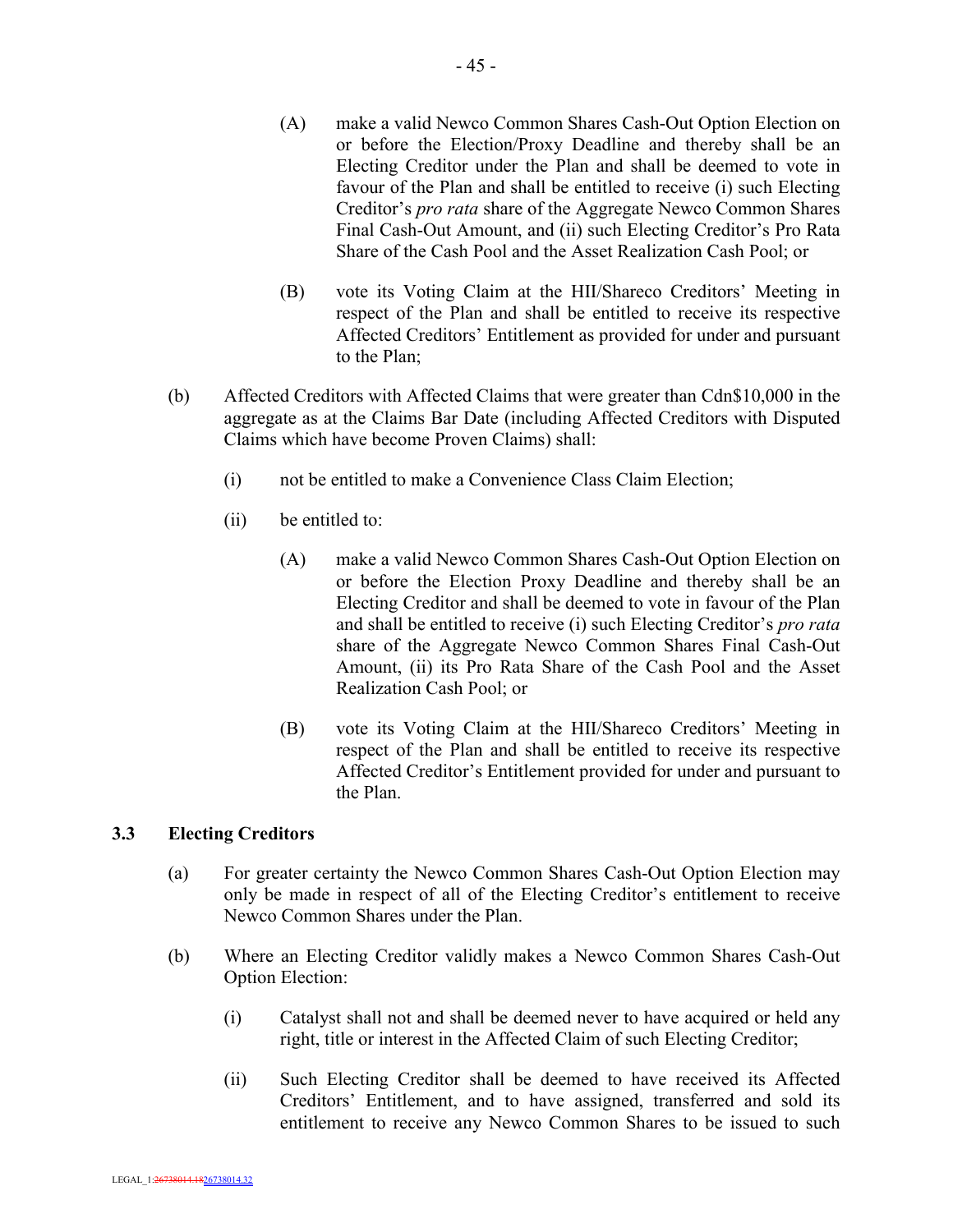Affected Creditor under and pursuant to the Plan to Catalyst in consideration for its *pro rata* share of the Aggregate Newco Common Shares Final Cash-Out Amount;

- (iii) Such Electing Creditor shall be deemed to agree to waive that portion of its Disputed Claim if any relating to post-Filing Date interest accruing on its Affected Claim as and from April 26, 2013; and
- (iv) Such Electing Creditor shall be deemed to agree that the face amount of any Disputed Claim of such Electing Creditor shall be deemed to be no greater than the face amount of such Claim as set out in such Electing Creditor's Proof of Claim on April 26, 2013 for purposes of determining such Electing Creditor's respective Affected Creditors' Entitlement;
- (c) For greater certainty, Catalyst shall not be entitled to make a Newco Common Shares Cash-Out Option Election in respect of its Catalyst Affected Claims.

### **3.4 Unaffected Claims**

Unaffected Claims shall not be compromised under the Plan. No holder of an Unaffected Claim shall:

- (a) be entitled to make a Convenience Class Claim Election or a Newco Common Shares Cash-Out Option Election;
- (b) be entitled to vote on the Plan or attend at any HII/Shareco Creditors' Meeting; or
- (c) be entitled to or receive any Affected Creditors' Entitlement in respect of such Unaffected Claims, unless specifically provided for under and pursuant to the Plan.

### **3.5 Priority Claims**

The Employee Priority Claims and the Government Priority Claims, if any, shall be paid on or after the Plan Implementation Date from the Administrative Reserve pursuant to and in accordance with Section 12.3(u) of the Plan, the HII/Shareco Sanction and Vesting Order and the CCAA.

#### **3.6 HII/Shareco Creditors' Meeting**

The HII/Shareco Creditors' Meeting shall be held in accordance with the Plan, the Claims Process Order, the HII/Shareco Meeting Order and any further Order of the Court. The only Persons entitled to attend the HII/Shareco Creditors' Meeting are representatives of the Homburg Group Members and Catalyst and their respective legal counsel and advisors, the Monitor and its legal counsel, the Corporate Indenture Trustees (other than Stichting Homburg Capital Securities) and their respective legal counsel and advisors, and all other Persons, including the other holders of proxies, entitled to vote at the HII/Shareco Creditors' Meeting and their legal counsel and advisors.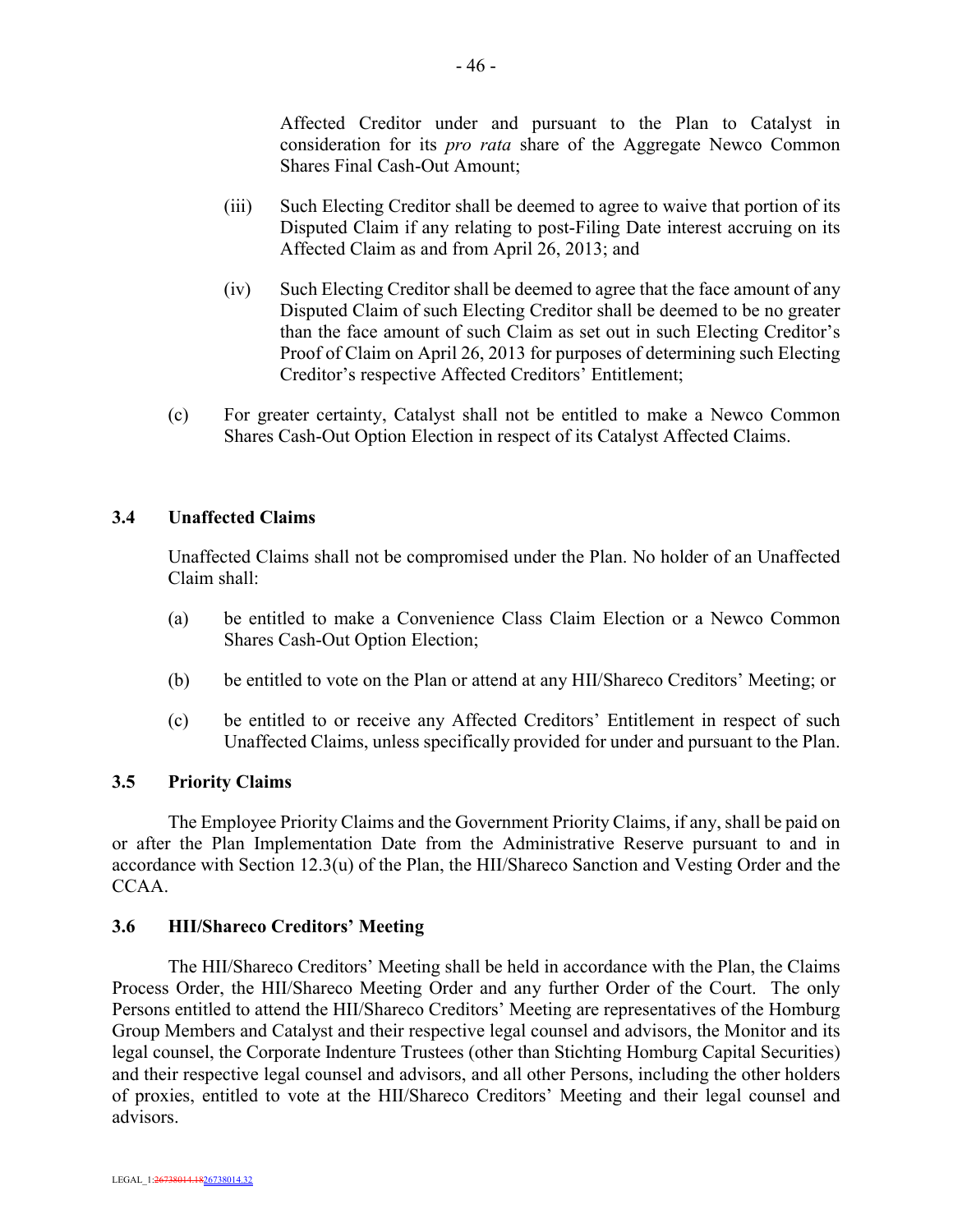## **3.7 Voting**

- (a) Each Affected Creditor in the Unsecured Creditors' Class who is entitled to vote at the HII/Shareco Creditors' Meeting, pursuant to and in accordance with the Claims Process Order, the HII/Shareco Meeting Order, the Plan and the CCAA, shall be entitled to one vote equal to the dollar value of its Affected Claim determined as a Voting Claim. Corporate Creditors under the Corporate Indentures who have beneficial ownership of a Voting Claim as of the HII/Shareco Record Date (other than holders of a Capital Securities Claim) shall be entitled to vote on the Plan at the HII/Shareco Creditors' Meeting pursuant to and in accordance with the HII/Shareco Meeting Order. Holders of Intercompany Claims shall not be entitled to vote on the Plan.
- (b) Convenience Class Creditors and Electing Creditors shall be deemed to vote in favour of the Plan.
- (c) In the case of the Homco 61 Affected Creditors including Bond 6 Claim Holders:
	- (i) if a Homco 61 Affected Creditor elects the Newco Common Shares Cash-Out Option under the Plan, Homco 61 LP will be deemed to make a corresponding election in respect of such Homco 61 Affected Creditor's *pro rata* share of the HII Homco 61 Distribution;
	- (ii) for avoidance of doubt, all Homco 61 Affected Creditors with Proven Claims will be entitled to elect the Newco Common Shares Cash-Out Option in respect of their *pro rata* share of the HII Homco 61 Distribution; and
	- (iii) in the event that a Bond 6 Claim Holder becomes an Electing Creditor, such Bond 6 Claim Holder shall be deemed to vote in favour the Plan.

### **3.8 Procedure for Valuing Voting Claims**

The procedure for valuing Voting Claims and resolving disputes and entitlements to voting is set forth in the Claims Process Order, the HII/Shareco Meeting Order, the Plan and the CCAA. HII and the Monitor shall have the right to seek the assistance of the Court in valuing any Voting Claim in accordance with the Claims Process Order, the HII/Shareco Meeting Order and the Plan, if required, and to ascertain the result of any vote on the Plan.

### **3.9 Approval by Creditors**

In order to be approved, the Plan must receive the affirmative vote in the Required Majority of the Unsecured Creditors' Class.

### **3.10 Guarantees and Similar Covenants**

No Person who has a Claim under a Guarantee, surety, indemnity or similar covenant in respect of any Claim which is compromised under the Plan (such compromised Claim being the "**Principal Claim**"), or who has any right to claim over in respect of or to be subrogated to the rights of any Person in respect of a Principal Claim shall: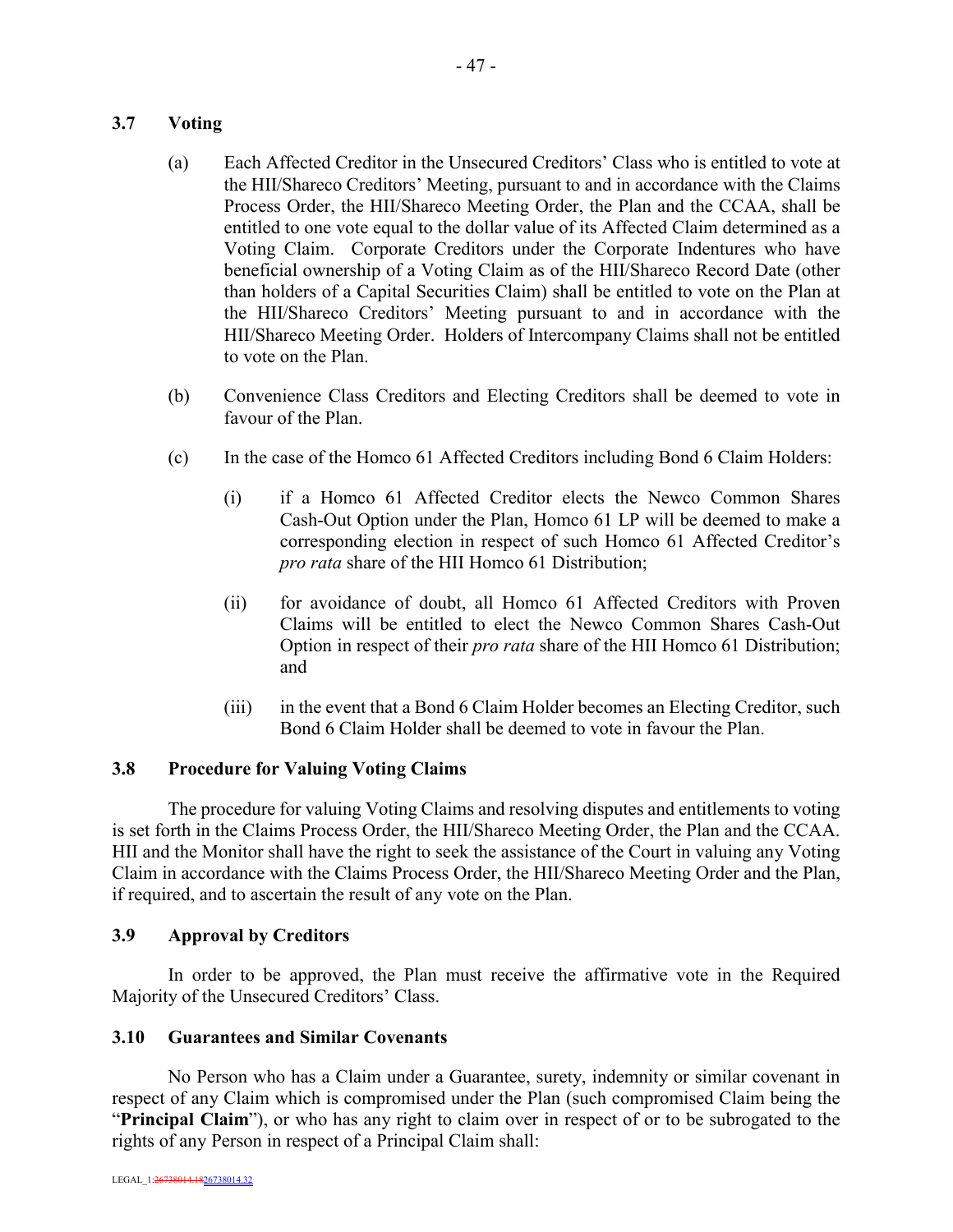- (a) be entitled to any greater rights as against HII than the Person holding the Principal Claim;
- (b) be entitled to vote on the Plan to the extent that the Person holding the Principal Claim is voting on the Plan; or
- (c) be entitled to receive any distribution under the Plan to the extent that the Person holding the Principal Claim is receiving a distribution.

### **ARTICLE 4 CASH POOL, CASH RESERVES AND KERP FUND**

### **4.1 Creation of the Cash Pool**

On the Plan Implementation Date, HII and Shareco shall deliver to the Monitor by way of wire transfer(s) (in accordance with wire transfer instructions provided by the Monitor at least three (3) Business Days prior to the Plan Implementation Date) the aggregate of all their Cash net of the Cash Reserves pursuant to Section 12.3(r)(ii) of the Plan, which Cash shall be held by the Monitor as the Cash Pool. The Monitor shall hold the Cash Pool in the Cash Pool Account for distribution to Affected Creditors with Proven Claims and Disputed Claims (to the extent such Disputed Claims subsequently become Proven Claims) pursuant to and in accordance with the Plan.

## **4.2 The Administrative Reserve**

- (a) On the Plan Implementation Date, HII and Shareco shall deliver to the Monitor by way of wire transfer(s) (in accordance with wire transfer instructions provided by the Monitor at least three (3) Business Days prior to the Plan Implementation Date) the amount of the Administrative Reserve. The Monitor shall hold the Administrative Reserve in the Administrative Reserve Account for the purpose of paying the Administrative Reserve Costs in accordance with the Plan, with any remaining balance to be contributed to the Cash Pool for distribution to the Affected Creditors with Proven Claims and Disputed Claims (to the extent such Disputed Claims subsequently become Proven Claims) pursuant to and in accordance with the Plan.
- (b) The Monitor shall pay the Administrative Reserve Costs from the Administrative Reserve Account as same become due from and after the Plan Implementation Date.

### **4.3 The Disputed Claims (Cash) Reserve**

On the Plan Implementation Date, HII and Shareco shall deliver to the Monitor by way of wire transfer(s) (in accordance with wire transfer instructions provided by the Monitor at least three (3) Business Days prior to the Plan Implementation Date) the amount of the Disputed Claims (Cash) Reserve. The Monitor shall hold the Disputed Claims (Cash) Reserve in the Disputed Claims Reserve Account for the purpose of paying amounts to Affected Creditors in respect of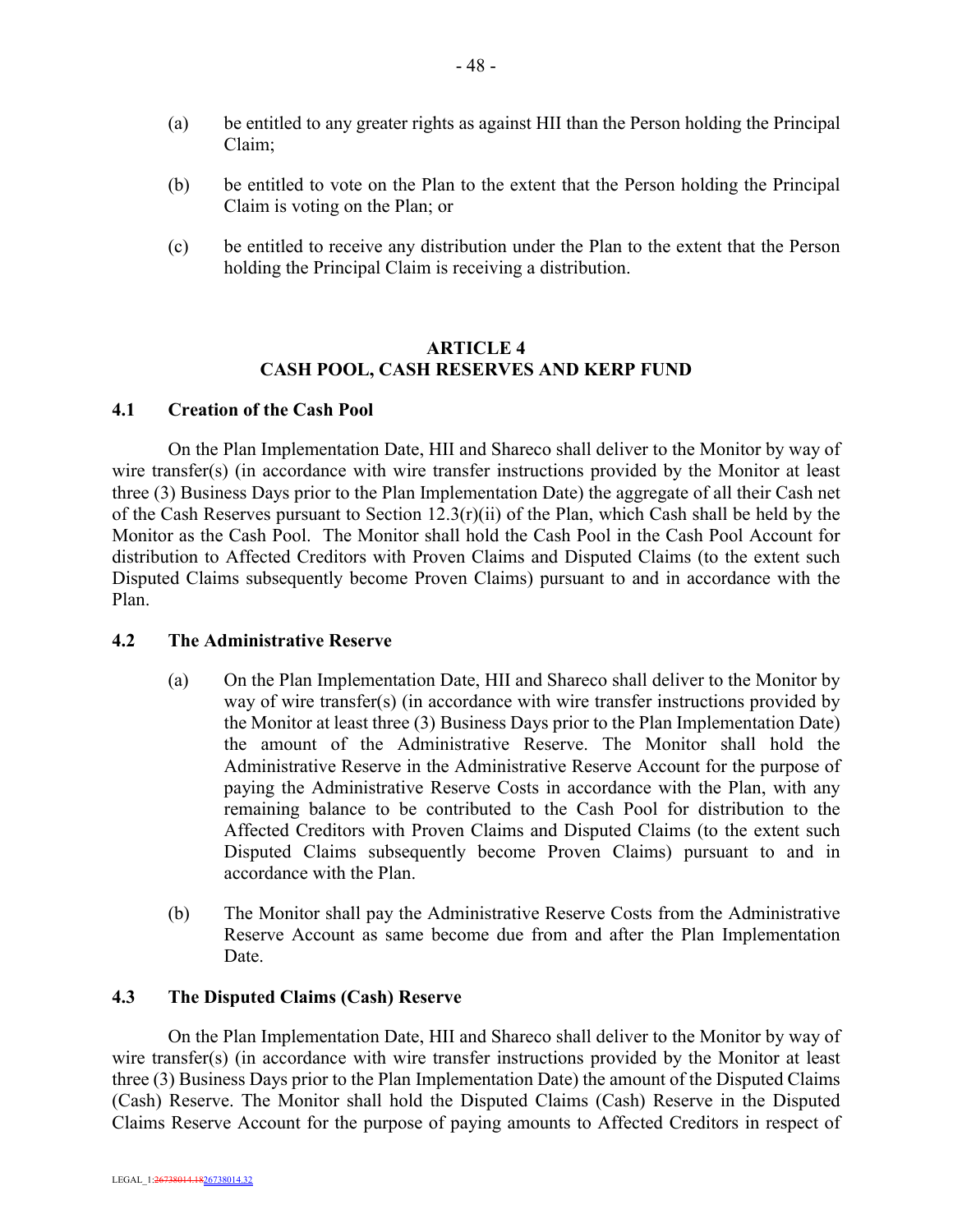their Disputed Claims which have become Proven Claims in accordance with the Plan, the Claims Process Order and the HII/Shareco Meeting Order, with any remaining balance (once all Disputed Claims have been finally determined) to be contributed by the Monitor to the Cash Pool for distribution to the Affected Creditors with Proven Claims under and in accordance with the Plan.

### **4.4 The Litigation Reserve**

On the Plan Implementation Date, HII and Shareco shall deliver to the Monitor by way of wire transfer(s) (in accordance with wire transfer instructions provided by the Monitor at least three (3) Business Days prior to the Plan Implementation Date) the amount of the Litigation Reserve. The Monitor shall hold the Litigation Reserve in the Litigation Reserve Account for the purpose of paying and shall pay the Litigation Reserve Costs, with any remaining balance to be contributed by the Monitor with the approval of the Liquidation Advisory Committee to the Cash Pool for distribution to the Affected Creditors with Proven Claims and Disputed Claims (to the extent that such Disputed Claims subsequently become Proven Claims) in accordance with the Plan.

### **4.5 The KERP Fund**

On the Plan Implementation Date, the Monitor shall continue to hold the KERP Fund for payment in accordance with the KERPS, and the Monitor shall pay the KERPS to the holders of proven KERP Claims in accordance with their entitlements.

### **ARTICLE 5 CASH-OUT POOL, DISPUTED CLAIMS (CASH-OUT) RESERVE**

#### **5.1 Creation of the Cash-Out Pool**

- (a) Within two (2) Business Days following the Election/Proxy Deadline, HII and the Monitor shall advise Catalyst of the aggregate of (i) the amount of Proven Claims of Electing Creditors who have validly elected the Newco Common Shares Cash-Out Option, and (ii) the amount of Disputed Claims of Electing Creditors who have validly elected the Newco Common Shares Cash-Out Option, and (iii) the total Proven Claims of all Affected Creditors, and shall provide to Catalyst all information reasonably required to verify such amounts.
- (b) On the fifth  $(5<sup>th</sup>)$  Business Day prior to the Plan Implementation Date, Catalyst shall deliver the Catalyst Investment Initial Funding Amount (net of the Catalyst Deposit) to the Monitor by way of wire transfer(s) in accordance with wire transfer instructions provided by the Monitor at least three (3) Business Days before such date.
- (c) The Catalyst Investment Initial Funding Amount so delivered in (b) and the Catalyst Deposit, net of the Disputed Claims (Cash-Out) Reserve which shall be segregated in accordance with Section 5.2 below, shall be held in trust by the Monitor until the Plan Implementation Date, whereupon such funds shall form the Cash-Out Pool. The Monitor shall hold the Cash-Out Pool in the Cash-Out Pool Account for distribution to Electing Creditors with Proven Claims and Disputed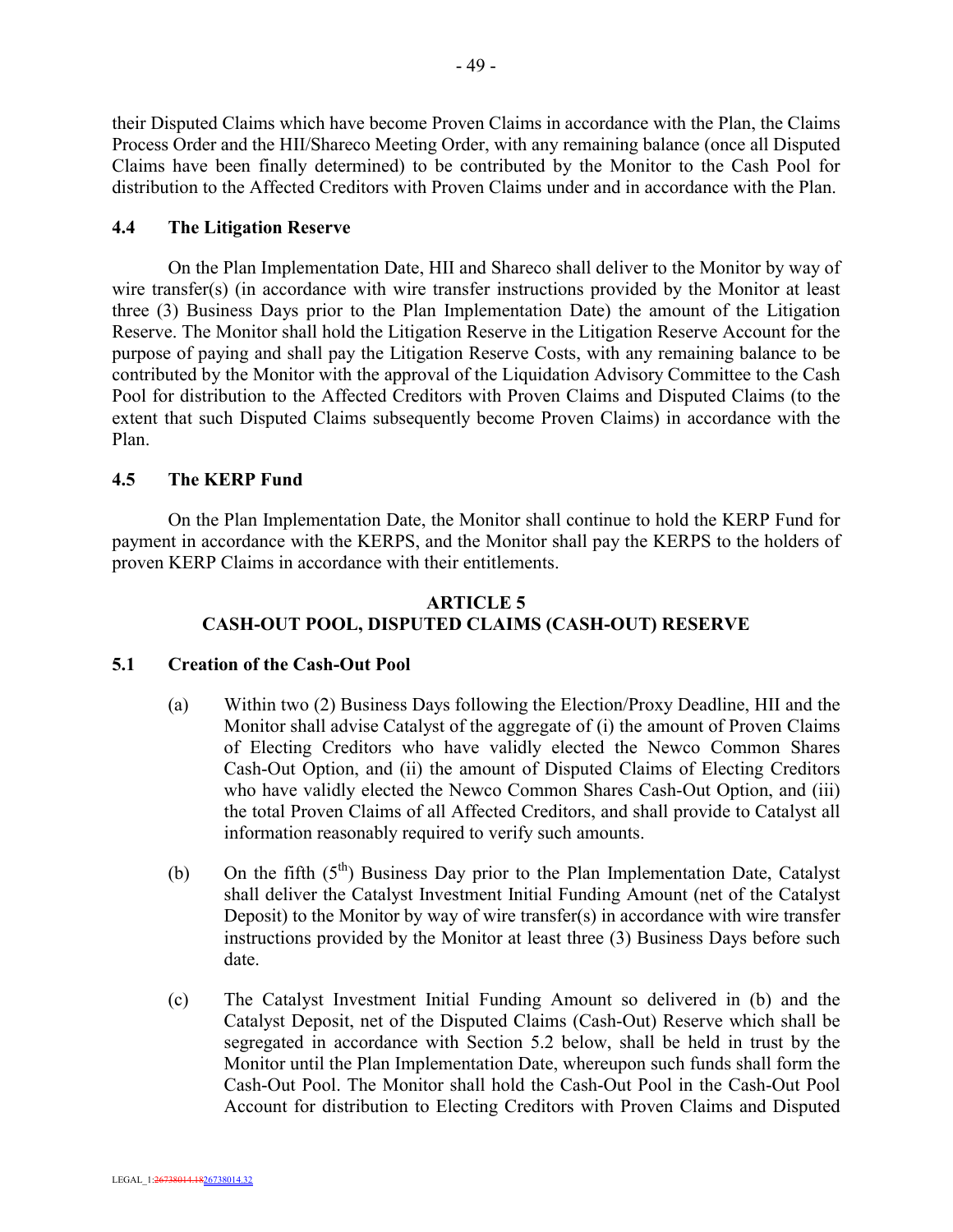Claims (to the extent such Disputed Claims subsequently become Proven Claims) pursuant to and in accordance with Article 9 of the Plan.

### **5.2 The Disputed Claims (Cash-Out) Reserve**

- (a) On the Plan Implementation Date, the Monitor shall segregate the Disputed Claims (Cash-Out) Reserve and shall hold the Disputed Claims (Cash-Out) Reserve in the Disputed Claims (Cash-Out) Reserve Account for the purpose of paying amounts to Electing Creditors in respect of the portion of their Disputed Claims, if any, which have become Proven Claims within twelve (12) months following the Plan Implementation Date in accordance with the Plan, the Claims Process Order and the HII/Shareco Meeting Order.
- (b) If a Disputed Claim of an Electing Creditor for which a Newco Common Shares Cash-Out Option Election has been made does not become a Proven Claim in whole or in part within the twelve (12) month period following the Plan Implementation Date, any such election shall be null and void under the Plan and such Affected Creditor shall not be treated as an Electing Creditor under the Plan. The Monitor and Catalyst will make any appropriate adjustments to the Newco Common Shares Cash-Out Price.
- (c) Within thirty (30) days following final determination by the Monitor of the Aggregate Newco Common Shares Final Cash-out Amount, the Monitor shall pay to Catalyst the Catalyst Investment Adjustment Amount, if any.

### **ARTICLE 6 DISPUTED CLAIMS (NEWCO SHARES) RESERVE**

### **6.1 Disputed Claims (Newco Shares) Reserve**

On the Plan Implementation Date, the Disputed Claims (Newco Shares) Reserve shall be established by the Monitor from the Newco Common Shares issued to the Monitor or its designate which Disputed Claims (Newco Shares) Reserve shall be held by the Monitor or its designate on behalf of and for the purposes of distributing such Newco Common Shares to Affected Creditors (other than Convenience Class Creditors or Electing Creditors) in respect of their Disputed Claims which have become Proven Claims in accordance with the Plan, the Claims Process Order and the HII/Shareco Meeting Order, with any remaining Newco Common Shares in respect of all or part of a Disputed Claim that is determined to not be a Proven Claim to be transferred at that time by the Monitor or its designate to Newco for cancellation for no consideration (such cancelled shares, the "**Cancelled Newco Common Shares**").

### **6.2 No Liability**

The Monitor or its designate shall hold the Newco Common Shares issued to it on the Initial Distribution Date in respect of an Affected Creditor's Disputed Claim pursuant to Section 10.2 of the Plan until the earlier of:

(a) a transfer of such Newco Common Shares to such Affected Creditor on a Distribution Date in respect of such Affected Creditor's Proven Claim, in the event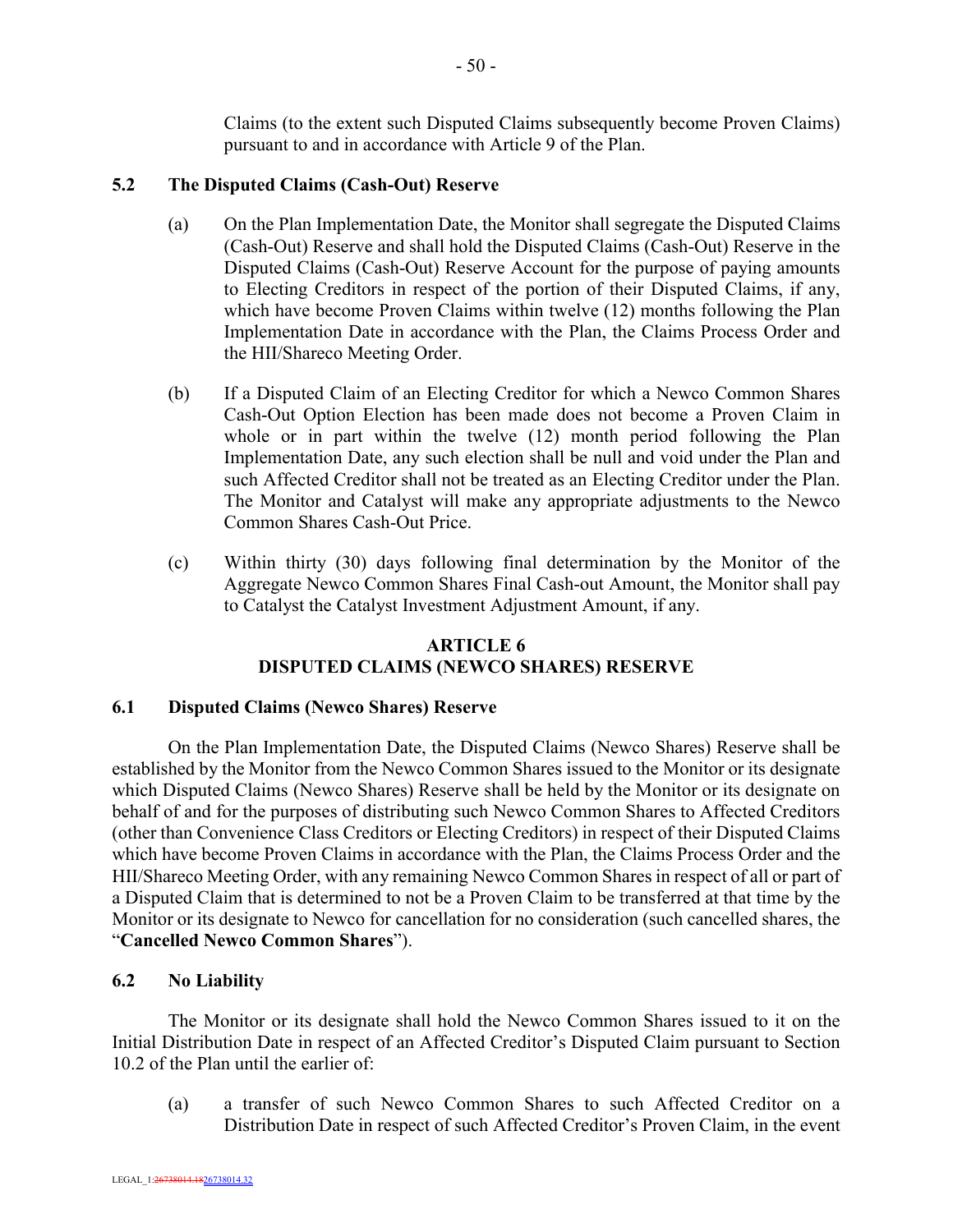such Affected Creditor's Disputed Claim becomes a Proven Claim, in whole or in part, in accordance with Section 10.2(a) of the Plan; or

(b) the Final Distribution Date, in the event such Affected Creditor's Disputed Claim, in whole or in part, is finally determined to be invalid, in which case the portion of such Newco Common Shares relating to such invalid Disputed Claim shall be donated to Newco for cancellation for no consideration in accordance with Section 10.3 of the Plan.

The Monitor or its designate shall have no authority to transfer Newco Common Shares to any Person other than in accordance with the Plan. The Monitor or its designate shall have no personal liability relating to holding the Newco Common Shares in the Disputed Claims (Newco Shares) Reserve, or in relation to Newco Common Shares being held in escrow pursuant to Section 9.2 including without limitation for any loss arising out of fluctuations in the market value of the Newco Common Shares while held in the Disputed Claims (Newco Shares) Reserve, other than its obligation to transfer shares from the Disputed Claims (Newco Shares) Reserve pursuant to and in accordance with the Plan. The Monitor or its designate shall not exercise any voting rights in respect of the Newco Common Shares.

### **ARTICLE 7 REALIZATION OF NON-CORE BUSINESS ASSETS**

### **7.1 Realization of Non-Core Business Assets**

Pursuant to the Plan and the HII/Shareco Sanction and Vesting Order, from and after the Plan Implementation Date, the Monitor:

- (a) shall take control and manage any bank accounts of any of the Non-Core Business Entities;
- (b) shall pay any ongoing Administrative Reserve Costs;
- (c) shall, subject to Section 7.1(j) hereof, liquidate the Non-Core Business Entities' Assets and realize any of the Non-Core Business Assets;
- (d) shall be entitled to forgive on behalf of HII after the disposition of the Non-Core Business Entity's Assets, any of the loans from HII to any relevant Non-Core Business Entity;
- (e) shall pay the Asset Realization Costs from the Non-Core Business Asset Gross Proceeds;
- (f) shall contribute any Non-Core Business Asset Net Proceeds to the Asset Realization Cash Pool for payment to Affected Creditors (other than Convenience Class Creditors) with Proven Claims and Disputed Claims (to the extent such Disputed Claims subsequently become Proven Claims) pursuant to and in accordance with the Plan;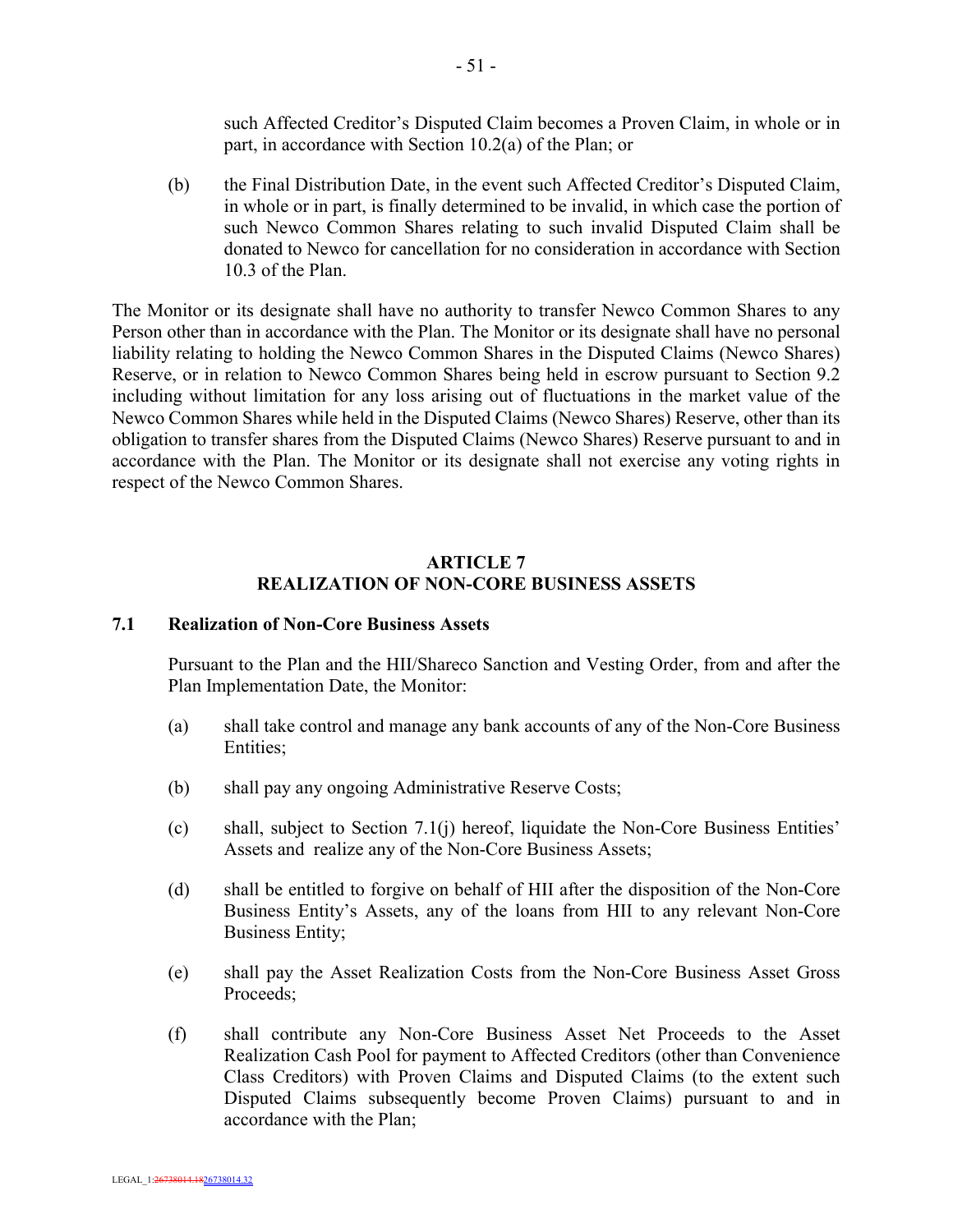- (g) shall determine whether any Non-Core Business Entity is in fact or has become an Insolvent Person and should be assigned into bankruptcy with the prior approval of the Liquidation Advisory Committee;
- (h) may assign or cause to be assigned HII, or any Non-Core Business Entity which is not yet in bankruptcy proceedings into bankruptcy, and, to the extent that HII and any such Non-Core Business Entity is incorporated or formed under Canadian federal or provincial law, the Monitor shall be entitled but not obligated to act as Trustee in Bankruptcy thereof;
- (i) shall be considered an "interested person" pursuant to section 206.1 of the ABCA and the Monitor shall be entitled but not obligated to apply to the Court for a dissolution or a liquidation and dissolution of HII or any Non-Core Business Entity formed under the ABCA or any other applicable corporate law;
- (j) may on behalf of HII or any Homburg Group Member, prepare, file, negotiate and if necessary litigate any Bankruptcy Claim in any bankruptcy estate of a Non-Core Business Entity, whether or not the Monitor is also acting as Trustee in Bankruptcy of such Non-Core Business Entity; and
- (k) shall receive distributions in respect of any Bankruptcy Claim and contribute any such distributions to the Asset Realization Cash Pool for distribution to Affected Creditors (other than Convenience Class Creditors) with Proven Claims and Disputed Claims (to the extent such Disputed Claims subsequently become Proven Claims) pursuant to and in accordance with the Plan.

## **7.2 Litigation Claims**

On the Plan Implementation Date, pursuant to the HII/Shareco Sanction and Vesting Order:

- (a) all Litigation Claims shall be administered by the Monitor on behalf and for the benefit of the Affected Creditors;
- (b) the Monitor, upon direction of the Liquidation Advisory Committee, and the exercise of their collective reasonable business judgment, shall in an efficient and responsible manner take all advisable steps to investigate and assess any Litigation Claim or Creditor Cause of Action and the Monitor shall report to the Liquidation Advisory Committee in respect of such Litigation Claim or Creditor Cause of Action, it being understood that the Monitor shall not bear any liability in respect of Litigation Claims and Creditor Causes of Action, whether or not asserted;
- (c) the Monitor shall be authorized but not obligated to prosecute and/or settle any Litigation Claim on prior consultation with and the approval of the Liquidation Advisory Committee;
- (d) any Litigation Proceeds shall be contributed by the Monitor to the Asset Realization Cash Pool and deposited to the Cash Pool Account for distribution to Affected Creditors (other than Convenience Class Creditors) with Proven Claims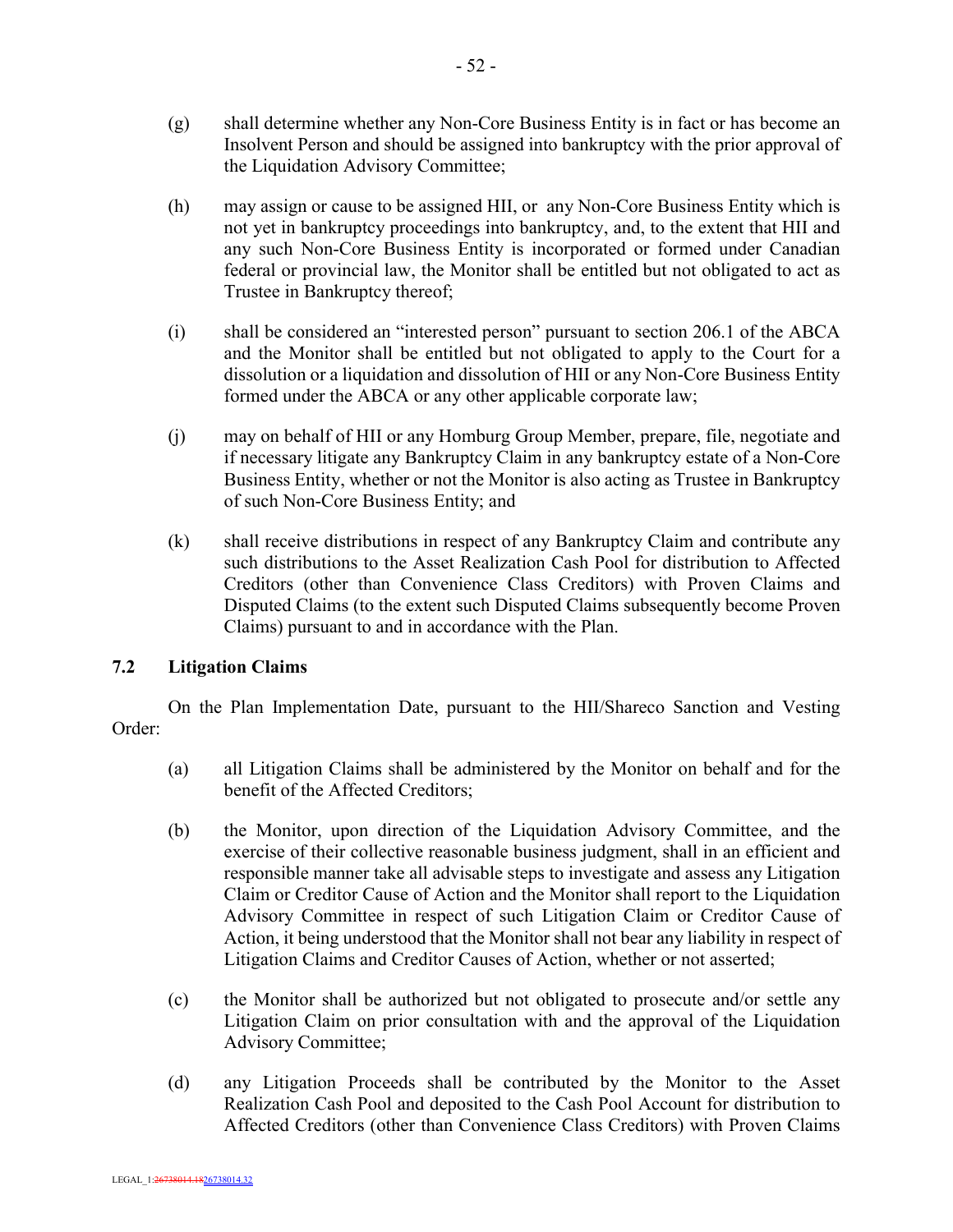and Disputed Claims (to the extent such Disputed Claims subsequently become Proven Claims) pursuant to and in accordance with the Plan;

- (e) the Litigation Reserve Costs shall be reimbursed from the Litigation Reserve; and
- (f) prior to the Final Distribution Date, upon determination by the Liquidation Advisory Committee that no Litigation Claims or Creditor Causes of Action remain to be investigated or that no Litigation Claims remain to be prosecuted by the Monitor, any amounts remaining in the Litigation Reserve shall be contributed by the Monitor to the Cash Pool for distribution to Affected Creditors with Proven Claims pursuant to and in accordance with the Plan.

### **7.3 Non-Core Business Entity Creditors**

For greater certainty, Non-Core Business Entity Creditors shall be Unaffected Creditors under the Plan. Any realization or liquidation of a Non-Core Business Entity's Assets, shall be subject to such Non-Core Business Entity's Creditor Claims, which Non-Core Business Entity's Creditor Claims shall be satisfied by the relevant Non-Core Business Entity in full or otherwise provided for as agreed to by the Monitor to the satisfaction of the relevant Non-Core Business Entity Creditors or in the event of a bankruptcy otherwise dealt with in accordance with Applicable Laws.

### **7.4 Creation of Asset Realization Cash Pool**

From and after the Plan Implementation Date, the Monitor shall establish the Asset Realization Cash Pool from the Non-Core Business Asset Net Proceeds, which shall be net of the Disputed Claims (Asset Realization) Reserve, and such Asset Realization Cash Pool shall be deposited to the Cash Pool Account.

### **7.5 The Disputed Claims (Asset Realization) Reserve**

After the Plan Implementation Date, as authorized and directed by the HII/Shareco Sanction and Vesting Order, the Monitor shall establish the Disputed Claims (Asset Realization) Reserve from the Non-Core Business Asset Net Proceeds. The Disputed Claims (Asset Realization) Reserve shall be held by the Monitor in the Disputed Claims Reserve Account, from which the Monitor shall pay amounts to Affected Creditors (other than Convenience Class Creditors) in respect of their Disputed Claims which have become Proven Claims in accordance with the Plan, the Claims Process Order and the HII/Shareco Meeting Order.

### **7.6 The Administration Charge**

The Administration Charge shall continue to and shall secure the Bankruptcy Trustee Fees in connection with the bankruptcy of any Non-Core Business Entity to the extent that there is insufficient value in such bankruptcy estate to satisfy such Bankruptcy Trustee Fees.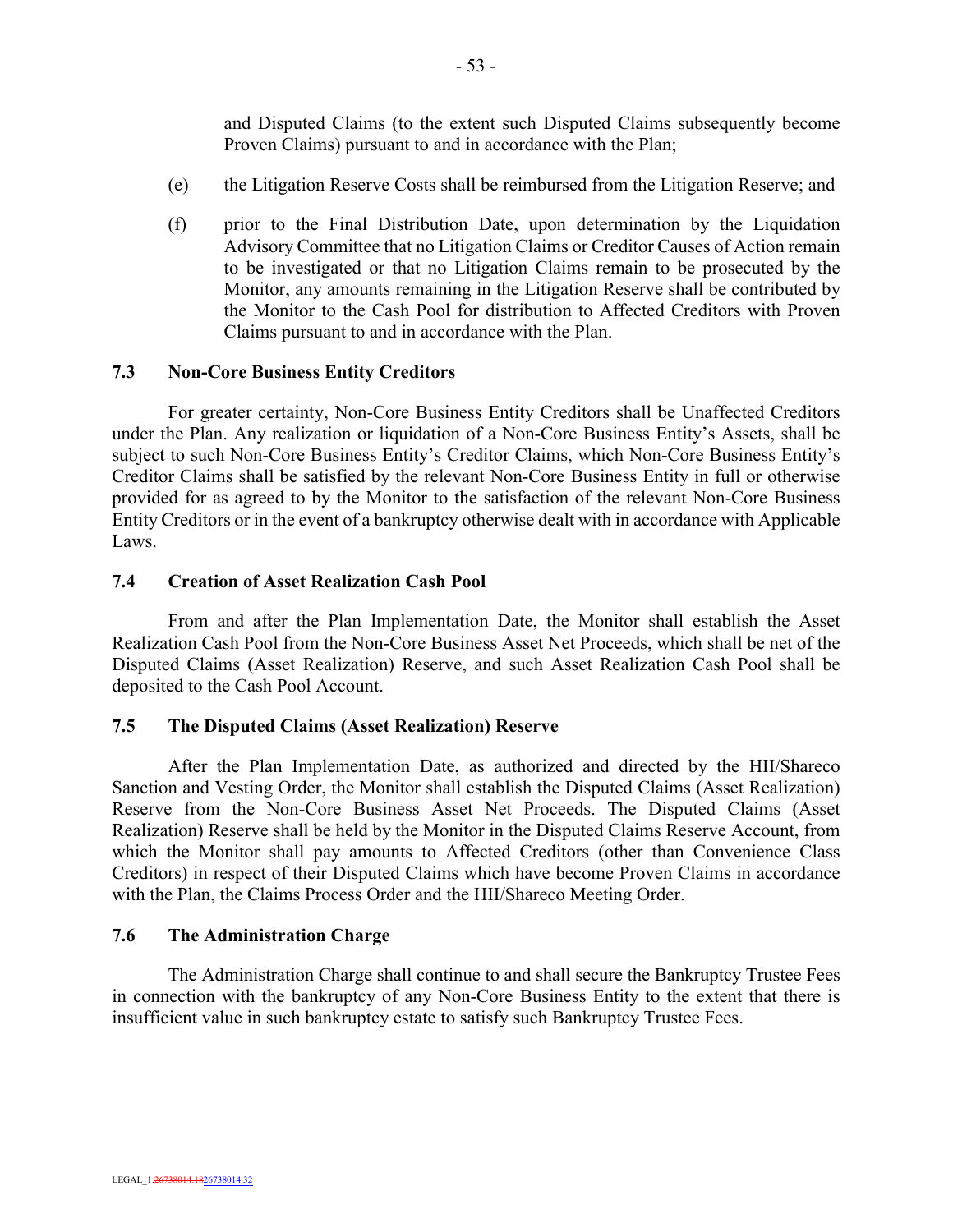### **ARTICLE 8 LIQUIDATION ADVISORY COMMITTEE**

#### **8.1 Constitution of Liquidation Advisory Committee**

The Liquidation Advisory Committee shall be constituted on the Plan Implementation Date pursuant to the HII/Shareco Sanction and Vesting Order and the Plan. The Monitor shall meet with the Liquidation Advisory Committee at least quarterly or more frequently as the Liquidation Advisory Committee deems necessary or prudent. The members of the Liquidation Advisory Committee shall be entitled to reasonable compensation for their fees and disbursements relating to their service on the Liquidation Advisory Committee in an amount to be agreed upon by such members and the Monitor, which fees and disbursements shall form part of the Administrative Reserve Costs to be funded from the Administrative Reserve Account.

### **8.2 Liquidation of Non-Core Business Entities' Assets and Realization of Non-Core Business Assets**

The Monitor shall consult with the Liquidation Advisory Committee and keep it apprised regarding the liquidation of the Non-Core Business Entities' Assets and the realization of the Non-Core Business Assets. In particular, the Monitor shall advise the Liquidation Advisory Committee of the terms of any proposed sale of any Non-Core Business Entities' Assets and shall require the approval of the Liquidation Advisory Committee to complete such sale. In the event that the approval of the Liquidation Advisory Committee is not forthcoming, the Monitor shall so advise the Court and seek instructions thereon.

#### **8.3 Bankruptcy of Non-Core Business Entities**

The Monitor shall apprise the Liquidation Advisory Committee of the assignment into bankruptcy of any Non-Core Business Entity.

### **8.4 Litigation Claims**

Pursuant to Section 7.2 of the Plan, the Monitor shall consult with and require the approval of the Liquidation Advisory Committee with respect to the commencement, prosecution or settlement of any Litigation Claim.

### **ARTICLE 9 PROVISIONS REGARDING DISTRIBUTIONS AND PAYMENTS**

#### **9.1 Distributions to Affected Creditors**

The Affected Creditors with Proven Claims shall receive the distributions provided herein in full satisfaction of such Proven Claims in accordance with the terms of the Plan, and on the Plan Implementation Date, all Affected Claims will be affected and compromised, settled, released and discharged in accordance with the terms of the Plan, the HII/Shareco Sanction and Vesting Order and the CCAA. From and after the Plan Implementation Date, subject to the Newco Common Shares Standstill Period provided for Article 11: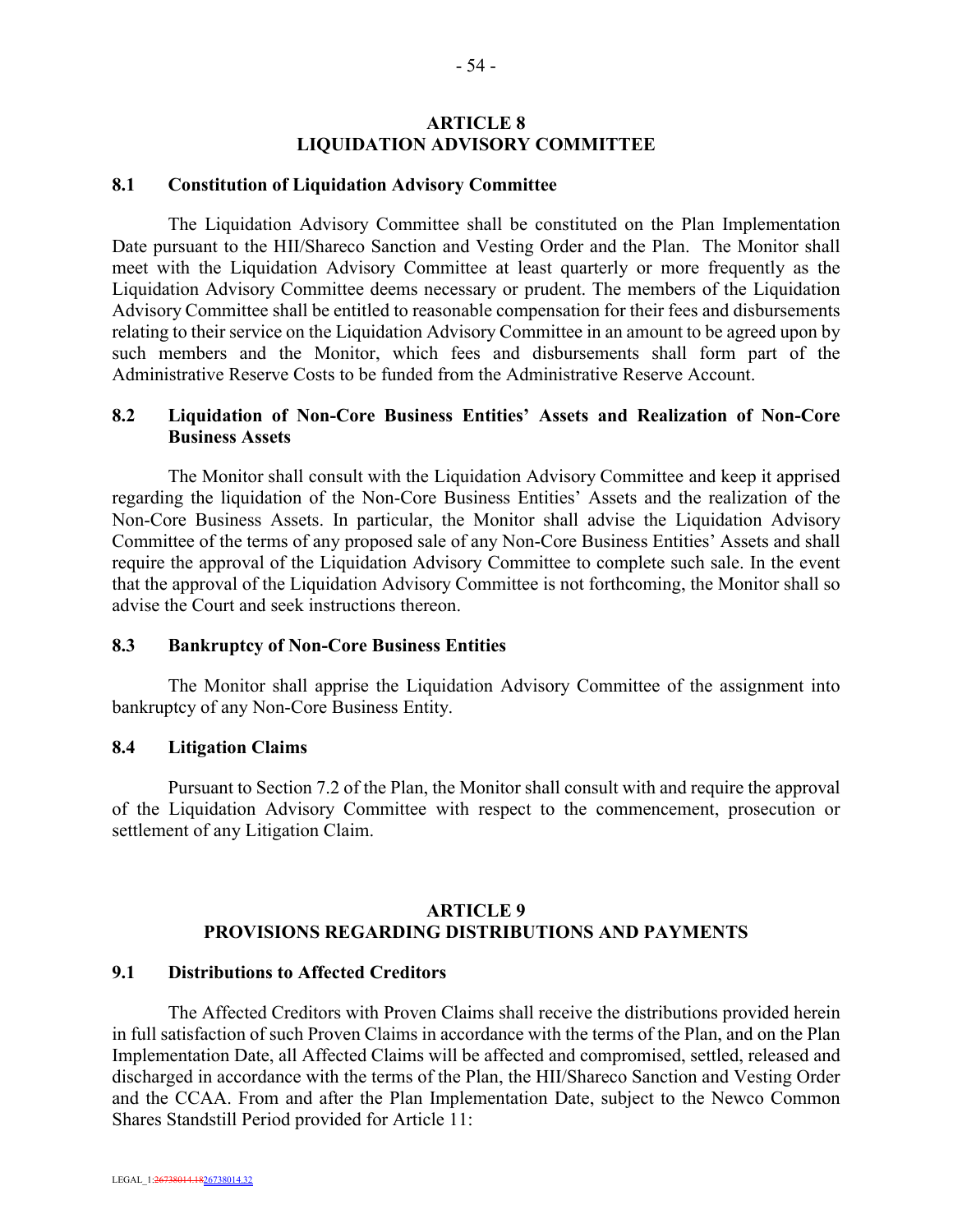- (a) Each Convenience Class Creditor with a Proven Claim for distribution purposes who has validly made a Convenience Class Claim Election shall receive, from the Cash Pool, the Cash Elected Amount in respect of its Convenience Class Claim;
- (b) Each Affected Creditor with a Proven Claim for distribution purposes who has validly made a Newco Common Shares Cash-Out Option Election shall be treated as an Electing Creditor and shall receive:
	- (i) for such Electing Creditor's entitlement to Newco Common Shares, an amount equal to the Newco Common Shares Cash-Out Price multiplied by that number of Newco Common Shares which would have otherwise been issued to such Electing Creditor under the Plan (which number of shares would have been its Pro Rata Share of the Newco Equity Pool); and
	- (ii) such Electing Creditor's respective Pro Rata Share of the Cash Pool and the Asset Realization Cash Pool;
- (c) Each Affected Creditor with a Proven Claim who is not an Electing Creditor (including for greater certainty Catalyst in respect of Catalyst Affected Claims) shall receive its respective Pro Rata Share of the following:
	- (i) The Newco Equity Pool;
	- (ii) The Cash Pool; and
	- (iii) The Asset Realization Cash Pool; and
- (d) Catalyst shall receive the Newco Common Shares of the Electing Creditors with Proven Claims who have made a Newco Common Shares Cash-Out Option Election (which number of shares would have been such Electing Creditors' Pro Rata Share of the Newco Equity Pool), and those provisions of the Plan that apply to Affected Creditors (other than the Convenience Class Creditors) shall apply to Catalyst in respect of the foregoing distributions *mutatis mutandis* except as otherwise provided for herein.

## **9.2 Distribution Mechanics – Newco Common Shares**

In order to effect the distribution of Newco Common Shares on the Initial Distribution Date to Affected Creditors (other than Convenience Class Creditors) with Proven Claims and to the Monitor in respect of Disputed Claims, the following steps will be taken from and after the Plan Implementation Date (and where reference is made to the Monitor holding Newco Common Shares, it is holding same on behalf of Affected Creditors (other than Convenience Class Creditors) with Disputed Claims that are finally determined to be Proven Claims):

(a) On or before the Distribution Materials Record Date, the Monitor shall send a blank Letter of Instruction by prepaid first class mail, courier, email or facsimile to each Affected Creditor (other than a Convenience Class Creditor) who has a Proven Claim and who is not an Electing Creditor, and to each Affected Creditor (other than a Convenience Class Creditor) with a Disputed Claim (whether or not such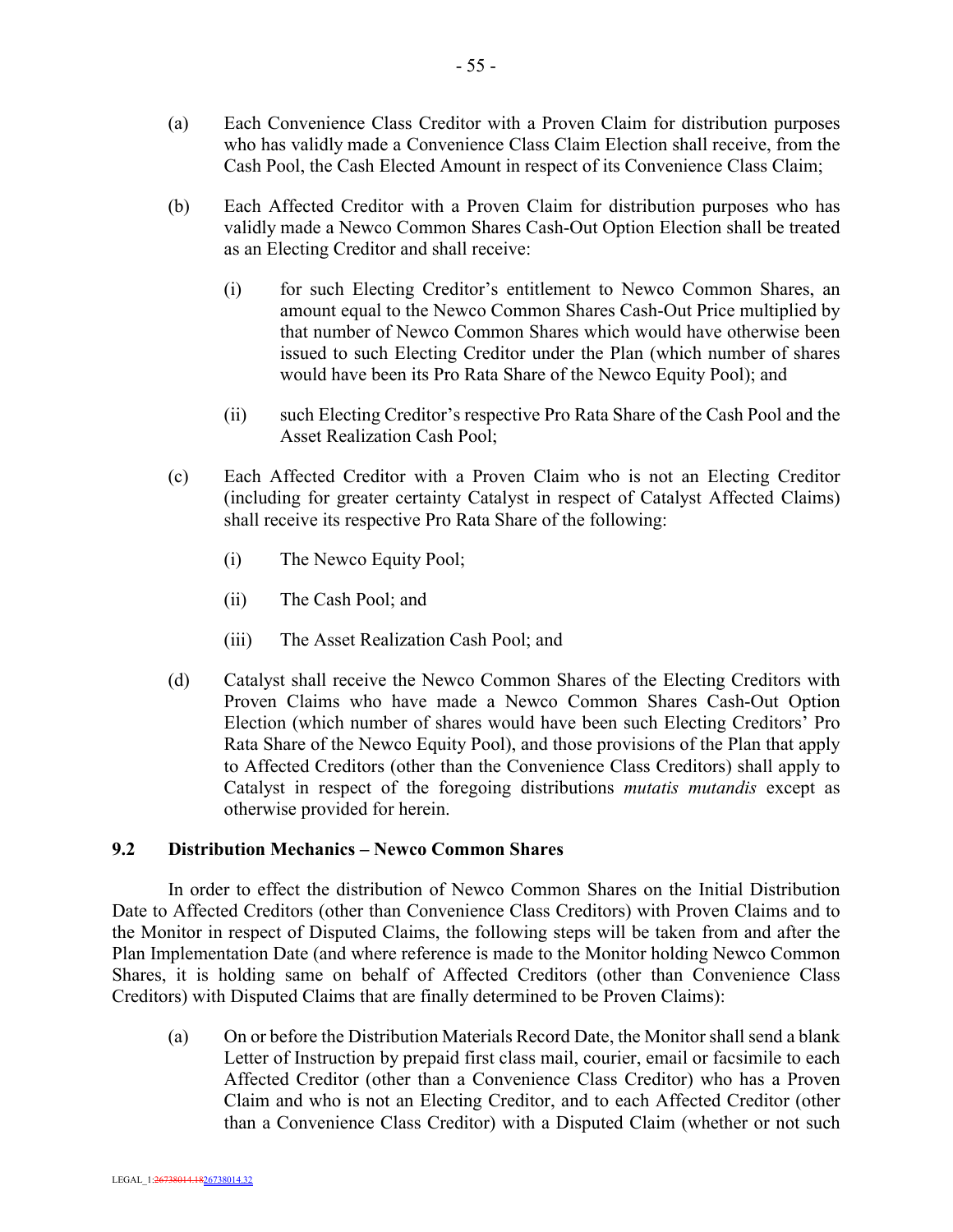Affected Creditor is an Electing Creditor) in order that the Distribution Materials Record Date take effect, to the address for such Affected Creditor specified in such Affected Creditor's Proof of Claim, or as evidenced by any assignment or transfer in accordance with Sections 9.11 and 9.12 of the Plan; provided however, that in the case of the Corporate Creditors having Corporate Creditor Claims under the Corporate Indentures, the Monitor shall send by email, facsimile, and/or courier a blank Letter of Instruction to each Corporate Indenture Trustee for completion on behalf of such Corporate Creditors;

- (b) Each Affected Creditor (other than a Convenience Class Creditor or Electing Creditor), including each Corporate Indenture Trustee on behalf of its respective Corporate Creditors, shall deliver to the Monitor a duly completed and executed Letter of Instruction that must be received by the Monitor at least seven (7) days before the Plan Implementation Date or such other date as the Monitor may agree;
- (c) Catalyst shall deliver to the Monitor a duly completed Letter of Instruction in respect of its Catalyst Affected Claims, as well as in respect of the Affected Creditors' Entitlements to which it is entitled under the Plan, which must be received by the Monitor at least seven (7) days before the Plan Implementation Date or such other date as the Monitor and Catalyst may agree;
- (d) The Monitor shall deliver a direction to Newco or its agent, as applicable, directing Newco or its agent, as applicable, to issue Newco Common Shares to:
	- (i) Affected Creditors (other than Convenience Class Creditors) with Proven Claims who are not Electing Creditors;
	- (ii) Catalyst;
	- (iii) the Monitor or its designate in respect of Affected Creditors (other than Convenience Class Creditors) with Disputed Claims whether or not such Affected Creditors with Disputed Claims are Electing Creditors; or
	- (iv) the Monitor or its designate in respect of Affected Creditors who have provided a Letter of Instruction that is incomplete such that it does not allow Newco Common Shares to be recorded in accordance with the rules of the Trading Platform;
- (e) The Monitor's direction shall be based on information received by the Monitor in accordance with this Section 9.2 (a), (b) and (c) above and Newco and the Monitor shall be entitled to rely on such information as is without verifying same. The Monitor's direction shall include the following information:
	- (i) registration and delivery details of each such Affected Creditor listed therein (including Catalyst) as required in connection with the Trading Platform; and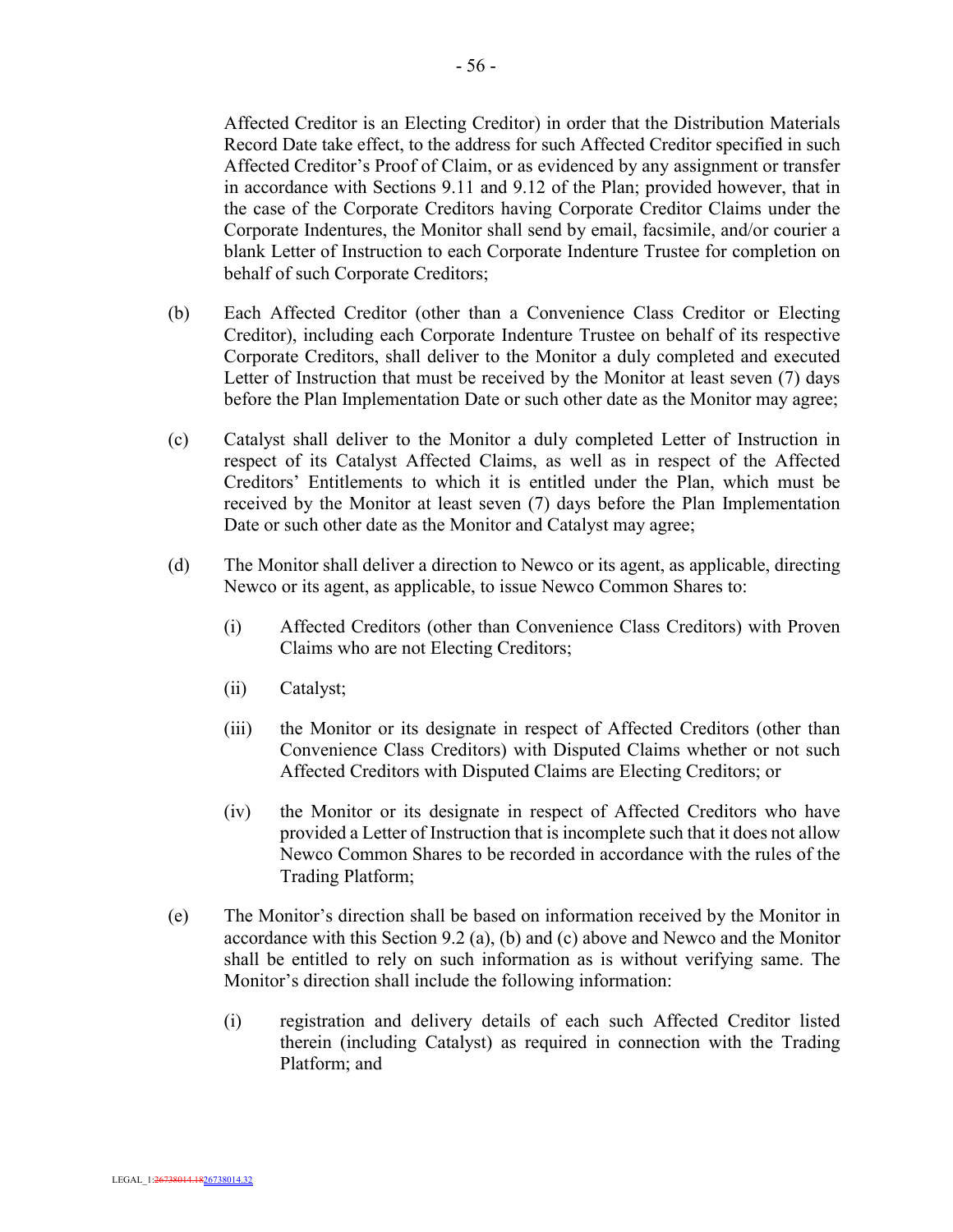- (ii) the number of Newco Common Shares to be issued by Newco to each such Affected Creditor, Catalyst and the Monitor listed therein on such Distribution Date;
- (f) Newco or its agent, as applicable (at the expense of HII) shall cause the Trading Platform, and/or any transfer agent as applicable, to make the required entries recording the total number of Newco Common Shares that are to be issued to all Affected Creditors (other than Convenience Class Creditors but including Catalyst in respect of Catalyst Affected Claims) with Proven Claims pursuant to and in accordance with the Plan and to Catalyst (in respect of the Newco Common Shares in respect of which an Electing Creditor with a Proven Claim made a Newco Common Shares Cash-Out Option Election), and shall send to such Affected Creditor and Catalyst a DRS Transaction Advice or similar notice appropriate to the Trading Platform, and/or any transfer agent as applicable, to the address of such Affected Creditor specified in such Affected Creditor's Letter of Instruction;
- (g) Newco, or its agent, as applicable (at the expense of HII), shall cause the Trading Platform, and/or any transfer agent as applicable, to make the required entries recording the total number of Newco Common Shares that are to be issued to the Monitor or its designate in respect of the Disputed Claims of Affected Creditors whether or not they are Electing Creditors and to be deposited to the Disputed Claims (Newco Shares) Reserve, and held by the Monitor or its designate for distribution pursuant to and accordance with the Plan, and shall deliver to the Monitor a DRS Transaction Advice or similar notice appropriate to the Trading Platform and or any transfer agent as applicable;
- (h) If a Homburg Group Member is an Affected Creditor with a Proven Claim and entitled to receive Newco Common Shares on the Initial Distribution Date and such Claim is classified as a Corporate Creditor Claim, Newco shall issue such Newco Common Shares to the Incorporation Foundation which shall have given an irrevocable power of attorney to its Dutch notary to immediately thereafter transfer such Newco Common Shares to such Homburg Group Member;
- (i) With respect to the distributions to be made to Affected Creditors (other than Convenience Class Creditors) with Proven Claims pursuant to the Plan, no fractional Newco Common Shares will be issued. Recipients of Newco Common Shares will have their share entitlements adjusted downwards to the nearest whole number of Newco Common Shares to eliminate any such fractions and no compensation will be given for the fractional interest. On the Final Distribution Date, to the extent any Newco Common Shares remain with the Monitor or its designate as a result of the downward adjustments to eliminate fractions made in connection with the issuance of Newco Common Shares on such day, those remaining Newco Common Shares shall be transferred to Newco for no consideration and will subsequently be cancelled;
- (j) An Affected Creditor (other than a Convenience Class Creditor or an Electing Creditor) with a Proven Claim that does not return a Letter of Instruction to the Monitor shall be deemed to direct the Monitor to cause such Affected Creditor's Newco Common Shares to be recorded (to the extent possible) in the book entry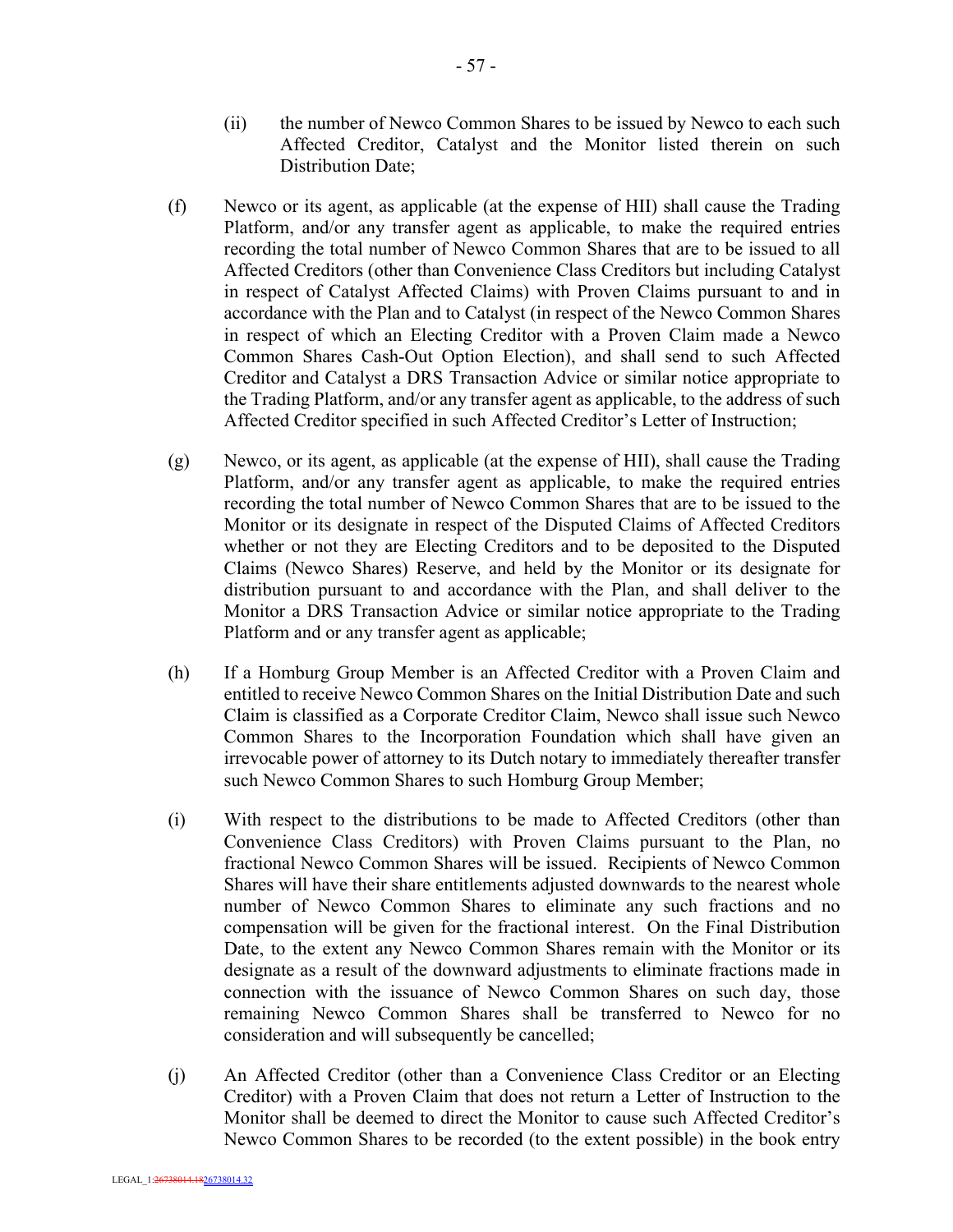system of the Trading Platform and/or any transfer agent as applicable, in accordance with the information set out in such Affected Creditor's Proof of Claim and otherwise in Newco's shareholder register. In the event that such information set out in the Affected Creditor's Proof of Claim or a Letter of Instruction is incomplete such that it does not allow the Monitor to cause such Affected Creditor's Newco Common Shares to be recorded in accordance with the rules of the Trading Platform, such Newco Common Shares, once issued, shall be held in escrow by the Monitor and be distributed by the Monitor once the Letter of Instruction is received with appropriate information after the Newco Common Shares Standstill Period. The Monitor shall be entitled to exercise reasonable steps in its discretion to obtain any missing Letter of Instruction or to determine any missing information contained therein ; and

- (k) Notwithstanding the foregoing,
	- (i) all Newco Common Shares shall in fact be held in the manner appropriate to the Trading Platform, and/or any transfer agent as applicable, to give effect to the Newco Common Shares Standstill Period, such manner of holding to be agreed to by HII, Stichting Homburg Bonds and Catalyst, acting reasonably, and the Monitor. Such Newco Common Shares shall be delivered to the proper recipients thereof upon the expiration of the Newco Common Shares Standstill Period in accordance with the Plan $\div$ ;
	- (ii) the issuance of all Newco Common Shares to Affected Creditors (other than convenience Class Creditors) and to the Monitor or its designate shall be established through the execution of one or more notarial deeds, in which deeds the Newco Common Shares are issued to NPEX and in which deeds NPEX assumes the obligation to credit the account maintained by NPEX for the benefit of the relevant Affected Creditor (or the Monitor or its designate) with the number of Newco Common Shares to be issued to such Affected Creditor (or the Monitor or its designate) pursuant to the Plan; and
	- (iii) Notwithstanding the issuance of the Newco Common Shares to NPEX, NPEX shall have no obligations to pay the issue price for such shares.

### **9.3 Distribution Mechanics – Cash-Out Pool**

- (a) From and after the Plan Implementation Date, and in any event no later than ten (10) Business Days following the Plan Implementation Date, the Monitor shall act as a disbursing agent and shall disburse to each Electing Creditor with a Proven Claim as at the Plan Implementation Date who has validly exercised the Newco Common Shares Cash-Out Option Election, an initial amount in the Monitor's sole discretion in partial satisfaction of each such Electing Creditor's respective *pro rata* share of the Aggregate Newco Common Shares Final Cash-Out Amount.
- (b) The Monitor shall not make the disbursements in Section 9.3(a) above to each Electing Creditor but shall hold such amounts in escrow until the Newco Common Shares in respect of such Newco Common Shares Cash-Out Price is to be paid have been issued and delivered to the Monitor in trust for the benefit of Catalyst (subject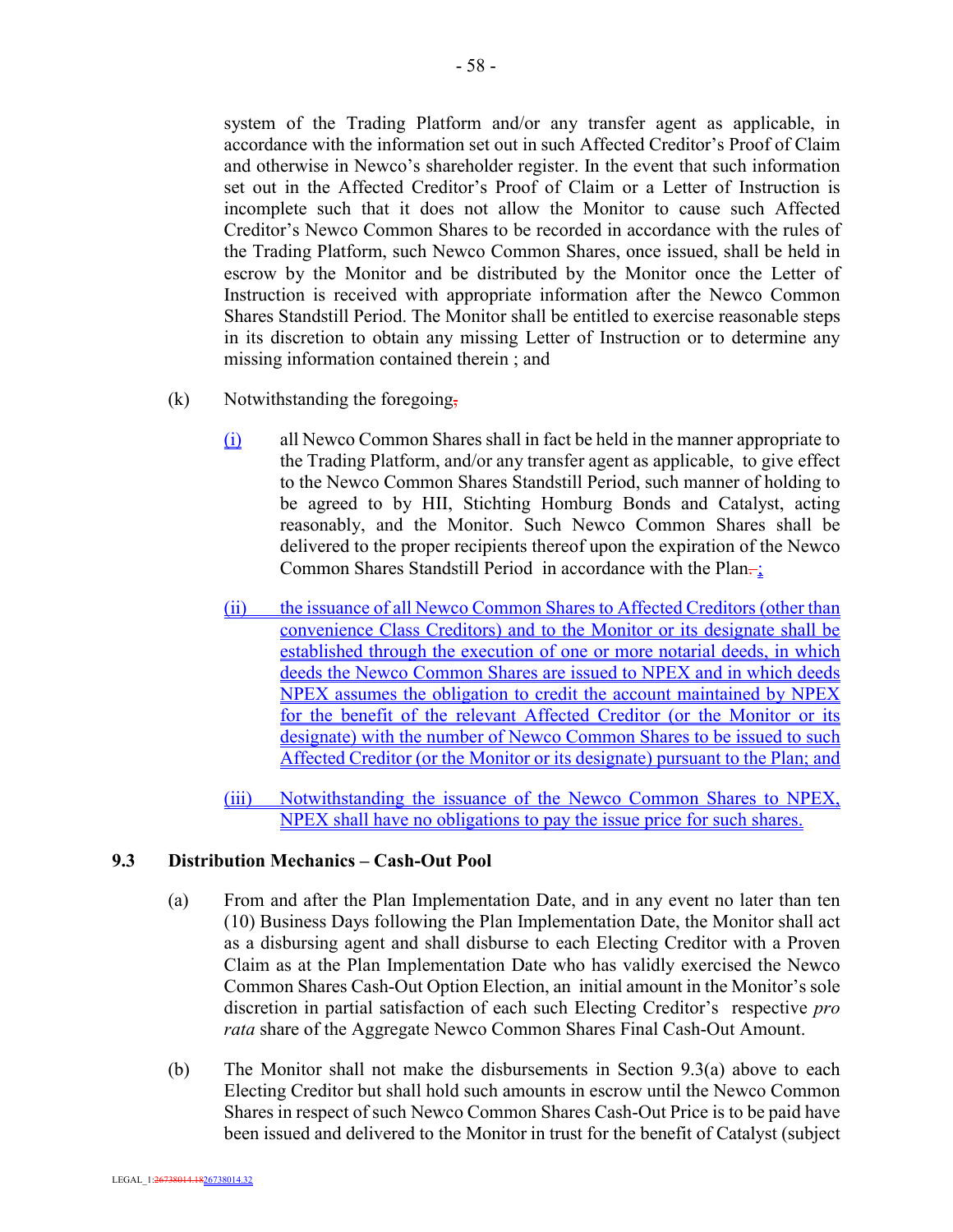only to the expiry of the Newco Common Shares Standstill Period), and for greater certainty, upon actual delivery of such Newco Common Shares to the Monitor, the Monitor shall make the disbursements in (a) above to each such Electing Creditor.

- (c) From and after the date of the initial disbursements referenced in Section 9.3(a) above, the Monitor will make, pursuant to the Plan, further partial contributions from time to time from the Disputed Claims (Cash-Out) Reserve to the Cash-Out Pool as Disputed Claims of Electing Creditors who have validly exercised the Newco Common Shares Cash-Out Option Election are resolved.
- (d) If a Disputed Claim of an Electing Creditor is finally determined in accordance with the Claims Process Order, the Plan, and the HII/Shareco Meeting Order prior to the expiry of such twelve (12) months period following the Plan Implementation Date, then:
	- (i) the Monitor shall make the appropriate adjustment to the Cash-Out Pool and to the Disputed (Cash-Out) Reserve, on prior written notice to Catalyst; and
	- (ii) the Monitor shall make a disbursement from the Cash-Out Pool to such Electing Creditor in respect of its Proven Claim in accordance with this Section 9.3, and Catalyst shall become entitled to receive and the Monitor shall distribute to Catalyst (i) those Newco Common Shares in respect of which such Electing Creditor was otherwise entitled in accordance with Section 9.2, (which number of Newco Common Shares would have been such Electing Creditor's Pro Rata Share of the Newco Equity Pool (Interim) at such time), and Sections 9.2 and 10.2(a) shall apply *mutatis mutandis* to Catalyst, and (ii) any corresponding payment as a result of the adjustment made in Section 9.3(d)(i);
- (e) From time to time, the Monitor shall make further disbursements from the Cash-Out Pool in its sole discretion to the Electing Creditors with Proven Claims in respect of and to be credited towards their *pro rata* share of the Aggregate Newco Common Shares Final Cash-Out Amount**.**
- (f) Once the Disputed Claims of all Affected Creditors (including the Disputed Claims of the Electing Creditors) have been finally resolved, and any funds in the Disputed Claims Cash-Out Reserve contributed to the Cash-Out Pool pursuant to Section 9.3(c) above, the Newco Common Shares Cash-Out Price shall be determined. The Monitor shall act as disbursing agent and shall make final disbursements from the Cash-Out Pool in such amount as is required to satisfy each Electing Creditors' entitlement to receive its respective *pro rata* share of the Aggregate Newco Common Share Final Cash-Out Amount. Following the satisfaction in full of all such Electing Creditors' entitlements,
	- (i) the Monitor shall remit any balance remaining in the Cash-Out Pool to Catalyst; and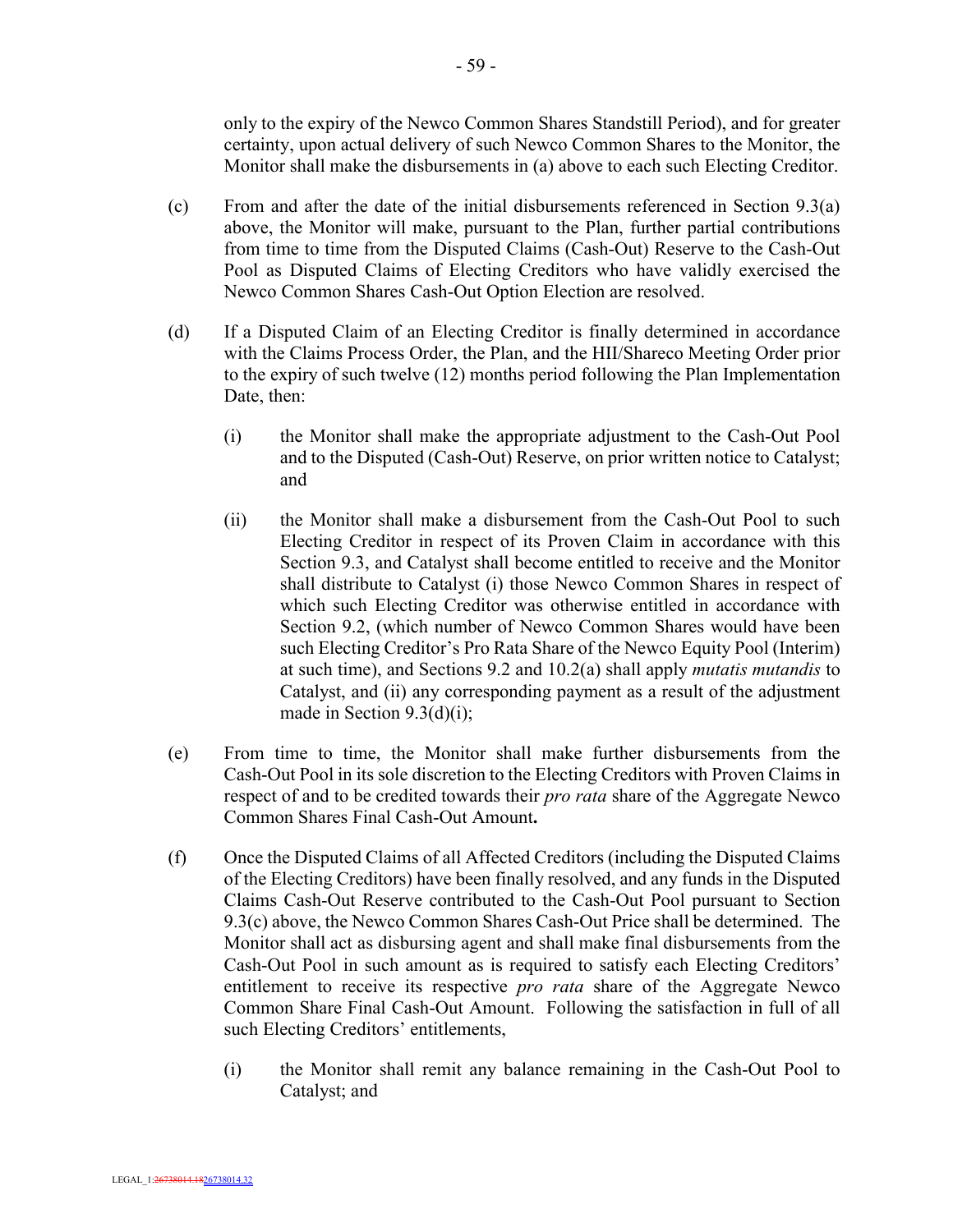- (ii) Catalyst shall thereafter receive a distribution of the Newco Common Shares which would otherwise have been issued to an Affected Creditor with a Proven Claim who has validly made a Newco Common Shares Cash-Out Option Election, (which number of shares would have been such Affected Creditor's Pro Rata Share of the Newco Equity Pool (Final)), and Sections 9.2 and 10.2(a) shall apply *mutatis mutandis* to Catalyst. The Newco Common Shares issued by Newco to Catalyst shall be held by the Monitor or its designate in escrow for the benefit of Catalyst and shall not be delivered to Catalyst until the expiry of the Newco Common Shares Standstill Period.
- (g) Any interest accrued on funds in the Cash-Out Pool and the Disputed Claims Cash-Out Reserve shall be for the account of Catalyst.

### **9.4 Distribution Mechanics – Cash Pool**

- (a) From and after the Initial Distribution Date and each subsequent Distribution Date, the Cash Pool shall be distributed by the Monitor, on behalf and for the account of HII and Shareco, as follows:
	- (i) each Convenience Class Creditor with a Proven Claim shall receive a distribution from the Cash Pool in an amount equal to the Cash Elected Amount in accordance with the Convenience Class Claim Declaration filed by or on behalf of such Affected Creditor (or in the absence of a Convenience Class Claim Declaration in accordance with such Affected Creditors' Proof of Claim); and
	- (ii) after the payments in Section 9.4(a)(i) above, each Affected Creditor (other than a Convenience Class Creditor) with a Proven Claim shall receive a distribution from the remaining Cash Pool in an amount equal to its Pro Rata Share of such Cash Pool in accordance with the Letter of Instruction or Proxy filed by or on behalf of such Affected Creditor (or in the absence thereof in accordance with such Affected Creditor's Proof of Claim).
- (b) Notwithstanding any other provision in the Plan, each holder of a Proven Claim that is a Corporate Bond Claim or a Mortgage Bond Claim shall receive at the time of the firsteach distribution from the Cash Pool-in, the amount of its Pro Rata Share of the Cash Pool (after distributions to Convenience Class Creditors with Proven Claims) that is net of an amount equal to each such holder's allocation of the Stichting Advances then outstanding pursuant to the Funding Order and the extraordinary resolutions adopted by the holders of the Corporate Bond Claims and the Mortgage Bond Claims on May 9 and 10, 2012 (namely on a pro rata basis, based on the amount to be distributed or paid in respect of each Corporate Bond Claim or Mortgage Bond Claim as a percentage of the total amount to be distributed in respect of all Corporate Bond Claims or Mortgage Bond Claims). For greater certainty, for the purpose of this allocation (which shall be determined \*at the time of the first distribution from the Cash Pool\* and which allocation shall apply in respect of each distribution), (i) each holder of a Corporate Bond Claim or a Mortgage Bond Claim will be deemed to receive its entitlement to the Newco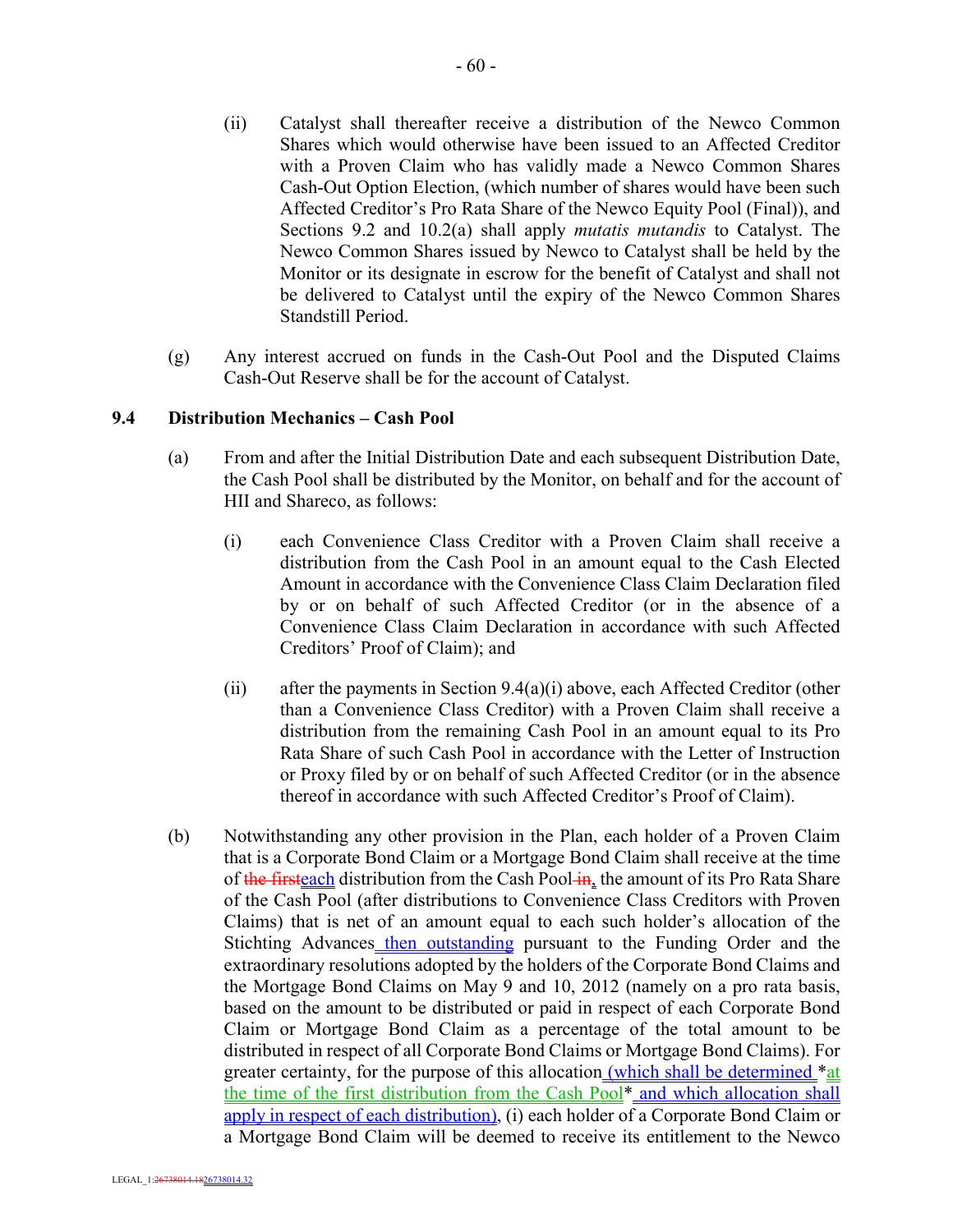Common Shares, based on the estimated value of the Newco Common Shares included in the **Information CircularNewco Prospectus**, notwithstanding whether such holder is an Electing Creditor or not,  $\frac{and}{i}$  (ii) in the event that the properties of Homco 52 LP or Homco 88 LP, which are the object of a security in favour of respectively the Bond 4 Claim Holders and the Bond 7 Claim Holders, are not sold \*at the time of the first distribution from the Cash Pool\*or that the sale proceeds from such sale have not been distributed, the amount of the distribution or payment attributed to the Bond 4 Claim Holders or the Bond 7 Claim Holders will include an estimate of their eventual recovery from their respective security on said properties. On the Plan Implementation, and (iii) the amount of the distribution to the Bond 6 Claim Holders will include an estimate of the Bond 6 HII Deficiency Claim. On the Final Distribution Date, the obligation of the Petitioners to pay such Stichting Advances shall be deemed to have been satisfied in full.

## **9.5 Distribution Mechanics –Asset Realization Cash Pool and Non-Core Business Asset Notes**

- (a) The Monitor shall hold the Non-Core Business Asset Notes on behalf of the Affected Creditors (other than Convenience Class Creditors) with Proven Claims until such time as the Asset Realization Cash Pool has been distributed in full by the Monitor.
- (b) The Asset Realization Cash Pool shall be distributed by the Monitor, on behalf of and for the account of HII, on a Distribution Date as follows:
	- (i) Each Affected Creditor (other than a Convenience Class Creditor) with a Proven Claim shall receive a distribution by the Monitor from the Asset Realization Cash Pool in the amount of its Pro Rata Share of such Asset Realization Cash Pool in accordance with the Letter of Instruction or Proxy filed by or on behalf of such Affected Creditor (or in the absence thereof in accordance with such Affected Creditor's Proof of Claim); and
	- (ii) Upon each distribution on a Distribution Date, the amounts evidenced under each of the Non-Core Business Asset Notes shall be reduced by the amounts of such distributions to such Affected Creditors.

### **9.6 The Capital Securities Claims and the Taberna Claim**

- (a) Notwithstanding any other provision in the Plan, the holders of the Capital Securities Claims shall not be entitled to receive any distribution on account of the Capital Securities Claims under the Plan, but for greater certainty the Capital Securities Claims shall be affected, compromised, settled, released, discharged, cancelled and barred under the Plan.
- (b) Notwithstanding any other provision in the Plan, HII and the Monitor shall comply with the Taberna Order in making any distributions on account of the Taberna Claim under the Plan, using the reserves created under the HII/Shareco Plan, as applicable. To the extent that the Taberna Order directs that the distribution entitlement under the Plan in respect of the Taberna Claim shall be remitted to any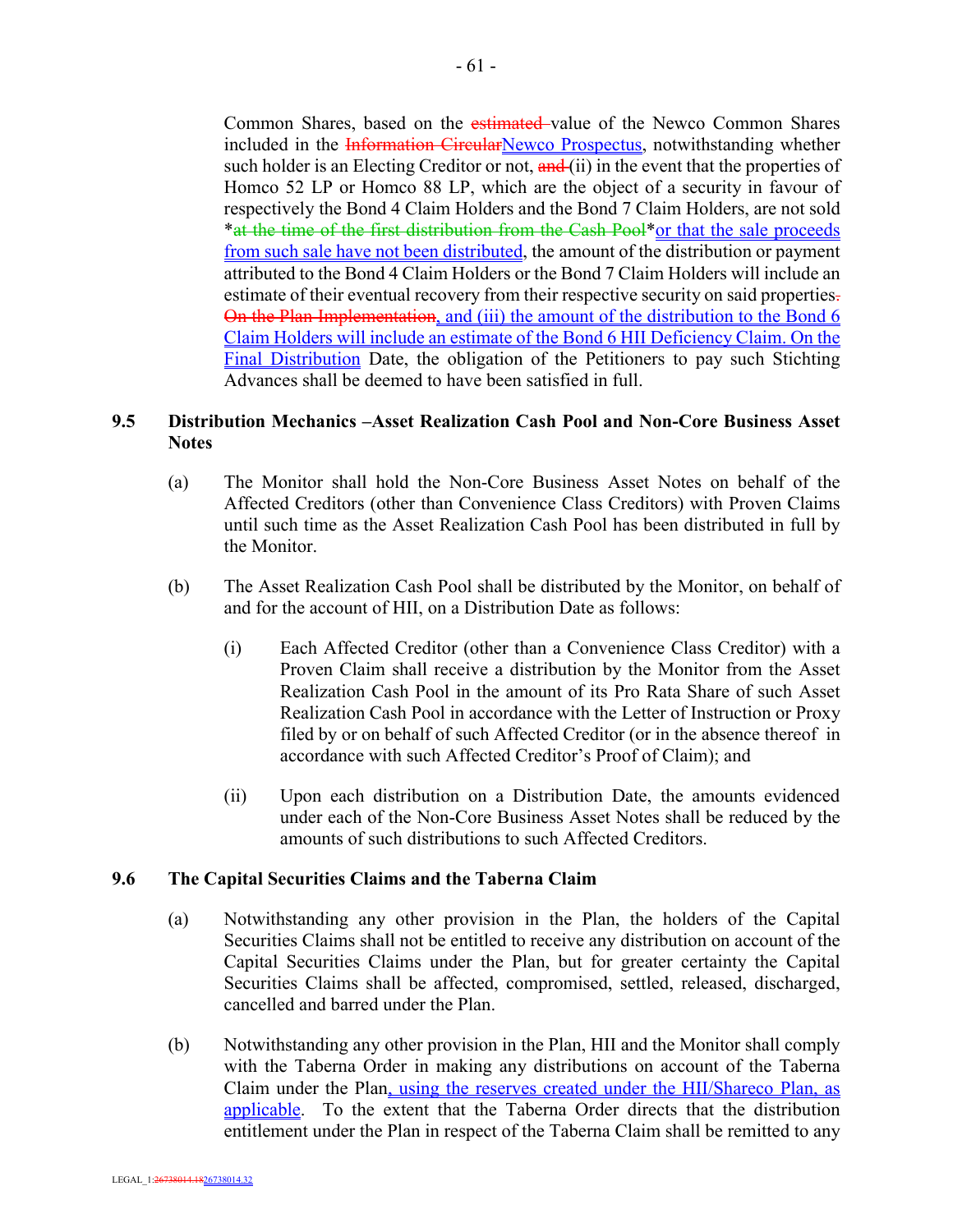Person or Persons other than the holders of the Taberna Claim, any Newco Common Shares Cash-Out Election made by any holders of the Taberna Claim shall be null and void.

#### **9.7 Administrative Reserve Costs**

On the Plan Implementation Date, the Administrative Reserve Account will be funded in accordance with Section 4.2(a) of the Plan and the HII/Shareco Sanction and Vesting Order and the Monitor shall pay the Administrative Reserve Costs from and after the Plan Implementation Date in accordance with the Plan.

#### **9.8 Currency**

Unless specifically provided for in the Plan or the HII/Shareco Sanction and Vesting Order, for the purposes of voting or distribution under the Plan, a Claim shall be denominated in Canadian dollars and all payments and distributions to the Affected Creditors on account of their Proven Claims shall be made in Canadian dollars. Any Claim in a currency other than Canadian dollars must be converted to Canadian dollars, and such amount shall be regarded as having been converted at the noon spot rate of exchange quoted by the Bank of Canada for exchanging such currency to Canadian dollars as at the HII Filing Date, which rate is Cdn\$1.3626: EUR1.0000, and Cdn\$0.9971: US\$1.

### **9.9 Interest and Fees**

Interest shall not accrue or be paid on Affected Claims after the HII Filing Date, and no holder of an Affected Claim shall be entitled to interest accruing nor to fees and expenses incurred in respect of an Affected Claim on or after the HII Filing Date and any Claims in respect of interest accruing or fees and expenses incurred on or after the HII Filing Date shall be deemed to be forever extinguished and released.

#### **9.10 Treatment of Undeliverable Distributions**

(a) If any Affected Creditor's distribution by way of cheque or wire transfer is returned as undeliverable or is not cashed, no further distributions to such Affected Creditor shall be made unless and until the Monitor is notified by such Affected Creditor of such Affected Creditor's current address or wire particulars, at which time all such distributions shall be made to such Affected Creditor without interest. All claims for undeliverable or un-cashed distributions in respect of Proven Claims must be made on or before the deadline specified in the Notice of Final Distribution, after which date the Proven Claims of any Affected Creditor or successor of such Affected Creditor with respect to such unclaimed or un-cashed distributions shall be forever discharged and forever barred, without any compensation therefor, notwithstanding any Applicable Laws to the contrary, at which time the Cash amount held by the Monitor in relation to such Proven Claim shall be returned to the Cash Pool or the Asset Realization Cash Pool as the case may be. Nothing contained in the Plan shall require the Monitor to attempt to locate any holder of a Proven Claim.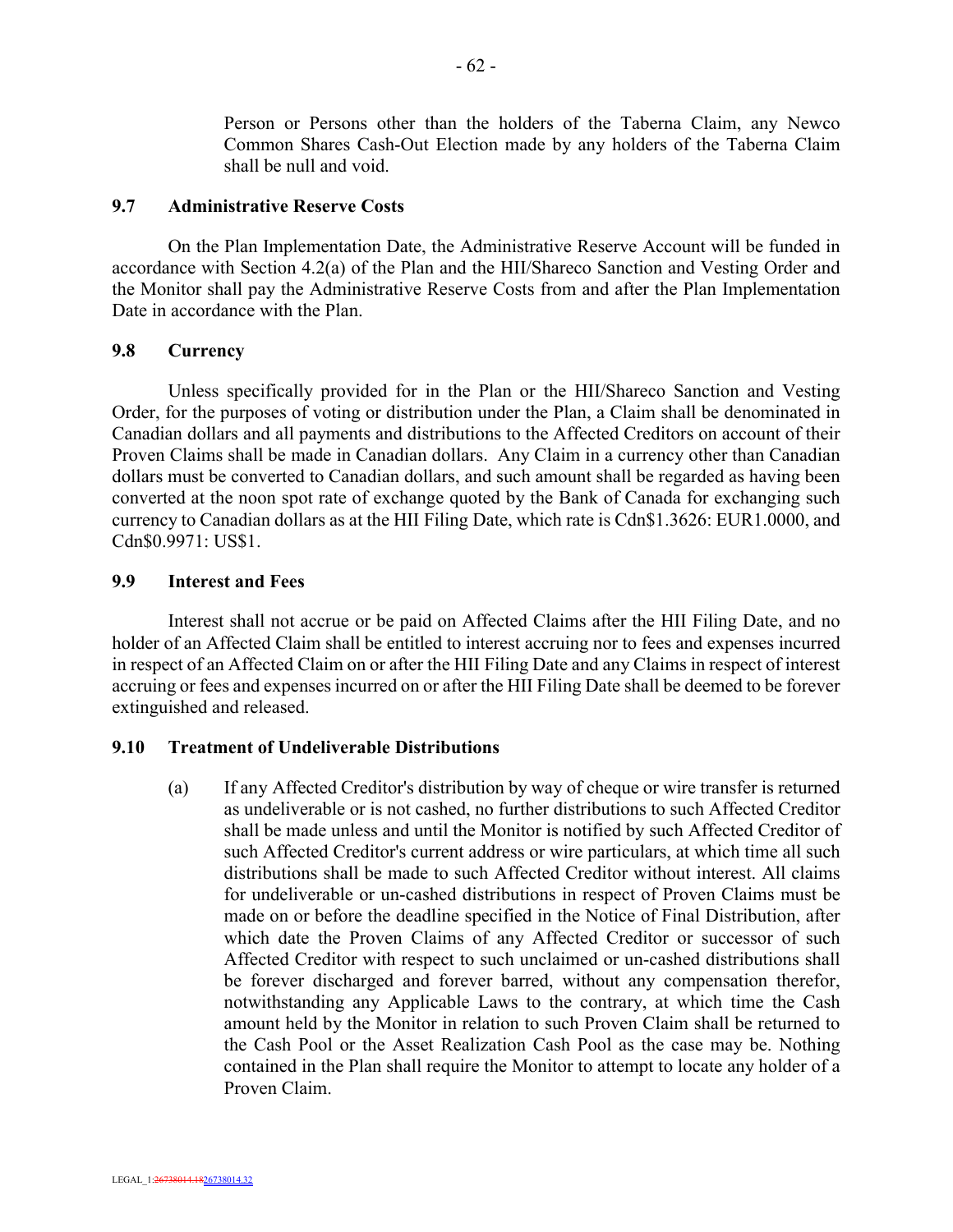(b) If any Affected Creditor's Newco Common Shares are still held in escrow by the Monitor pursuant to Section 9.2 at the time of the Notice of Final Distribution, the applicable Letter of Instruction or missing information in relation thereto must be made on or before the deadline specified in the Notice of Final Distribution, after which date the Proven Claim of any Affected Creditor or successor of such Affected Creditor with respect to such Newco Common Shares shall be forever discharged and barred without any compensation therefor notwithstanding any applicable laws to the contrary, at which time the Newco Common Shares shall be transferred to Newco by the Monitor for cancellation for no consideration.

## **9.11 Assignment of Claims for Voting and Distribution Purposes – Prior to the HII/Shareco Creditors' Meeting**

Subject to any restrictions contained in Applicable Laws, an Affected Creditor may transfer or assign the whole of its Claim prior to the HII/Shareco Creditors' Meeting provided that HII shall not be obliged to deal with any such transferee or assignee as an Affected Creditor in respect thereof, including allowing such transferee or assignee to vote at the HII/Shareco Creditors' Meeting, unless and until (i) actual notice of the transfer or assignment, together with satisfactory evidence of such transfer or assignment, has been received by HII and the Monitor on or prior to the HII/Shareco Record Date or (ii) the name of such transferee or assignee appears as of the HII/Shareco Record Date as the holder of such transferred or assigned Voting Claim in accordance with the HII/Shareco Meeting Order. Thereafter, such transferee or assignee shall, for all purposes in accordance with the Claims Process Order and the HII/Shareco Meeting Order constitute an Affected Creditor and shall be bound by any and all notices previously given to the transferor or assignor in respect of such Claim. For greater certainty, partial transfers or assignments of Claims shall not be recognized by HII or the Monitor.

## **9.12 Assignment of Claims for Distribution Purposes After the HII/Shareco Creditors' Meeting**

Subject to any restrictions contained in Applicable Laws, an Affected Creditor (other than a Convenience Class Creditor or Electing Creditors) may transfer or assign the whole of its Claim after the HII/Shareco Creditors' Meeting provided that the Monitor shall not be obliged to make distributions to any such transferee or assignee or otherwise deal with such transferee or assignee as an Affected Creditor in respect thereof unless and until actual notice of the transfer or assignment, together with satisfactory evidence of such transfer or assignment and a duly completed and executed Letter of Instruction has been received by HII and the Monitor; thereafter, such transferee or assignee shall, for all purposes in accordance with the Claims Process Order, the HII/Shareco Meeting Order and the Plan constitute an Affected Creditor and shall be bound by notices given and steps taken in respect of such Claim. For greater certainty, partial transfers or assignments of Claims shall not be recognized by HII or the Monitor.

### **9.13 Tax Matters**

(a) Any terms and conditions of any Affected Claims which purport to deal with the ordering of or grant priority of payment of principal, interest, penalties or other amounts shall be deemed to be void and ineffective (for greater certainty without any impact on any inter-lender arrangements).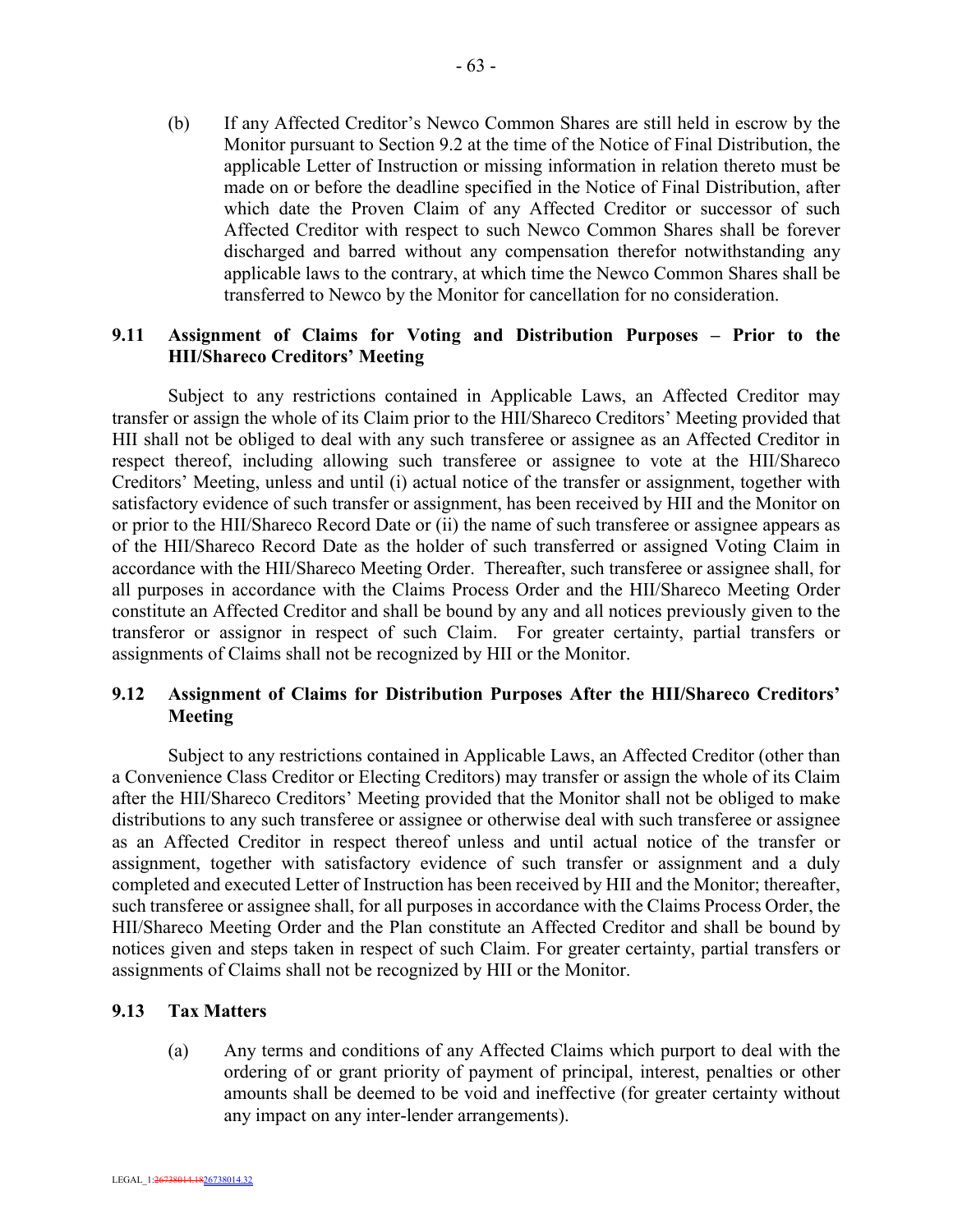- (b) All distributions made by the Monitor pursuant to this Plan shall be first in consideration for the outstanding principal amount of such Affected Claims and secondly in consideration for accrued and unpaid interest and penalties, if any, which form part of such Claims. Notwithstanding any provisions of the Plan, each Affected Creditor that is to receive a distribution pursuant to the Plan shall have sole and exclusive responsibility for the satisfaction and payment of any Tax Obligations imposed by any Taxing Authority on account of such distribution.
- (c) The Monitor shall be entitled to deduct and withhold from any distribution, payment or consideration otherwise payable to any Affected Creditor or to any Person on behalf of any Affected Creditor such amounts (a "**Withholding Obligation**") if the Monitor is required to deduct and withhold with respect to such payment under the ITA, or any provision of federal, provincial, territorial, state, local or foreign tax law, in each case, as amended or succeeded.
- (d) To the extent that amounts are so withheld or deducted and paid over to the applicable Taxing Authority, such withheld or deducted amounts shall be treated for all purposes of the Plan as having been paid to such Person as the remainder of the payment in respect of which such withholding and deduction were made. For greater certainty, no distribution, payment or other consideration shall be made to or on behalf of a holder of a Proven Claim pursuant to the Plan unless and until such holder has made arrangements satisfactory to the Monitor for the payment and satisfaction of any Withholding Obligations imposed on the Monitor by any Taxing Authority.
- (e) For avoidance of doubt, it is expressly acknowledged and agreed that the Monitor will not hold any assets hereunder, including Cash and Newco Common Shares, for its own account, and no provision hereof shall be construed to have such effect.

### **ARTICLE 10**

# **PROCEDURE FOR DISTRIBUTIONS REGARDING DISPUTED CLAIMS AND FINAL DISTRIBUTIONS**

### **10.1 No Distribution Pending Allowance**

Notwithstanding any other provision of the Plan, no issuance of Newco Common Shares shall be made by Newco to Affected Creditors with Disputed Claims, and no payments, distributions or transfers of Cash or Newco Common Shares shall be made by the Monitor or its designate with respect to all or any portion of a Disputed Claim unless and to the extent such Disputed Claim has become a Proven Claim, in whole or in part (and for greater certainty a Convenience Class Creditor shall not be entitled to receive Newco Common Shares).

### **10.2 Distributions After Disputed Claims Resolved – Interim Distribution Dates**

(a) From and after the Plan Implementation Date, on the last Business Day of every month (or more or less frequently as the Monitor may determine in its sole and unfettered discretion), the Monitor or its designate shall transfer that number of Newco Common Shares corresponding to the finally determined amount of each Disputed Claim (other than a Convenience Class Claim) that has become a Proven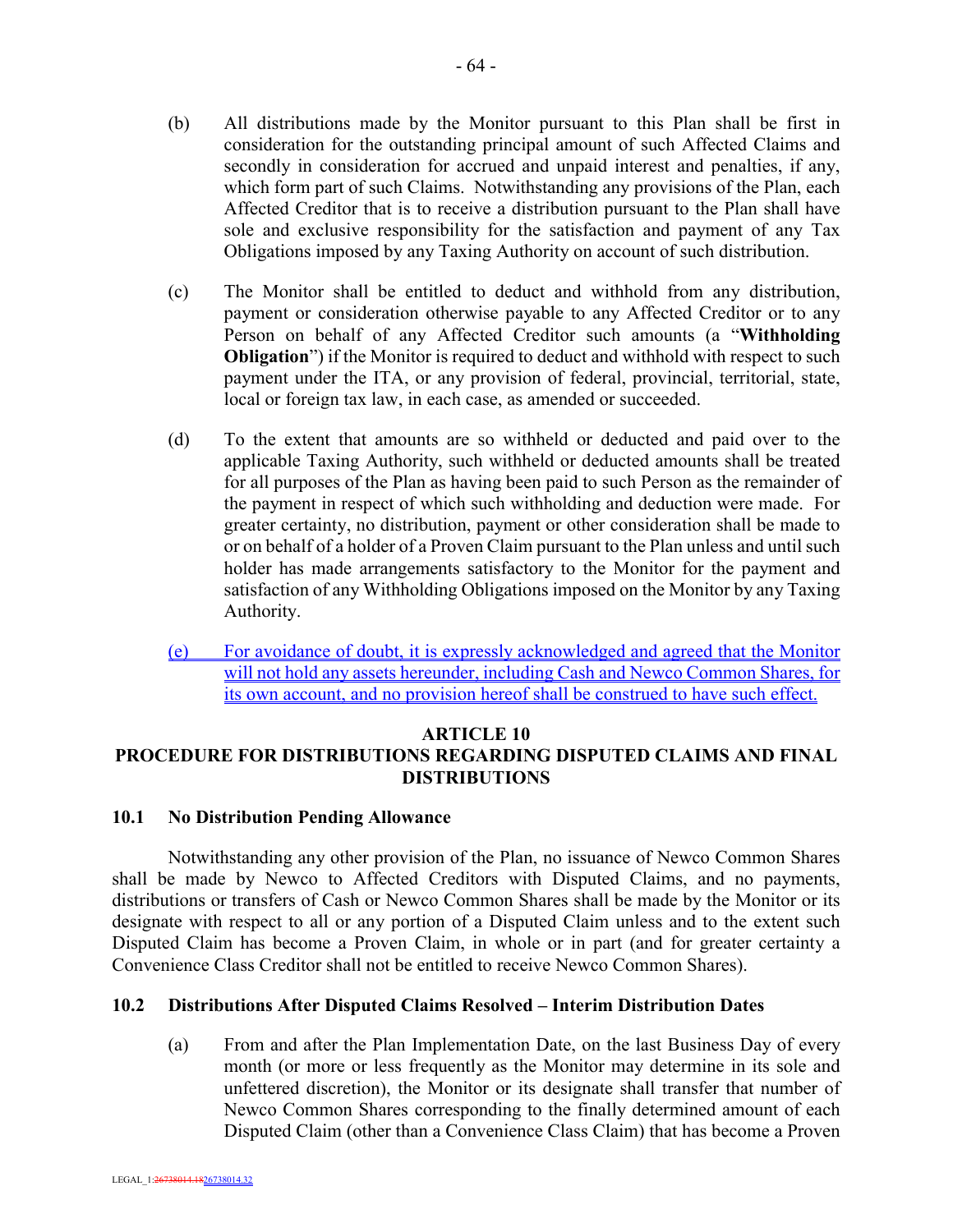Claim in whole or in part, on or before the third Business Day prior to a Distribution Date (other than the Final Distribution Date), from the Disputed Claims (Newco Share) Reserve, to such Affected Creditor (other than a Convenience Class Creditor) or Catalyst as the case may be whose Disputed Claim has been finally resolved and has become a Proven Claim, whereby:

- (i) whereby such Affected Creditor shall be deemed to make a share premium contribution on the Newco Common Shares it receives equal to the amount of its *pro rata* share of the Newco Assumed Portion of Disputed Claims that has been finally resolved and has become a Proven Claim, which then is satisfied in full by setting off such obligation against such *pro rata* share of the Newco Assumed Portion of Disputed Claims that has been finally resolved and has become a Proven Claim; and
- (ii) such that after giving effect to that distribution and any prior distributions, each such Affected Creditor shall have received its Pro Rata Share of the Newco Equity Pool (Interim) as at such Distribution Date.
- (b) From and after the Plan Implementation Date, on the last Business Day of every month (or more or less frequently as the Monitor may determine in its sole and unfettered discretion), the Monitor on behalf of HII shall distribute to each Affected Creditor with a Disputed Claim that has become a Proven Claim in whole or in part, on or before the third Business Day prior to a Distribution Date (other than the Final Distribution Date), in the case of all Affected Creditors, the appropriate amount of Cash from the Disputed Claims (Cash) Reserve, and in addition, in the case of all Affected Creditors (other than the Convenience Class Creditors), the appropriate amount of Cash from the Disputed Claims (Asset Realization) Reserve, in respect of such Proven Claim, such that after giving effect to that distribution and any prior distributions, each such Affected Creditor, on such Distribution Date shall have received its Pro Rata Share of the Cash Pool and the Asset Realization Cash Pool, as applicable, as at such Distribution Date.

## **10.3 Distributions After Disputed Claims Resolved – Final Distribution Date**

On the Final Distribution Date:

- (a) Any remaining Newco Common Shares held by the Monitor (i) in the Disputed Claims (Newco Shares) Reserve or (ii) in escrow pursuant to Section 9.2, that are not to be distributed to Affected Creditors, shall be transferred to Newco by the Monitor for cancellation for no consideration;
- (b) The Monitor shall pay any final Administrative Reserve Costs;
- (c) The Monitor shall contribute and aggregate the following amounts to the Cash Pool Account:
	- (i) any balance remaining in the Cash Reserves; and
	- (ii) any balance remaining in the Asset Realization Cash Pool; and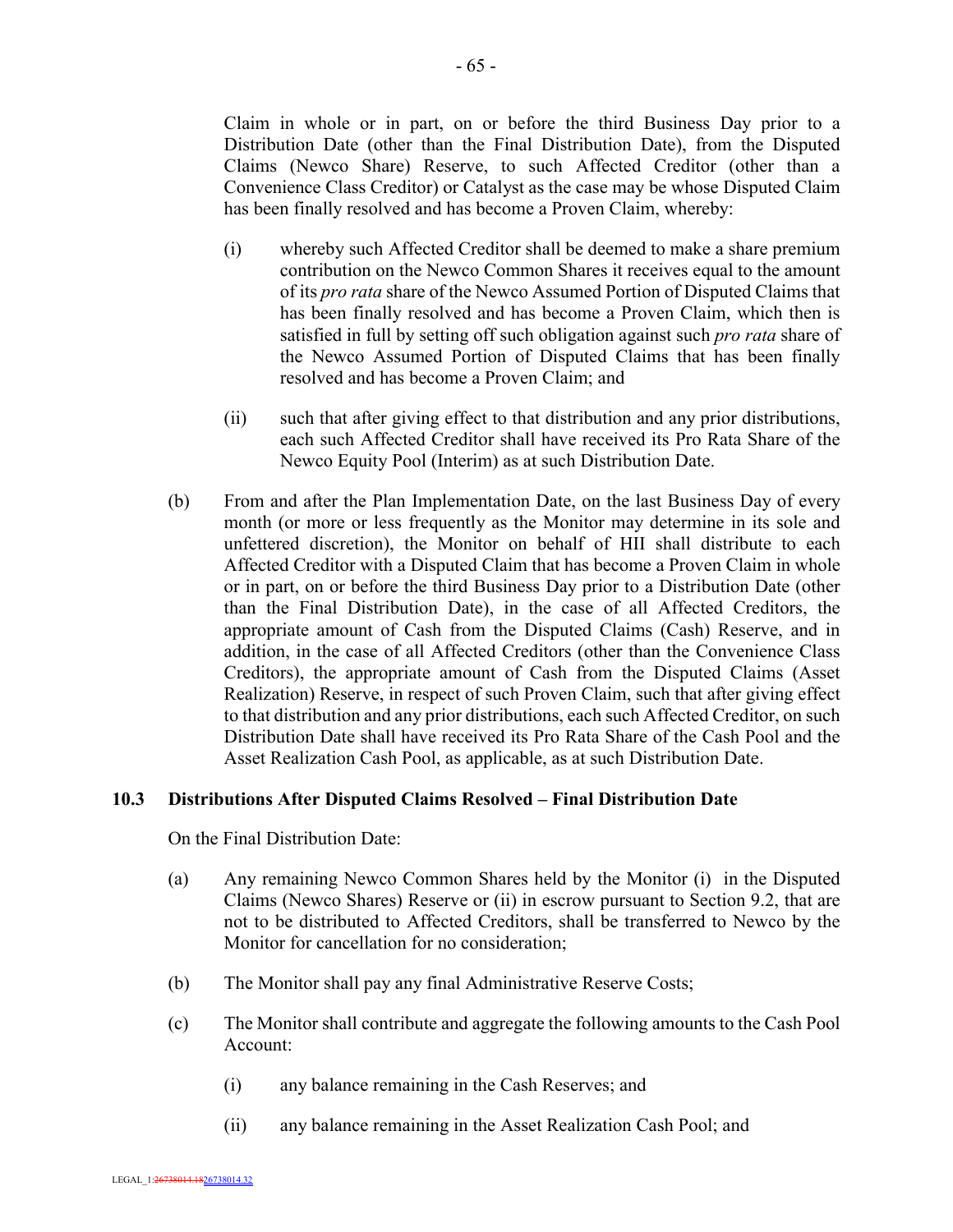- (d) Thereafter, any Cash in the Cash Pool Account
	- (i) shall be paid to the Affected Creditors (other than the Convenience Class Creditors) with Proven Claims, on a pro rata basis such that after giving effect to that distribution and any prior distributions, each such Affected Creditor on such Final Distribution Date shall have received its Pro Rata Share of the Cash Pool; and
	- (ii) Any Disputed Claims to the extent that they are finally determined in accordance with the Claims Process Order or the Court to be invalid such that they have not become Proven Claims on or before the Final Distribution Date shall be forever compromised, released, discharged, cancelled and barred, without any compensation therefor.

#### **ARTICLE 11 CATALYST INVESTMENT: STANDSTILL, PUT RIGHTS, TAG ALONG RIGHTS, TERMINATION OF CATALYST INVESTMENT**

### **11.1 Newco Common Shares Rights and Restrictions:**

Newco Common Shares issued to Affected Creditors including Catalyst under the Plan are subject to the rights and restrictions set forth in this Article 11 as more fully set forth in the Newco Shareholder Rights Agreement:

- (a) Newco Common Shares Standstill: During the Newco Common Shares Standstill Period, no holder of Newco Common Shares shall, directly or indirectly:
	- (i) sell, transfer, gift, assign, pledge, hypothecate, encumber, convert or otherwise dispose of any of its Newco Common Shares or any interest or entitlement therein, or endorse any security, enter into any agreement, arrangement, or understanding in connection therewith, except that Catalyst may transfer its rights to the Newco Common Shares held in escrow with the Monitor to the extent Catalyst is managing the Newco Common Shares on behalf of a fund, to another fund managed by Catalyst, if the Catalyst Representations and Warranties remain true and correct in all respects after such transfer, and provided however that such transfer shall not release Catalyst from any of its obligations under the Restated Catalyst Support Agreement; and
	- (ii) deposit any of its Newco Common Shares into a voting trust (except a voting trust approved by the Newco Initial Supervisory Board or prior to the constitution of such board, by HII and the Monitor acting reasonably, or grant (or permit to be granted) any proxies, or powers of attorney or attorney in fact, or enter into a voting agreement, understanding or arrangement with respect to the voting of its Newco Common Shares; or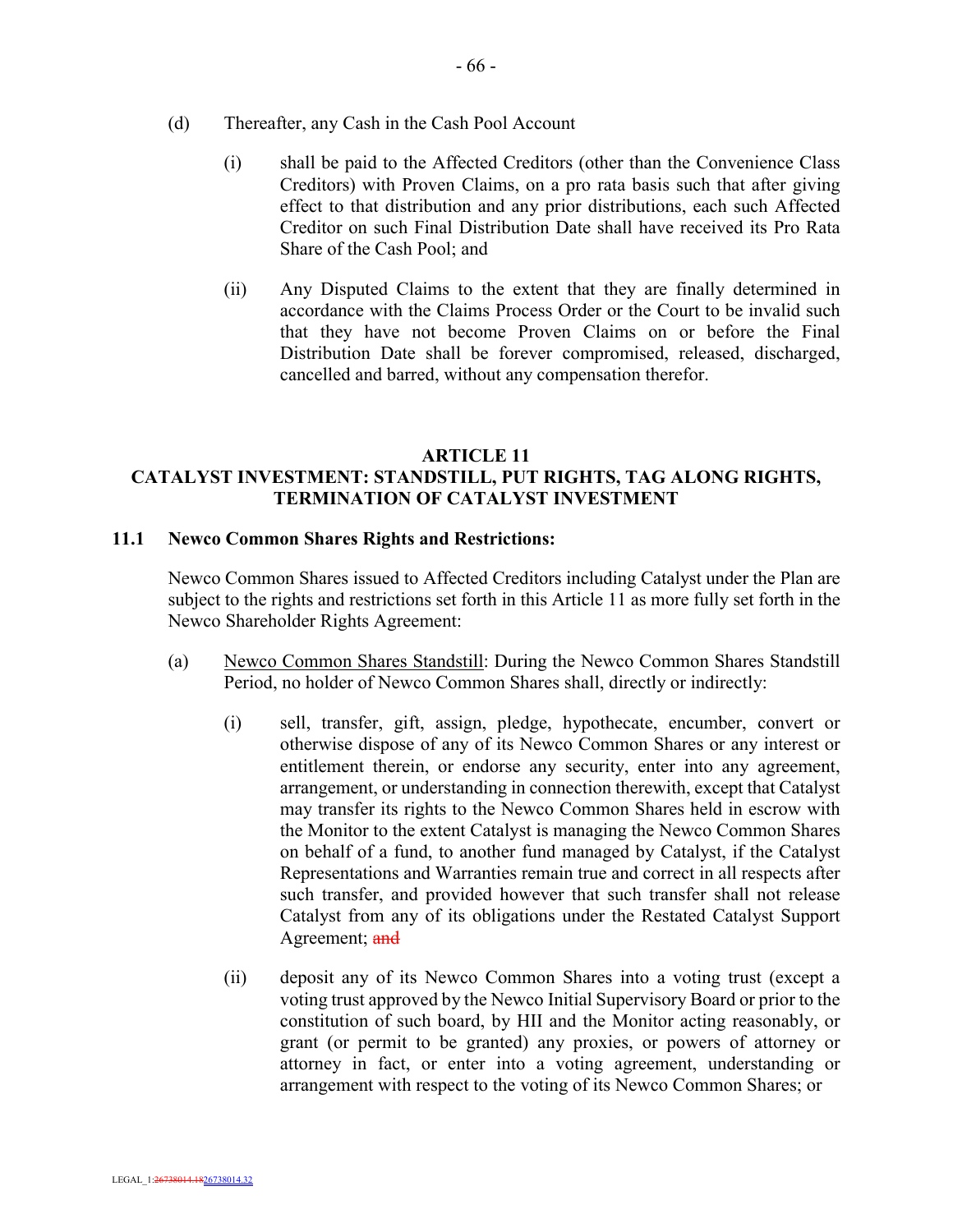(iii) list or seek approval for the listing of the Newco Common Shares on any stock exchange (other than the Trading Platform) to the extent such listing is effective during the Newco Common Shares Standstill Period;

### (b) \*Newco Common Shares Put Right:\*

- (i) (b) \*Newco Common Shares Put Right:\* During the Newco Common Shares Put Right Period, each holder of Newco Common Shares shall have the right (the "**Put Right**") to sell to Catalyst all or part of its Newco Common Shares and Catalyst shall purchase such Newco Common Shares for an amount equal to 66 2/3% of the Newco Common Shares Cash-Out Price, as determined by the Newco Initial Supervisory Board and the Monitor solely for the purposes of this Section 11.1(b) at the beginning of the Newco Common Shares Put Right Period based on then available information, for each Newco Common Share purchased by Catalyst; provided that: \*Catalyst shall not have any obligation to purchase any Newco Common Shares following the Newco Common Shares Put Right Period \*and shall not have any obligation to purchase any Newco Common Shares during the Newco Common Shares Put Right Period\* if Newco is unable to pay its debts as such debts become due, or is, or is adjudged or declared to be, or admits to being, bankrupt or insolvent, or suspends the conduct of, or ceases to carry on, its business or operations;\*
- (i) \*Catalyst shall not have any obligation to purchase any Newco Common Shares following the Newco Common Shares Put Right Period \*or\* if Newco is unable to pay its debts as such debts become due, or is, or is adjudged or declared to be, or admits to being, bankrupt or insolvent, or suspends the conduct of, or ceases to carry on, its business or operations;\* and
- (ii) such Put Right may not be exercised by any holderPrior to the beginning of the Newco Common Shares unless counsel to Newco has provided Catalyst with Canadian and Dutch legal opinions satisfactory to Catalyst acting reasonably that such Put Right is in compliance with applicable securities laws or Catalyst has obtained, at HII's expense,\* exemptive relief from\*Put Right Period, Catalyst may apply to the applicable securities regulators for\* exemptive relief from<sup>\*</sup> the formal take-over bid provisions with respect to the Put Right at HII's expense, provided that, in any event, the Put Right shall become effective on the Plan Implementation Date in accordance with Section 12.3 herein;
- (c) Newco Common Shares Tag Along Right:
	- (i) During the Newco Common Shares Tag Along Period, subject to Section 11.1(c)(ii),(iii), and (iv) below, Catalyst shall not directly or indirectly sell, trade, transfer or otherwise dispose of Newco Common Shares ("**Transfer**") if as a result of such Transfer, a Person individually or together with its affiliates and Persons acting jointly or in concert therewith (a "**Purchaser**"), would acquire from Catalyst Newco Common Shares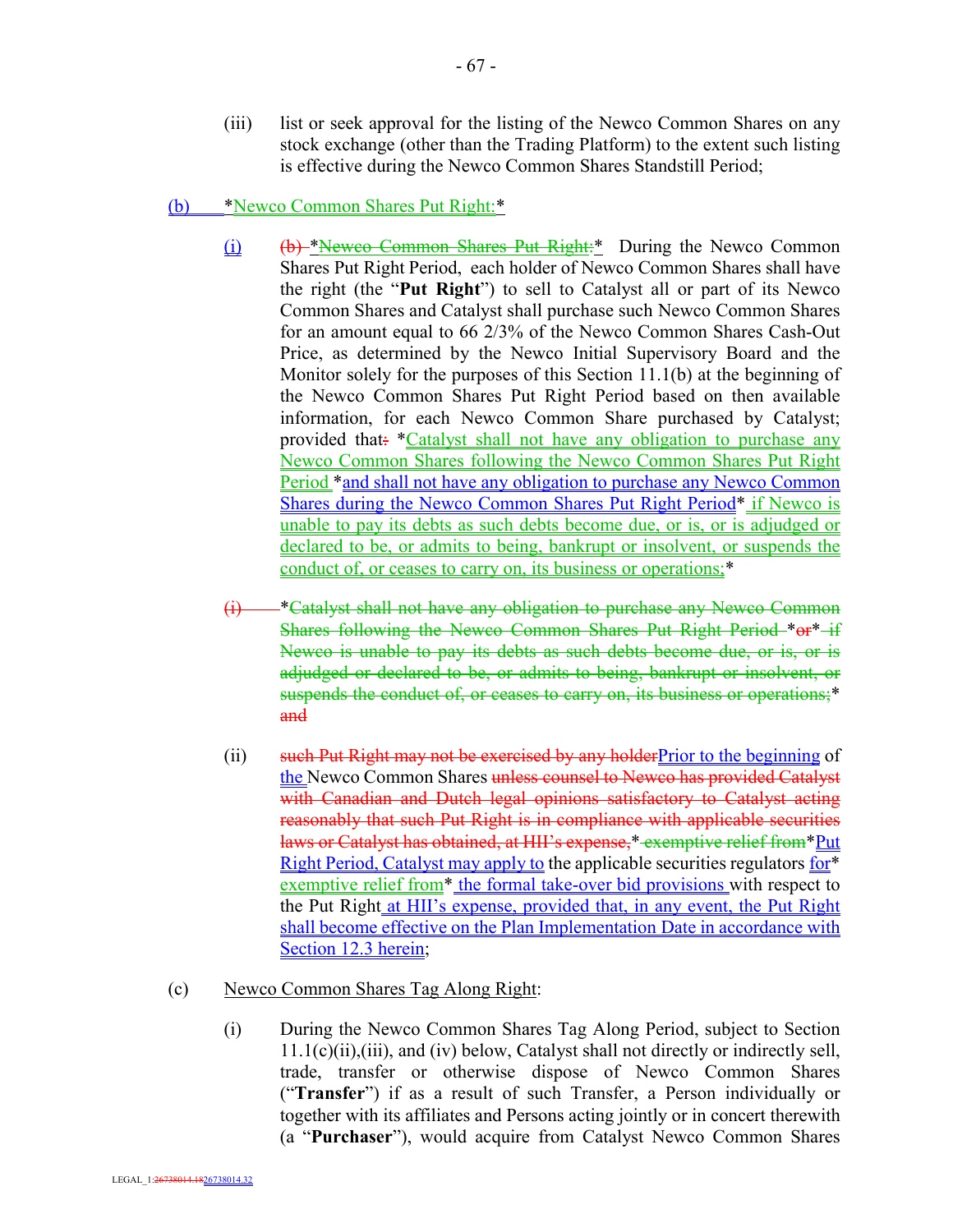which, together with any other Newco Common Shares, held by such Person, constitutes in the aggregate thirty (30%) per cent or more of the outstanding Newco Common Shares as of the effective date of the Transfer (a "**Control Transfer**");

- (ii) Catalyst may effect a Control Transfer to the Purchaser within five (5) Business Days following the Expiry Date (as defined below) strictly in accordance with the terms set out in the Disposition Notice (as defined below) if: (A) at least twenty-one (21) Business Days prior to the date specified for completion of the Control Transfer, it gives notice in writing (a "**Disposition Notice**") to the Newco Initial Supervisory Board of the number of Newco Common Shares to be subject to the Control Transfer, the name and address of the Purchaser, the consideration per Newco Common Share, and any other material terms and conditions pursuant to which the Control Transfer is to be effected, and (B) the Purchaser shall have made an Offer (as defined below) to each other registered holder of Newco Common Shares. An "**Offer**" means an offer to purchase Newco Common Shares by the Purchaser that (I) is made in compliance with applicable corporate and securities legislation and the requirements of any stock exchange on which the Newco Common Shares are then listed; (II) is in writing; (III) provides for a date by which Newco Common Shares tendered to the Offer will be accepted and purchased in accordance with the terms and conditions of the Offer, provided that such date shall not be less than twenty (20) Business Days following the mailing of such written offer, (the "**Expiry Date**"); and (IV) is identical to the offer to purchase Newco Common Shares set out in the Disposition Notice, including with respect to price per Newco Common Share, form of consideration, and the percentage of Newco Common Shares held by each other shareholder of Newco to be acquired by the Purchaser. For greater certainty, if the Offer is for less than all the outstanding Newco Common Shares and a greater number of Newco Common Shares are tendered to the Offer then the Purchaser is bound to acquire under the Offer (and for this purpose all of the Newco Common Shares of Catalyst subject to the Control Transfer shall be included), the Purchaser shall take up and pay for Newco Common Shares proportionately according to the number of Newco Common Shares deposited by each shareholder (including Catalyst).
- (iii) Catalyst may Transfer Newco Common Shares to or between its wholly owned subsidiaries or affiliates (provided that such subsidiary or affiliate is, or agrees to be, bound by the terms of this Section 11.1(c) and that such Transfer does not relieve Catalyst of any of its obligations under this Section 11.1(c)).
- (iv) Notwithstanding any other provision in this Section 11.1(c) the provisions set out in this Section 11.1(c) shall be effective during the Newco Common Shares Tag Along Period, following which the provisions set out in this Section 11.1(c) shall expire and be of no force or effect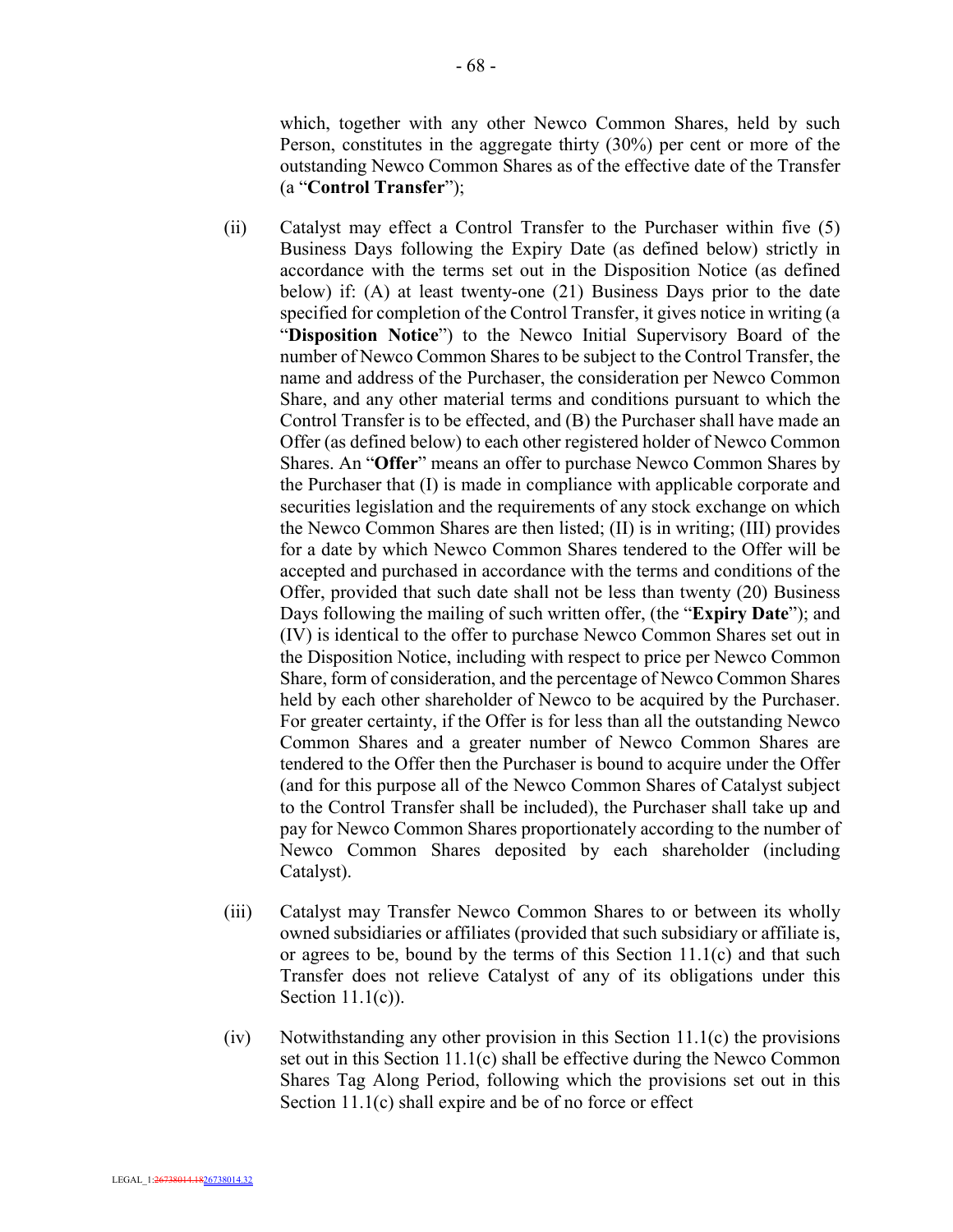## **11.2 Termination of Catalyst Investment**

The completion of the Catalyst Investment is not a condition precedent to implementation of the Plan. If the Restated Catalyst Support Agreement is validly terminated in accordance with its terms prior to the Plan Implementation Date then:

- (a) Any election of the Newco Common Shares Cash-Out Option will be deemed to be null and void, and such Electing Creditors will receive their Affected Creditors' Entitlement as if no election was made;
- (b) Catalyst shall have no obligation to pay the Newco Common Shares Cash-Out Price and shall have no entitlement to receive any Affected Creditors' Entitlement (other than in respect of the Catalyst Affected Claims);
- (c) Any Catalyst Funds held by the Monitor in accordance with the Plan shall be returned to Catalyst pursuant to the Restated Catalyst Support Agreement without set-off or deduction, provided however that Catalyst shall have no entitlement to a return of the Catalyst Deposit in the event of a termination of the Restated Catalyst Support Agreement resulting from a breach or default of Catalyst;
- (d) In the event that the Restated Catalyst Support Agreement terminates prior to the HII/Shareco Creditors Meeting and the Homco 61 Creditors Meeting, HII, Shareco and Homco 61 LP shall be entitled to rely on all Proxies received for the HII/Shareco Creditors Meeting and the Homco 61 Creditors Meeting respectively notwithstanding the termination of the Restated Catalyst Support Agreement and in no event will HII, Shareco or Homco 61 LP be required to re-solicit Proxies;
- (e) In the event that the Restated Catalyst Support Agreement terminates after the HII/Shareco Creditors Meeting and the Homco 61 Creditors Meeting, HII, Shareco and Homco 61 LP respectively shall be entitled to rely on the voting results at each such meeting; and
- (f) All provisions of the Plan will remain in full force and effect other than the provisions relating to the Catalyst Investment, together with the provisions relating to the Newco Common Shares Put Right and Newco Common Shares Tag Along Right which are components thereof, and to or for the benefit of or an obligation of Catalyst (and without limiting the generality of the foregoing to the requirement for any consent of Catalyst but excluding, for greater certainty, any provisions relating to rights and entitlements of Catalyst as an Affected Creditor) which provisions shall be of no further force or effect and shall be deemed to be severed from the Plan in their entirety, and for greater certainty, any Electing Creditor shall be deemed to have voted in favour of the Plan and any entitlement of Catalyst to representation on the Newco Initial Supervisory Board, the Newco Management Board or the Liquidation Advisory Committee shall be terminated with such vacancies to be designated by the remaining members of the Newco Initial Supervisory Board, the Newco Management Board and the Liquidation Advisory Committee.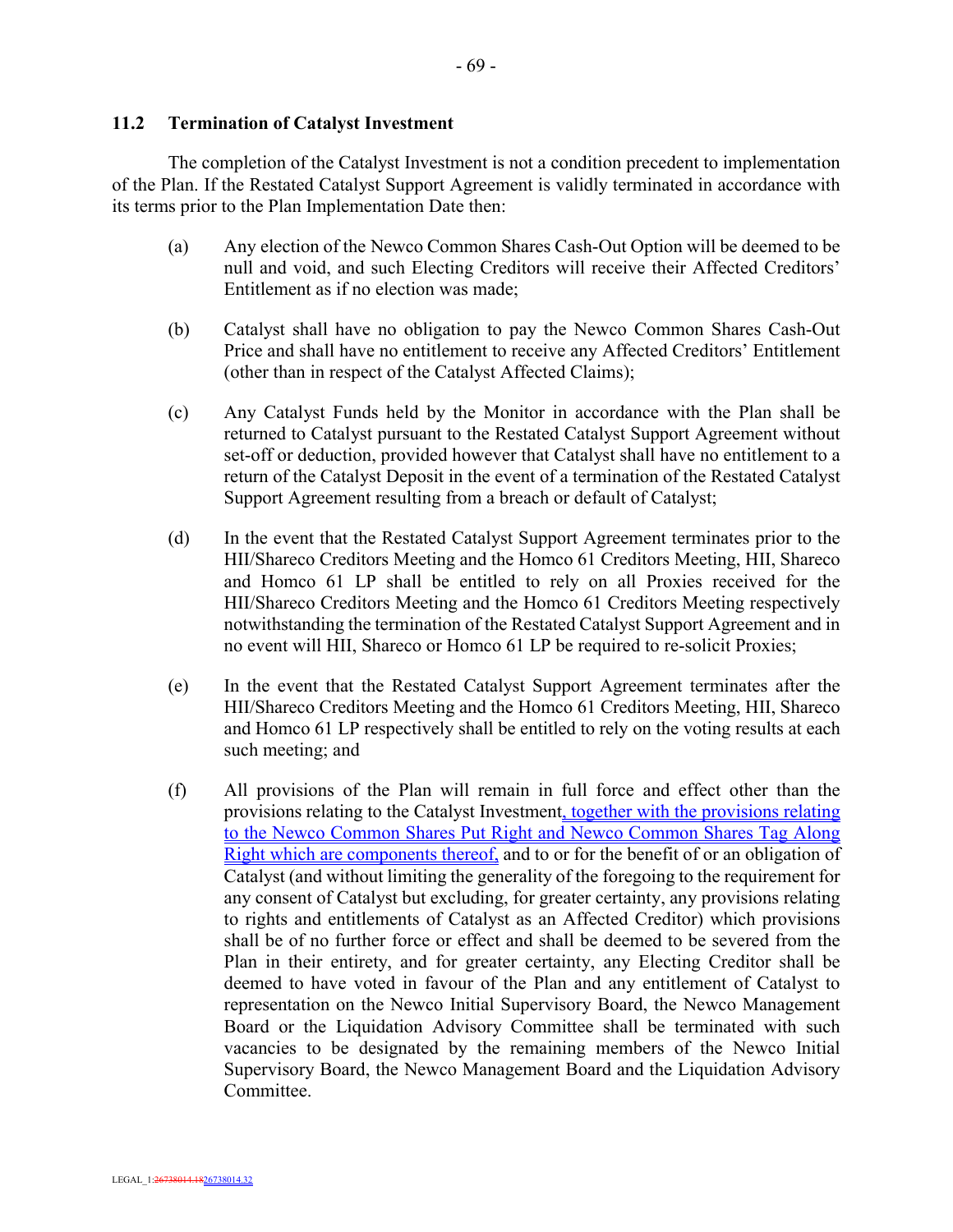## **ARTICLE 12 HII GROUP ENTITIES' REORGANIZATION**

#### **12.1 Corporate Authorizations**

The adoption, execution, delivery, implementation and consummation of all matters contemplated under the Plan involving corporate action of any of the Homburg Group Members will occur and be effective as of the Plan Implementation Date, and will be authorized and approved under the Plan and by the Court, where appropriate, as part of the HII/Shareco Sanction and Vesting Order, in all respects and for all purposes without any requirement of further action by shareholders, directors or officers of such Homburg Group Member. All necessary approvals to take actions shall be deemed to have been obtained from the directors or the shareholders of the Homburg Group Member, as applicable, including the deemed passing by any class of shareholders of any resolution or special resolution and no shareholders' agreement or agreement between a shareholder and another Person limiting in any way the right to vote shares held by such shareholder or shareholders with respect to any of the steps contemplated by the Plan shall be effective and shall be deemed to have no force and effect.

#### **12.2 Pre-Plan Implementation Date Transactions**

HII and Shareco shall implement or cause to be implemented the Pre-Plan Implementation Date Transactions prior to the Plan Implementation Date.

#### **12.3 Plan Implementation Date Transactions**

Subject to Section 12.4 and any Plan Transactions Notice, the following transactions, steps, offsets, compromises, releases and discharges to be effected in the implementation of the Plan (the "**Plan Transactions**") shall occur, and be deemed to have occurred sequentially in the following order without any further act or formality, on the Plan Implementation Date beginning at the Effective Time:

#### A. Phase One

During Phase One the following Plan Transactions shall and shall be deemed to occur sequentially in the following order:

- (a) Dissolution of Homco 190 LP, Homco 191 LP and Homco 199 LP:
	- (i) The following steps shall be taken prior to the dissolution of Homco 190 LP, Homco 191 LP and Homco 199 LP:
		- (A) Homco 199 LP shall be deemed to pay to Homco 191 LP the amount of the Homco 199 Cash Amount in a first partial repayment of the Homco 191 Loan and the Homco 191 Loan Promissory Note shall be deemed to be reduced accordingly;
		- (B) Homco 191 LP shall be deemed to repay any indebtedness to HII (including for greater certainty any amount assumed by Homco 191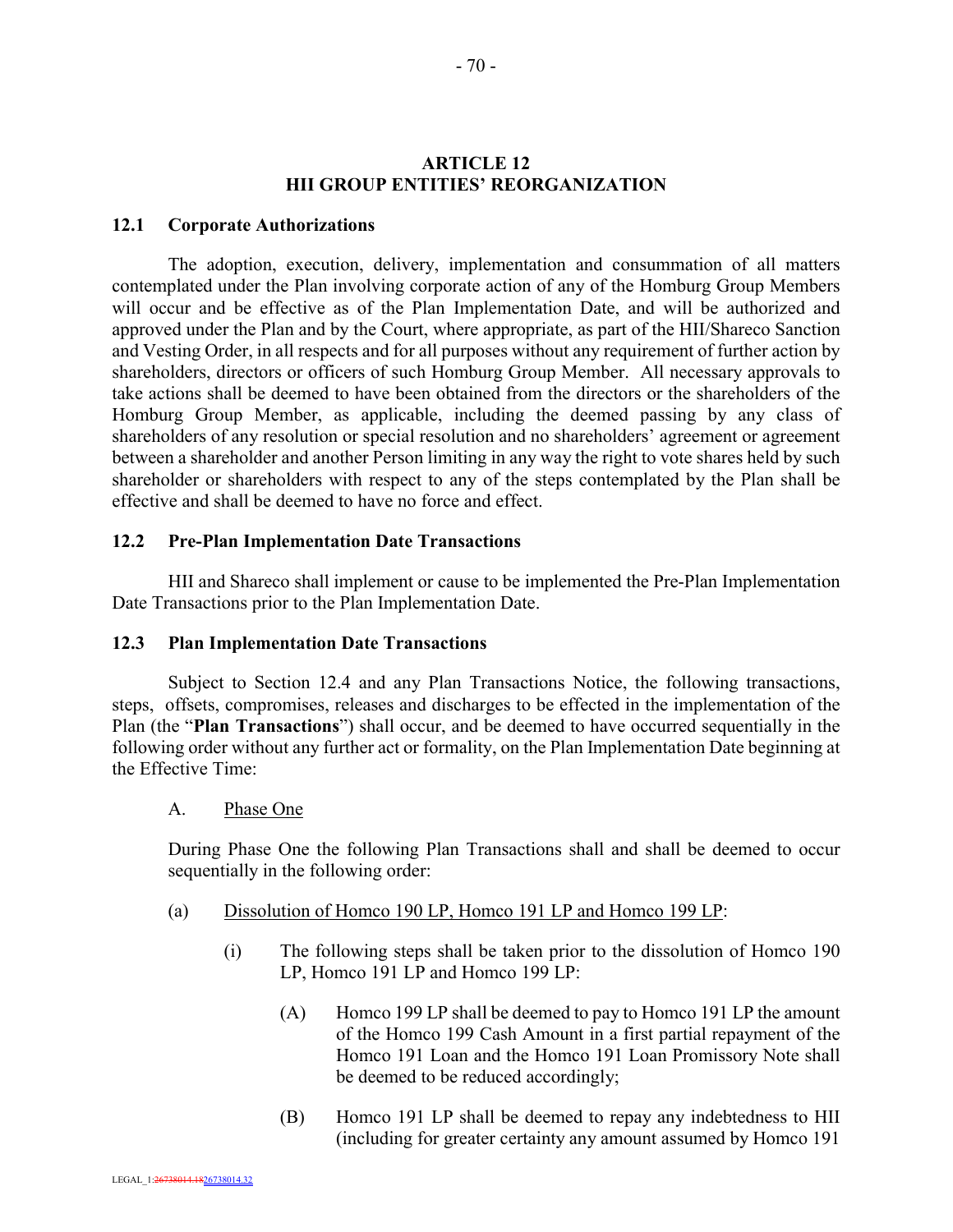on the dissolution of any subsidiary partnership) if any, and then to make a return of capital with the balance to its sole limited partner, HII, in an amount equal to the Homco 199 Cash Amount;

- (C) HII shall be deemed to pay to Homco 199 LP an amount equal to the Homco 199 Cash Amount in a first partial repayment of the Homco 199 Loan and the Homco 199 Loan shall be deemed to be reduced accordingly;
- (D) Homco 199 LP shall be deemed to pay to Homco 191 LP an amount equal to the remaining balance of the Homco 191 Loan, in a second and final repayment of the Homco 191 Loan and the Homco 191 Loan Promissory Note shall be deemed to be satisfied in its entirety and such note shall be deemed to be cancelled;
- (E) Homco 199 LP shall be deemed to pay to Homco 190 LP an amount equal to the Homco 199 Cash Amount less the amount of the final payment in D above, in a first partial repayment of the Homco 190 Loan and the Homco 190 Loan Promissory Note shall be deemed to be reduced accordingly;
- (F) Homco 190 LP shall be deemed to make a return of capital to its sole limited partner, Homco 191 LP, in the amount equal to the partial repayment paid in E above;
- (G) Homco 191 LP shall be deemed to make a return of capital to its sole limited partner, HII, in an amount equal to the Homco 199 Cash Amount (being the aggregate of the amounts paid in D and E above);
- (H) HII shall be deemed to pay to Homco 199 LP the amount equal to the Homco 199 Cash Amount (and being the aggregate of the amounts paid in D and F above), in a second partial repayment of the Homco 199 Loan and the Homco 199 Loan shall be deemed to be reduced accordingly;
- (I) Homco 199 LP shall be deemed to pay to Homco 190 LP an amount equal to the remaining balance of the Homco 190 Loan, in a second and final repayment of the Homco 190 Loan, and the Homco 190 Loan Promissory Note shall be deemed to be deemed to be satisfied in its entirety and such note shall be deemed to be cancelled;
- (J) Homco 190 LP shall be deemed to make a return of capital to its sole limited partner, Homco 191 LP, in an amount equal to the amount paid in I above;
- (K) Homco 191 LP shall be deemed to make a return of capital to its sole limited partner, HII, in an amount equal to the amount paid in I above;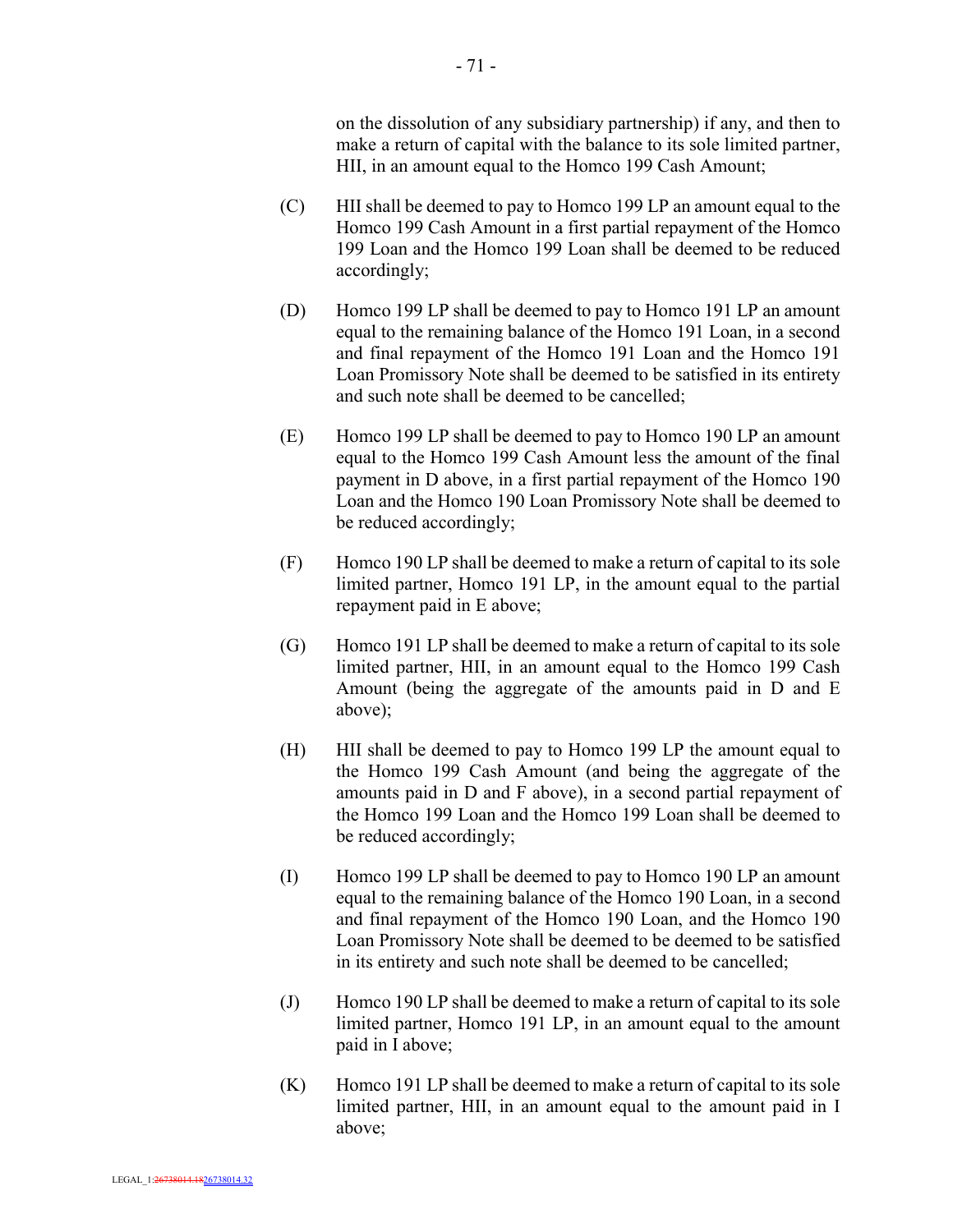- (L) HII shall be deemed to pay to Homco 199 LP an amount equal to the amount paid in I above, in a third partial repayment of the Homco 199 Loan and the Homco 199 Loan shall be deemed to be reduced accordingly;
- (M) Homco 199 LP shall be deemed to make a return of capital to its sole limited partner, HII, in an amount equal to the **balance of the Homco** 199 Cash AmountLoan;
- (N) \*HII shall repay amounts owed to Homco \*190 LP, if any, and Homco 190 LP shall make a return of capital in such amount, if any, to Homco 191 LP, and Homco 191 LP shall make a return of capital to HII in any such amount, if any; and
- $\overline{(0)}$   $\overline{(N)}$  HII shall be deemed to pay Homco 199 LP an amount equal to the Homeo 199 Cash Amount (amount as paid in M above), as a fourth and final payment made in full satisfaction of the Homco 199 Loan, and the Homco 199 Loan shall be deemed to be satisfied in its entirety; and
- <sup>\*</sup>HII shall repay amounts owed to Homco \*190, if any, and Homco 190 shall make a return of capital in such amount, if any, to Homco 191, and Homco 191 shall make a return of capital to HII in any such amount, if any; and
- (ii) The steps in A through NO above shall be deemed to be executed or repeated (with as many conforming changes as may be necessary) as many times as is necessary based upon the amount of the Homco 199 Cash Amount, in order to repay the Homco 191 Loan, the Homco 190 Loan and the Homco 199 Loan in their entireties;
- (iii) Each of Homco 190 LP, Homco 191 LP and Homco 199 LP shall be deemed to be dissolved, in the order determined by the Company and the Monitor, in accordance with its respective Limited Partnership Agreement and the NSLPA and its respective Notice to Cancel the Certificate of Limited Partnership shall be filed and recorded in the office of the Registrar of Joint Stock Companies;
- (iv) Upon the deemed dissolution of each of Homco 190 LP, Homco 191 LP and Homco 199 LP, their respective assets including all Cash shall be deemed to be transferred to and vested in HII free and clear of Encumbrances and their respective liabilities which shall be deemed to be assumed by HII, and such liabilities shall be compromised under the Plan; and
- (v) Each Homco GP of Homco 190 LP, Homco 191 LP and Homco 199 LP shall be deemed to be dissolved and its Certificate of Dissolution filed and recorded in accordance with the NSCA; and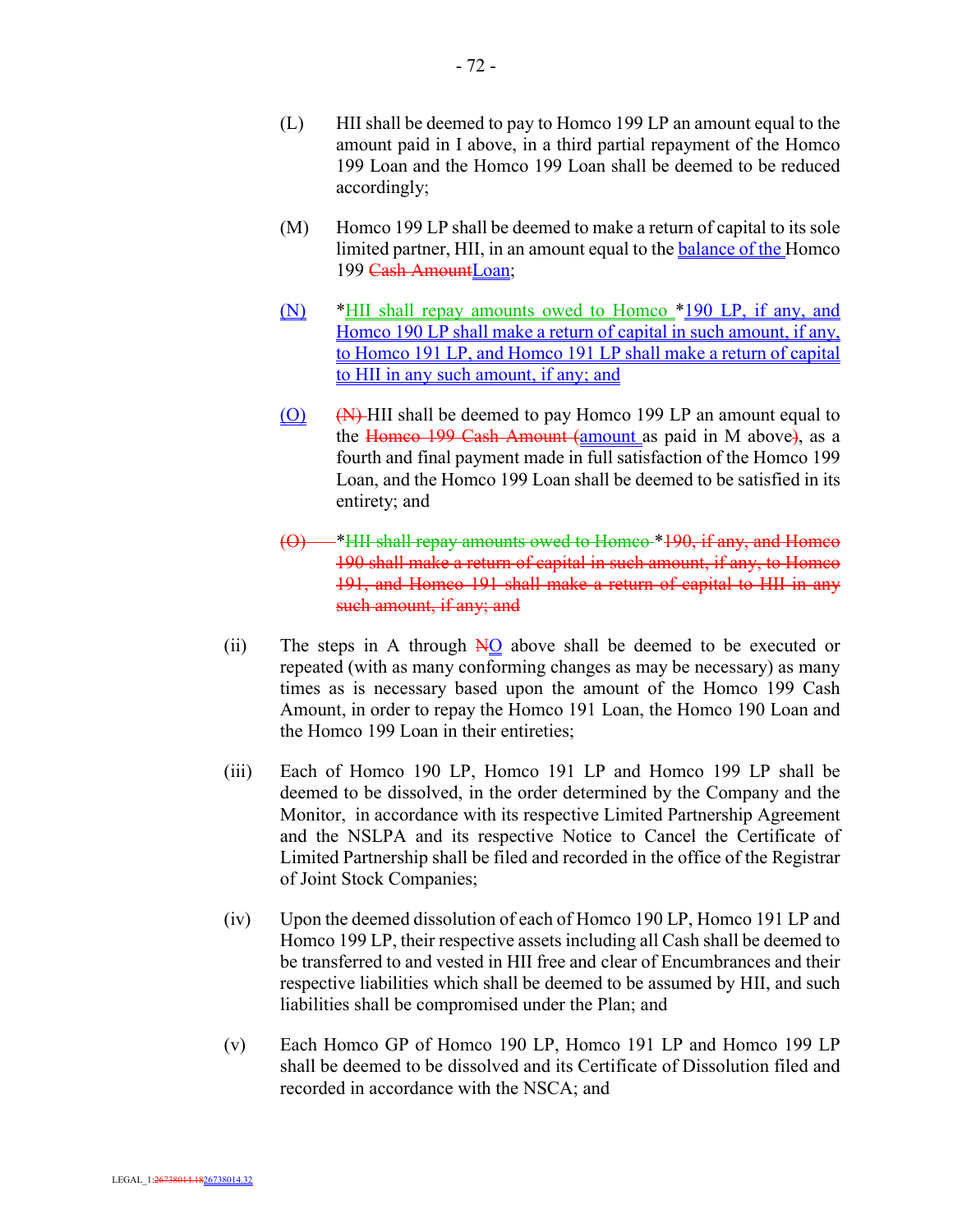- (b) Homco 69 LP and Homco 70 LP: Reorganization of Share Capital
	- (i) Homco 70 LP
		- (A) HII-shall repay up to EUR3.5M of the Intercompany Claim between HII and Homco 70 LP and shall capitalize Homco 70 LP with remaining balance of thean amount not exceeding EUR3.5M by way of a capital contribution; and
		- (B) Homco 70 LP shall use the EUR3.5M received in  $12.3(b)(i)(A)$ above to repay all or part of the principal amount of the Homco 70 Coët BV Intercompany Loan (and, for greater certainty, no accrued and unpaid interest shall be repaid at that time; only the principal amount).
	- (ii) Declaration of Dividends
		- (A) Valbonne 2 BV shall declare (but not pay) to Homco 69 LP a dividend in an amount equal to the principal amount of the Homco 69 LP Valbonne 2 BV Intercompany Loan;
		- (B) Coët BV shall declare (but not pay) to Homco 70 LP a dividend in an amount equal to the outstanding principal amount of the Homco 70 LP Coet BV Intercompany Loan (i.e. taking into account the partial repayment of the Homco 70 LP Coet BV Intercompany Loan by Homco 70 LP made under (i)(B) above);
	- (iii) HII and the Monitor shall determine prior to Plan Implementation Date that the Plan Transactions Steps will include one or both of the following two transactions, which shall be deemed to occur in the sequence herein provided:
		- (A) Amendment of BV Preferred Shares
			- $(1)$  HII (69) GP Inc. on behalf of Homco 69 LP will agree with Stichting Coeval to amend article 28.4 of the articles of association of Valbonne 2 BV pursuant to which the aggregate liquidation entitlement of the 1,200 preferred shares of Valbonne 2 BV held by Stichting Coeval will be increased to an amount up to but not exceeding EUR50,000, in consideration for which Stichting Coeval will pay to Homco 69 LP a cash amount up to but not exceeding EUR50,000;
			- (2) As approved by shareholders' resolution, the articles of association of Valbonne 2 BV will be amended to reflect the increased liquidation entitlement of the preferred shares;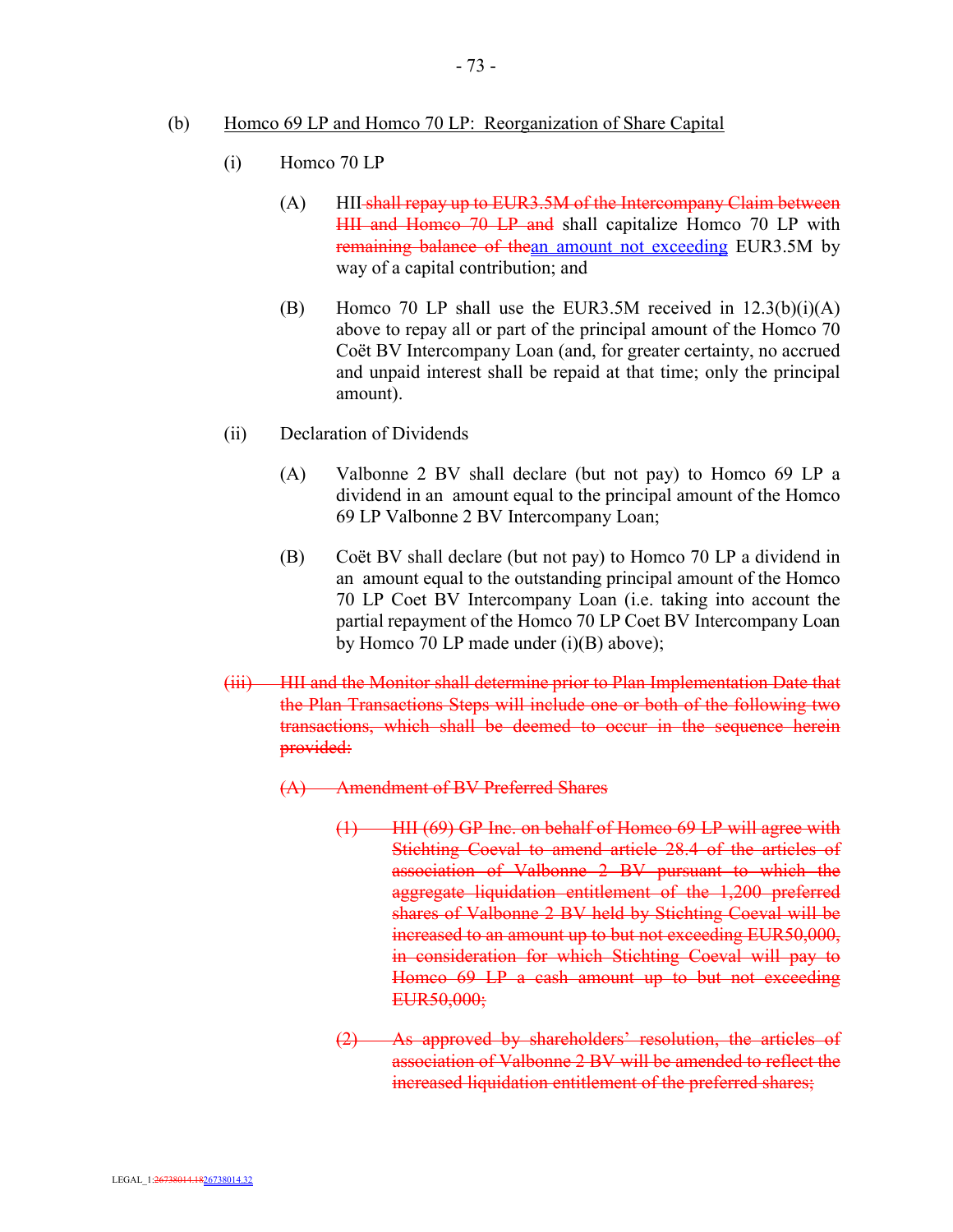- (3) In satisfaction of the cash consideration payable as described in Section 12.3(b)(iii)(A)(1) above, Stichting Coeval will issue an interest-bearing promissory note payable to Homco 69 LP in the principal amount of such cash consideration ("**Homco 69 Note A**");
- (4) HII (70) GP Inc. on behalf of Homco 70 LP will agree with Stichting Coeval to amend article 28.4 of the articles of association of Coët BV pursuant to which the aggregate liquidation entitlement of the 1,080 preferred shares of Coët BV held by Stichting Coeval will be increased to an amount up to but not exceeding EUR50,000, in consideration for which Stichting Coeval will pay to Homco 70 LP a cash amount up to but not exceeding EUR50,000;
- (5) As approved by shareholders' resolution, the articles of association of Coët BV will be amended to reflect the increased liquidation entitlement of the preferred shares; and
- (6) In satisfaction of the cash consideration payable as described in Section 12.3(b)(iii)(A)(4) above, Stichting Coeval will issue an interest-bearing promissory note payable to Homco 70 LP in the principal amount of such cash consideration ("**Homco 70 Note A**");
- $(iii)$  (B) Sale of BV Ordinary Shares
	- (1) HII (69) GP- $\frac{1}{2}$  Here. on behalf of Homco 69 LP will sell and transfer 956 of the 18,800 issued and outstanding ordinary shares of Valbonne 2 BV (which, for greater certainty, will not include Homco 69 LP's entitlement to the dividend declared under Section  $12.3(b)(ii)(A)$  above) to Stichting Coeval for fair market value consideration;
	- (2) In satisfaction of the fair market value consideration payable in Section  $12.3(b)(iii)(B)(1)$  above), Stichting Coeval will issue to Homco 69 LP an interest-bearing promissory note in the principal amount equal to the sale price (the "**Homco 69**   $Note-B$ ");
	- (3) As approved by shareholders' resolution, all of the 1,260 issued and outstanding preferred shares of Valbonne 2 BV held by Stichting Coeval will be cancelled;
	- (4) HII (70) GP- $\frac{2}{1}$  Here. on behalf of Homco 70 LP will sell and transfer 860 of the 16,920 issued and outstanding ordinary shares of Coët BV (which, for greater certainty, will not include Homco 70 LP's entitlement to the dividend declared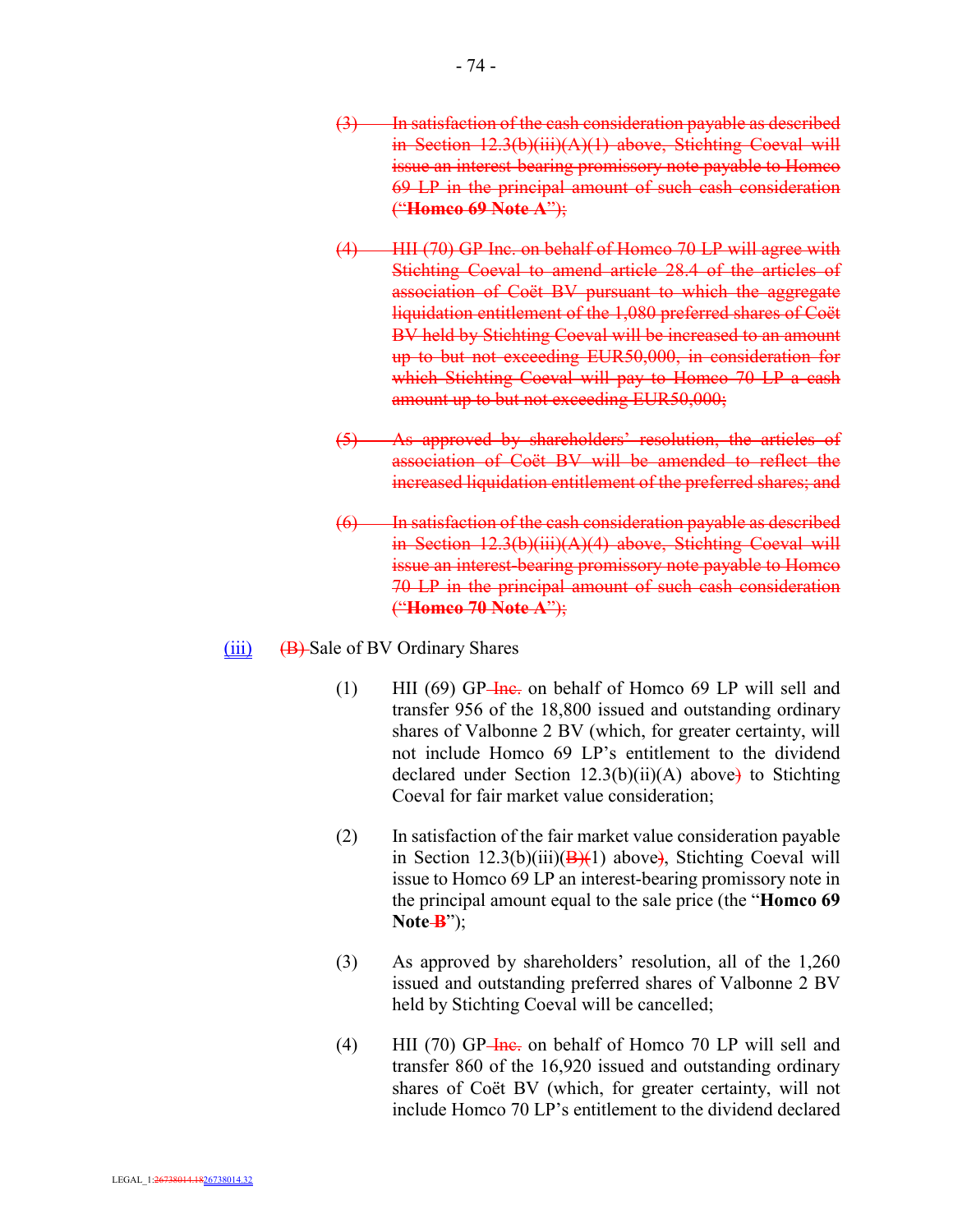under Section  $12.3(b)(ii)(B)$  above) to Stichting Coeval for fair market value consideration;

- (5) In satisfaction of the fair market value consideration in Section  $12.3(b)(iii)(B)(4)$  above, Stichting Coeval will issue to Homco 70 LP an interest-bearing promissory note in the principal amount equal to the sale price (the "**Homco 70**  Note-**B**"); and
- (6) As approved by shareholders' resolution, all of the issued and outstanding preferred shares of Coët BV held by Stichting Coeval will be cancelled;

#### (c) Homburg Baltic Creditors and Homburg Baltic Limited Partnership Creditors:

All amounts to be paid to Homburg Baltic Creditors or Homburg Baltic Limited Partnership Creditors in an amount not to exceed in the aggregate EUR15,000,000, shall be paid by HII, directly or indirectly, through the capitalisation by way of loan or capital contribution (including share subscription) of Homburg Baltic and/or Homburg Baltic Limited Partnerships as provided for by the Monitor and the Company and in accordance with the agreements reached with the Homburg Baltic Creditors or Homburg Baltic Limited Partnership Creditors. Homburg Baltic shall be exported from the NSCA and imported to New Brunswick under the *New Brunswick Corporations Act* (the "NBCA").

- (d) Homburg US Transactions:
	- (i) HII incorporates HII US Subco under the NSCA and HII subscribes for ten (10) common shares of HII US Subco for Cdn\$10;
	- (ii) Homburg US shall issue to HII the Homburg US Intercompany Loan Note (Value) as partial payment of the Homburg US Intercompany Loan (the balance of such loan being the Homburg US Intercompany Loan (No Value);
	- (iii) HII transfers the Homburg US Intercompany Loan (No Value) to HII US Subco for that number of additional common shares of HII US Subco equal to the fair market value of the Homburg US Intercompany Loan (No Value);
	- (iv) HII transfers its common shares of HII US Subco to Homburg US in consideration for that number of additional shares of Homburg US equal to the fair market value of such transferred common shares; and
	- (v) HII US Subco is wound up into Homburg US pursuant to section 137 of the NSCA and the Homburg US Intercompany Loan (No Value) shall be deemed to be extinguished; and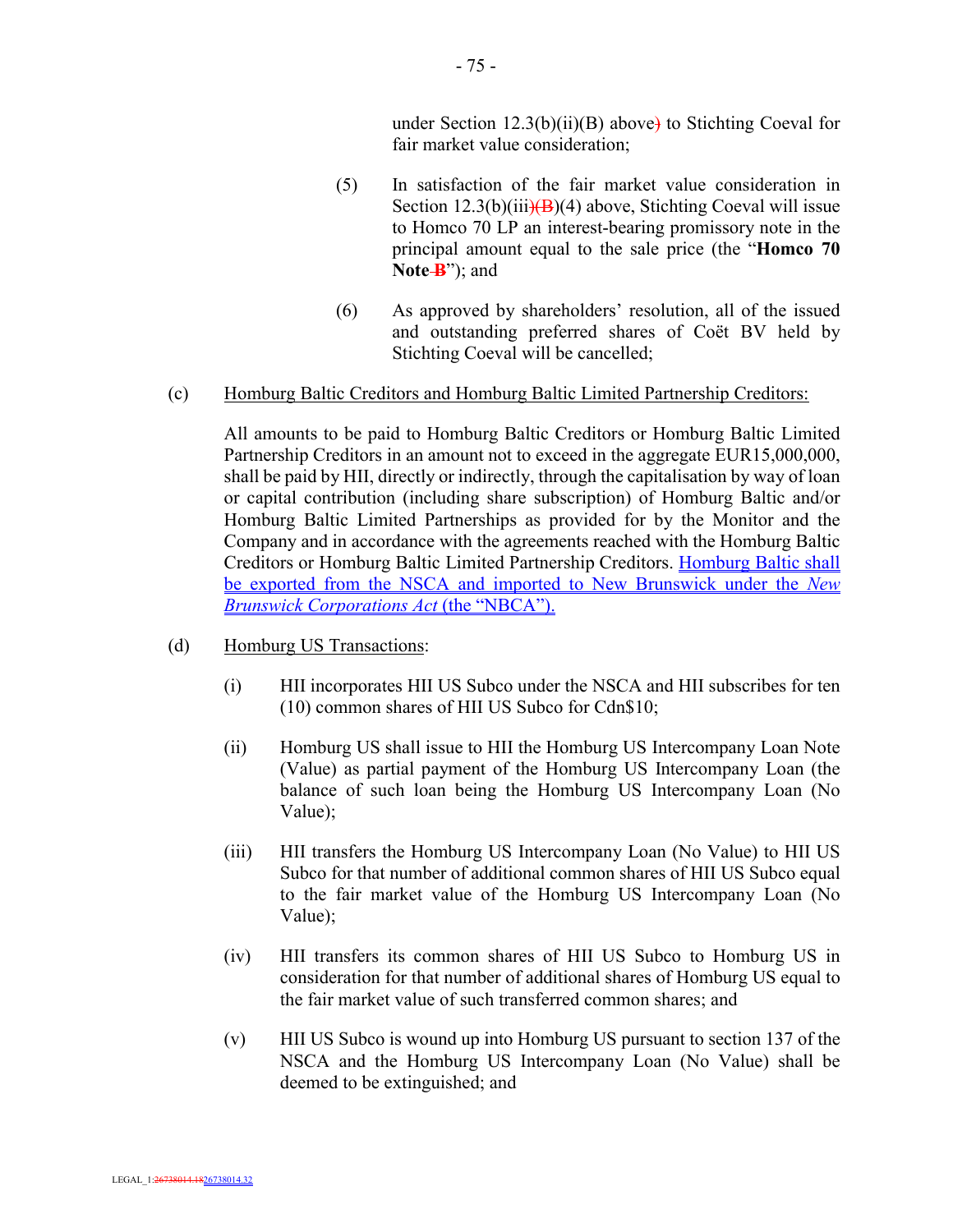- (vi) For greater certainty, the Homburg US Intercompany Loan Note (Value) shall remain owing by Homburg US to HII.
- (e) Intercompany Amalgamations Shareco and Amalgamating Cancos:
	- (i) Each of Shareco, Homburg Invest USA and Swiss Bondco shall be exported from the NSCA and imported to Alberta under the ABCA;
	- (ii) The stated capital accounts for Shareco and each Amalgamating Canco shall be and shall be deemed to be reduced to zero for no consideration;
	- (iii) Shareco and each Amalgamating Canco shall collectively undertake a short form vertical amalgamation pursuant to section 184 of the ABCA with HII and shall continue as amalgamated HII, and the Continuing Directors shall be deemed to be the Directors of amalgamated HII, and the Shareco Creditor Claims and the Amalgamating Canco Creditor Claims shall be assumed by amalgamated HII, and only the Amalgamating Canco Creditor Claims shall be Unaffected Claims; and
	- (iv) HII shall file Articles of Amalgamation to give effect to the short form vertical amalgamation of Shareco and each Amalgamating Canco with HII as more particularly set out above, with the name of the amalgamated entity to be a corporate number assigned under the ABCA;
	- (v) The Continuing Directors shall have and be deemed to have the benefit of the Directors' Charge in connection with their serving as Directors of amalgamated HII and the Directors' Charge shall be deemed to attach to the property of amalgamated HII; and
- (f) Newco Bond 5 Guarantee:

HII shall issue the Newco Bond 5 Guarantee to Stichting Homburg Bonds; and

- (g) Newco becomes Co-Obligor:
	- (i) Newco enters into the Assumption Agreement and thereunder becomes co-obligor with HII for the Newco Assumed Portion of Proven Claims and the Newco Assumed Portion of Disputed Claims, and waives any rights of or entitlement to contribution, indemnity or subrogation against HII in respect of the original obligations of HII so assumed by Newco, but for greater certainty such waiver shall not affect the principal amount of the HII Co-Obligation Note;
	- (ii) In consideration for Newco entering into the Assumption Agreement, HII shall issue the HII Co-obligation Note in favour of Newco which shall be deemed to be secured by the Newco Co-obligation Charge; and
	- (iii) The aggregate amount of the Newco Assumed Portion of Proven Claims plus the Newco Assumed Portion of Disputed Claims and the amount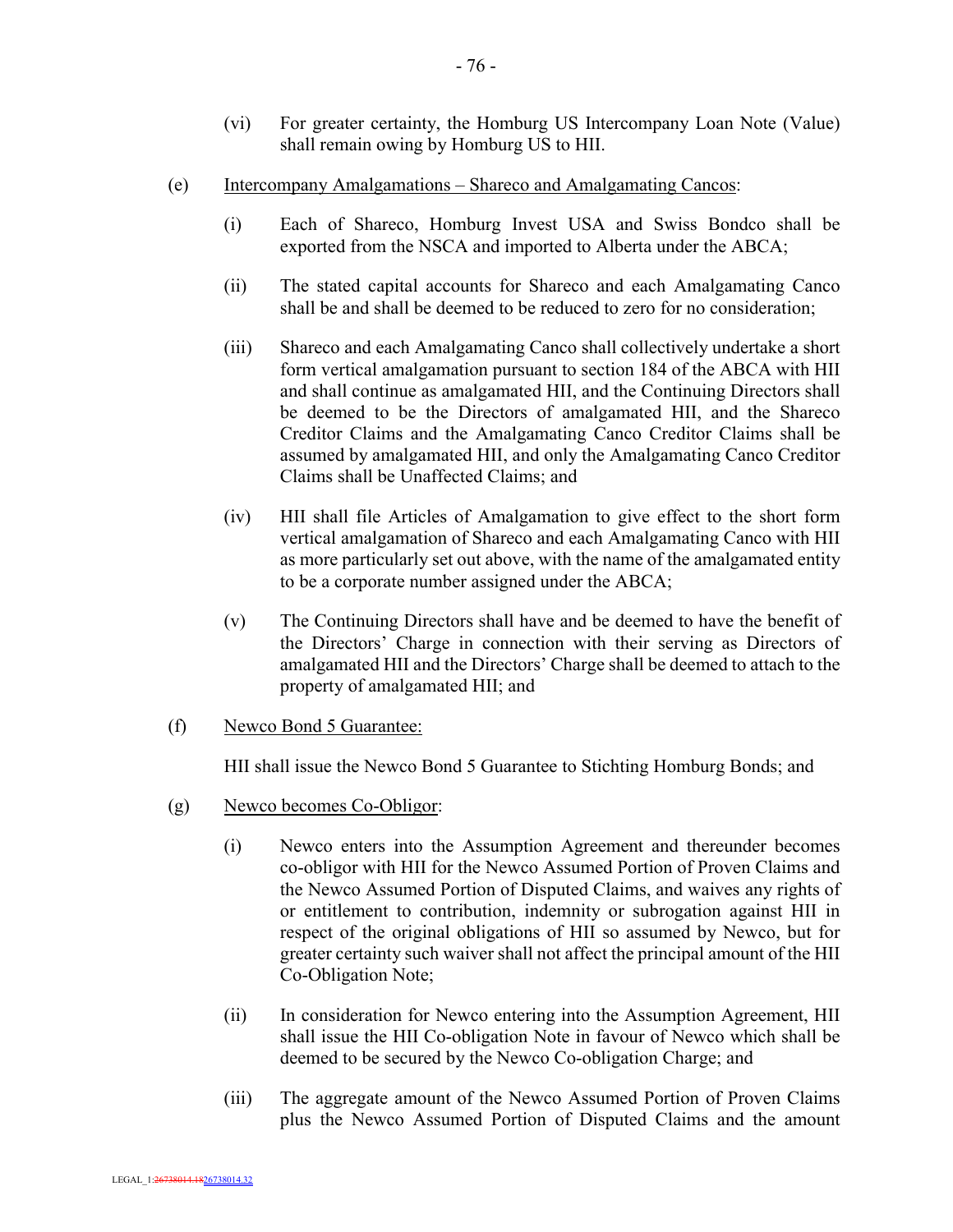outstanding under the HII Co-obligation Note shall each be deemed to be equal to the Final Adjusted Newco Note Amount; and

(h) Treatment of Homco 61 Intercompany Claim:

HII shall set off the amount of the HII Loan against the amount of the Homco 61 Intercompany Claim. The unpaid balance owing on the Homco 61 Intercompany Claim shall be the Homco 61 Net Intercompany Claim, which shall constitute the sole Proven Claim of Homco 61 LP entitling Homco 61 LP to the HII Homco 61 Distribution and for greater certainty Homco 61 LP shall have no other claim against HII including by subrogation or otherwise; for greater certainty, this particular Plan Transaction may be deemed to occur at such later time in the sequence of Plan Transactions contained in Section 12.3 as may be determined by HII and Shareco in accordance with Section 12.4;

- (hh) Newco Common Shares Rights and Restrictions:
	- (i) Newco shall enter into the Newco Shareholder Rights Agreement;
	- (ii) The Newco Common Shares Standstill Period shall become effective on the Plan Implementation Date and will apply to all holders of Newco Common Shares;
	- (iii) The Put Right shall become effective on the Plan Implementation Date and may be exercised by holders of Newco Common Shares during the Newco Common Shares Put Right Period in accordance with Section 11.1(b) herein and the terms of the Newco Shareholder Rights Agreement, as applicable, provided that the Restated Catalyst Support Agreement has not been validly terminated in accordance with its terms prior to the Plan Implementation Date, in which case the Put Right shall be of no force and effect and may not be exercised by any holder of Newco Common Shares; and
	- (iv) The Tag Along Right shall become effective on the Plan Implementation Date and may be exercised by holders of Newco Common Shares during the Newco Common Shares Tag Along Period in accordance with Section 11.1(c) herein and the terms of the Newco Shareholder Rights Agreement, as applicable, provided that the Restated Catalyst Support Agreement has not been validly terminated in accordance with its terms prior to the Plan Implementation Date, in which case the Tag Along Right shall be of no force and effect and may not be exercised by any holder of Newco Common Shares.
- (i) Treatment of Non-Corporate Creditors:

In the following Section  $12.3(i)$ , where reference is made to the Monitor holding Newco Common Shares, it is holding same on behalf of Affected Creditors (other than Convenience Class Creditors) with Disputed Claims that are finally determined to be Proven Claims: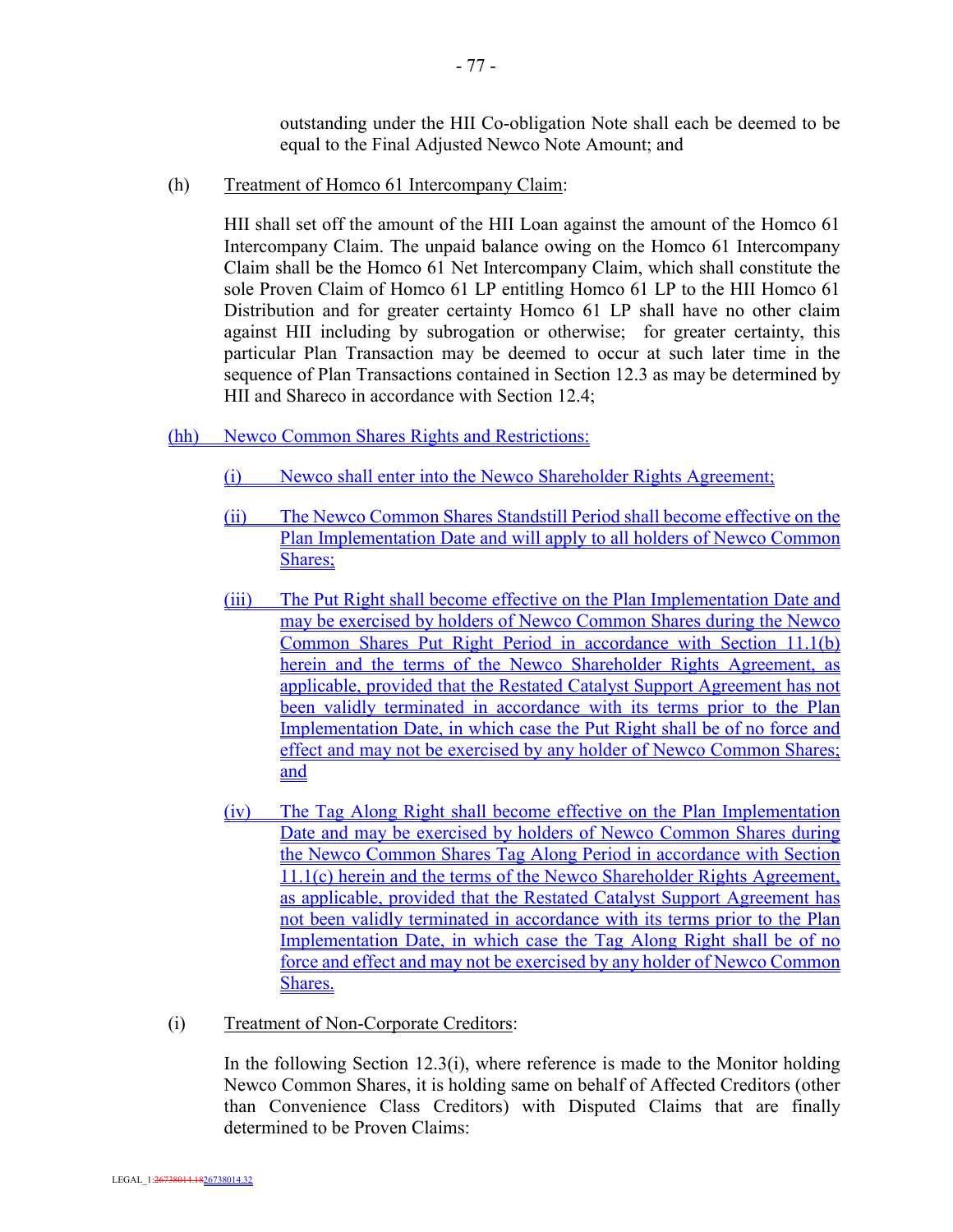- (i) Each Non-Corporate Creditor with a Non-Corporate Creditor Proven Claim (including for greater certainty, Electing Creditors) shall be deemed to subscribe for each such Non-Corporate Creditor's Pro Rata Share of Newco Common Shares, the entire subscription price for which shall be deemed to be an amount equal to the Newco Assumed Portion of Non-Corporate Creditor Proven Claims;
- (ii) The Monitor or its designate in respect of the Non-Corporate Creditors with Disputed Claims (including for greater certainty, Electing Creditors), based on the face value of such Disputed Claims or such lesser amount as shall be determined by the Monitor, shall be deemed to subscribe for each such Non-Corporate Creditor's Pro Rata Share of Newco Common Shares, the subscription price for which shall be equal to the nominal amount of such Newco Common Shares;
- (iii) The Non-Corporate Creditors with Non-Corporate Creditor Proven Claims (including for greater certainty Electing Creditors) who are deemed to have subscribed for Newco Common Shares in Subparagraph 12.3(i)(i) above, will be and will be deemed to be obligated to pay the subscription price for the Newco Common Shares subscribed for in Subparagraph 12.3(i)(i) above;
- (iv) The Monitor or its designate shall hold the Newco Common Shares subscribed for in Section 12.3(i)(ii) above in the Disputed Claims (Newco) Shares) Reserve;
- (v) The obligation to pay the subscription price in Section  $12.3(i)(iii)$  above by the Non-Corporate Creditors with Non-Corporate Creditor Proven Claims (including for greater certainty Electing Creditors) shall be deemed to be satisfied in full by setting off such obligation against the Newco Assumed Portion of Non-Corporate Creditor Proven Claims, and such Newco Assumed Portion of Non-Corporate Creditor Proven Claims shall be deemed to be paid in full and each Non-Corporate Creditor's Pro Rata Share of Newco Common Shares shall become issuable to such Non-Corporate Creditors with Proven Claims in accordance with the Plan;
- (vi) Newco shall be obligated to issue the Newco Common Shares subscribed for in Section 12.3(i)(i) above by the Non-Corporate Creditors with Proven Claims to such Non-Corporate Creditors and their obligation to pay the subscription price in Section  $12.3(i)(iii)$  above shall be deemed to be satisfied in full by setting off both such obligations against the Newco Assumed Portion of Non-Corporate Creditor Proven Claims and such Newco Assumed Portion of Non-Corporate Creditor Proven Claims shall be deemed to be paid in full in accordance with the Plan;
- (vii) Newco shall issue the Newco Common Shares subscribed for in Section  $12.3(i)(ii)$  above by the Monitor or its designate to the Monitor and the subscription price shall be paid up out of the share premium reserve of Newco;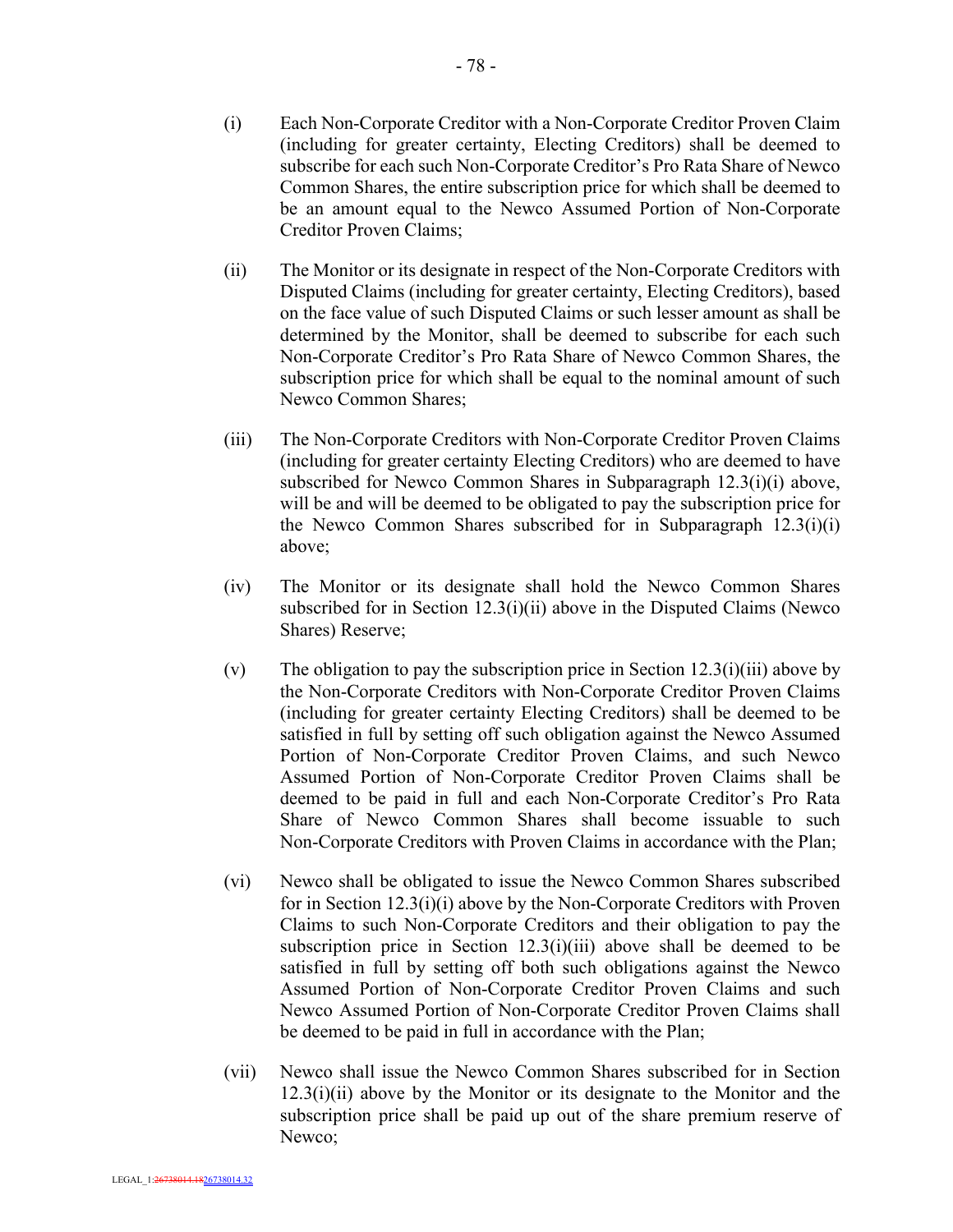- (viii) The Newco Un-assumed Portion of Non-Corporate Creditor Proven Claims shall be deemed to be settled in accordance with the Plan, in consideration for which such Non-Corporate Creditors (including Electing Creditors) shall be entitled to receive in respect of such Newco Un-assumed Portion of Non-Corporate Creditor Proven Claims, (i) their Pro Rata Share of the Cash Pool and (ii) their Pro Rata Share of the Asset Realization Cash Pool, on repayment of the Note A (Non-Corporate Creditor) principal amount;
- (ix) Newco shall issue the Newco Common Shares subscribed for above by Non-Corporate Creditors other than Electing Creditors to such Non-Corporate Creditors; and
- (x) Each Non-Corporate Creditor with a Non-Corporate Creditor Proven Claim who has elected the Newco Common Shares Cash-Out Option shall and shall be deemed to assign, transfer and sell its entitlement to its Pro Rata Share of the Newco Common Shares to which it is entitled under Section 12.3(i) above to Catalyst in consideration for its *pro rata* share of the Aggregate Newco Common Shares Cash-Out Price and such Electing Creditors shall direct Newco to issue and Newco shall issue, such Newco Common Shares to Catalyst in accordance with the Plan.
- B. Phase Two

During Phase Two the following Plan Transactions shall and shall be deemed to occur sequentially in the following order:

- (j) Acquisition of Control of HII:
	- (i) HII shall file Articles of Reorganization under the ABCA and such Articles of Reorganization shall be deemed to give effect to the following steps or transactions:
		- (A) HII's articles of amalgamation shall be amended under the ABCA to create a new class of authorized HII New Common Shares; and
		- (B) To give effect to  $12.3(j)(iii)$  below, HII's articles of amalgamation shall be amended under the ABCA to cancel the authorized HII Class A Shares, the authorized HII Class B Shares, the authorized HII Class A Preferred Shares and the authorized HII Class B Preferred Shares;
	- (ii) Newco shall subscribe for and HII shall issue 100 HII New Common Shares to Newco, for the subscription purchase price of Cdn\$100. Such shares shall be deemed to be validly issued and outstanding as fully paid and non-assessable on the Plan Implementation Date and an amount of Cdn\$100 shall be deemed to be added to the stated capital account for the HII New Common Shares;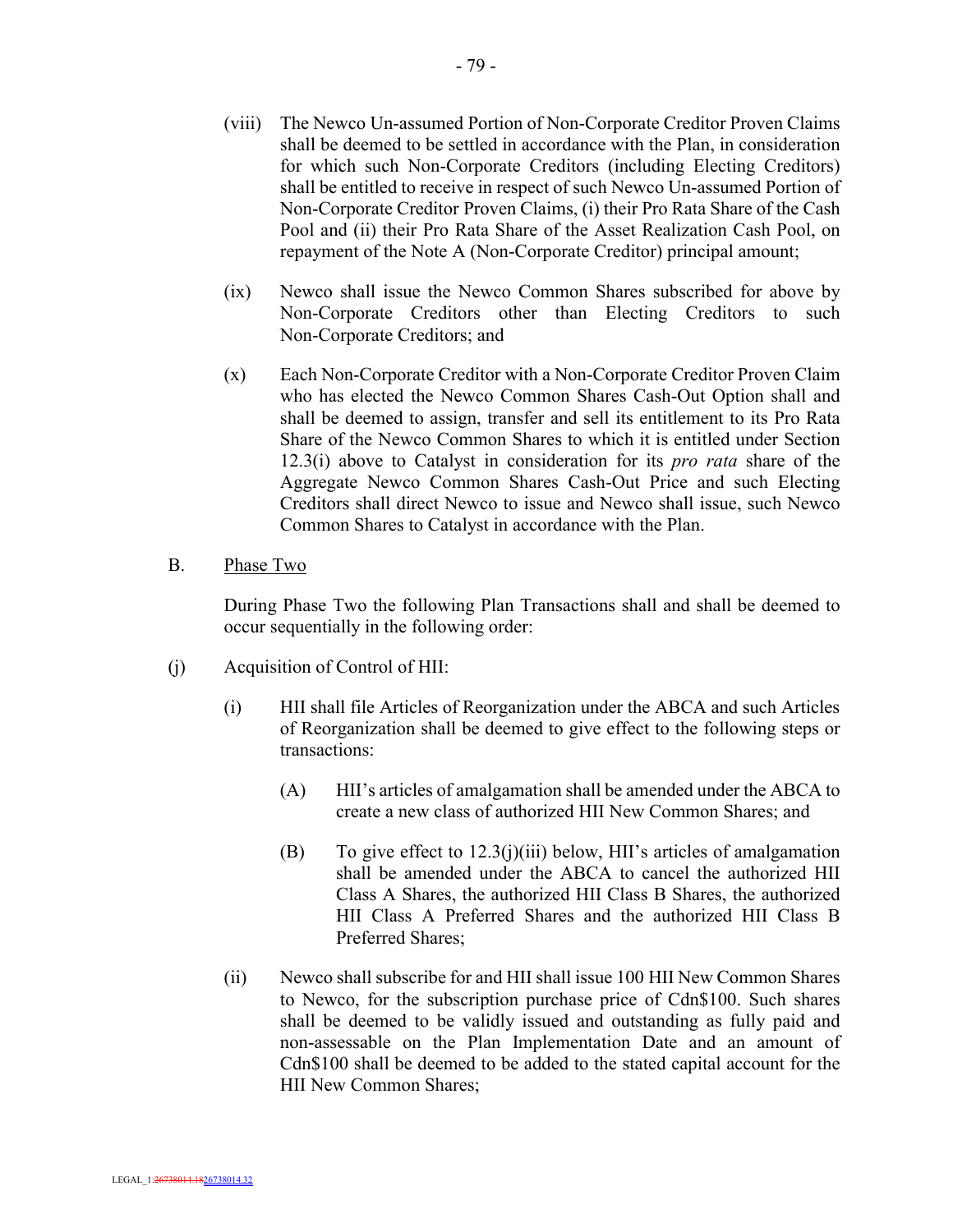- (iii) The outstanding HII Class A Shares and outstanding HII Class B Shares and all other outstanding equity securities of HII other than the HII New Common Shares are deemed to be surrendered for cancellation and shall be deemed to be cancelled without compensation, such deemed cancellation being deemed to have occurred immediately prior to the effectiveness of the amendment in Section 12.3(j)(i)(B);
- (iv) The stated capital account for HII's Existing Authorized Capital shall be deemed to be reduced to zero for no consideration; and
- (k) BV Intercompany Loans:
	- (i) Homco 69 LP shall be deemed to repay the principal amount of the Homco 69 LP Valbonne 2 BV Intercompany Loan as follows:
		- (A) Valbonne 2 BV shall forgive the accrued and unpaid interest owing by Homco 69 LP on the Homco 69 LP Valbonne 2 BV Intercompany Loan;
		- (B) the dividend declared in 12.3(b)(ii)(A) above shall be paid by Valbonne 2 BV by the issuance of a demand promissory note in like amount; and
		- (C) Homco 69 LP and Valbonne 2 BV shall be deemed to set off the amount of the above demand promissory note against the principal amount of the Homco 69 LP Valbonne 2 BV Intercompany Loan and both obligations shall be deemed to be and shall be extinguished; and
	- (ii) Homco 70 LP shall be deemed to repay the principal amount of Homco 70 LP Coët BV Intercompany Loan as follows:
		- (A) Coët BV shall forgive the accrued and unpaid interest owing by Homco 70 LP on the Homco 70 LP Coët BV Intercompany Loan;
		- (B) the dividend declared in  $12.3(b)(ii)(B)$  above shall be paid by Coët BV by the issuance of a demand promissory note in like amount; and
		- (C) Homco 70 LP and Coët BV shall be deemed to set off the amount of the above demand promissory note against the principal amount of the Homco 70 LP Coët BV Intercompany Loan and both obligations shall be deemed to be and shall be extinguished; and
	- (iii) Homco 86 LP shall be deemed to repay the principal amount of the Homco 86 LP Homco 86 BV Intercompany Loan as follows:
		- (A) Homco 86 BV shall forgive the accrued and unpaid interest owing by Homco 86 LP on the Homco 86 LP Homco 86 BV Intercompany Loan;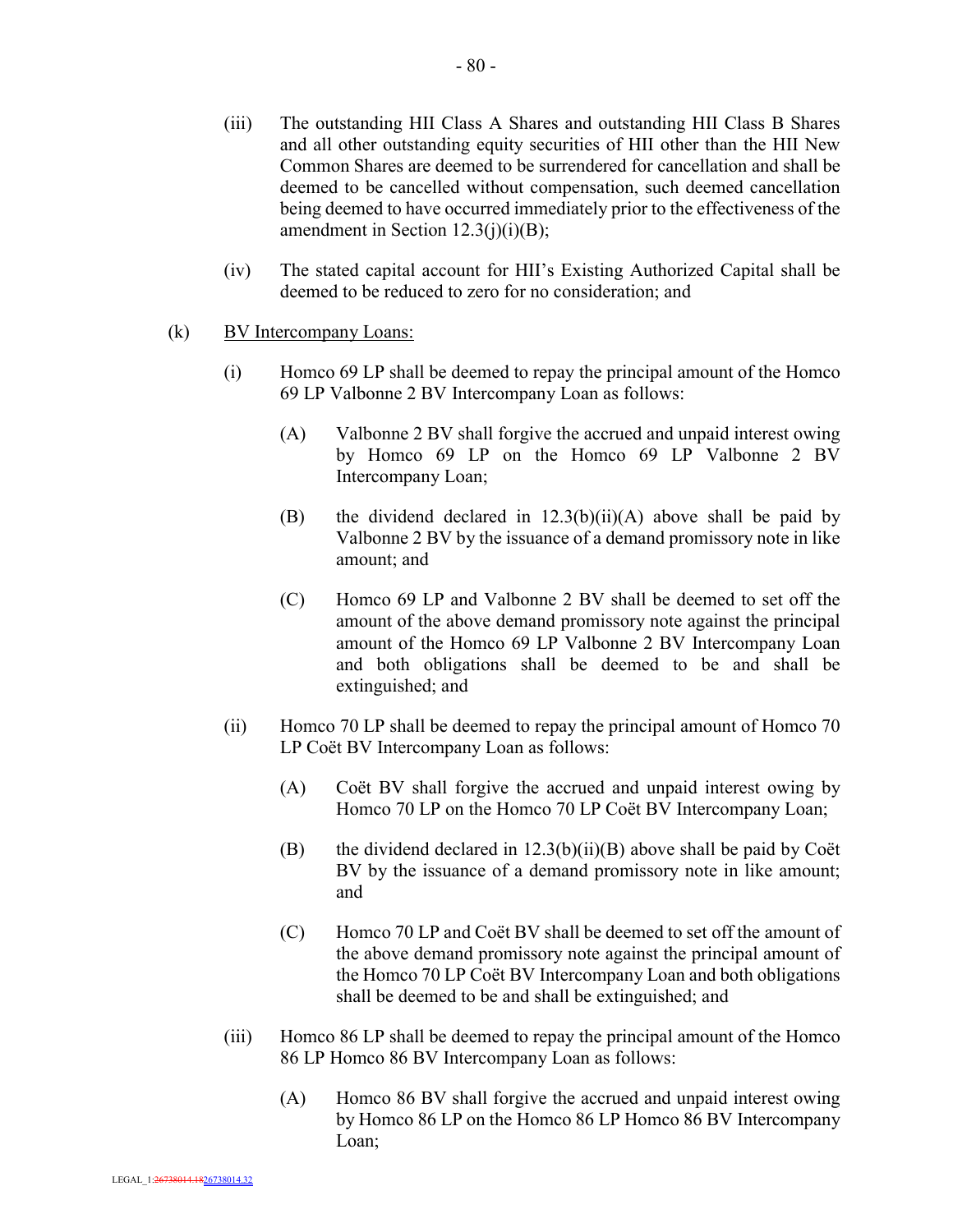- (B) Homco 86 BV shall convert its share premium into legal stated capital;
- (C) Homco 86 BV shall make a return of capital to Homco 86 LP in an amount equal to the principal amount of the Homco 86 LP Homco 86 BV Intercompany Loan, such return of capital to be paid by a demand promissory note in like amount; and
- (D) Homco 86 LP and Homco 86 BV shall be deemed to set off the amount of the above demand promissory note against the principal amount of the Homco 86 LP Homco 86 BV Intercompany Loan and both obligations shall be deemed to be and shall be extinguished; and
- (iv) Homco 87 LP shall be deemed to repay the principal amount of the Homco 87 LP Homco 87 BV Intercompany Loan as follows:
	- (A) Homco 87 BV shall forgive the accrued and unpaid interest owing by Homco 87 LP on the Homco 87 LP Homco 87 BV Intercompany Loan;
	- (B) Homco 87 BV shall convert its share premium into legal stated capital;
	- (C) Homco 87 BV shall make a return of capital to Homco 87 LP in an amount equal to the principal amount of the Homco 87 LP Homco 87 BV Intercompany Loan, such return of capital to be paid by a demand promissory note in like amount; and
	- (D) Homco 87 LP and Homco 87 BV shall be deemed to set off the amount of the above demand promissory note against the principal amount of the Homco 87 LP Homco 87 BV Intercompany Loan and both obligations shall be deemed to be and shall be extinguished; and
- (v) Homco 110 LP shall be deemed to repay the principal amount of the Homco 110 LP Valbonne 5 BV Intercompany Loan as follows:
	- (A) Valbonne 5 BV shall forgive the accrued and unpaid interest owing by Homco 110 LP on the Homco 110 LP Valbonne 5 BV Intercompany Loan;
	- (B) Valbonne 5 BV shall convert its share premium into legal stated capital;
	- (C) Valbonne 5 BV shall make a return of capital to Homco 110 LP in an amount equal to the principal amount of the Homco 110 LP Valbonne 5 BV Intercompany Loan, such return of capital to be paid by a demand promissory note in like amount; and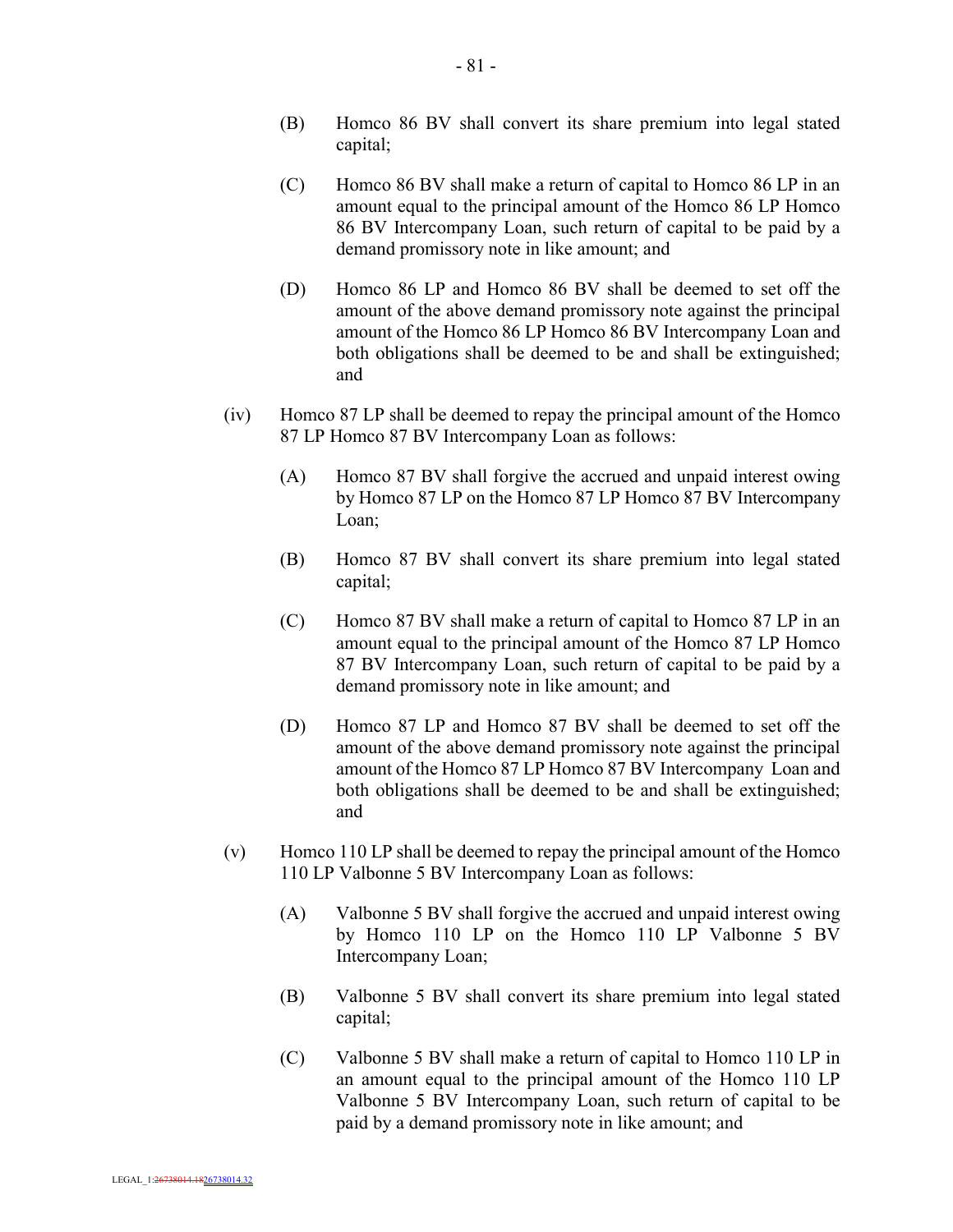(D) Homco 110 LP and Valbonne 5 BV shall be deemed to set off the amount of the above demand promissory note against the principal amount of the Homco 110 LP Valbonne 5 BV Intercompany Loan and both obligations shall be deemed to be and shall be extinguished; and

# (l) Dissolution of Core Homcos and Transfer of Core Homco Assets to HII (other than Homco 86 LP and Homco 87 LP):

- (i) Homco 110 LP shall be deemed to repay the principal amount of the Homco 110 LP HII Intercompany Loan as follows:
	- (A) Homco 110 LP shall satisfy the Homco 110 LP HII Intercompany Loan by transferring shares of Valbonne 5 BV with a value equal to the principal amount and accrued interest of the Homco 110 LP HII Intercompany Loan to HII, in full satisfaction of the Homco LP HII Intercompany Loan\*;\*
- (ii) \*Each Core Homco (which for the avoidance of doubt excludes the Homburg Baltic Limited Partnerships), except for Homco 86 LP and Homco 87 LP<sup>\*\*</sup> shall be deemed to be dissolved in accordance with its applicable Limited Partnership Agreement and the NSLPA and its respective Notice to Cancel the Certificate of Limited Partnership shall be filed and recorded in the office of the Registrar of Joint Stock Companies shall and shall be deemed to cease to exist;\*
- (iii) \*Upon such deemed dissolution, \*each Core Homco's Core Homco Assets (including the Homco 69 Note A, the Homco 70 Note A, the Homco 69 Note B and the Homco 70 Note B, as applicable) shall be deemed to be transferred to and vested in HII free and clear of all Encumbrances except the Core Homco Creditor Claims, and its\* respective Core Homco Liabilities shall be deemed to be assumed by HII and \*the\* Core Homco Creditor Claims shall be Unaffected Claims; and\*
- (iv) Each Core Homco GP except for HII 86 GP and HII 87\* GP shall be deemed to be dissolved and its respective \*Certificate of Dissolution\* filed and recorded in accordance with the NSCA;\* and

#### (l) (m) Treatment of Corporate Creditors:

In the following Section 12.3( $\text{m}$ ), where reference is made to the Monitor holding Newco Common Shares, it is holding same on behalf of Affected Creditors (other than Convenience Class Creditors) with Disputed Claims that are finally determined to be Proven Claims:

(i) Each Corporate Creditor with a Corporate Creditor Proven Claim (including for greater certainty, Electing Creditors) shall be deemed to subscribe for each such Corporate Creditor's Pro Rata Share of Newco Common Shares, the entire subscription price for which shall be deemed to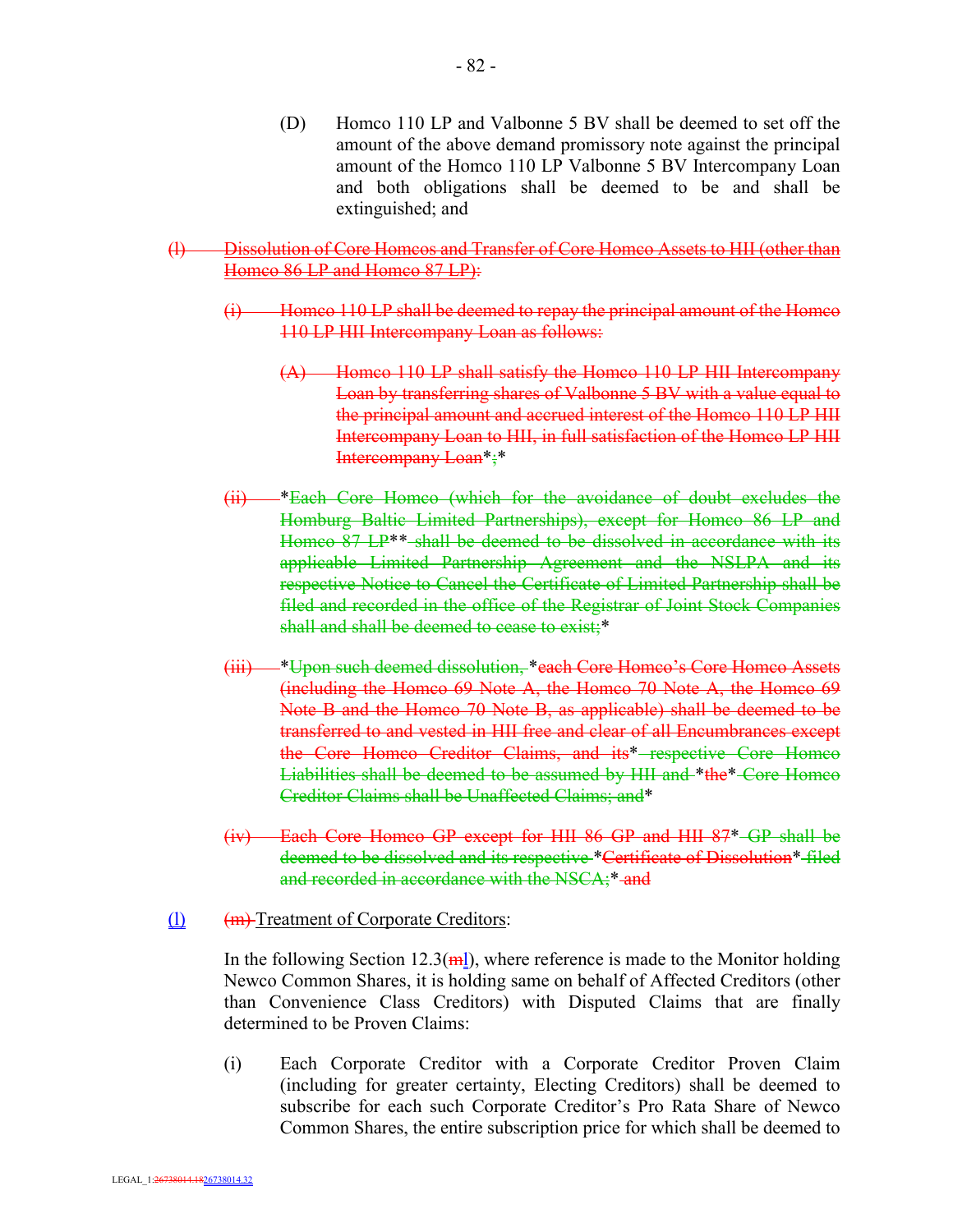be an amount equal to the Newco Assumed Portion of Corporate Creditor Proven Claims;

- (ii) The Monitor or its designate in respect of the Corporate Creditors with Disputed Claims (including for greater certainty Electing Creditors), based on the face value of such Disputed Claims or such lesser amount as shall be determined by the Monitor, shall be deemed to subscribe for each such Corporate Creditor's Pro Rata Share of Newco Common Shares, the subscription price for which shall be equal to the nominal amount of such Newco Common Shares;
- (iii) The Corporate Creditors with Corporate Creditor Proven Claims (including for greater certainty Electing Creditors) who are deemed to have subscribed for Newco Common Shares in Section  $12.3(\text{mI})(i)$  will be and will be deemed to be obligated to pay to Newco the subscription price for the Newco Common Shares in Section  $12.3(\text{m})$ (i) above;
- (iv) The Monitor or its designate shall hold the Newco Common Shares subscribed for in Section 12.3( $\frac{m}{m}$ )(ii) above in the Disputed Claims (Newco Shares) Reserve;
- (v) The obligation to pay the subscription price in Section  $12.3(\text{m})$ (iii) above by the Corporate Creditors with Corporate Creditor Proven Claims (including for greater certainty Electing Creditors) shall be deemed to be satisfied in full by setting off such obligation against the Newco Assumed Portion of Corporate Creditor Proven Claims, and such Newco Assumed Portion of Corporate Creditor Proven Claims shall be deemed to be paid in full and each Corporate Creditor's Pro Rata Share of Newco Common Shares shall become issuable to such Corporate Creditors with Proven Claims in accordance with the Plan;
- (vi) Newco shall be obligated to issue the Newco Common Shares subscribed for by the Corporate Creditors with Proven Claims in Section  $12.3(\text{mI})(i)$ above to such Corporate Creditors with Proven Claims, and the obligation of such Corporate Creditors to pay the subscription price in Section  $12.3(\text{m})$ (iii) shall be deemed to be satisfied in full by setting off both such obligations against the Newco Assumed Portion of Corporate Creditor Proven Claims, and such Newco Assumed Portion of Corporate Creditor Proven Claims shall be deemed to be paid in full in accordance with the Plan;
- (vii) Newco shall issue the Newco Common Shares subscribed for in Section  $12.3(\text{m})$ (ii) above by the Monitor to the Monitor or its designate and the subscription price shall be paid up out of the share premium reserve of Newco;
- (viii) The Newco Un-assumed Portion of Corporate Creditor Proven Claims shall be deemed to be settled in accordance with the Plan, in consideration for which such Corporate Creditors shall be entitled to receive in respect of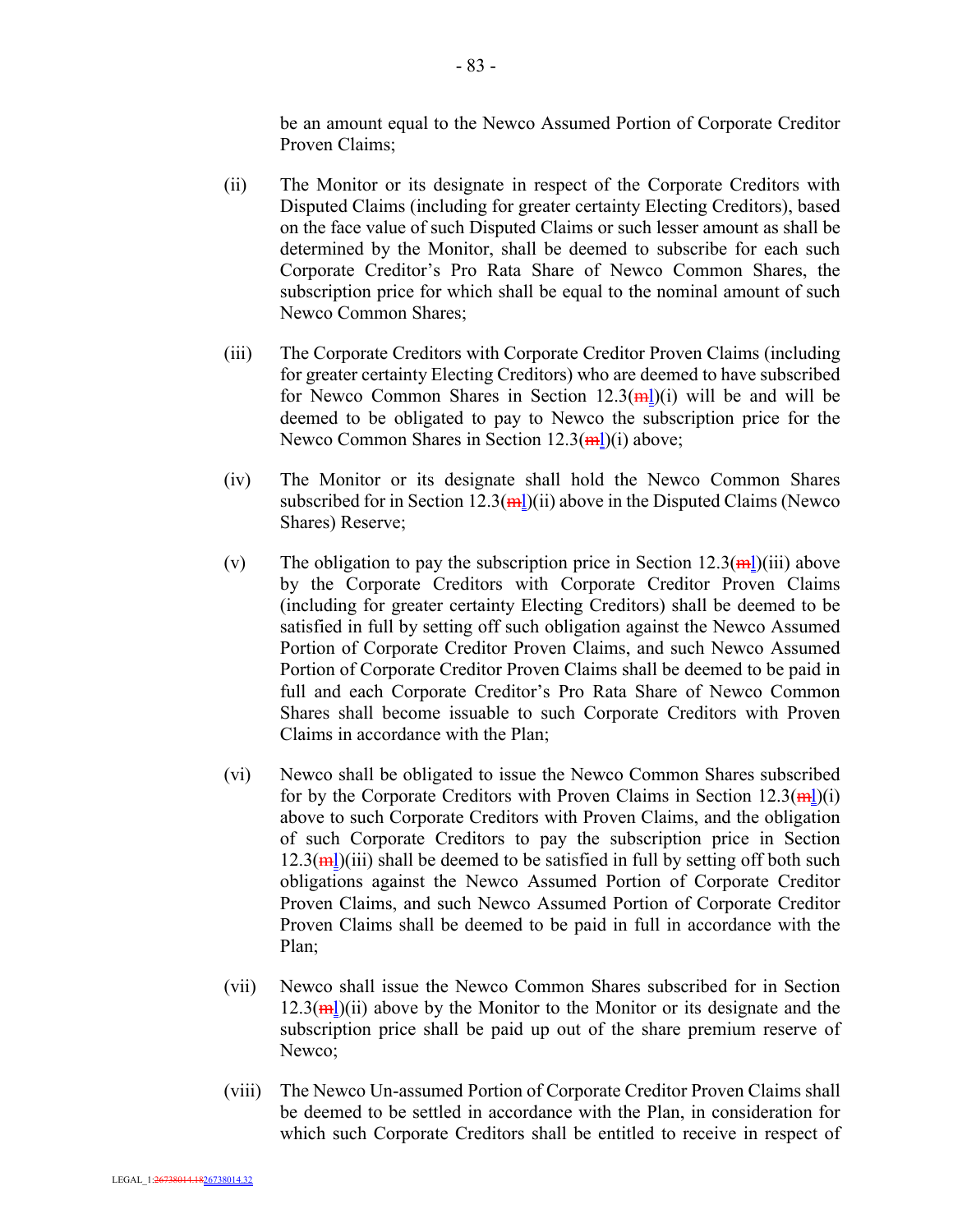such Newco Un-assumed Portion of Corporate Creditor Proven Claims, (i) their Pro Rata Share of the Cash Pool and (ii) their Pro Rata Share of the Asset Realization Cash Pool, on repayment of the Note B (Corporate Creditor) principal amount;

- (ix) Newco shall issue the Newco Common Shares subscribed for above by the Corporate Creditors other than Electing Creditors to such Corporate Creditors;
- (x) Each Corporate Creditor with a Corporate Creditor Proven Claim who has elected the Newco Common Shares Cash-Out Option shall and shall be deemed to assign, transfer and sell its entitlement to its Pro Rata Share of the Newco Common Shares to which it is entitled under Section  $12.3(\text{m})$ (i) above to Catalyst in consideration for its *pro rata* share of the Aggregate Newco Common Shares Cash- Out Price and such Electing Creditors shall direct Newco to issue, and Newco shall issue, such Newco Common Shares to Catalyst in accordance with the Plan; and
- (n) \*Repayment of Newco Incorporation Loan\*\*: \*

\*Upon the issuance of Newco Common Shares to Affected Creditors with Proven Claims in accordance with the Plan, \*\*Newco shall repurchase the preference shares held by the Incorporation Foundation for the sum of EUR\*225,000 and the Incorporation Foundation shall direct Newco to pay such amount to HII to repay the Newco Incorporation\* Loan on the Incorporation Foundation's behalf, following which payment the Newco Incorporation Loan Note \*shall be cancelled; and

- (m) Dissolution of Homco 69 LP, Homco 70 LP and Homco 110 LP and Transfer of their Assets to HII:
	- (i) HII shall contribute the Homco 110 LP HII Intercompany Loan to Homco 110 LP in exchange for additional limited partnership interests equal to the value of such loan<sup>\*</sup>;\*
	- (ii) \*\*Each Core Homco (which for the avoidance of doubt excludes the Homburg Baltic Limited Partnerships), except for Homco 86 LP and Homco  $87 \text{ LP}^*$ , shall be deemed to be dissolved in accordance with its applicable Limited Partnership Agreement and the NSLPA and its respective Notice to Cancel the Certificate of Limited Partnership shall be filed and recorded in the office of the Registrar of Joint Stock Companies shall and shall be deemed to cease to exist;\*
	- (iii) \*\*Upon such deemed dissolution, \*the HII Transferred Assets A owned by each of Homco 69 LP, Homco 70 LP and Homco 110 LP, shall be deemed to be transferred to and vested in HII free and clear of all Encumbrances except the Core Homco Creditor Claims, and each of their\* respective Core Homco Liabilities shall be deemed to be assumed by HII and \*such\* Core Homco Creditor Claims shall be Unaffected Claims; and\*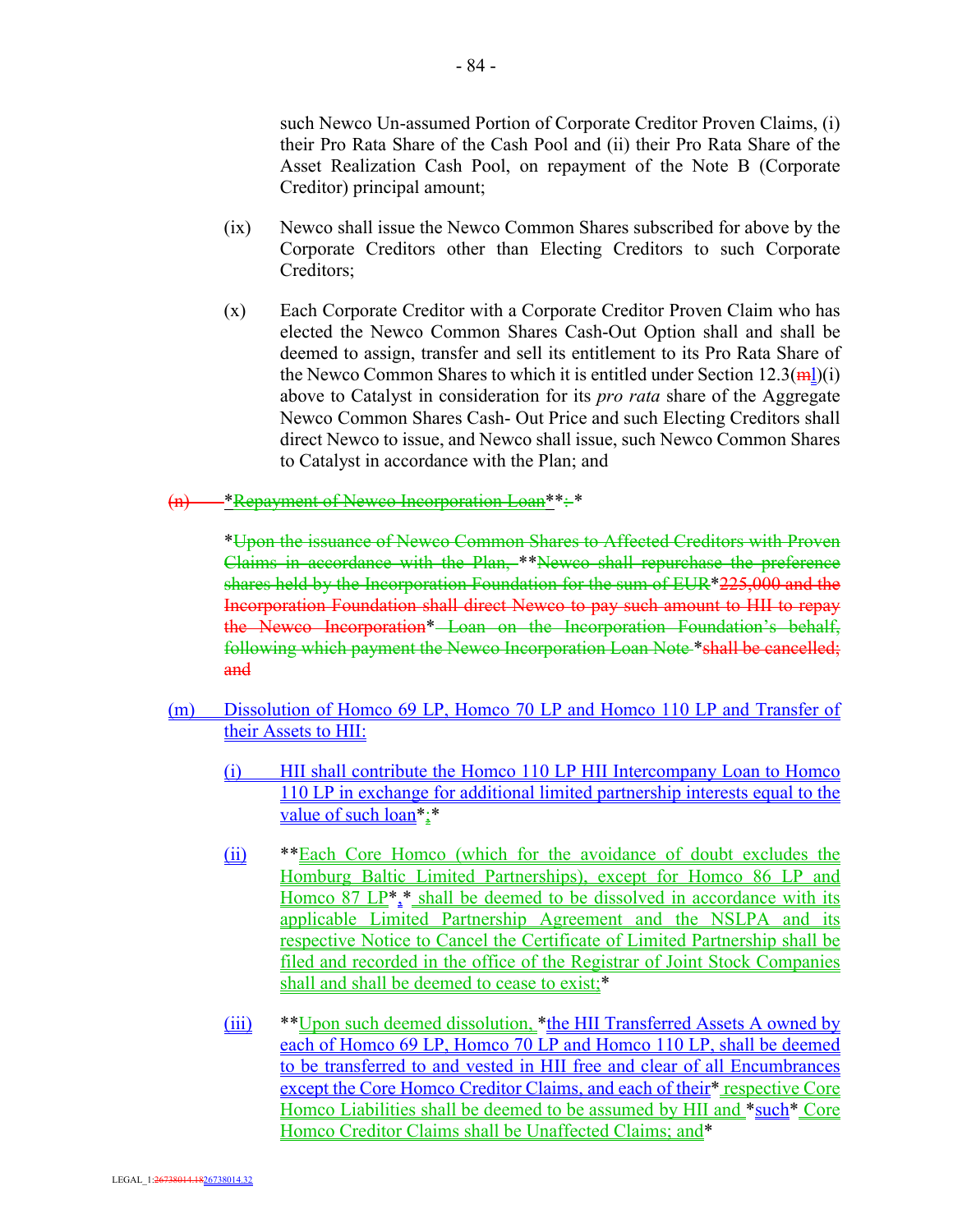- (iv) Upon such deemed dissolution of each of Homco 69 LP, Homco 70 LP and Homco 110 LP, each of HII 69 GP's, HII 70 GP's, and HII 110 GP's respective interests in such partnership Property shall be deemed to be transferred to and vested in each such general partner free and clear of all Encumbrances except the Core Homco Creditor Claims; and
- $(n)$  (o) Transfer of Core Business Assets to Newco and Core GP Assets to Newco Subsidiaries:
	- (i) HII shall contribute the Homco 86 LP HII Intercompany Loan to Homco 86 LP in exchange for additional limited partnership interests equal to the value of such loan;
	- (ii) HII shall contribute the Homco 87 LP HII Intercompany Loan to Homco 87 LP in exchange for additional limited partnership interests equal to the value of such loan;
	- (iii) HII 86 GP and HII 87 GP shall transfer their respective Core GP Assets to the Newco Subsidiaries for Cdn\$1,000 respectively and such interests shall be deemed to be transferred to and shall vest in the Newco Subsidiaries, free and clear of all Encumbrances other than the Core Business Creditor Claims, and the Newco Subsidiaries shall assume and shall be deemed to assume the HII 86 GP Liabilities and the HII 87 GP Liabilities (and for greater certainty HII 86 GP and HII 87 GP shall be deemed to have no liability in respect of such HII 86 GP Liabilities and HII 87 GP Liabilities, respectively);
	- (iv) Pursuant to and in accordance with the HII/Shareco Sanction and Vesting Order, HII shall be deemed to transfer all of its right, title and interest in and to the Core BusinessHII Transferred Assets (other than the Core GP Assets)A that it owns to Newco and such Core BusinessHII Transferred Assets A shall be deemed to be transferred to and shall vest in Newco, free and clear of all Encumbrances other than the Core Business Creditor Claims, and where any Real Property Interest is being vested directly in Newco, Newco shall assume and is deemed to assume the Core Homco Liabilities (and for greater certainty HII shall be deemed to have no liability in respect of such Core Homco Liabilities);
	- (v) As consideration for such transfer by HII to Newco in Subsection  $12.3(\Theta)(\frac{1}{11})$  (iv) above, Newco shall issue the Newco Note to HII;
	- (vi) Each of HII 69 GP, HII 70 GP and HII  $110*$  GP shall be deemed to be dissolved and its respective \*certificate of dissolution\* filed and recorded in accordance with the NSCA;\*
	- (vii) \*Pursuant to and in accordance with the HII/Shareco Sanction and Vesting Order, HII shall be deemed to transfer all of its right, title and interest in and to the HII Transferred Assets B (other than the Core GP Assets) that it owns to Newco, and such HII Transferred Assets B shall be deemed to be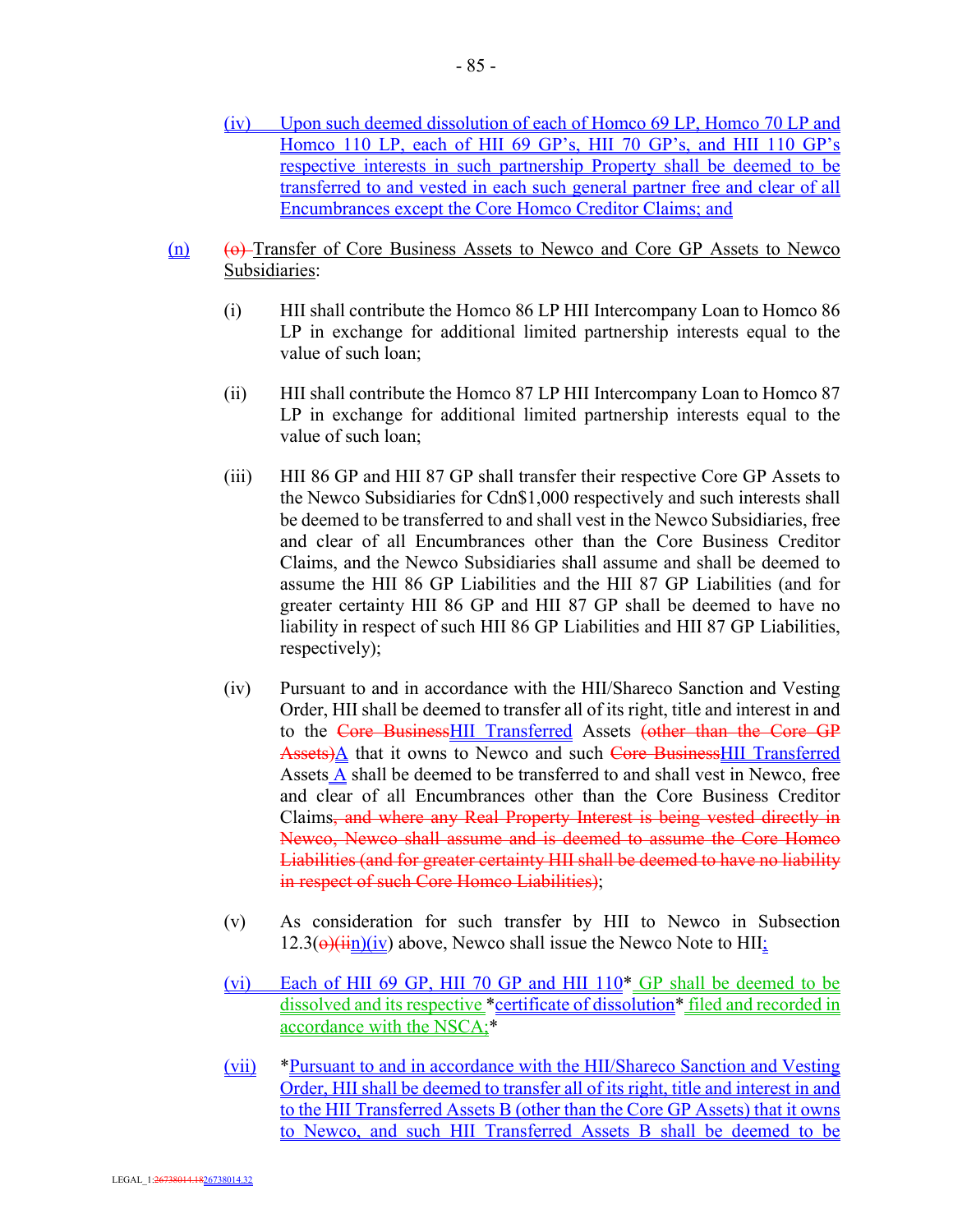transferred to and shall vest in Newco free and clear of all Encumbrances other than the Core Business Creditor Claims;

- (viii) As consideration for such transfer by HII to Newco in Subsection  $12.3(n)(vii)$  above, Newco shall amend and restate the Newco Note as the Amended and Restated Newco Note and assume HII's obligations under the Newco Bond 5 Guarantee, and HII shall be released from such obligations and the security relating to the Bond 5 Secured Claim shall be deemed to be released and extinguished (and for greater certainty, the Bond 5 Unsecured Claim shall remain as an obligation of HII to be compromised as an Affected Claim under the Plan); and
- (ix) For greater certainty, the amendment and restatement of the Newco Note as the Amended and Restated Newco Note shall not constitute a novation, rescission or accord and satisfaction of the Newco Note;
- $(x)$  (vi) The amounts owing under the HII Co-obligation Note and the Amended and Restated Newco Note shall be deemed to be set off and the obligations thereunder shall be deemed to be satisfied in full and the HII Co-obligation Note and the Amended and Restated Newco Note shall be deemed to be cancelled and the Newco Co-obligation Charge shall be deemed to be discharged; and
- (o) Repurchase of preference shares, \*Repayment of Newco Incorporation Loan\* and Additional Incorporation Foundation Loan \*: \*

\*Upon the issuance of Newco Common Shares to Affected Creditors with Proven Claims in accordance with the Plan, \*(i) \*Newco shall repurchase the preference shares held by the Incorporation Foundation for the sum of EUR<sup>\*</sup>362,000; and (ii) Newco shall repay, by no later than two months following Plan Implementation Date, the Newco Incorporation Loan and the Additional Incorporation Foundation<sup>\*</sup> Loan on the Incorporation Foundation's behalf, following which payment the Newco Incorporation Loan Note \*and the Additional Incorporation Foundation Loan Note shall each be cancelled; and

- (p) Dissolution of HII 86 GP and HII 87 GP:
	- (i) HII86 GP and HII 87 GP shall be deemed to be dissolved and their respective certificates of dissolution shall be filed and recorded in accordance with the NSCA;
- (q) Homburg Baltic Luxemburg Continuance:

Homburg Baltic shall be exported from the NSCA and importedNBBCA to Luxembourg under Luxembourg's Commercial Companies Act, 1915; and

(r) Receipt of Newco Common Shares and Cash by Monitor: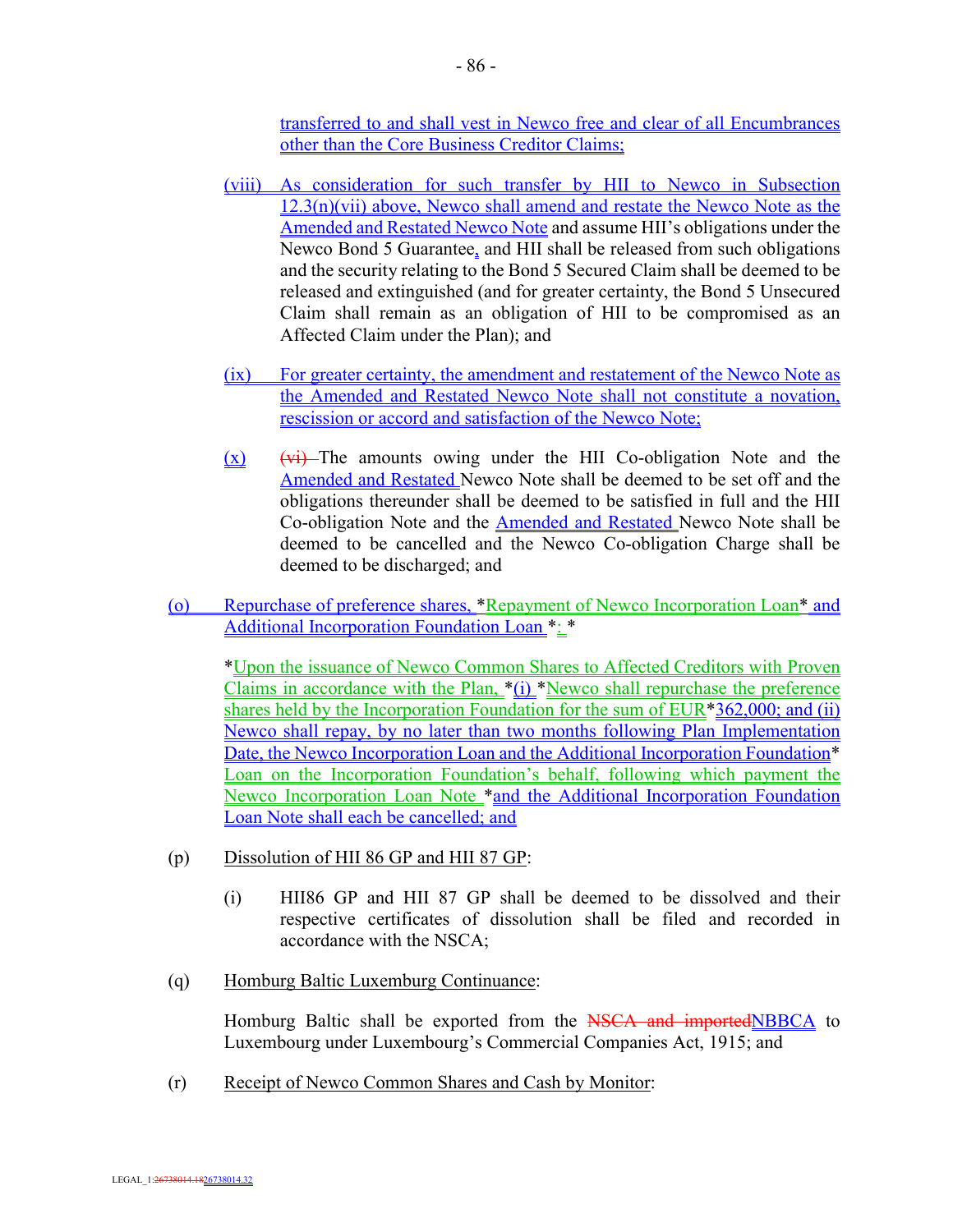- 87 -

- (i) Newco shall issue to the Monitor or its designate to be held on behalf of the Affected Creditors (other than Convenience Class Creditors) with Disputed Claims that are finally determined to be Proven Claims, that number of Newco Common Shares needed to establish the Disputed Claims (Newco Shares) Reserve;
- (ii) HII shall deliver to the Monitor the aggregate of all their Cash, together with the Cash Reserves;
- (iii) The Monitor shall receive from HII and Shareco:
	- (A) the Administrative Reserve and shall deposit same into the Administrative Reserve Account;
	- (B) the Disputed Claims (Cash) Reserve and shall deposit same into the Disputed Claims Reserve Account;
	- (C) the Litigation Reserve and shall deposit same into the Litigation Reserve Account; and
- (iv) The Monitor shall receive the Cash Pool from HII and Shareco and shall deposit same into the Cash Pool Account;
- (s) Non-Core Business Asset Notes and Realization of Non-Core Business Assets:
	- (i) HII shall issue Note A (Non-Corporate Creditor) to the Monitor to hold on behalf of each of the Non-Corporate Creditors evidencing each Non-Corporate Creditor's Pro Rata Share of the Asset Realization Cash Pool and which shall be repaid in full with the Asset Realization Cash Pool;
	- (ii) HII shall issue Note B (Corporate Creditor) to the Monitor to hold on behalf of each of the Corporate Creditors evidencing each Corporate Creditor's Pro Rata Share of the Asset Realization Cash Pool;
	- (iii) Pursuant to the HII/Shareco Sanction and Vesting Order, the Affected Creditors' Charge shall be created and deemed to secure, *inter alia*, HII's obligations to the Non-Corporate Creditors under Note A (Non-Corporate Creditor) and to the Corporate Creditors under the Note B (Corporate Creditor); and
	- (iv) HII shall be deemed to enter into sole shareholder declarations assuming the management of the business and affairs of the Non-Core Business Entities that are corporations and the corporate general partners of the Non-Core Business Entities that are Homcos; and
- (t) Directors and Officers: The Continuing Directors shall and shall be deemed to resign as Directors of amalgamated HII and without requirement of further action on the part of such Continuing Directors, unless they affirmatively elect to remain as Directors. The Directors of the HII Group Entities, the Core Business Entities and the Non-Core Business Entities shall and shall be deemed to resign and without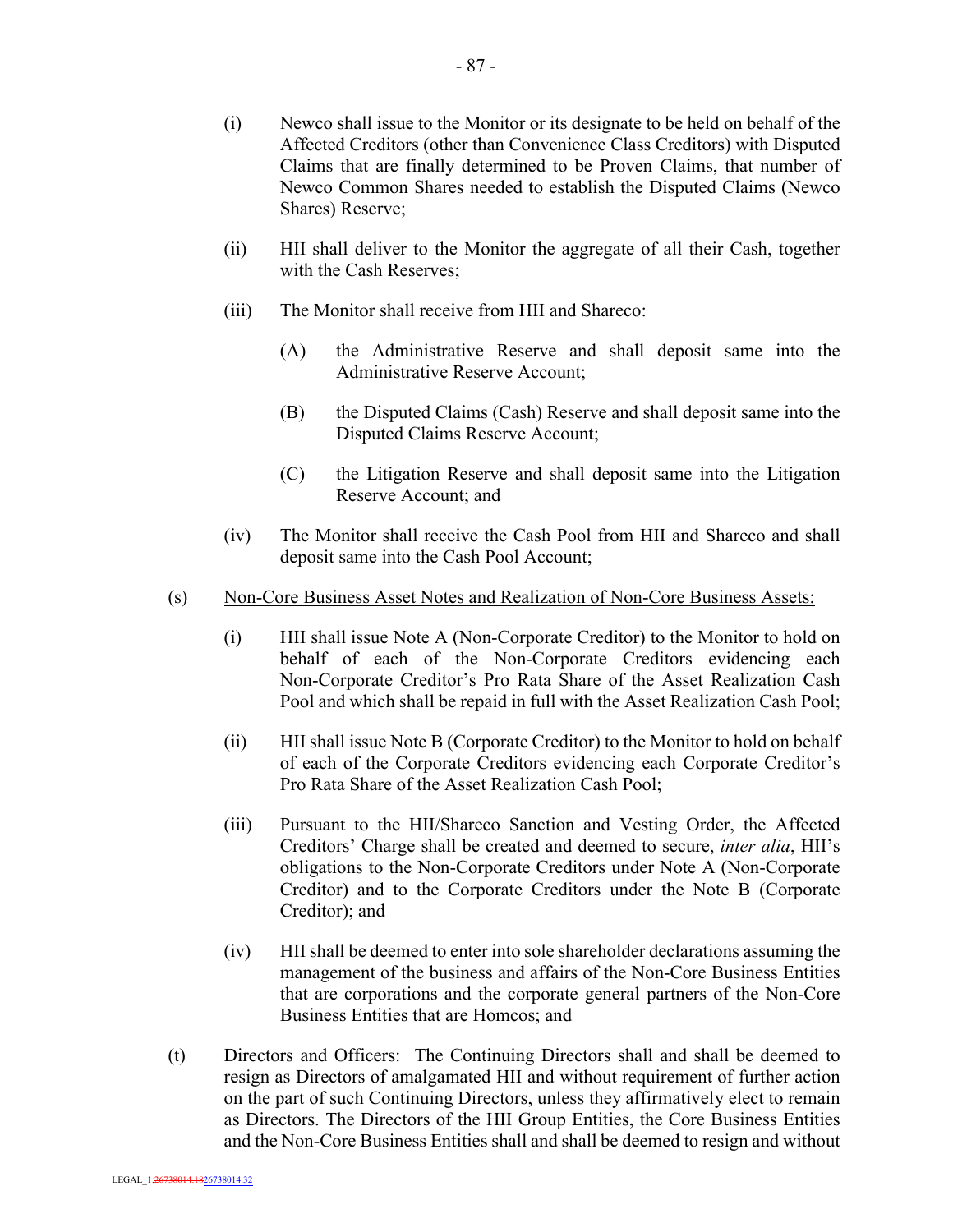requirement of further action on the part of such Directors, unless they affirmatively elect to remain as Directors; and

- (u) Payments by Monitor: The Monitor shall pay:
	- (i) the following Administrative Reserve Costs from the Administrative Reserve on or after the Plan Implementation Date pursuant to the HII/Shareco Sanction and Vesting Order and the CCAA:
		- (A) all fees and disbursements owing as at the Plan Implementation Date to counsel to the HII Group Entities, the Monitor, and counsel to the Monitor;
		- (B) all amounts on account of Employee Priority Claims;
		- (C) all amounts on account of Government Priority Claims;
		- (D) all amounts on account of Cash Management Lender Claims;
		- (E) all amounts on account of the Post-Filing Trade Payables;
		- (F) the Bond 5 Secured Claim Cash Payment;
		- (G) the HSBC Secured Claim;
		- (H) Newco's costs incurred in respect of the issuance of the Newco Common Shares, including all financial advisory fees and expenses, legal fees and expenses, and fees and expenses paid to rating agencies;
		- (I) all amounts to be paid to Core Business Creditors in connection with the transfer of Core Business Assets in the sequence provided herein if applicable, such amounts not to exceed in the aggregate EUR18,500,000;
		- (J) the costs of administration of the Homco 61 Plan;
		- (K) Bankruptcy Trustee Fees;
		- (L) The reasonable fees and disbursements of members of the Liquidation Advisory Committee, in an amount to be agreed upon by such members and the Monitor;
		- (M) The reasonable fees and disbursements of the Continuing Directors, if any, appointed following Plan Implementation Date in an amount to be agreed upon by such Continuing Directors and the Monitor;
		- (N) The reasonable winding-up costs and expenses of Stichting Homburg Bonds, such amounts not to exceed Cdn\$35,000; and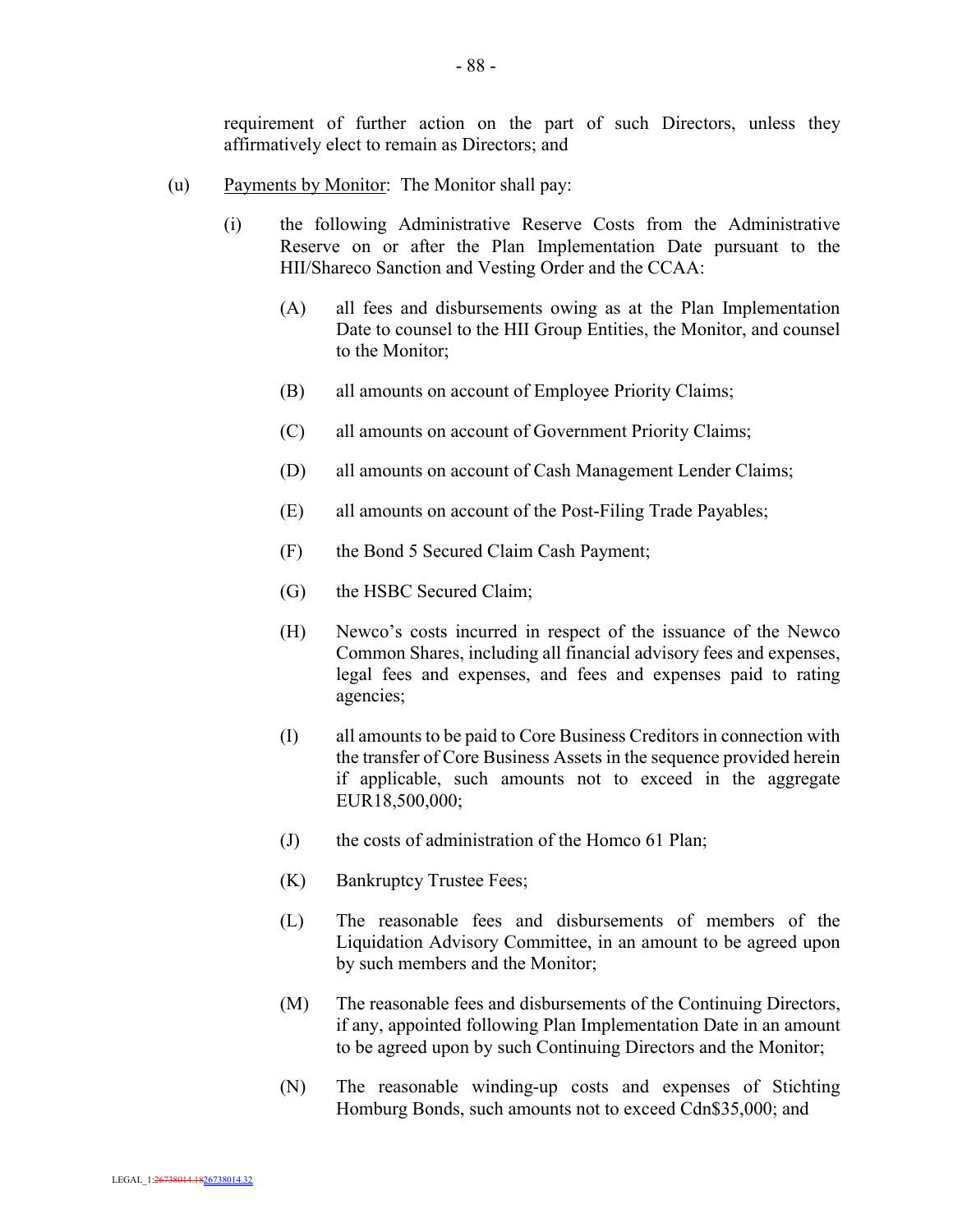- (ii) from the KERP Fund, all amounts owing to Persons on account of their KERP Claims; and
- (v) Distributions:

The Monitor shall on behalf of HII hold, maintain and administer:

- (i) the Cash Pool, the Asset Realization Cash Pool and the Cash Reserves, and shall hold same in escrow for the benefit of the Affected Creditors with Proven Claims for distribution in accordance with the Plan once the Monitor has determined that all requisite consents, declarations, certificates or approvals of or by any Governmental Authority as may be considered necessary by the Monitor in respect of any such distribution have been obtained;
- (ii) the Non-Core Business Asset Notes; and
- (iii) the Disputed Claims (Newco Shares) Reserve in accordance with the Plan, which shall be held by the Monitor or its designate for the benefit of the Affected Creditors (other than Convenience Class Creditors) with Disputed Claims, to the extent that their Disputed Claims become Proven Claims, for distribution in accordance with the Plan; and
- (w) Directors Charge:
	- (i) The Continuing Directors shall have and be deemed to have the benefit of the Directors' Charge in connection with their serving as Directors of amalgamated HII, and the Directors' Charge shall be deemed to attach to the property, assets and undertaking of amalgamated HII under and in accordance with the Plan (but for greater certainty shall not attach to the Core Business Assets vested in Newco);
	- (ii) The Directors' Charge shall be and shall be deemed to be discharged immediately following the resignation of the last Continuing Director and for greater certainty the Directors' Charge shall survive the Plan Implementation Date until such last resignation;
- (x) Plan Charges:

The HII/Shareco Sanction and Vesting Order shall provide for the following Plan Charges to be created on and to survive the Plan Implementation Date in the following order of priority:

- (i) The Administration Charge shall continue and shall attach against the Cash Pool, the Asset Realization Cash Pool, the Cash Reserves, and the Non-Core Business Assets (but for greater certainty shall not attach to the Core Business Assets vested in Newco);
- (ii) The Liquidation Charge shall attach against the Asset Realization Cash Pool and the Disputed Claims (Asset Realization) Reserve, which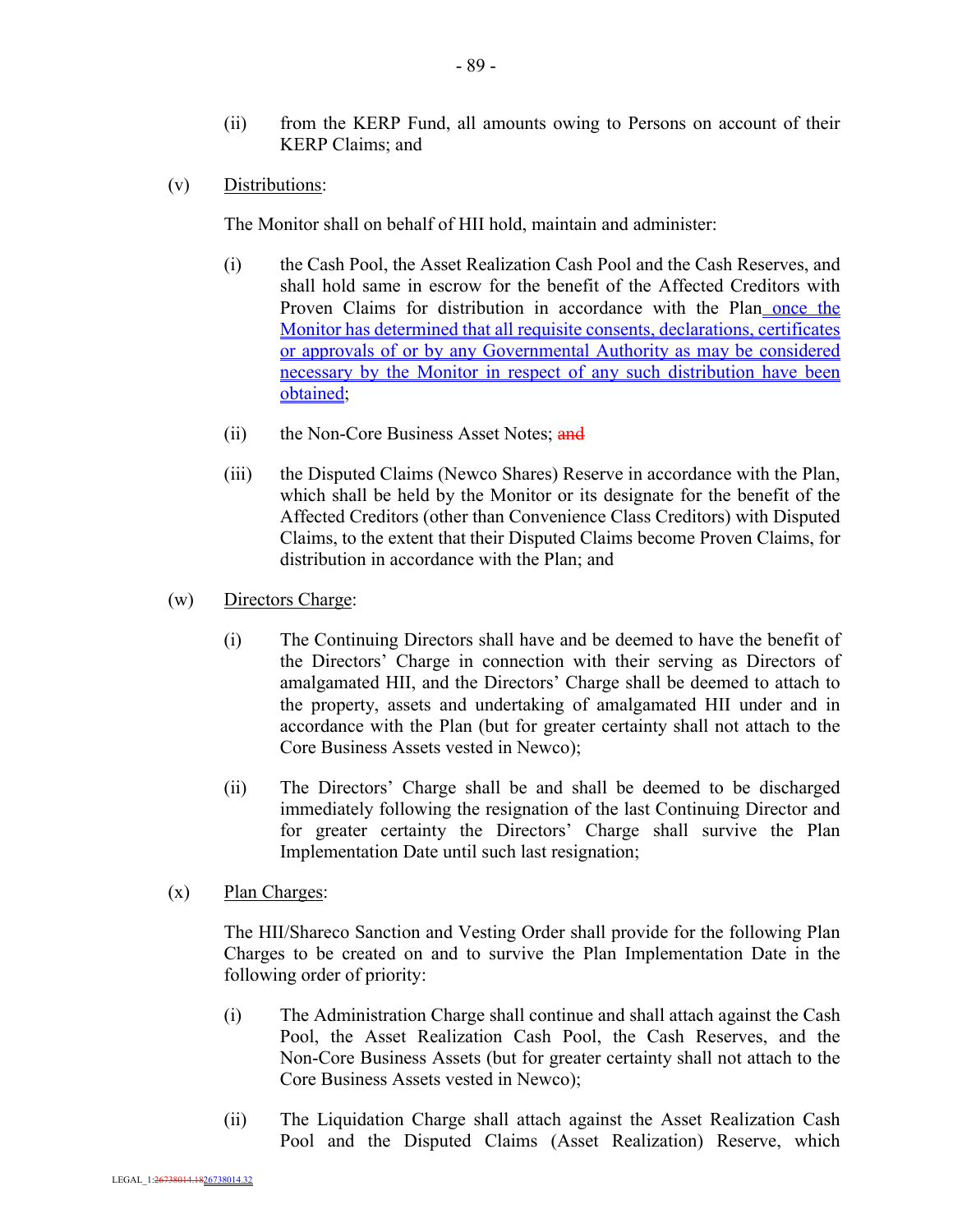Liquidation Charge shall rank behind the Administration Charge (but for greater certainty shall not attach to the Core Business Assets vested in Newco); and

- (iii) The Affected Creditors' Charge shall attach against the Cash Pool, the Asset Realization Cash Pool, the Cash Reserves and the Non-Core Business Assets, which Affected Creditors' Charge and shall rank behind the Administration Charge, the Directors' Charge and the Liquidation Charge (but for greater certainty shall not attach to the Core Business Assets vested in Newco) ;
- (y) Compromise and Release: The compromises with the Affected Creditors and the Release of the Released Parties referred to in Article 13 shall become effective in accordance with the Plan.

#### **12.4 Plan Transactions**

HII and Shareco shall take actions as may be necessary or appropriate to effect the Plan Transactions as set forth in the Plan and as modified by any Plan Transactions Notice, including the transactions necessary or appropriate to simplify HII's and Shareco's structure and to effect a restructuring of the Business. Such actions may include, without limitation: (i) the execution and delivery of appropriate articles, agreements or other documents of incorporation, merger, amalgamation, consolidation, arrangement, continuation, restructuring, exchange, conversion, liquidation, winding-up, dissolution, transfer, reorganization, repayments, cancellations, discharges, or other transactions containing terms that are consistent with the terms of the Plan; (ii) the execution and delivery of appropriate instruments of transfer, assignment, assumption, including, where applicable, with respect to the assumption of liabilities upon the transfer or assignment of assets or liquidation or winding-up of any Homburg Group Member, Guarantee, or delegation of any property, right, privilege, liability, duty, or obligation on terms consistent with the terms of the Plan, in each case without the need to obtain any consent by any Person; (iii) the filing of appropriate articles, agreements, or other documents of incorporation, merger, amalgamation, consolidation, arrangement, continuation, restructuring, exchange, conversion, liquidation, winding-up, dissolution, transfer, reorganization, repayments, cancellations, discharges, or other transactions with the appropriate Governmental Authorities under Applicable Law; (iv) the determination of the manner and the sequence in which the Affected Claims are settled, compromised, or otherwise dealt with; (v) the modification of any Plan Transaction or the determination of the manner, timing and/or sequence in which such Plan Transactions will be effected or deemed to be effected; and (vi) all other actions that HII or Shareco may determine are necessary or appropriate to give effect to the Plan Transactions, including the making of filings or recordings in connection with the relevant Plan Transactions. HII and Shareco shall be permitted to implement certain of the Plan Transactions after the Plan Implementation Date as contemplated in the Plan and as modified by any Plan Transactions Notice as the case may be. The form of each Plan Transaction shall, where applicable, be determined by HII and Shareco and their successors party to any Plan Transaction, and shall be approved by the Monitor; provided, however, that HII and Shareco reserve the right to undertake transactions in lieu of or in addition to such Plan Transactions as HII and Shareco may deem necessary or appropriate under the circumstances and as approved by the Monitor. Notwithstanding the foregoing or any other provision of the Plan, the implementation of any of the Plan Transactions or other transactions undertaken in accordance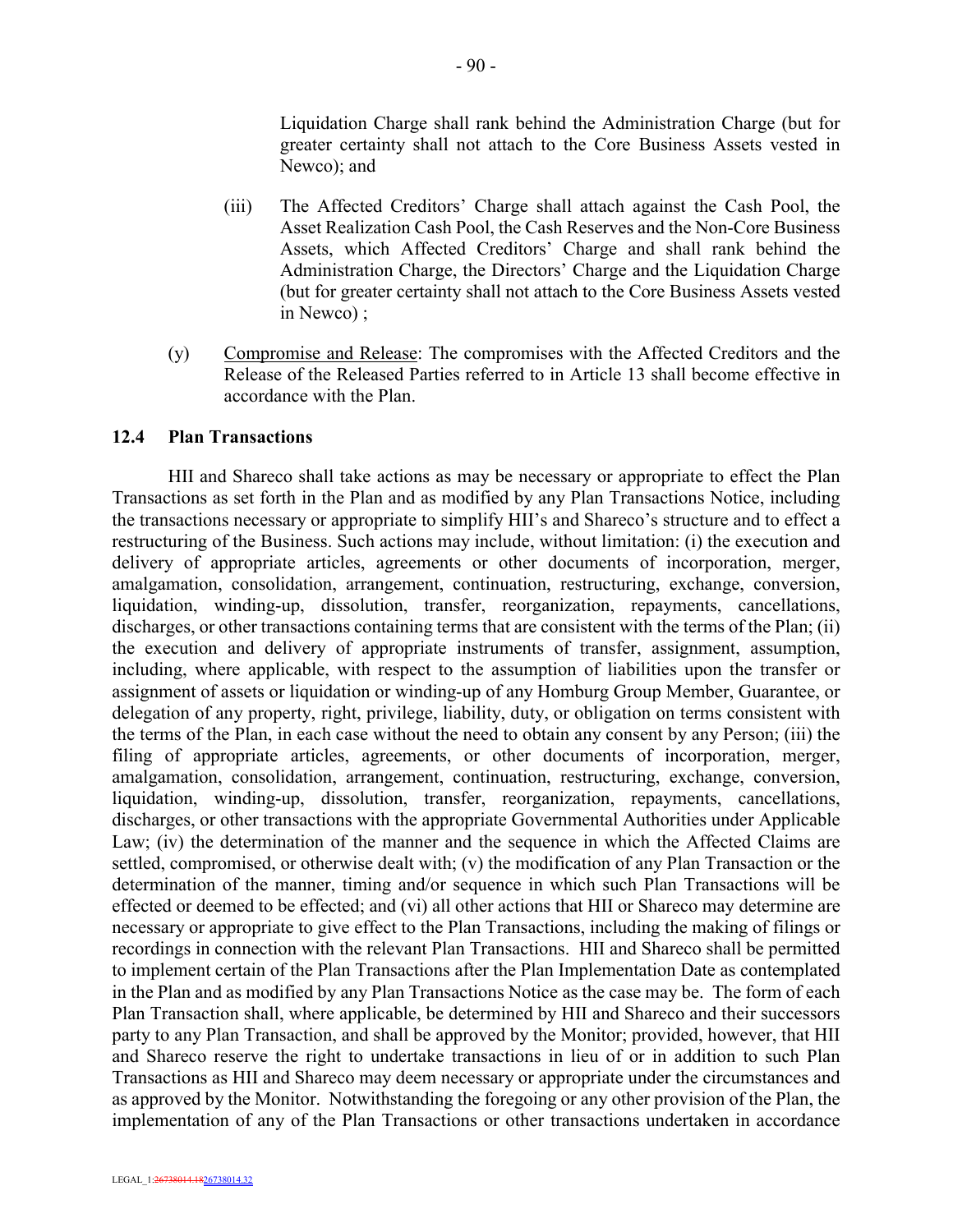with this Section shall not affect the distributions under the Plan and any such Plan Transactions or other transactions that are material shall be filed with the Court for approval.

#### **ARTICLE 13 RELEASES**

#### **13.1 Plan Releases**

- (a) On the Plan Implementation Date, HII, Shareco, Homco 190 LP, Homco 191 LP and Homco 199 LP, their respective employees (including the Named Officers serving as a legal representative of HLPM at the request of HII), legal counsel and agents, and the Named Directors (being herein referred to individually as an "**HII Released Party**") shall be released and discharged from any and all demands, claims, actions, causes of action, counterclaims, suits, debts, sums of money, accounts, covenants, damages, judgments, orders, including for injunctive relief or specific performance and compliance orders, expenses, executions, Encumbrances and other recoveries on account of any liability, obligation, demand or cause of action of whatever nature which any Creditor, Affected Creditor or other Person may be entitled to assert, including any and all Claims in respect of the payment and receipt of proceeds and statutory liabilities of the Named Directors and employees of the HII Released Parties and any alleged fiduciary or other duty (whether such employees are acting as a Director, member or employee), whether known or unknown, matured or unmatured, foreseen or unforeseen, existing or hereafter arising, based in whole or in part on any omission, transaction, duty, responsibility, indebtedness, liability, obligation, dealing or other occurrence existing or taking place on or prior to the later of the Plan Implementation Date and the date on which actions are taken to implement the Plan that are in any way relating to, arising out of or in connection with the Claims, the Business whenever or however conducted, the Plan, the CCAA Proceedings, or any Claim that has been barred or extinguished by the Claims Process Order and all Claims arising out of such actions or omissions shall be forever waived and released (other than the right to enforce the HII Entities' obligations under the Plan or any related document), all to the full extent permitted by Applicable Law, provided that nothing herein shall release or discharge (A) any HII Released Party if such HII Released Party is judged by the expressed terms of a judgment rendered on a final determination on the merits to have committed criminal, fraudulent or other wilful misconduct or (B) the Named Directors with respect to matters set out in section 5.1(2) of the CCAA.
- (b) On the Plan Implementation Date, Catalyst (solely in its capacity as an investor under the Restated Support Agreement), Stichting Homburg Bonds, Stichting Homburg Capital Securities, Stichting CanTrust and 1028167 Alberta Ltd. (collectively, the "**Foundation Entities**"), the Monitor, and Deloitte, and their respective directors (including current directors), officers, employees, advisors, legal counsel and agents (being herein referred to individually as a "**Non-HII Released Party**", and together with the HII Released Parties, the "**Released Parties**") shall be released and discharged from any and all demands, claims,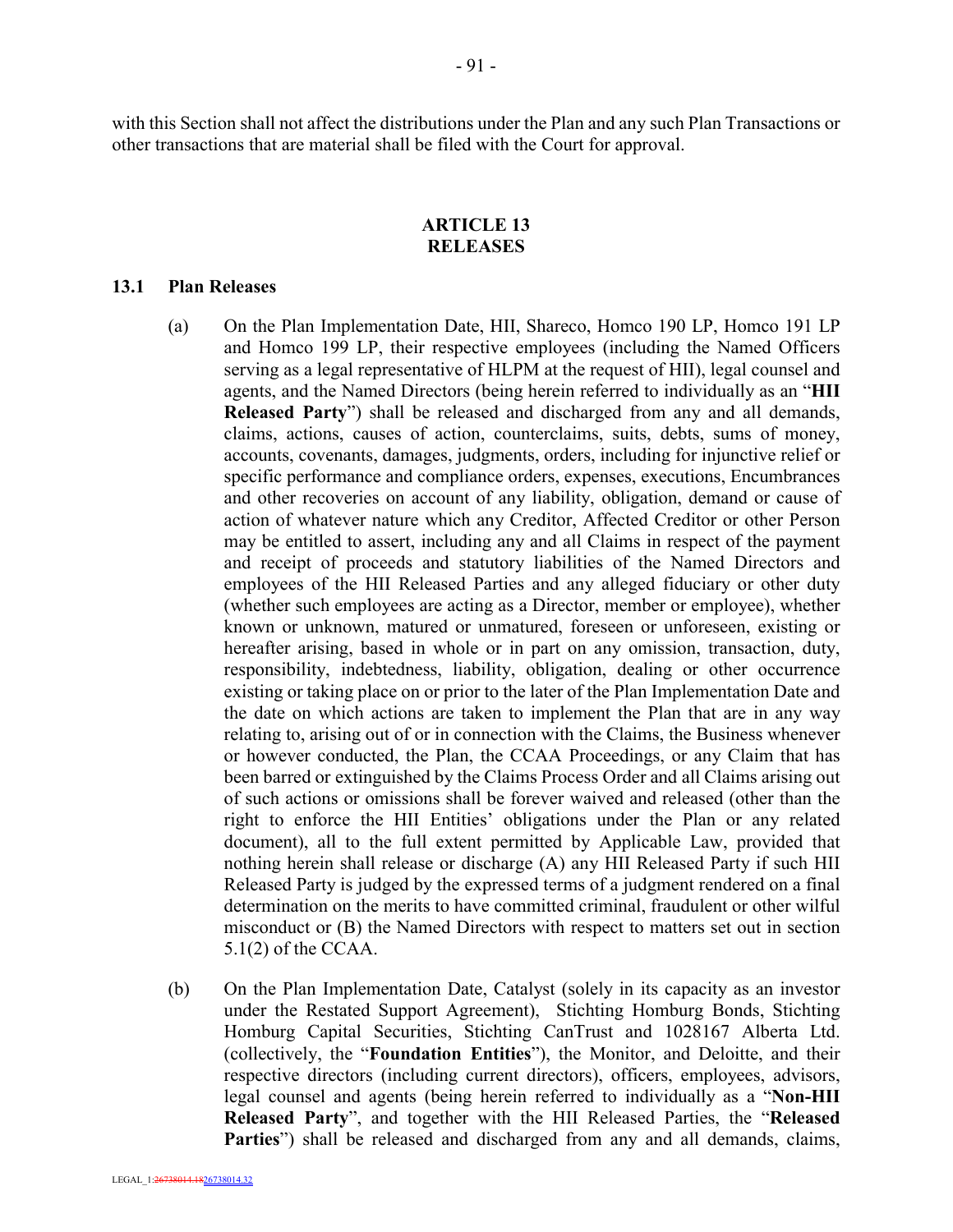actions, causes of action, counterclaims, suits, debts, sums of money, accounts, covenants, damages, judgments, orders, including for injunctive relief or specific performance and compliance orders, expenses, executions, Encumbrances and other recoveries on account of any liability, obligation, demand or cause of action of whatever nature which any Creditor, Affected Creditor or other Person may be entitled to assert, whether known or unknown, matured or unmatured, foreseen or unforeseen, existing or hereafter arising, based in whole or in part on any omission, transaction, duty, responsibility, indebtedness, liability, obligation, dealing or other occurrence existing or taking place on or prior to the later of the Plan Implementation Date and the date on which actions are taken to implement the Plan that are in any way relating to, arising out of or in connection with the Claims, the Business whenever or however conducted, the Plan, the CCAA Proceedings, or any Claim that has been barred or extinguished by the Claims Process Order and all Claims arising out of such actions or omissions shall be forever waived and released (other than the right to enforce the HII Entities' obligations under the Plan or any related document), all to the full extent permitted by Applicable Law, provided that nothing herein shall release or discharge (A) any Non-HII Released Party if such Non-HII Released Party is judged by the expressed terms of a judgment rendered on a final determination on the merits to have committed criminal, fraudulent or other wilful misconduct or (B) any of the Foundation Entities or their respective directors or officers (other than the Named Directors and for greater certainty, current directors), employees, advisors, legal counsel and agents retained or employed prior to the HII Filing Date for any Claims in existence or relating to any period prior to the HII Filing Date.

- (c) The HII/Shareco Sanction and Vesting Order will enjoin the prosecution, whether directly, derivatively or otherwise, of any Claim, obligation, suit judgment, damage, demand, debt, right, cause of action, liability or interest released, discharged, compromised or terminated pursuant to the Plan.
- (d) Nothing in the Plan shall be interpreted as restricting the application of Section 21 of the CCAA.

# **ARTICLE 14 COURT SANCTION, CONDITIONS PRECEDENT AND IMPLEMENTATION**

# **14.1 Application for HII/Shareco Sanction and Vesting Order**

If the Required Majority of the Affected Creditors approves the Plan, HII and Shareco shall apply for the HII/Shareco Sanction and Vesting Order on or before the date set in the HII/Shareco Meeting Order for the hearing of the HII/Shareco Sanction and Vesting Order or such later date as the Court may set. The HII/Shareco Sanction and Vesting Order shall not become effective until the Plan Implementation Date.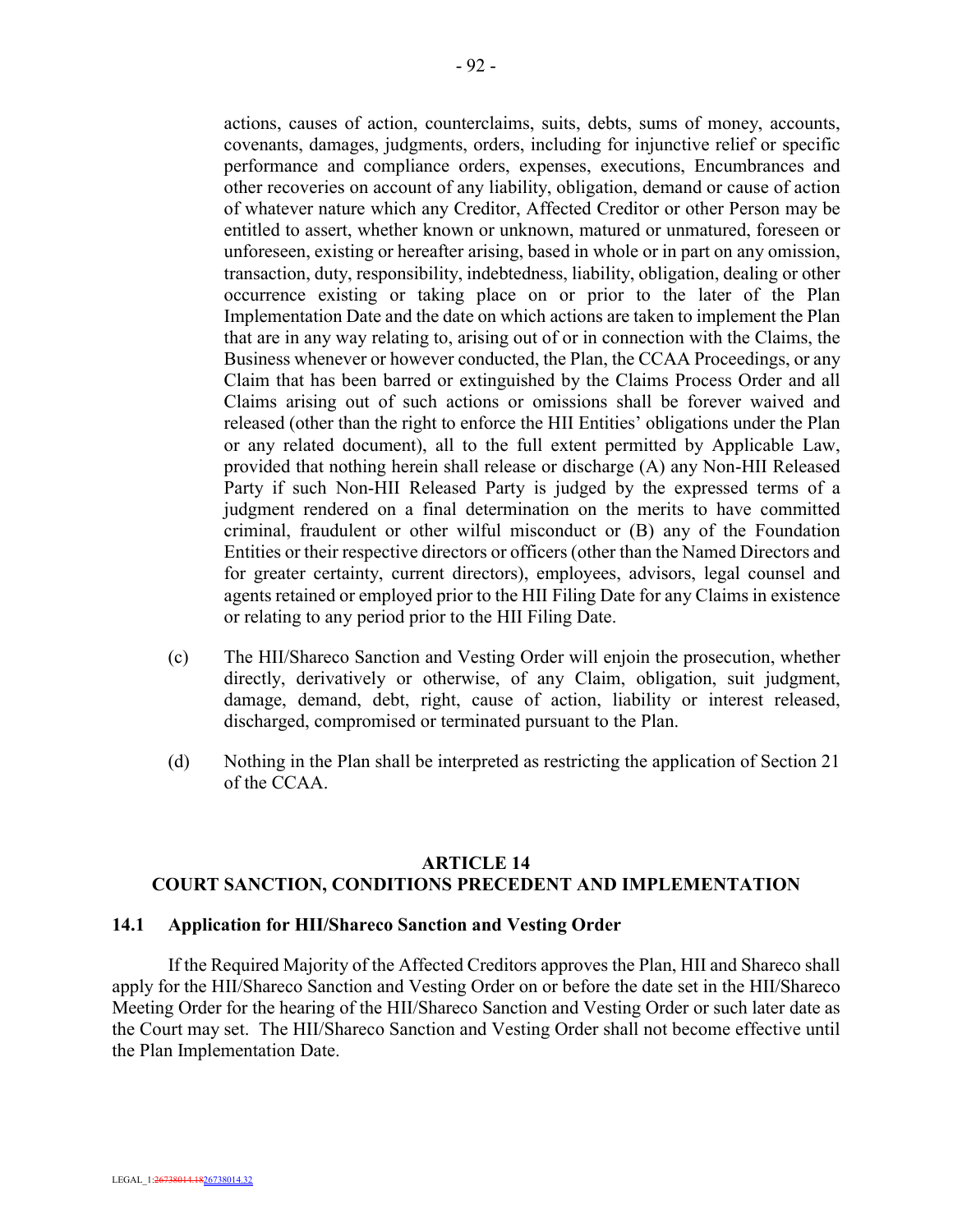# **14.2 HII/Shareco Sanction and Vesting Order**

The HII/Shareco Sanction and Vesting Order will have effect from and after the Effective Time on the Plan Implementation Date, and shall, among other things:

- (a) declare that (i) the Plan has been approved by the Required Majority of Affected Creditors with Proven Claims in conformity with the CCAA; (ii) the HII Group Entities have complied with the provisions of the CCAA and the Orders of the Court made in these proceedings in all respects; (iii) the Court is satisfied that the HII Group Entities have not done or purported to do anything that is not authorized by the CCAA; and (iv) the Plan and the Plan Transactions contemplated thereby are fair and reasonable;
- (b) declare that the Pre-Plan Implementation Date Transactions as conditions precedent to the Plan are approved as contemplated by Schedule "B" of the Plan;
- (c) authorize the Monitor and HII to agree to the amount of the Administrative Reserve prior to the Plan Implementation Date;
- (d) confirm the amount of the Disputed Claims (Cash) Reserve and the Litigation Reserve;
- (e) declare that as of the Effective Time and in accordance with the sequence set out in Article 12, the Plan and all associated steps, compromises, transactions, arrangements, releases and reorganizations effected thereby are approved, binding and effective upon the HII Group Entities, all Affected Creditors, the Released Parties and all other Persons and Parties affected by the Plan as of the Effective Time;
- (f) grant to the Monitor in addition to its rights and obligations under the CCAA, the powers, duties and protections contemplated by and required under the Plan;
- (g) authorize the Monitor to perform its duties and functions and fulfil its obligations under the Plan to facilitate the implementation thereof;
- (h) authorize the Monitor, upon the direction of the Liquidation Advisory Committee, to investigate and assess any Litigation Claim and investigate any Creditor Cause of Action;
- (i) authorize the Monitor to prosecute and/or settle any Litigation Claim, on prior consultation with and the approval of the Liquidation Advisory Committee;
- (j) authorize the Monitor to prepare and file any tax returns in any jurisdiction on behalf of HII or any Homburg Group Member, to file any notices of objection or appeals, and to engage with any Tax Authority in connection therewith;
- (k) authorize and direct:
	- (i) HII and Shareco to create the Administrative Reserve, the Disputed Claims (Cash) Reserve and the Litigation Reserve approved in the amounts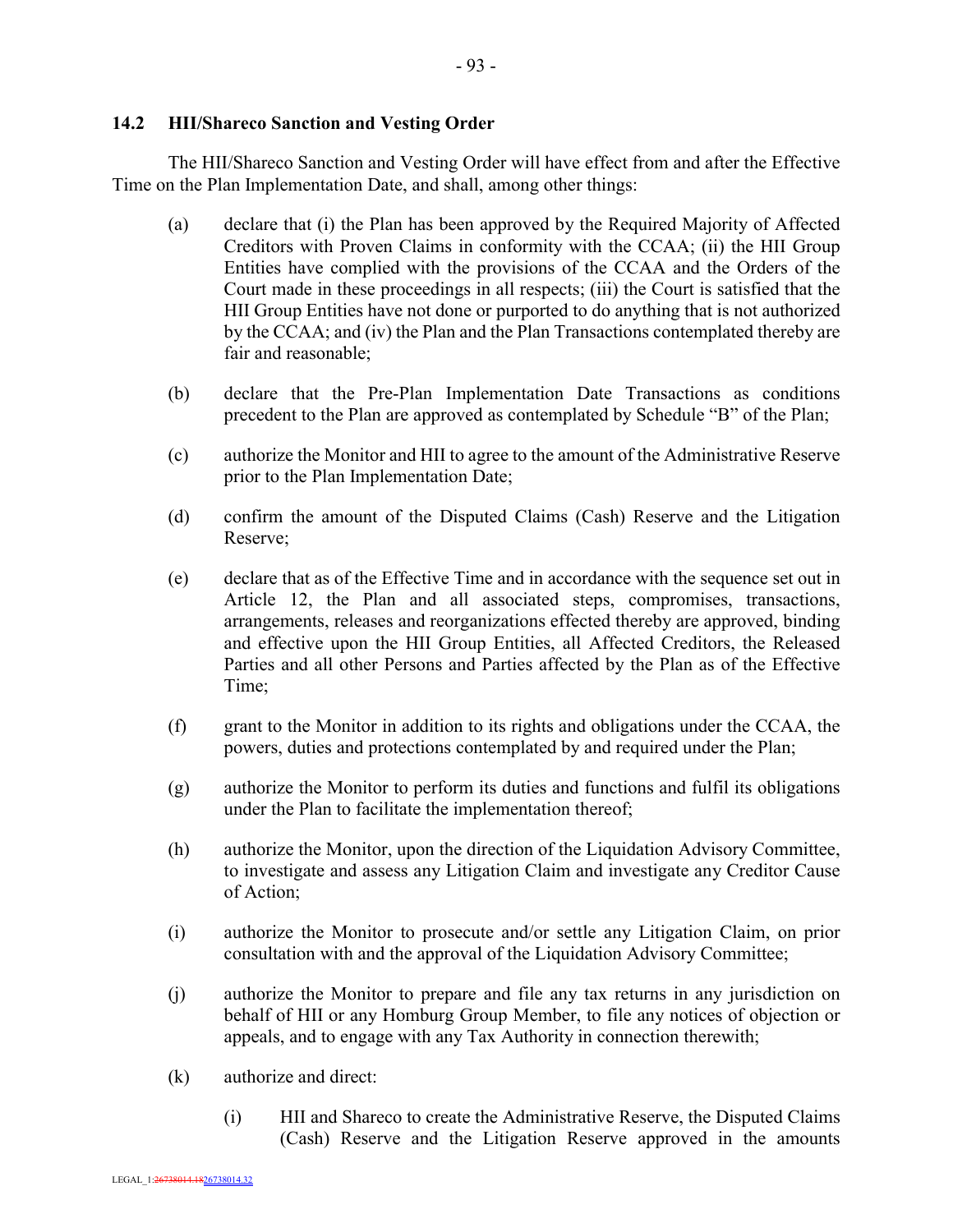specified in the HII/Shareco Sanction and Vesting Order as agreed to among HII, Shareco and the Monitor, and to deliver same to the Monitor;

- (ii) the Monitor to receive such Cash Reserves and to deposit same in the respective accounts more particularly described in the Plan;
- (iii) the Monitor from and after the Plan Implementation Date to create the Disputed Claims (Asset Realization) Reserve from the Non-Core Business Asset Net Proceeds;
- (iv) the Monitor to administer and finally determine the Homco 61 Affected Claims of Homco 61 Affected Creditors under and in accordance with the Claims Process Order, Article 9, Article 10, and Article 11 of the Plan and Article 5 of the Homco 61 Plan and manage the distribution of the HII Homco 61 Distribution directly to such Homco 61 Affected Creditors with Homco 61 Proven Claims, as if the Homco 61 Affected Creditors were Affected Creditors of HII and Article 9, Article 10 and Article 11 of the Plan shall apply *mutatis mutandis* to the Homco 61 Affected Creditors, with such changes as are necessary to read as for the Homco 61 Creditors;
- (v) the Monitor to allocate the costs of such administration of Homco 61 Affected Claims to the Homco 61 Administrative Reserve Costs, to provide for such costs in the Administrative Reserve and deduct such costs from the HII Homco 61 Distribution; and
- (vi) the Monitor to utilize the Disputed Claims (Cash) Reserve, the Disputed Claims (Asset Realization) Reserve and the Disputed Claims (Newco Share) Reserve in effecting the administration and determination of the Homco 61 Affected Claims;
- (l) declare that the Plan Transactions to be taken and the compromises and releases to be effected on the Plan Implementation Date are deemed to occur and to be effected in the sequential order contemplated by Section 12.3 of the Plan, as amended by any Plan Transactions Notices, on the Plan Implementation Date, beginning at the Effective Time or at such other time, times or manner as may be determined in accordance with the Plan;
- (m) declare that all right, title and interest in and to the Core Business Assets (other than the Core GP Assets) have vested absolutely in Newco and all right, title and interest in and to the Core GP Assets have vested absolutely in the Newco Subsidiaries, free and clear of all Encumbrances, other than Core Business Creditor Claims, in accordance with the HII/Shareco Sanction and Vesting Order;
- (n) compromise, discharge and release the Released Parties from any and all Affected Claims of any nature in accordance with the Plan, and declare that the ability of any Person to proceed against the Released Parties in respect of or relating to any Affected Claims shall be forever discharged and restrained, and all proceedings with respect to, in connection with or relating to such Affected Claims be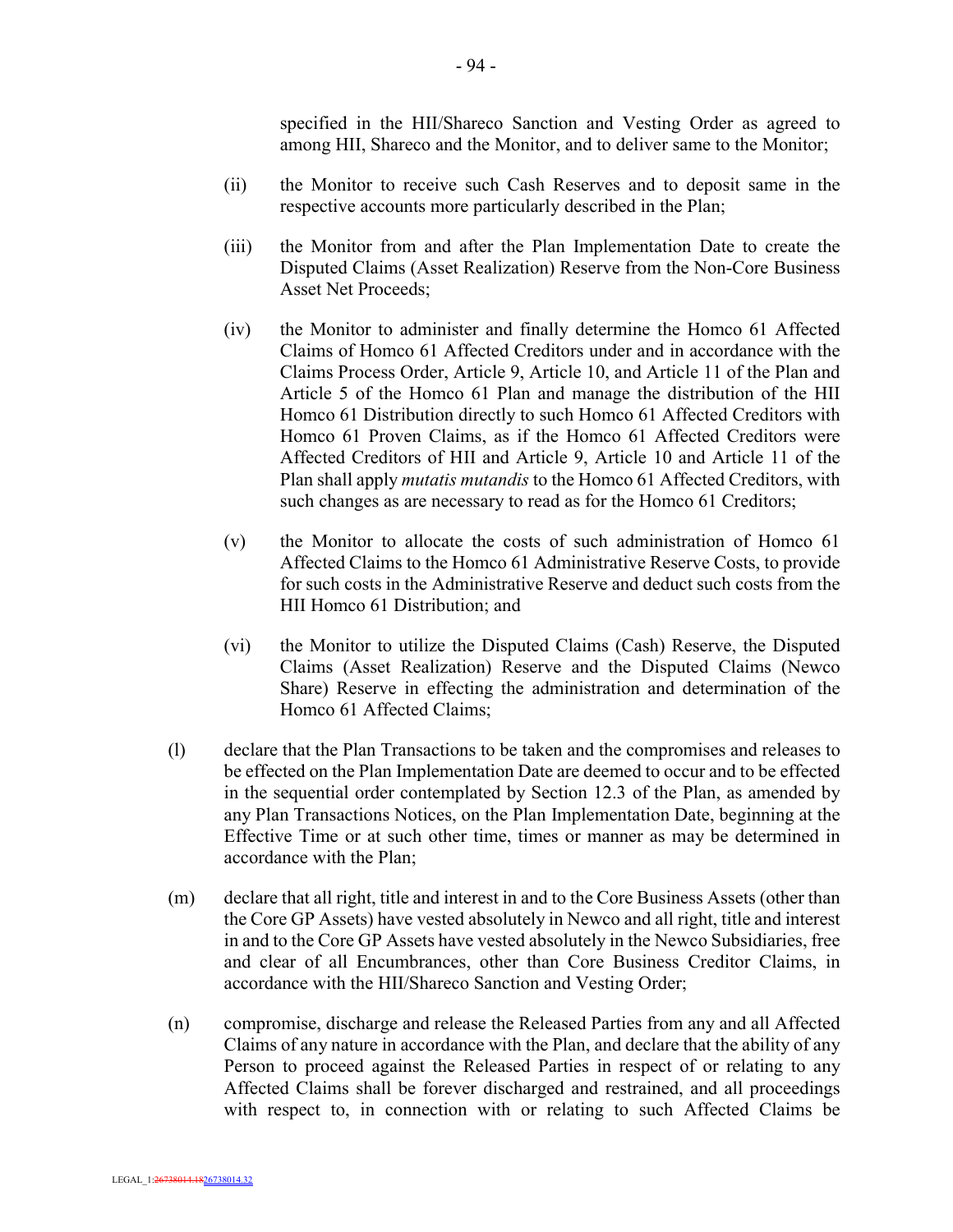permanently stayed, subject only to the right of Affected Creditors to receive distributions pursuant to the Plan in respect of their Affected Claims;

- (o) declare that any Affected Claim for which a Proof of Claim has not been filed by the Claims Bar Date in accordance with the Claims Process Order shall be forever barred and extinguished;
- (p) declare that the Stay of Proceedings and protections under the Initial Order be extended to, and including, the Final Distribution Date and, in addition to the parties currently protected thereunder, shall extend to the benefit of the Released Parties;
- (q) deem the remaining Directors of the HII Group Entities, including of the Petitioners, the Homco GPs, Homburg Baltic, Homburg US and Homburg Holdings (US) Inc. to have resigned without replacement on the Effective Time on the Plan Implementation Date unless they affirmatively elect to remain as directors, other than the Continuing Directors who shall continue as Directors of amalgamated HII and who shall continue to receive the benefit of the Directors' Charge until the date of their resignation or deemed resignation;
- (r) declare that all distributions and payments by or at the direction of the Monitor, in each case on behalf of HII and Shareco, to the Affected Creditors with Proven Claims under the Plan are for the account of HII and Shareco and the fulfillment of their respective obligations under the Plan;
- (s) declare that the Monitor or its designate (i) shall hold the Newco Common Shares issued to it on the Initial Distribution Date in respect of an Affected Creditor's Disputed Claim in the Disputed Claims (Newco Shares) Reserve and (ii) shall hold in escrow the Newco Common Shares pursuant to Section 9.2 and shall have no authority to transfer Newco Common Shares to any Person other than in accordance with the Plan and that it shall have no personal liability relating to holding the Newco Common Shares in the Disputed Claims (Newco Shares) Reserve, including without limitation for any loss arising out of fluctuations in the market value of the Newco Common Shares while held in the Disputed Claims (Newco Shares) Reserve, other than its obligation to transfer shares from the Disputed Claims (Newco Shares) Reserve pursuant to and in accordance with the Plan;
- (t) declare that the Monitor shall not incur any liability under the Tax Statutes in respect of its making any payments, ordered or permitted under the HII/Shareco Sanction and Vesting Order and is thereby forever released, remised and discharged from any Claims against it under the Tax Statutes or otherwise at law, arising in respect of payments made under the Plan and the HII/Shareco Sanction and Vesting Order and any Claims of such nature are thereby forever barred;
- (u) declare that in no circumstances will the Monitor have any liability for any of the HII Group Entities' tax liabilities regardless of how or when such liability may have arisen;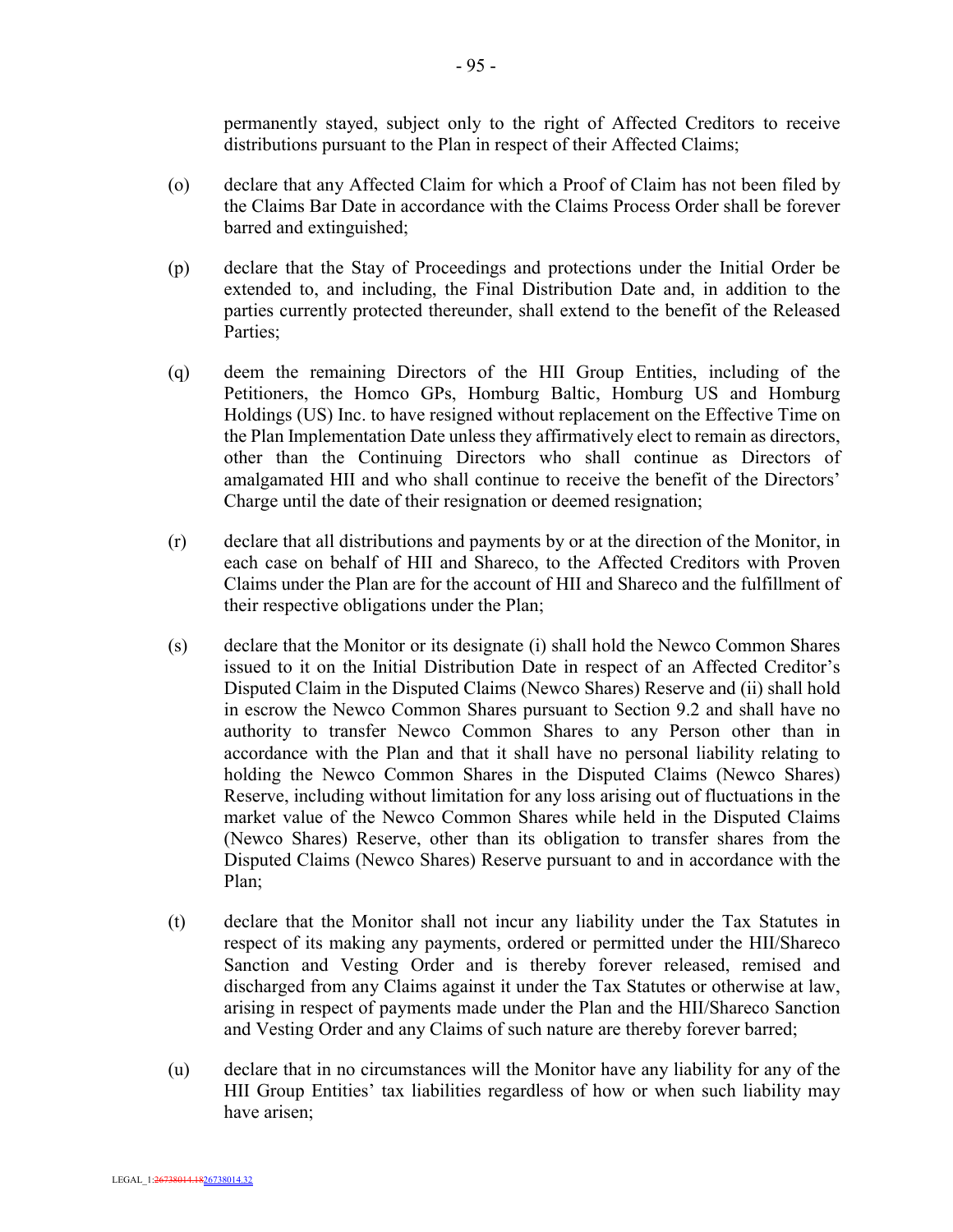- (v) the Monitor shall be authorized, in connection with the liquidation of any Non-Core Business Entities' Asset and the realization of any Non-Core Business Assets, the making of any payment or distribution or the taking of any step or transaction or performance of any function under or in connection with the Plan, to apply in its sole discretion to any Governmental Authority for any consent, authorization, certificate or approval in connection therewith;
- (w) declare that, in carrying out the terms of the HII/Shareco Sanction and Vesting Order and the Plan, (i) the Monitor shall benefit from all the protections given to it by the CCAA, the Initial Order and any other Order expanding the powers of the Monitor, and as an officer of the Court, including the Stay of Proceedings in its favour; (ii) the Monitor shall incur no liability or obligation as a result of carrying out the provisions of the HII/Shareco Sanction and Vesting Order and/or the Plan; (iii) the Monitor shall be entitled to rely on the books and records of the HII Group Entities and any information provided by any of the HII Group Entities without independent investigation and shall not be liable for any claims or damages resulting from any errors or omissions in such books, records or information.
- (x) approve the constitution of the Liquidation Advisory Committee and authorize the Monitor to consult with and seek the approval of the Liquidation Advisory Committee as more particularly provided in the Plan;
- (y) approve the form of Monitor's Plan Implementation Date Certificate, and declare that upon the satisfaction or waiver of the Conditions Precedent to implementation of the Plan set out in Section 14.4, the Monitor shall file the Monitor's Plan Implementation Date Certificate;
- (z) provide for the creation of the Plan Charges which shall survive the Plan Implementation Date in the order of priority set out in the Plan:
- (aa) approve the form of Monitor's Plan Completion Certificate, and declare that the Monitor, in its capacity as Monitor, upon completion of its duties to effect distributions in accordance with the Plan, shall file with the Court the Monitor's Plan Completion Certificate stating that all of its duties under the Plan and the Orders have been completed and thereupon, Deloitte shall be deemed to be discharged from its duties as Monitor of the HII Group Entities in the CCAA Proceedings and released of all claims relating to its activities as Monitor, the Liquidation Advisory Committee shall be discharged and the Plan Charges shall be released;
- (bb) approve the Monitor's form of Notice of Final Distribution;
- (cc) authorize the Monitor (at its sole election) to seek an order of any court of competent jurisdiction to recognize the Plan and the HII/Shareco Sanction and Vesting Order and to confirm the Plan and the HII/Shareco Sanction and Vesting Order as binding and effective in any appropriate foreign jurisdiction; and
- (dd) declare that HII and the Monitor may apply to the Court from time to time for advice and direction in respect of any matters arising from or under the Plan,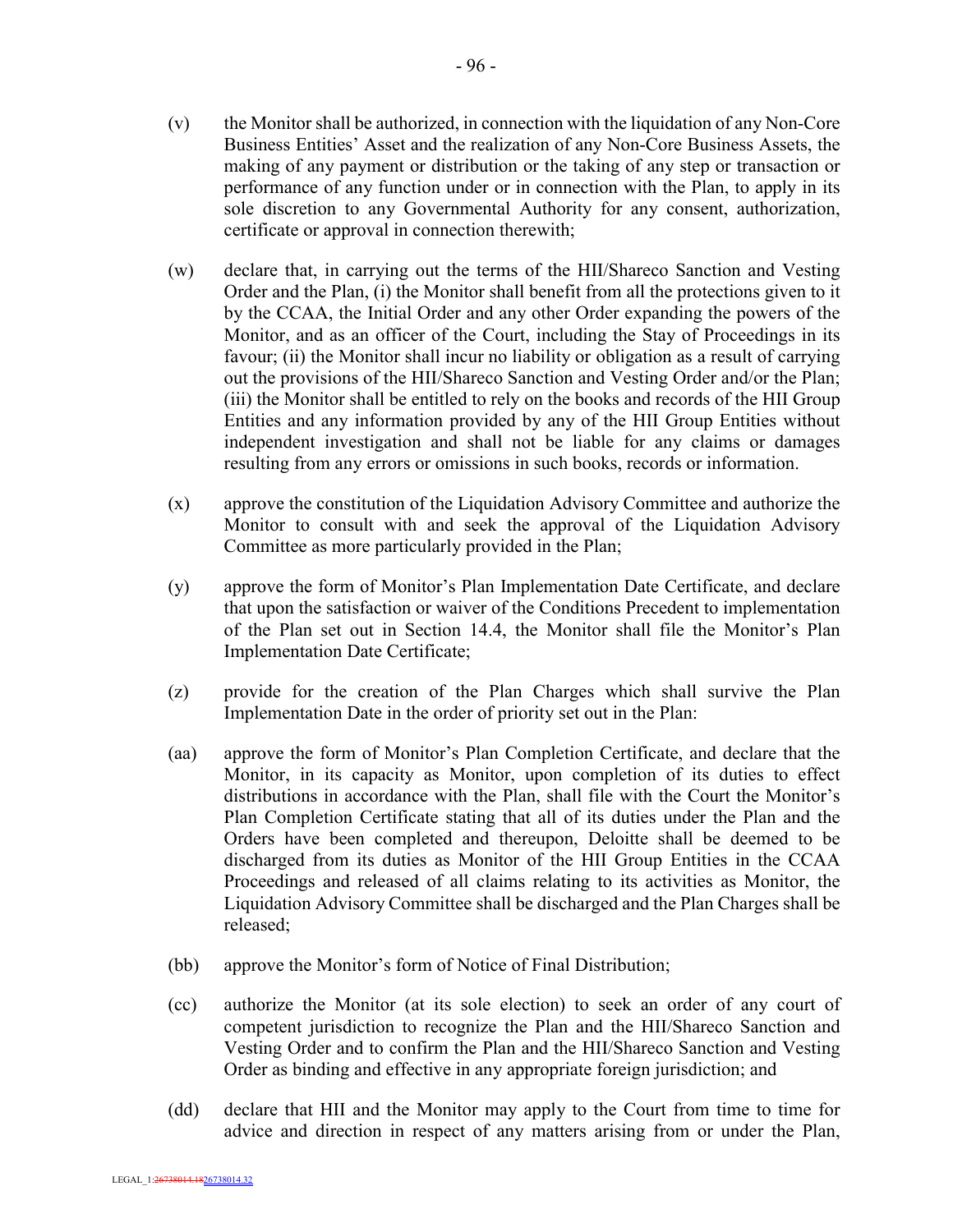including without limitation regarding the distribution mechanics and the Plan **Transactions** 

## **14.3 Conditions Precedent to Catalyst Investment under the Plan**

The implementation of the Catalyst Investment under the Plan shall be conditional upon:

- (a) the fulfilment or waiver, where applicable, of the Catalyst Conditions Precedent under and in accordance with Section 7(b) of the Restated Catalyst Support Agreement;
- (b) the fulfilment or waiver, where applicable, of the Mutual Conditions Precedent under and in accordance with Section 7(a) of the Restated Catalyst Support Agreement; and
- (c) the fulfilment or waiver, where applicable, of the HII Conditions Precedent under and in accordance with Section 7(c) of the Restated Catalyst Support Agreement.

#### **14.4 Conditions Precedent to Implementation of the Plan**

The implementation of the Plan shall be conditional upon the fulfilment or waiver, where applicable, of the following conditions precedent on or before the Effective Time or the date specified therefor, provided however that any waiver of Sections 14.4(a), (b), (c), (f), (g), and (h) shall require the consent of Catalyst acting reasonably (collectively the "**Conditions Precedent**"):

- (a) The Pre-Plan Implementation Date Transactions shall have been effected in their entirety;
- (b) The requisite number of all Affected Creditors as determined by the Monitor shall have fulfilled all applications and registrations and shall have received all such registrations and authorizations as shall be required to allow such Affected Creditors to receive and trade any Newco Common Shares to which such Affected Creditors may be entitled in and through the Trading Platform;
- (c) The HII/Shareco Meeting Order shall have been granted by the Court;
- (d) HII and Shareco shall have satisfied their respective Post-Filing Trade Payables in the ordinary course or provision shall have been made in respect thereof in the Administrative Reserve to the satisfaction of the Monitor;
- (e) All material consents, declarations, rulings, certificates or approvals of or by any Governmental Authority as may be considered necessary by HII, Shareco and the Monitor in respect of the Plan Transactions shall have been obtained, including without limitation:
	- (i) The issuance of a licence by the AFM to Newco;
	- (ii) The approval of the Newco Prospectus by the applicable regulator or the Trading Platform (as applicable) in connection with the admission to trading of the Newco Common Shares; and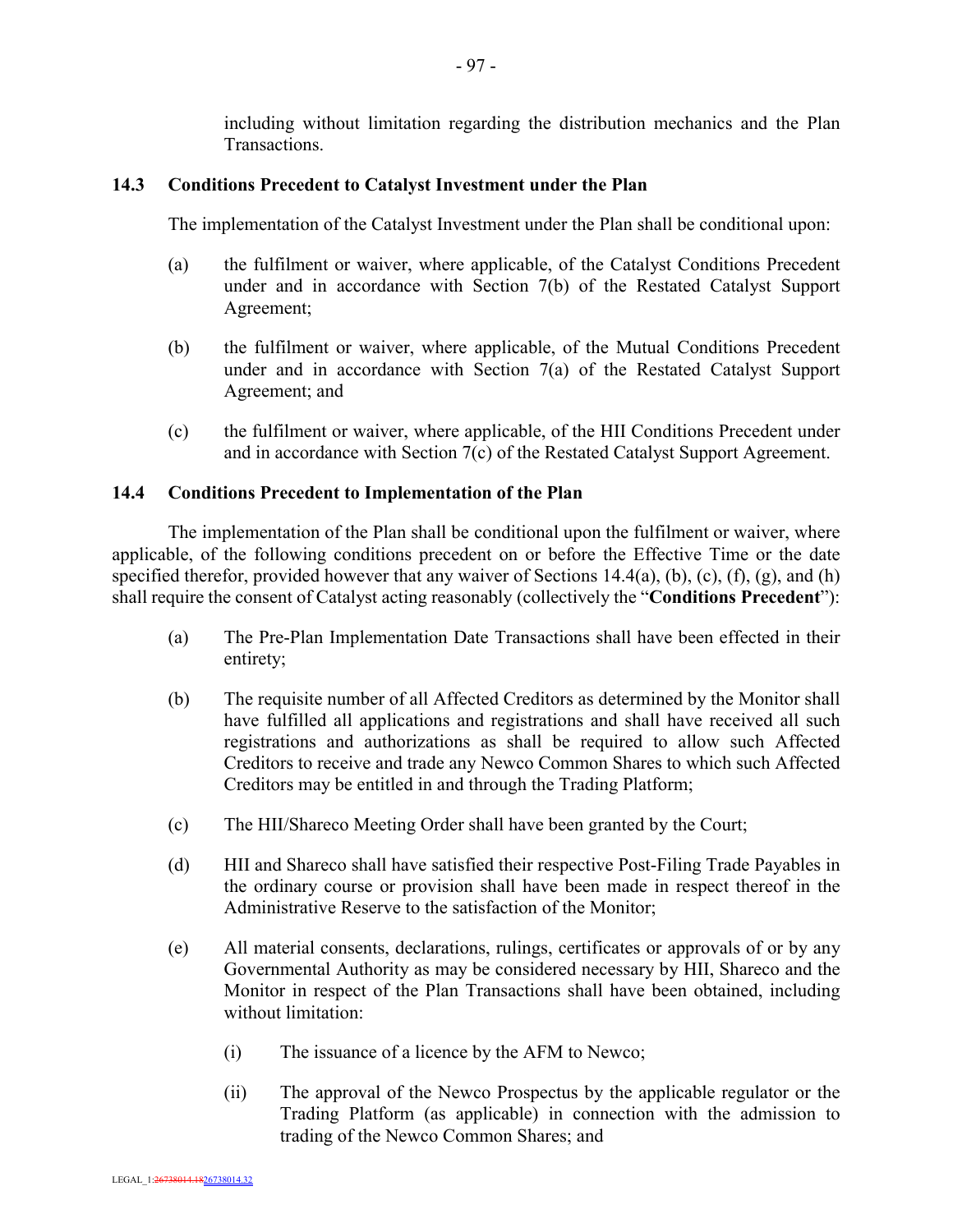- (iii) The Trading Platform shall have confirmed in writing the admission to trading of the Newco Common Shares on the Trading Platform;
- (f) HII shall have obtained the necessary consents of the Core Business Creditors relating to the transfer of the Core Business Assets to Newco or the Newco Subsidiaries as applicable;
- (g) The Plan shall have been approved by the Required Majority of the Affected Creditors in the Unsecured Creditors' Class at the HII/Shareco Creditors' Meeting; and
- (h) The HII/Shareco Sanction and Vesting Order shall have been granted by the Court in form satisfactory to HII and Shareco and the Monitor, and for greater certainty, shall be in full force and effect and not reversed, stayed, varied, modified, or amended.

## **14.5 Monitor's Certificate**

Upon delivery of written notice from HII of the fulfilment or waiver of the conditions precedent to implementation of the Plan as set out in Section 14.4 of the Plan, the Monitor shall deliver the Monitor's Plan Implementation Date Certificate to HII. Following the Plan Implementation Date, the Monitor shall file such certificate with the Court and shall post a copy of same on the Website.

# **ARTICLE 15 GENERAL**

#### **15.1 Binding Effect**

On the Plan Implementation Date:

- (a) the Plan will become effective at the Effective Time and the Plan Transactions will be implemented;
- (b) the treatment of Affected Claims under the Plan shall be final and binding for all purposes and enure to the benefit of the HII Group Entities, all Affected Creditors, the Released Parties, the Named Directors and all other Persons and Parties named or referred to in, or subject to, the Plan and their respective heirs, executors, administrators and other legal representatives, successors and assigns;
- (c) all Affected Claims shall be and shall be deemed to be forever discharged and released, excepting only the obligations to make distributions in respect of such Affected Claims in the manner and to the extent provided for in the Plan;
- (d) each Person named or referred to in, or subject to the Plan, will be deemed to have consented and agreed to all of the provisions of the Plan, in its entirety; and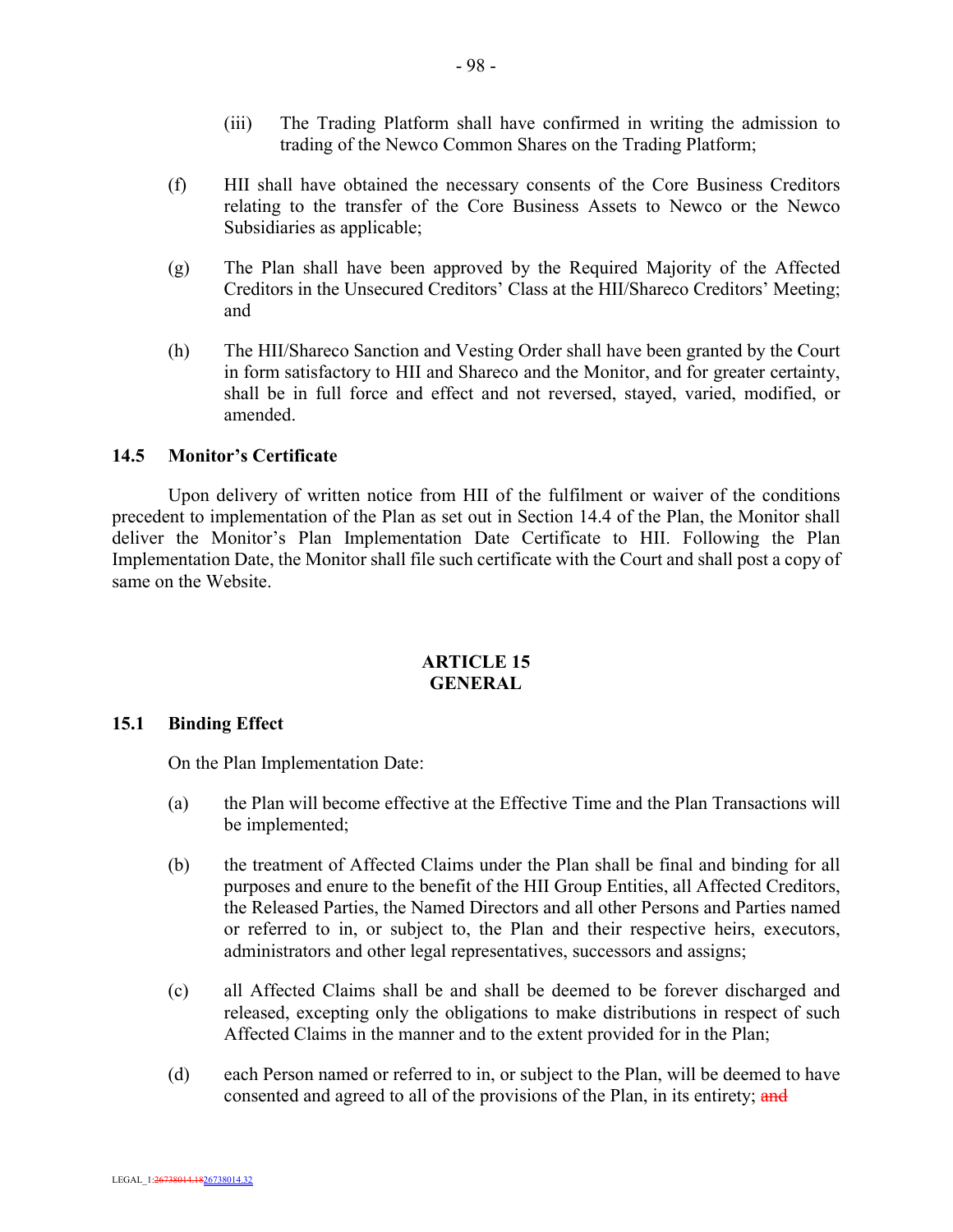- (e) each Person named or referred to in, or subject to the Plan, shall be deemed to have executed and delivered to HII and Newco all consents, releases, directions, assignments and waivers, statutory or otherwise, required to implement and carry out the Plan in its entirety-; and
- (f) each Person named or referred to in, or subject to the Plan, shall be deemed to have received from HII and Newco all statements, notices, declarations and notifications, statutory or otherwise, required to implement and carry out the Plan in its entirety.

# **15.2 Waiver of Defaults**

From and after the Plan Implementation Date, all Persons shall be deemed to have waived any and all defaults of the Released Parties then existing or previously committed by the Released Parties, or caused by the Released Parties, directly or indirectly, or non-compliance with any covenant, warranty, representation, undertaking, positive or negative pledge, term, provision, condition or obligation, expressed or implied, in any contract, instrument, credit document, lease, guarantee, agreement for sale, deed, licence, permit or other agreement, written or oral, and any and all amendments or supplements thereto, existing between such Person and any of the Released Parties arising directly or indirectly from the filing by the Released Parties under the CCAA and the implementation of the Plan (including the Reorganization Transaction) and any and all notices of default and demands for payment or any step or proceeding taken or commenced in connection therewith under any such agreement shall be deemed to have been rescinded and of no further force or effect, provided that nothing shall be deemed to excuse the Released Parties from performing their obligations under the Plan or be a waiver of defaults by the Released Parties under the Plan and the related documents. This Section does not affect the rights of any Person to pursue any recoveries for a Claim that may be obtained from a guarantor (other than a Released Party) and any security granted by such guarantor. For greater certainty, nothing in this Section shall affect the rights of the Bond 6 Claim Holders to receive distributions under the Homco 61 Plan in respect of the Bond 6 Homco 61 Claim. Notwithstanding anything in this Section 15.2, Catalyst shall not be deemed to have waived any breach by HII, Shareco or Homco 61 LP of any of their respective obligations under the Restated Catalyst Support Agreement.

# **15.3 Claims Bar Date**

Nothing in the Plan extends or shall be interpreted as extending or amending the Claims Bar Date, or gives or shall be interpreted as giving any rights to any Person in respect of Claims that have been barred or extinguished pursuant to the Claims Process Order.

#### **15.4 Deeming Provisions**

In the Plan, the deeming provisions are not rebuttable and are conclusive and irrevocable.

#### **15.5 Non-Consummation**

HII and Shareco reserve the right to revoke or withdraw the Plan at any time prior to the Plan Sanction Date with the consent of the Monitor. If HII and Shareco revoke or withdraw the Plan, or if the HII/Shareco Sanction and Vesting Order is not issued or if the Plan Implementation Date does not occur, (a) the Plan shall be null and void in all respects, (b) any settlement or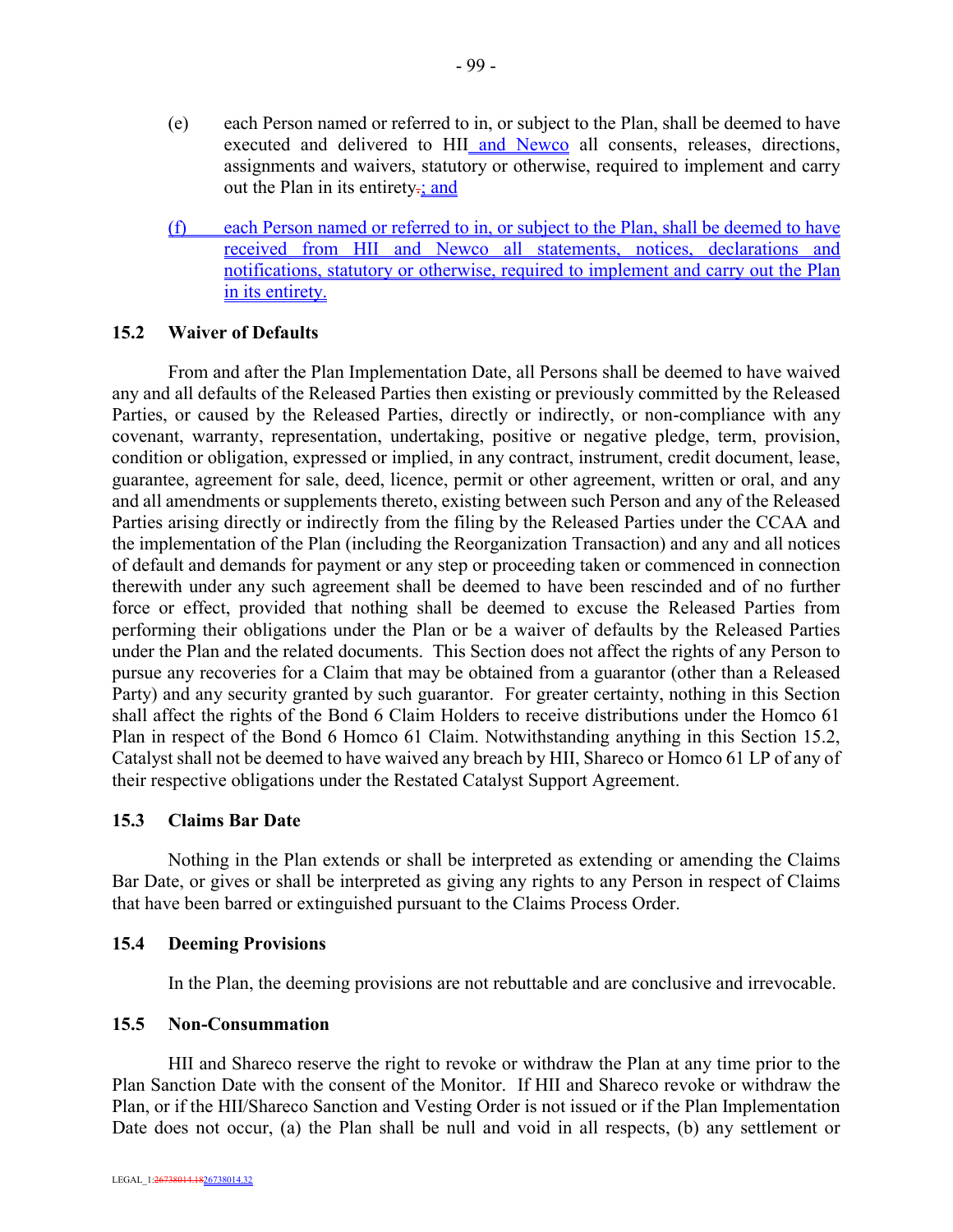compromise embodied in the Plan (including the fixing or limiting to an amount certain any Claim), or any document or agreement executed pursuant to the Plan shall be deemed null and void, and (c) nothing contained in the Plan, and no acts taken in preparation for consummation of the Plan, shall (i) constitute or be deemed to constitute a waiver or release of any Claims by or against HII, Shareco or any other Person; (ii) prejudice in any manner the rights of HII or Shareco or any other Person in any further proceedings involving HII or Shareco; or (iii) constitute an admission of any sort by HII or Shareco or any other Person.

#### **15.6 Modification of the Plan**

- (a) HII and Shareco reserve the right, at any time and from time to time, with the consent of the Monitor and Catalyst, acting reasonably, both prior to and during the HII/Shareco Creditors' Meeting or after the HII/Shareco Creditors' Meeting, to amend, restate, modify and/or supplement the Plan; provided (i) if made prior to or at the HII/Shareco Creditors' Meeting, such amendment, restatement, modification or supplement shall be communicated to the Affected Creditors in the manner required by the HII/Shareco Meeting Order, and (ii) if made following the HII/Shareco Creditors' Meeting, such amendment, restatement, modification or supplement shall be approved by the Court following notice to the Affected **Creditors**
- (b) Notwithstanding Section 15.6(a), any amendment, restatement, modification or supplement to the Plan may be made by HII and Shareco with the consent of Catalyst, acting reasonably, and the Monitor, or pursuant to an Order, at any time and from time to time, provided that it concerns a matter which, in the opinion of HII and Shareco, acting reasonably, is of an administrative nature required to better give effect to the implementation of the Plan and the HII/Shareco Sanction and Vesting Order or to cure any errors, omissions or ambiguities and is not materially adverse to the financial or economic interests of the Affected Creditors.
- (c) Any amended, restated, modified or supplementary Plan or Plans filed with the Court and, if required by this Section, approved by the Court, shall, for all purposes, be and be deemed to be a part of, and incorporated, in the Plan.

#### **15.7 Paramountcy**

Except with respect to the Unaffected Claims, from and after the Effective Time on the Plan Implementation Date, any conflict between:

- (a) the Plan; and
- (b) the covenants, warranties, representations, terms, conditions, provisions or obligations, expressed or implied, of any contract, mortgage, security agreement, indenture, trust indenture, loan agreement, commitment letter, agreement for sale, bylaws of the HII Group Entities, lease or other agreement, written or oral and any and all amendments or supplements thereto existing between any Person and the HII Group Entities as at the Plan Implementation Date;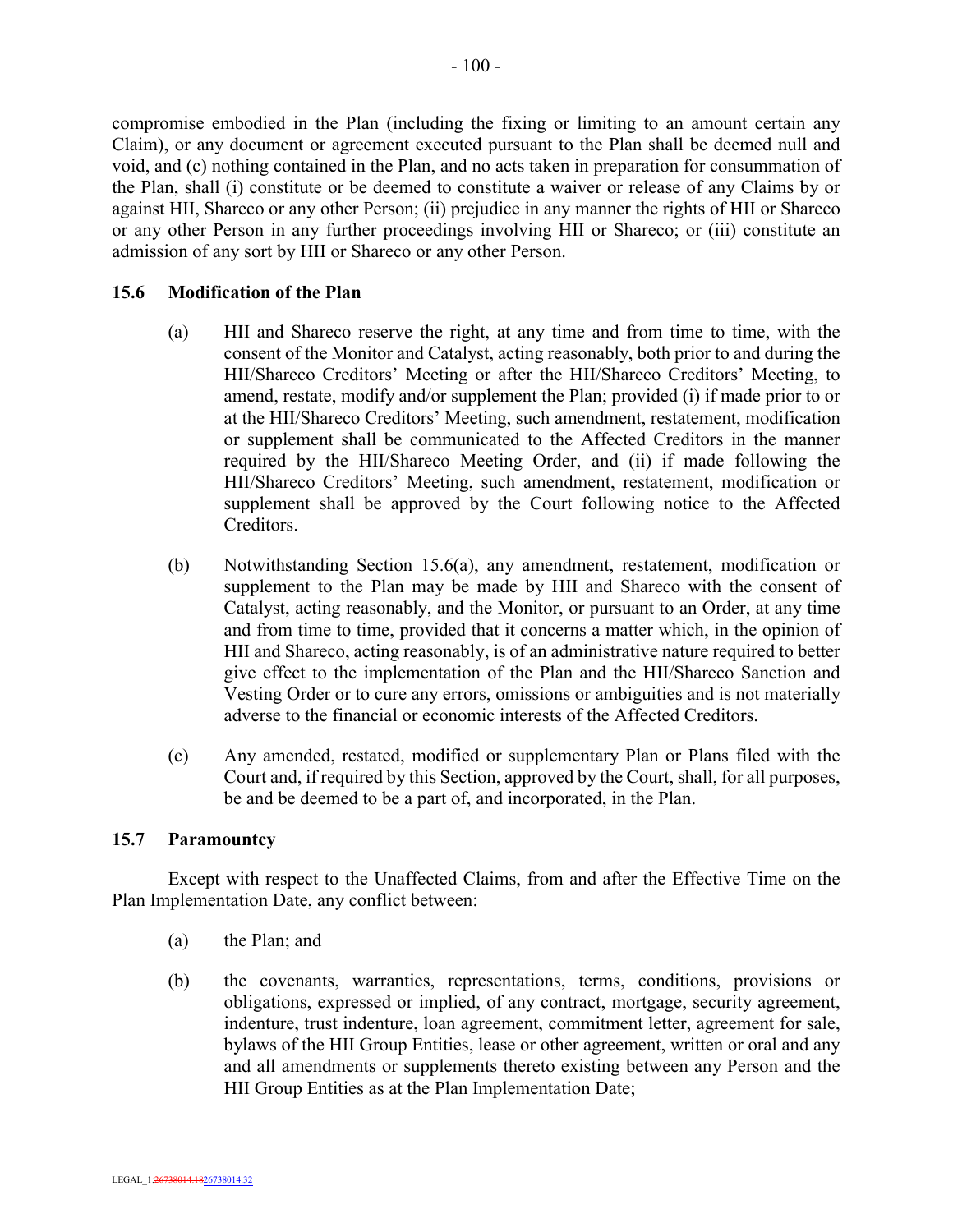will be deemed to be governed by the terms, conditions and provisions of the Plan and the HII/Shareco Sanction and Vesting Order, which shall take precedence and priority.

## **15.8 Severability of Plan Provisions**

If, prior to the Plan Sanction Date, any term or provision of the Plan is held by the Court to be invalid, void or unenforceable, the Court, at the request of HII and Shareco and with the consent of the Monitor, shall have the power to either (a) sever such term or provision from the balance of the Plan and provide HII and Shareco with the option to proceed with the implementation of the balance of the Plan as of and with effect from the Plan Implementation Date, or (b) alter and interpret such term or provision to make it valid or enforceable to the maximum extent practicable, consistent with the original purpose of the term or provision held to be invalid, void or unenforceable, and such term or provision shall then be applicable as altered or interpreted. Notwithstanding any such holding, alteration or interpretation, and provided that HII and Shareco proceed with the implementation of the Plan, the remainder of the terms and provisions of the Plan shall remain in full force and effect and shall in no way be affected, impaired or invalidated by such holding, alteration or interpretation.

#### **15.9 Responsibilities of the Monitor**

The Monitor is acting in its capacity as Monitor in the CCAA Proceedings with respect to the HII Group Entities and not in its personal or corporate capacity, for any and all acts, or decisions to not act in the context of the liquidation of the Non-Core Business Entities' Assets and the realization of the Non-Core Business Assets, whether same occurs before or after the Plan Implementation Date. The Monitor is acting and will continue to act in its capacity as Monitor in the CCAA Proceedings with respect to the HII Group Entities and not in its personal and corporate capacity while establishing and administering the Cash Reserves (including any adjustments with respect to same), opening a DRS Account, holding the Non-Core Business Asset Notes, selecting a Trading Platform and establishing any of the Distribution Date, Materials Record Date, Effective Time or the timing or sequence of the Plan Transactions. The Monitor will not be responsible or liable for any obligations of the Homburg Group Members, including with respect to the payment of any of the Administrative Reserve Costs, Litigation Reserve Costs and the KERP Claim, and the making of distributions or the receipt of any distribution by an Affected Creditor pursuant to the Plan. The Monitor will have the powers and protections granted to it by the Plan, the CCAA, the Initial Order, the HII/Shareco Meeting Order, the HII/Shareco Sanction and Vesting Order, and any other Order made in the CCAA Proceedings.

# **15.10 Different Capacities**

Persons who are affected by the Plan may be affected in more than one capacity. Unless expressly provided herein to the contrary, a Person will be entitled to participate hereunder in each such capacity. Any action taken by a Person in one capacity will not affect such Person in any other capacity, unless expressly agreed by the Person in writing or unless its Claims overlap or are otherwise duplicative.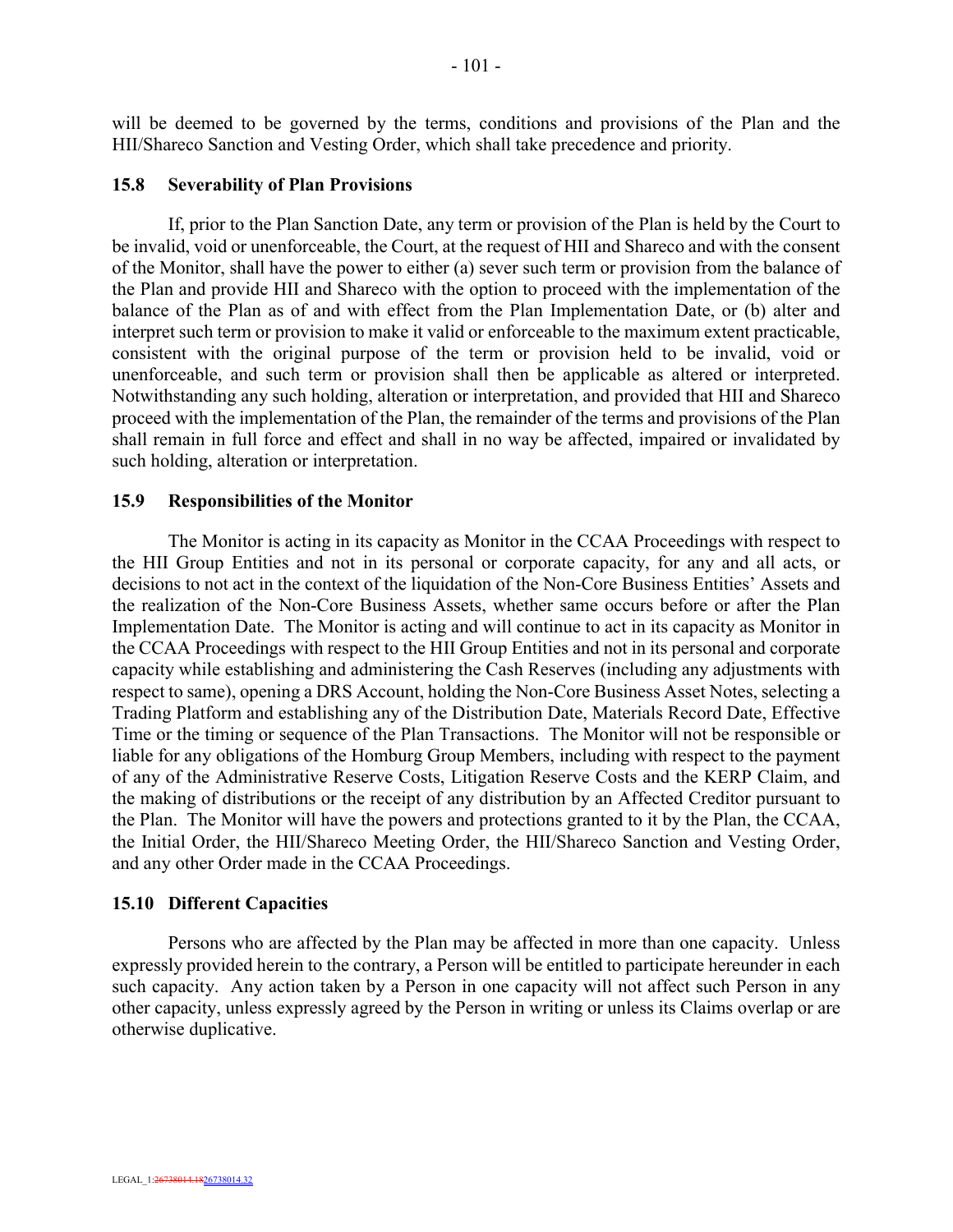Any notice of other communication to be delivered hereunder must be in writing and reference the Plan and may, subject as hereinafter provided, be made or given by personal delivery, ordinary mail or by facsimile or email addressed to the respective Parties as follows:

If to HII and Shareco:

| 32 Akerley Boulevard<br>Dartmouth, Nova Scotia<br><b>B3B</b> 1N1 | Homburg Invest Inc. and Homburg Shareco Inc.                                                                |
|------------------------------------------------------------------|-------------------------------------------------------------------------------------------------------------|
| Attention:                                                       | Mr. Jan Schöningh, President and Chief Executive Officer<br>and Mr. James F. Miles, Chief Financial Officer |
| Fax:                                                             | $(514)$ 841-9618                                                                                            |
| Email:                                                           | $ischoningh(\partial)$ hinvest.ca / jmiles $(\partial)$ hinvest.ca                                          |

with a copy to:

Osler, Hoskin & Harcourt LLP 1000 De la Gauchetiere Street West Suite 2100 Montreal, Quebec H3B 4W5

| Attention: | Mr. Vitale Santoro and Ms Sandra Abitan |
|------------|-----------------------------------------|
| Fax:       | $(514)$ 904-8101                        |
| Email:     | vsantoro@osler.com / sabitan@osler.com  |

If to a Creditor:

to the address or facsimile number or email address for such Creditor specified in the Proof of Claim or Letter of Instruction filed by such Creditor;

If to the Monitor:

Samson Belair/Deloitte & Touche Inc. 1 Place Ville Marie Suite 3000 Montreal, Quebec H3B 4T9 Attention: Mr. Pierre Laporte and Mr. Jean-Francois Nadon

| Attention: | Mr. Pierre Laporte and Mr. Jean-Francois Nadon |
|------------|------------------------------------------------|
| Fax:       | $(514)$ 390-4103                               |
| Email:     | pilaporte@deloitte.ca/jnadon@deloitte.ca       |

with a copy to: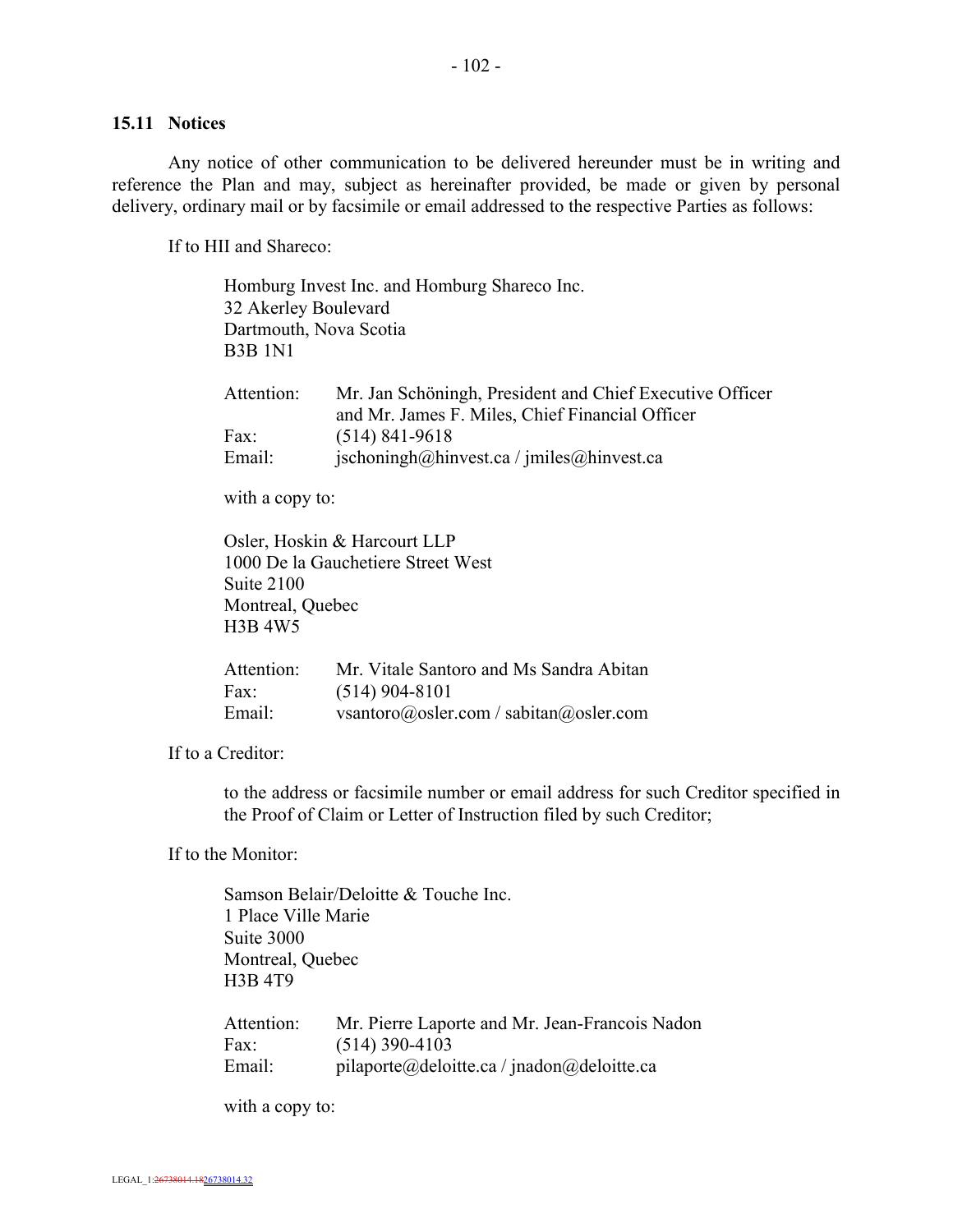McCarthy Tetrault LLP 1000 De la Gauchetiere Street West Suite 2500 Montreal, Quebec H3B OA2

| Attention: | Mr. Mason Poplaw and Mr. Clemens Mayr   |
|------------|-----------------------------------------|
| Fax:       | $(514)$ 875-6246                        |
| Email:     | mpoplaw@mccarthy.ca / cmayr@mccarthy.ca |

If to Catalyst:

The Catalyst Capital Group Inc. 77 King Street West Royal Trust Tower TD Bank Centre Suite 4320, PO Box 212 Toronto, Ontario M5K 1J3

| Attention: | Mr. Gabriel De Alba    |
|------------|------------------------|
| Fax:       | $(416)$ 945-3060       |
| Email:     | gdealba@catcapital.com |

with a copy to:

McMillan LLP 1000 Sherbrooke Street West Suite 2700 Montreal, Quebec H3A 3G4

| Attention: | Mr. Max Mendelsohn / Mr. Marc-André Morin                    |
|------------|--------------------------------------------------------------|
| Fax:       | $(514)$ 987-1213                                             |
| Email:     | $max$ .mendelsohn@mcmillan.ca / marc-andre.morin@mcmillan.ca |

or to such other address as any party may from time to time notify the others in accordance with this Section. Any such communication so given or made shall be deemed to have been given or made and to have been received on the day of delivery if delivered, or on the day of faxing or sending by other means of recorded electronic communication, provided that such day in either event is a Business Day and the communication is so delivered, faxed or sent before 5:00 p.m. on such day. Otherwise, such communication shall be deemed to have been given and made and to have been received on the next following Business Day.